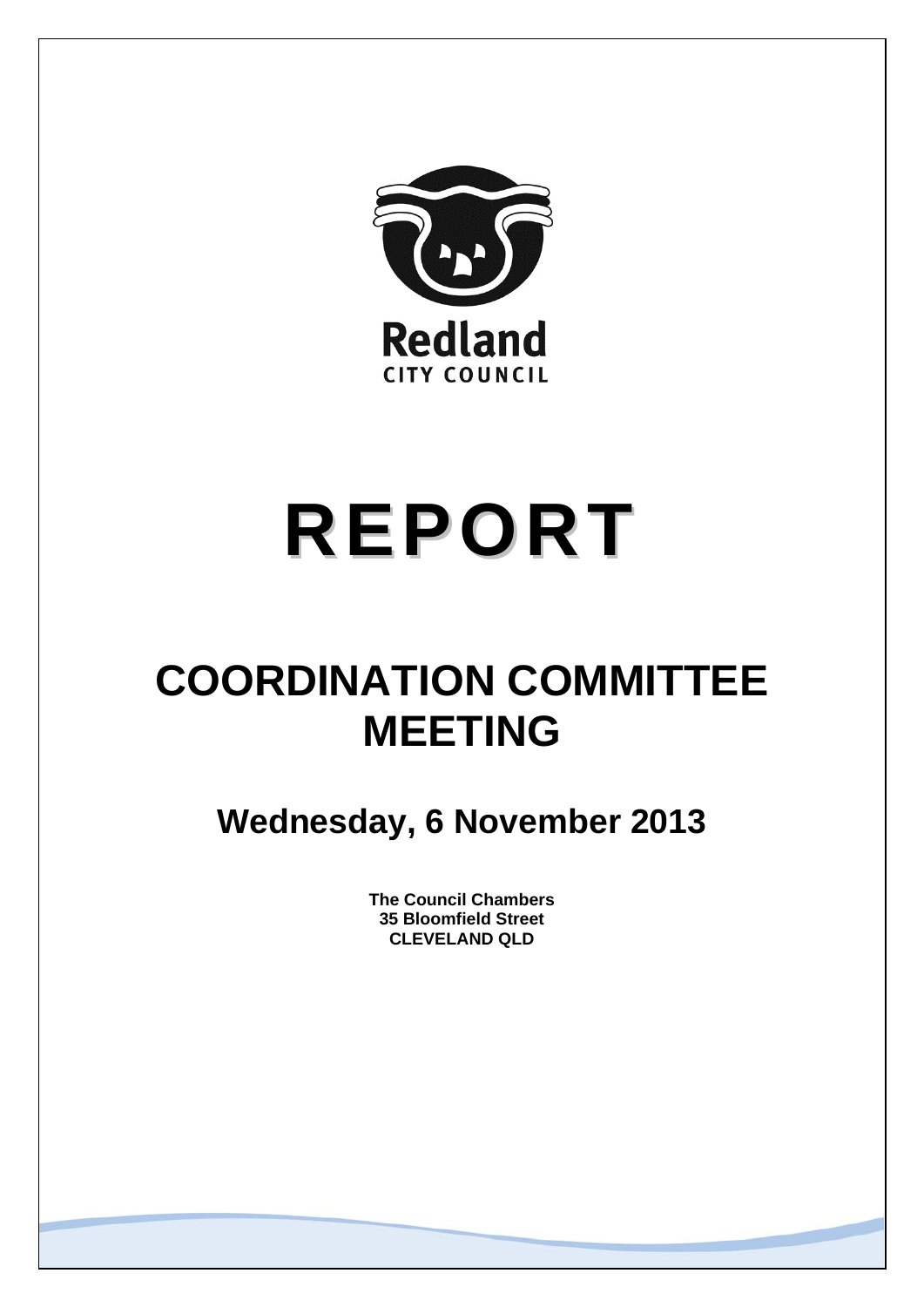### **Table of Contents**

| <b>Item</b>             |                                                                                                                                                   |                                             | <b>Subject</b>                                                                                 | Page No |  |  |
|-------------------------|---------------------------------------------------------------------------------------------------------------------------------------------------|---------------------------------------------|------------------------------------------------------------------------------------------------|---------|--|--|
| 1                       |                                                                                                                                                   |                                             |                                                                                                |         |  |  |
| $\overline{2}$          |                                                                                                                                                   | RECORD OF ATTENDANCE AND LEAVE OF ABSENCE 1 |                                                                                                |         |  |  |
| 3                       | <b>DECLARATION OF MATERIAL PERSONAL INTEREST OR</b>                                                                                               |                                             |                                                                                                |         |  |  |
| 4                       |                                                                                                                                                   |                                             |                                                                                                |         |  |  |
| 5                       | PORTFOLIO 2 (MAYOR KAREN WILLIAMS) (SUPPORTED BY<br>DEPUTY MAYOR CR BEARD) ECONOMIC DEVELOPMENT,<br>GOVERNANCE, SERVICE DELIVERY, REGULATIONS AND |                                             |                                                                                                |         |  |  |
|                         | 5.1                                                                                                                                               |                                             |                                                                                                |         |  |  |
|                         |                                                                                                                                                   | 5.1.1                                       |                                                                                                |         |  |  |
|                         |                                                                                                                                                   | 5.1.2                                       | REVIEW OF RIGHT TO INFORMATION ACT 2009 AND                                                    |         |  |  |
|                         |                                                                                                                                                   | 5.1.3                                       | QUARTERLY CORPORATE PERFORMANCE REPORT  11                                                     |         |  |  |
|                         |                                                                                                                                                   | 5.1.4                                       | COUNCIL MEETING REVIEW AND 2014 MEETING                                                        |         |  |  |
|                         |                                                                                                                                                   |                                             |                                                                                                |         |  |  |
|                         |                                                                                                                                                   | 5.1.6                                       | REVIEW OF DELEGATIONS TO THE CHIEF EXECUTIVE                                                   |         |  |  |
|                         |                                                                                                                                                   | 5.1.7                                       | 2013-2014 REDLAND CITY DISASTER MANAGEMENT PLAN                                                |         |  |  |
| 6                       |                                                                                                                                                   |                                             | PORTFOLIO 7 (CR JULIE TALTY) PLANNING & DEVELOPMENT  33                                        |         |  |  |
|                         | 6.1                                                                                                                                               |                                             |                                                                                                |         |  |  |
|                         |                                                                                                                                                   | 6.1.1                                       | DECISIONS MADE UNDER DELEGATED AUTHORITY FOR<br>CATEGORY 1, 2 AND 3 DEVELOPMENT APPLICATIONS33 |         |  |  |
|                         |                                                                                                                                                   |                                             | 6.1.2 APPEALS LIST - CURRENT AS AT 16 OCTOBER, 201337                                          |         |  |  |
|                         |                                                                                                                                                   | 6.1.3                                       | ROL005669 - RECONFIGURATON OF LOTS - 379-389                                                   |         |  |  |
| $\overline{\mathbf{r}}$ |                                                                                                                                                   |                                             | PORTFOLIO 8 (CR MURRAY ELLIOTT) INFRASTRUCTURE 85                                              |         |  |  |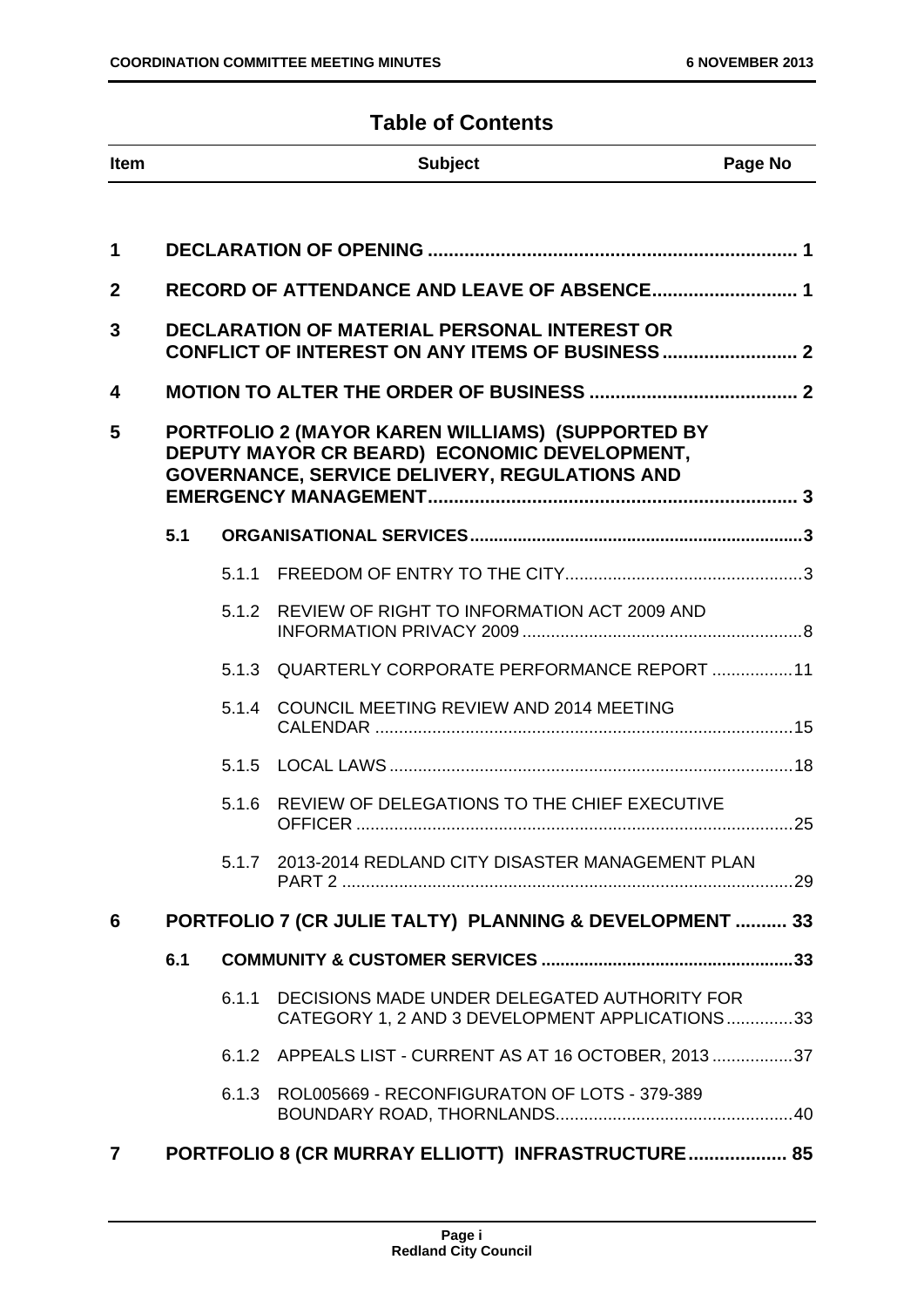|   | 7.1 |       |                                                                                                                                               | .85 |
|---|-----|-------|-----------------------------------------------------------------------------------------------------------------------------------------------|-----|
|   |     |       | 7.1.1 COUNCIL POLICY ON THE DEFERRED PAYMENT OF                                                                                               |     |
|   |     |       | 7.1.2 MACLEAY ISLAND - DEVELOPMENT SCENARIOS FOR                                                                                              |     |
| 8 |     |       |                                                                                                                                               |     |
|   | 8.1 |       |                                                                                                                                               |     |
|   |     |       |                                                                                                                                               |     |
|   |     | 8.1.1 | WITHOUT PREJUDICE REPORT - ORIGINATING<br>APPLICATION TO THE P&E COURT - APPEALS 1756 AND<br>1757 OF 1998 AT 12 WISTERIA STREET, ORMISTON 103 |     |
|   |     |       | 8.1.2 SPONSORSHIP APPLICATION - REDLANDS EASTER                                                                                               |     |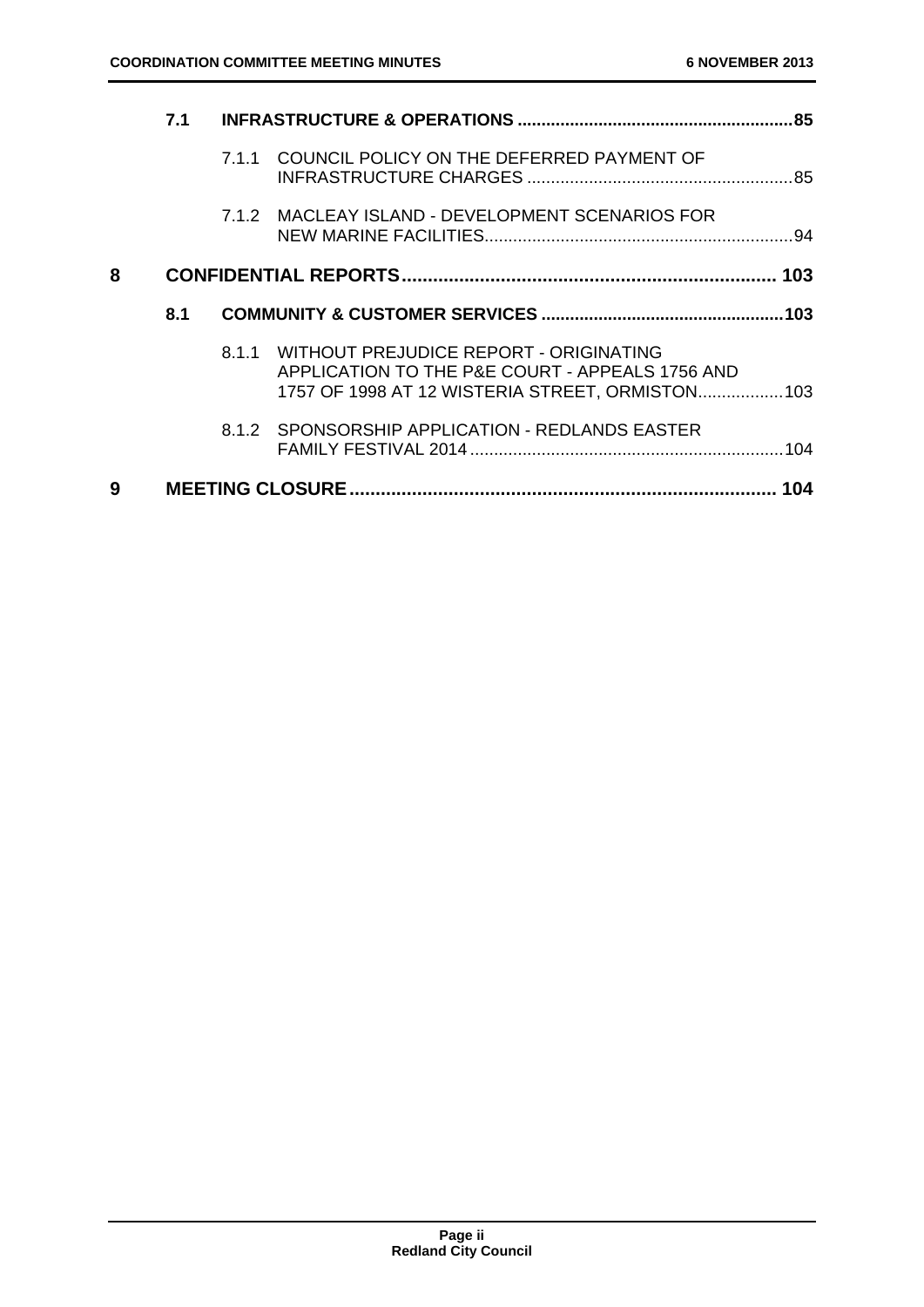The Mayor is the Chair of the Coordination Committee. Coordination Committee meetings comprise of *Portfolios* chaired by Council's nominated spokesperson for that portfolio as follows:

|    | <b>PORTFOLIO</b>                                                                                                 | <b>SPOKESPERSON</b>                                                 |
|----|------------------------------------------------------------------------------------------------------------------|---------------------------------------------------------------------|
| 1. | Community & Environmental Health and Wellbeing;<br>Animal Management; Compliance & Regulatory<br><b>Services</b> | Cr Wendy Boglary                                                    |
| 2. | Economic Development, Governance, Service<br>Delivery, Regulations and Emergency Management                      | Mayor Karen Williams<br>supported by the Deputy<br>Mayor Alan Beard |
| 3. | Tourism and CBD Activation                                                                                       | Cr Craig Ogilvie                                                    |
| 4. | Commercial Enterprises (Water, Waste, RPAC, etc)                                                                 | Cr Kim-Maree Hardman                                                |
| 5. | Open Space, Sport and Recreation                                                                                 | Cr Lance Hewlett                                                    |
| 6. | Corporate Services                                                                                               | Cr Mark Edwards                                                     |
| 7. | <b>Planning and Development</b>                                                                                  | Cr Julie Talty                                                      |
| 8. | Infrastructure                                                                                                   | Cr Murray Elliott                                                   |
| 9. | <b>Environment; Waterways and Foreshores</b>                                                                     | Cr Paul Gleeson                                                     |
|    | 10. Arts, Culture and Innovation                                                                                 | Cr Paul Bishop                                                      |

#### **1 DECLARATION OF OPENING**

The Mayor declared the meeting open at 11.26am

#### **2 RECORD OF ATTENDANCE AND LEAVE OF ABSENCE**

#### **MEMBERS PRESENT:**

| Cr K Williams | Mayor                                |
|---------------|--------------------------------------|
| Cr A Beard    | Deputy Mayor & Councillor Division 8 |
| Cr W Boglary  | <b>Councillor Division 1</b>         |
| Cr C Ogilvie  | <b>Councillor Division 2</b>         |
| Cr K Hardman  | <b>Councillor Division 3</b>         |
| Cr L Hewlett  | <b>Councillor Division 4</b>         |
| Cr M Edwards  | <b>Councillor Division 5</b>         |
| C J Talty     | <b>Councillor Division 6</b>         |
| Cr M Elliott  | <b>Councillor Division 7</b>         |
| Cr P Gleeson  | Councillor Division 9                |
| Cr P Bishop   | <b>Councillor Division 10</b>        |
|               |                                      |

#### **EXECUTIVE LEADERSHIP GROUP:**

| Mr B Lyon    | <b>Chief Executive Officer</b>                           |
|--------------|----------------------------------------------------------|
| Mr N Clarke  | <b>General Manager Organisational Services</b>           |
| Mrs L Rusan  | <b>General Manager Community &amp; Customer Services</b> |
| Mr G Holdway | <b>Chief Financial Officer</b>                           |
|              |                                                          |

#### **MINUTES**

| Mrs E Striplin |  |  |  |  |  |
|----------------|--|--|--|--|--|
|----------------|--|--|--|--|--|

Acting Corporate Meetings & Registers Team Leader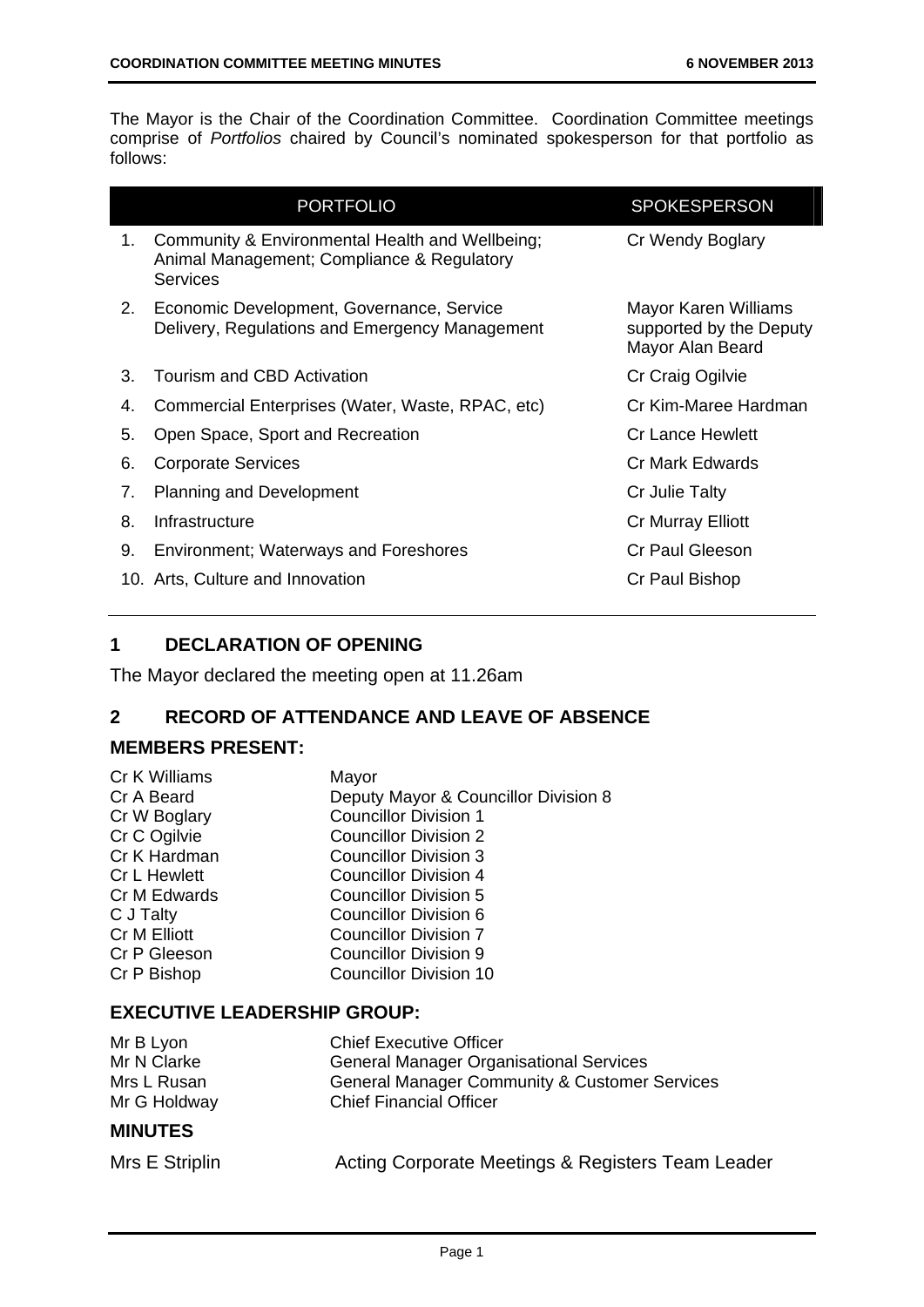#### **COUNCILLOR ABSENCES DURING THE MEETING**

Cr Ogilvie left the meeting at 11.26am (during Item 5.1.1) and returned at 11.29am Cr Elliott left the meeting at 11.40am (during Item 5.1.6) and returned at 11.41am Cr Williams left the meeting at 11.59am (during Item 6.1.3) and returned at 12.44pm.

#### **3 DECLARATION OF MATERIAL PERSONAL INTEREST OR CONFLICT OF INTEREST ON ANY ITEMS OF BUSINESS**

The Mayor declared a conflict of interest in Item 6.1.3 *ROL005669- Reconfiguration of Lots – 378-389 Boundary Road, Thornlands*. (refer Item for details)

#### **4 MOTION TO ALTER THE ORDER OF BUSINESS**

Nil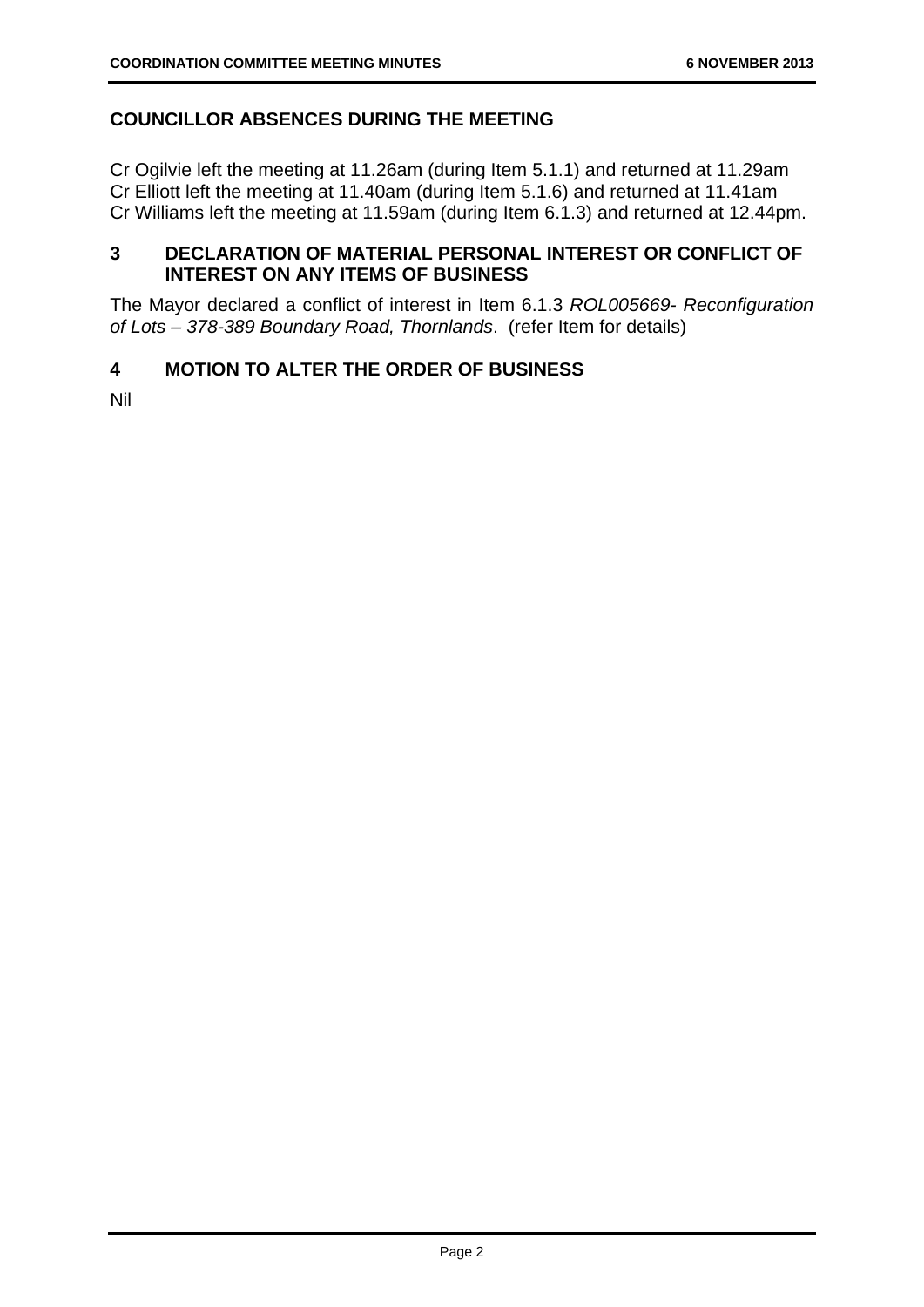**5 PORTFOLIO 2 (MAYOR KAREN WILLIAMS) (Supported by Deputy Mayor Cr Beard)**

**ECONOMIC DEVELOPMENT, GOVERNANCE, SERVICE DELIVERY, REGULATIONS AND EMERGENCY MANAGEMENT** 

- **5.1 ORGANISATIONAL SERVICES**
- **5.1.1 FREEDOM OF ENTRY TO THE CITY**

**Dataworks Filename: CR War Memorials** 

**Authorising/Responsible Officer:** 

COMMO

**Nick Clarke General Manager Organisational Services** 

**Authors: Trevor Green Principal Advisor Corporate and Democratic Governance** 

> **Tracy Walker Group Manager Communications**

#### **PURPOSE**

For Council to resolve to offer Freedom of Entry to the City to the 395 Expeditionary Combat Support Wing of the Royal Australian Air Force (RAAF) Base Amberley.

#### **BACKGROUND**

#### **Redland City's Connection to the RAAF**

Redland City has had a proud connection with the war effort during the Second World War, in particular with the RAAF. This includes the following:

#### **Redland Bay**

During the Second World War, Redland Bay was used by the Royal Australian Air Force No. 40 Squadron, which operated Short S.25 Sunderland III aircraft (flying boats) between Australia and New Guinea.

The Redland Bay Hotel was commandeered for Officer Quarters during WW2.

In 1943, the US Army Signal Corps established a radio transmitter site at the Redland Bay Golf Course. They also established a second radio receiving site at Capalaba.

The Australian Women's Land Army established camps at Redland Bay, Birkdale and Victoria Point. The women worked at many local farms from Wellington Point to Cleveland.

#### **North Stradbroke Island**

The Australian Hospital Ship Centaur was torpedoed off Stradbroke Island on 14th May 1943, with 268 lives lost and 64 survivors.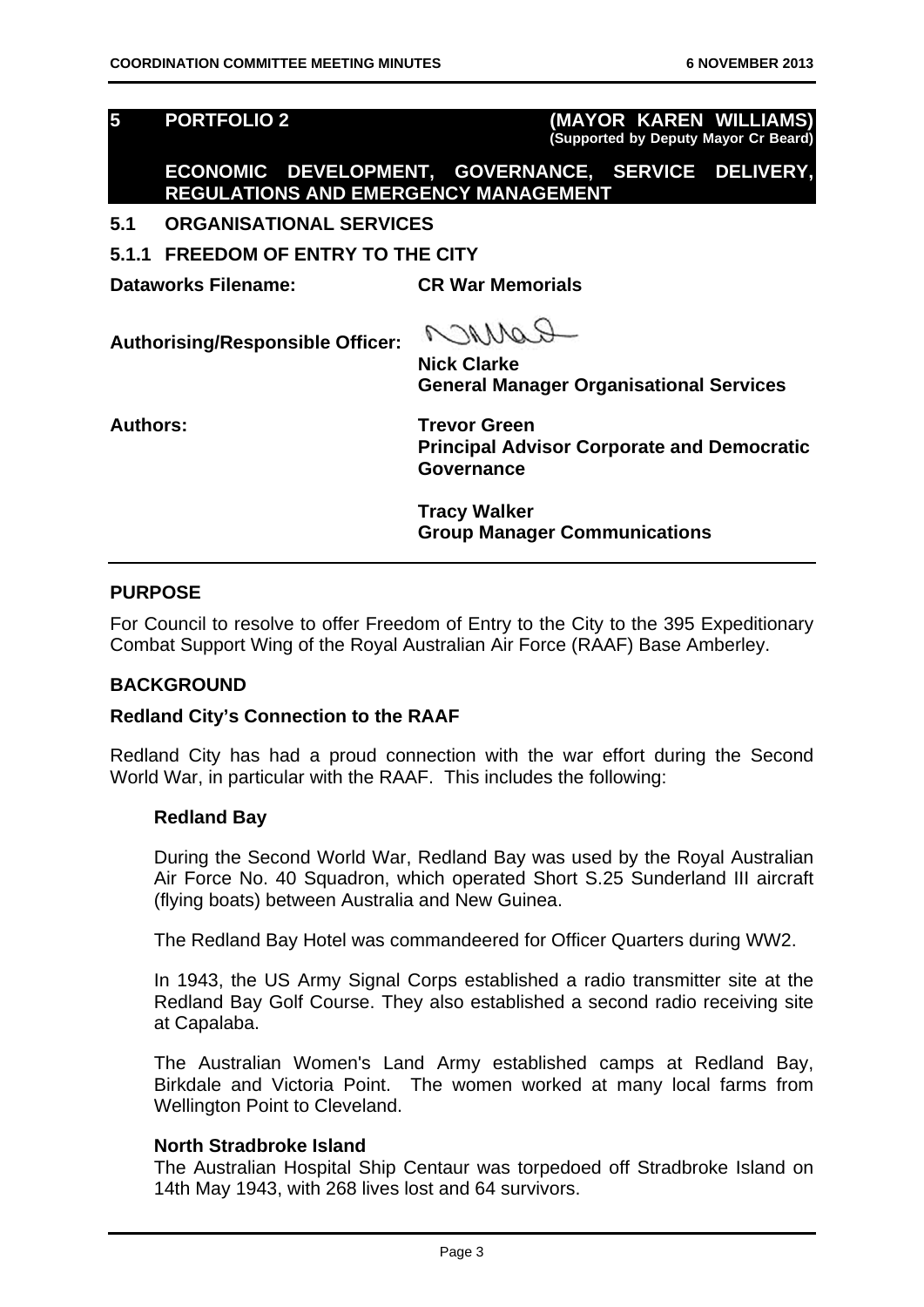Between 29 August 1943 and 15 April 1946, the No. 49 RAAF Radar was based at Point Lookout on Stradbroke Island. A US Army Early Warning Radar Unit was also based at Point Lookout.

#### **Coochiemudlo Island**

In 1939 the 42nd and 43rd Water Transport Divisions of the Operating Company of the Royal Australian Engineers were stationed on Coochiemudlo Island for training to move personnel around New Guinea. Their camp was where the 9th hole of the Coochie Golf Club is now.

Redland City is also the home of many returned and currently serving servicemen and women. There is also increasing membership in the Redlands' Australian Defence Force Cadet Units.

#### **History of Granting Freedom of Entry to a City**

During the eleventh and twelfth centuries, the walled cities of Europe trained soldiers for defensive measures and protection of the city, against bands of marauding, undisciplined armed men, many returning from the Crusades. Freedom to enter the city was granted only to friendly armies and was rigorously controlled by city leaders as a measure of precaution, rather than an act of grace. Granting of freedom of entry to a city provided benefits to both parties. Those in the armies gained access to shelter (particularly important in winter), food and supplies, while improving the city's defences and increasing the city's available workforce.

In modern times, the granting of 'Freedom of Entry' bestows no legal right or privilege on the recipient body as honoured, but it is accepted that the conferring is the most honourable distinction that a city may bestow on a contingent of the Australian Defence Forces.

A military or civilian unit accorded this privilege is granted the right of entry to the city "with bayonets fixed, colours flying and drums beating". This award is restricted to Australian military and civilian units which have, through their command, a significant attachment to the City. It is conferred in recognition of their achievement while on active service or overseas duty or as a mark of respect and gratitude for their efforts in the defence of Australia. Freedom of Entry to a city is celebrated with a ceremonial parade of the unit through the city streets and the presentation of a scroll.

As such, the origins of granting of 'Freedom of Entry' to a city and the colourful ceremony attached to the granting of entry by a city, have a much deeper historical significance than the modern ceremony may imply.

#### **ISSUES**

#### **Benefits of Granting Freedom of Entry**

Granting freedom of entry to the City to the 395 Expeditionary Combat Support Wing of the RAAF Base Amberley not only recognises the Support Wing, but also provides a number of benefits to the Redlands. By formally offering freedom of entry to the City to the 395 Expeditionary Combat Support Wing of the RAAF Base Amberley, this will further strengthen Redland City's connection and bond with the Australian Defence Force, in particular the RAAF in Queensland. Where such an honour has been granted in other cities, there is a greater participation of serving military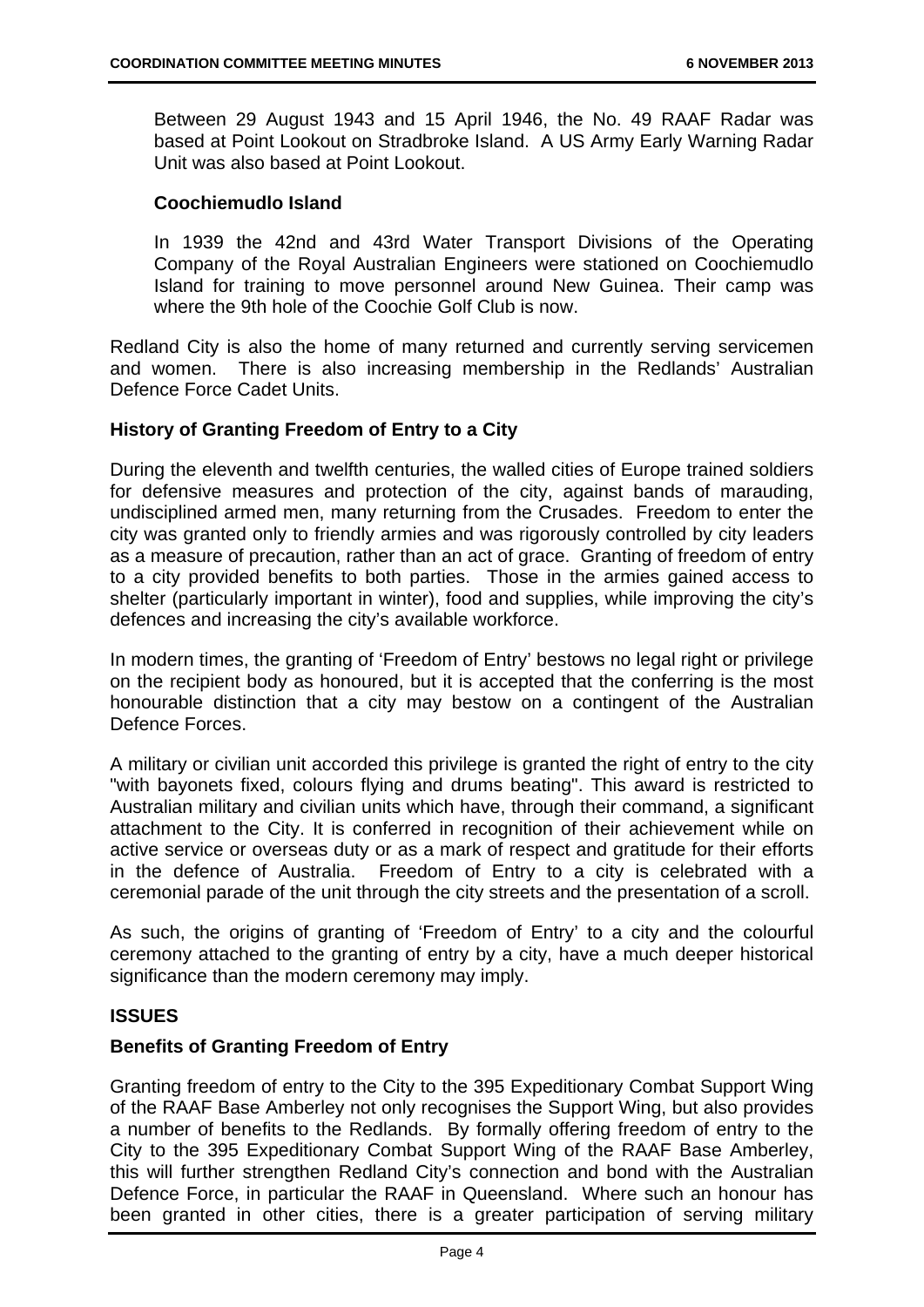personal at war memorial services, which in turn is appreciated and recognised through increased community involvement. This connection also extends into particularly practical areas. It is reported that the first armed forces present on the ground after the 2010 South East Queensland floods as part of the recovery phase, were the units which had had been given freedom of entry to those cities. There is also greater partnership between the units granted freedom of entry and the city's cadets units who also receive flow on benefits, including in this case greater access and support at the Amberley RAAF base.

Granting freedom of entry to the Wing in 2014 would also play a particularly important part in Redlands' acknowledgement and participation in the Centenary of the Commencement of World War One.

#### **Preliminary Discussions and Consent**

Before preparing this report, officers have firstly conducted research into the connection between Redland City and the RAAF and secondly held unofficial preliminary discussions with 395 Expeditionary Combat Support Wing of the RAAF Base Amberley, to gauge their capacity to receive this honour and a potential date for the ceremony, should Council resolve to offer the Wing freedom of entry to the City.

The Group Captain commanding the Wing has advised:

*"This Wing is very proud to be invited to exercise the right of freedom of entry of entry to Redland City and is keen to reinvigorate the relationships between the Royal Australian Air Force and Redland City."* 

Should Council resolve to offer freedom of entry to the City to the 395 Expeditionary Combat Support Wing, the most appropriate date for the ceremony would be Saturday 12<sup>th</sup> April 2014. Not only is this date agreeable to both parties, it would be an excellent lead-in to the Anzac Celebrations in the Redlands.

#### **Freedom of Entry Ceremony**

The granting of entry ceremony is based upon strong traditions. In summary the Wing assembles at a particular point and then proceeds to march into the City. The Wing is first challenged by the Police Officer in Charge. From there the Wing marches past the City Chambers where they are inspected by the Mayor, before being presented with a ceremonial parchment. The Wing then marches to a designated point, before being discharged.

This ceremony would involve approximately 100 military personal plus representation from the Redland's Australian Defence Force Cadet Units. The Redlands community would be encouraged join the celebration and recognise the Wing by lining the parade route.

#### **STRATEGIC IMPLICATIONS**

#### **Legislative Requirements**

There are no legislative requirements associated with this report.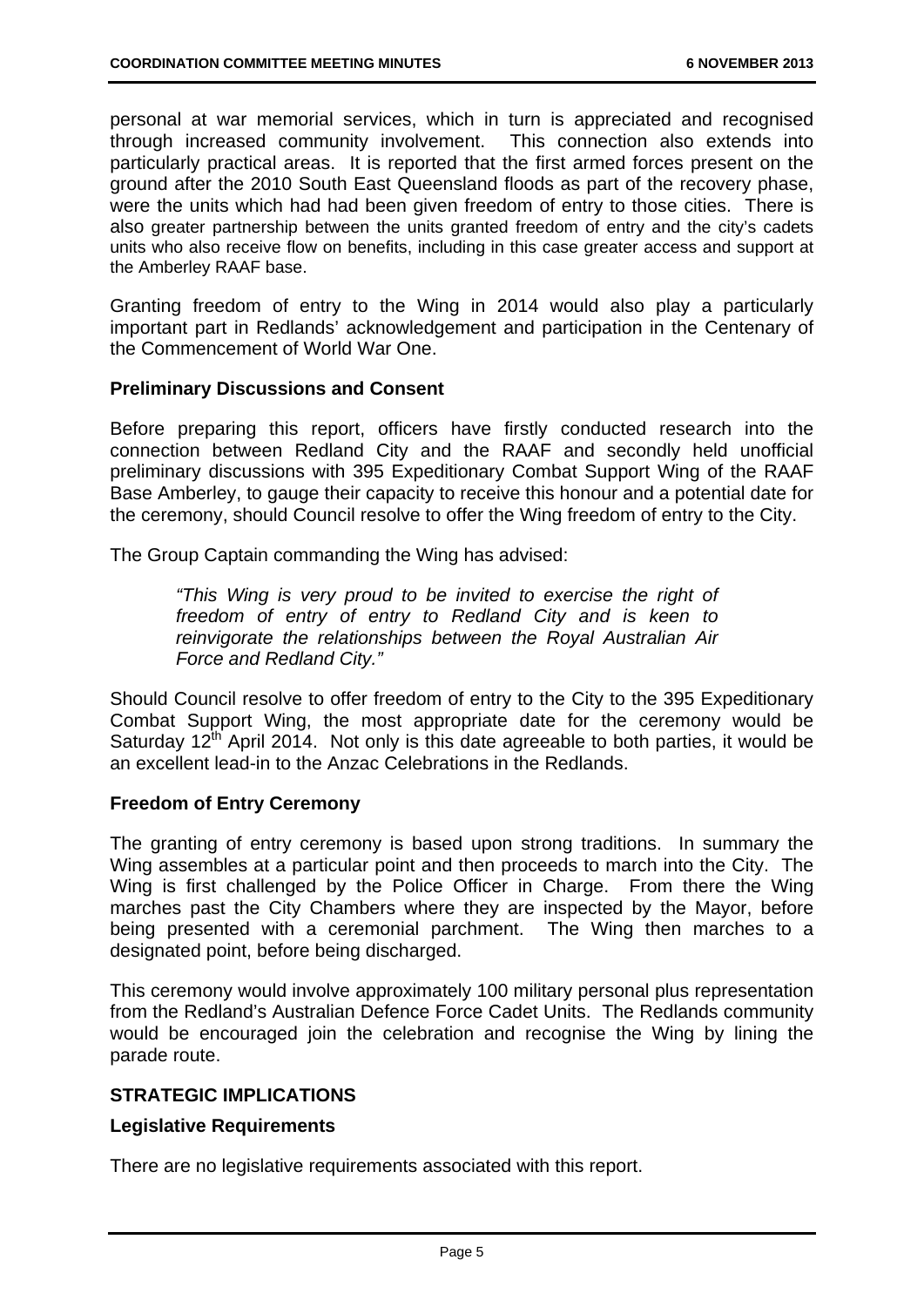#### **Risk Management**

Overall there are minimal risk management issues associated with this report.

#### **Financial**

As initial discussions commenced after the approval of the 2013/2014 budget, there has been no allocation of budget to this project. Should Council resolve to offer freedom of entry to the City to the Wing, this will necessitate a second quarter budget adjustment to cover both organising and conducting the ceremony.

It is proposed that a budget of \$20,000 will cover costs for the external event. This will include traffic management to close Middle Street, police hire for road closure and security around arms presence, hire of port-a-loos for expected crowd of 1000 plus, ceremonial items, contribution to an event at Redlands RSL, additional barriers to close off roads, advertising of road closures, SES payment, first aid, bin hire, advisory letters to local businesses and residents and staffing including mandatory overtime on weekend for Workplace Health and Safety, event coordinators, and staff who will set up and remove temporary fencing, manage car-parking and oversee clean-up.

Support will be sought from local businesses and associations to offset some of these costs.

Staffing costs to coordinate and manage the event and stakeholders will be in the range of \$15,000 to \$20,000. This includes developing plans for risk management, traffic management, noise management, emergency management, defence vehicle access, site maps, public liability, event management at Redlands RSL, seeking and managing partners, communication and liaison with RAAF, emergency services organisations, internal coordination of council officers across a range of departments, communicating with schools, cadets, local residents and businesses, and developing signage and collateral.

The staffing costs may be absorbed by reducing other services in the Communications Group.

#### **People**

The Communications Group will run the event.

#### **Environmental**

There are no environmental implications associated with this report.

#### **Social**

Granting freedom of entry to the Wing in 2014 would play a particularly important part in Redlands' recognition and participation in the Centenary of the Commencement of World War One.

One of the aims of the event would be to make the ceremony and parade as inclusive as possible to all members of the community. This will be an important part of the planning and organising for the day.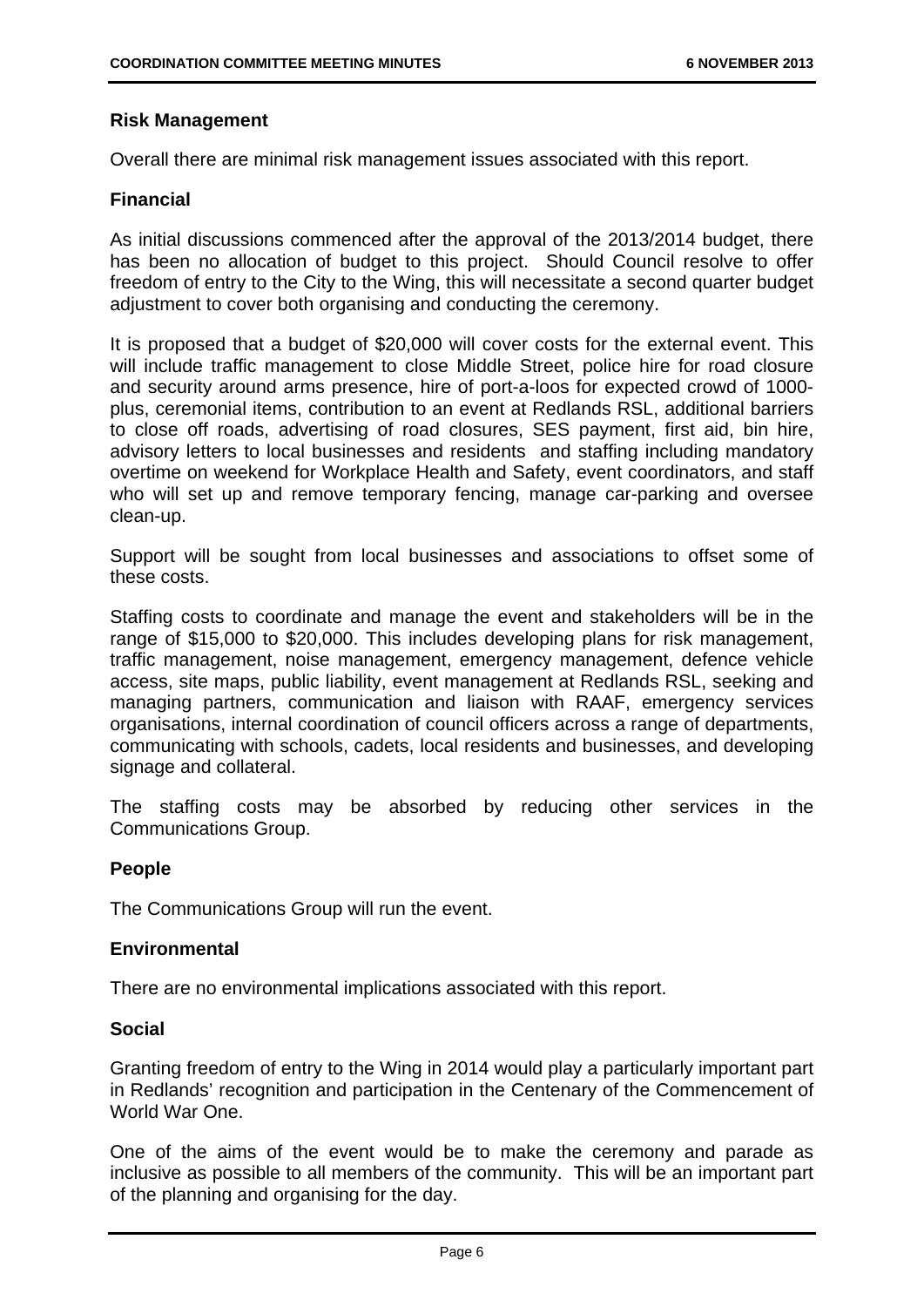#### **Alignment with Council's Policy and Plans**

Again, this would play a particularly important part in Redlands' recognition and participation in the Centenary of the Commencement of World War One.

#### **CONSULTATION**

Consultation has occurred with the Royal Australian Air Force, Queensland Police Service, Cleveland Returned & Services League, Corporate Communications and the Office of the Mayor.

#### **OPTIONS**

- 1. That Council resolve to offer Freedom of Entry to Redland City to the 395 Expeditionary Combat Support Wing of the RAAF Base Amberley.
- 2. That Council resolve not to offer Freedom of Entry to Redland City to the 395 Expeditionary Combat Support Wing of the RAAF Base Amberley.

#### **OFFICER'S/COMMITTEE RECOMMENDATION**

**Moved by: Cr J Talty Seconded by: Cr M Elliott** 

**That Council resolve to offer Freedom of Entry to Redland City to the 395 Expeditionary Combat Support Wing of the RAAF Base Amberley.** 

**CARRIED 11/0**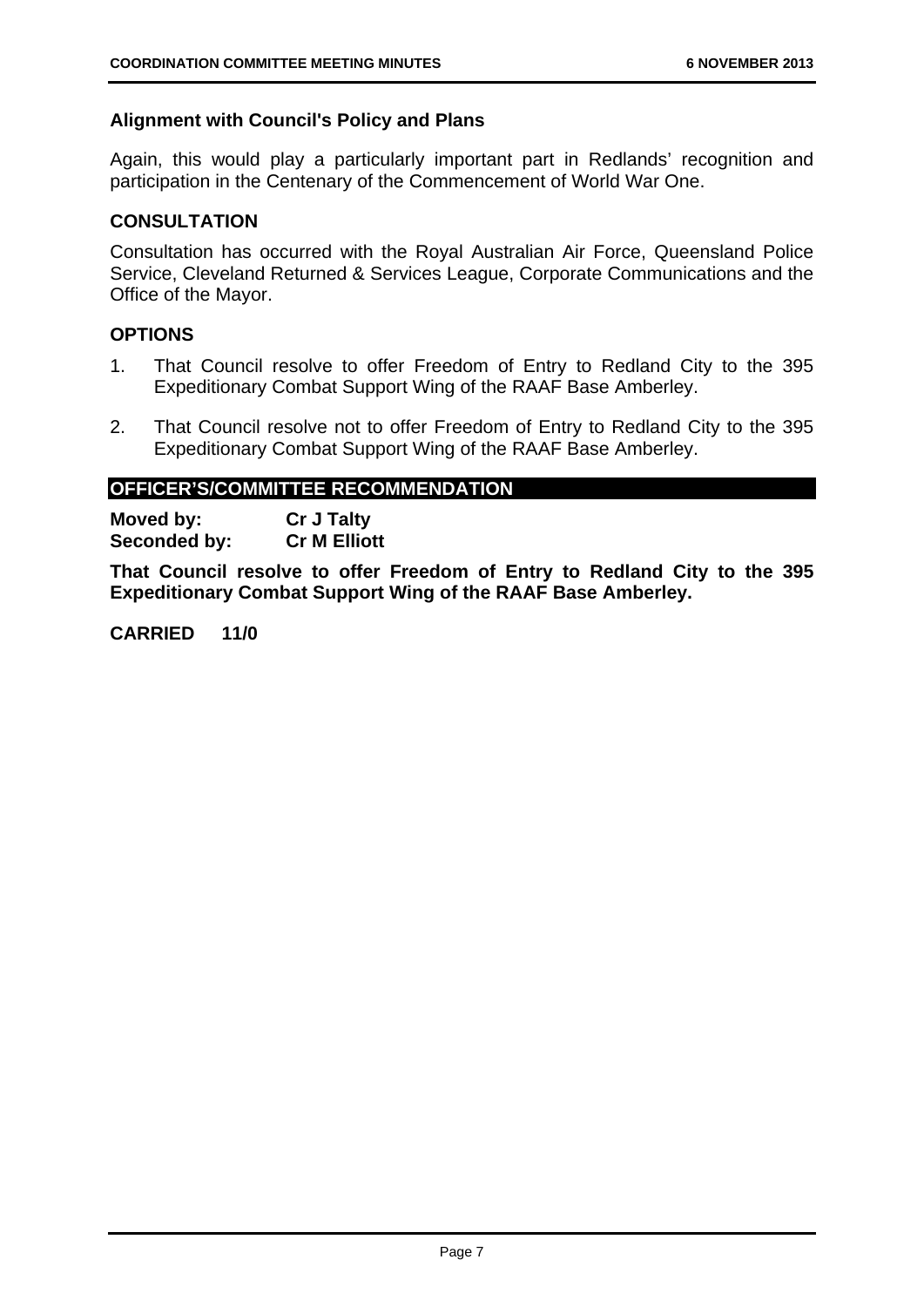#### **5.1.2 REVIEW OF RIGHT TO INFORMATION ACT 2009 AND INFORMATION PRIVACY 2009**

| <b>Dataworks Filename:</b>              | <b>GOV Acts</b>                                                                         |
|-----------------------------------------|-----------------------------------------------------------------------------------------|
| <b>Attachments:</b>                     | <b>Appendix A - Review of the RTI Act</b><br><b>Appendix B - Review of the IP Act</b>   |
| <b>Authorising/Responsible Officer:</b> | Carron<br><b>Nick Clarke</b><br><b>General Manager Organisational Services</b>          |
| Author:                                 | <b>Jo Jones</b><br><b>Services Manager Corporate Planning and</b><br><b>Performance</b> |

#### **PURPOSE**

The Department of Justice and Attorney General are carrying out a review of the *Right to Information Act 2009* (RTI Act) and the *Information Privacy Act 2009* (IP Act). The Department has requested responses to the review by 15 November 2013. The purpose of this report is to present Council's draft responses (attached as Appendices A and B to this report) and seek approval for their submission as Council's formal consultation response.

#### **BACKGROUND**

The RTI Act and the IP Act were introduced in 2009, to replace the old *Freedom of Information Act 1992*. The IP Act protects personal information of individuals, through 11 privacy principles. The privacy principles set out how Council should collect, store, use and disclose personal information. The RTI Act, and Chapter 3 of the IP Act allow people to access documents held by Council.

Since the implementation of the legislation, a number of operational and policy questions have arisen. The review of the legislation allows Council to highlight issues related to the legislation. The Department of Justice and Attorney General has published two discussion papers, which include questions for Council to consider.

#### **ISSUES**

In consultation with relevant officers, Corporate Governance has developed a draft response, based on experience with implementing both the RTI Act and the IP Act.

There are a number of challenges associated with access applications through the RTI Act and Chapter 3 of the IP Act. Council deals with applications for access to documents, processing the requests in accordance with legislative timeframes. The fees and charges under the RTI Act mean that Council is not able to recover all the costs incurred in processing applications. Many applications under the RTI Act are processed with only the \$41.90 application fee payable.

Although processing charges apply, this is only when the processing takes more than five hours. In addition, pensioners do not have to pay any processing fees.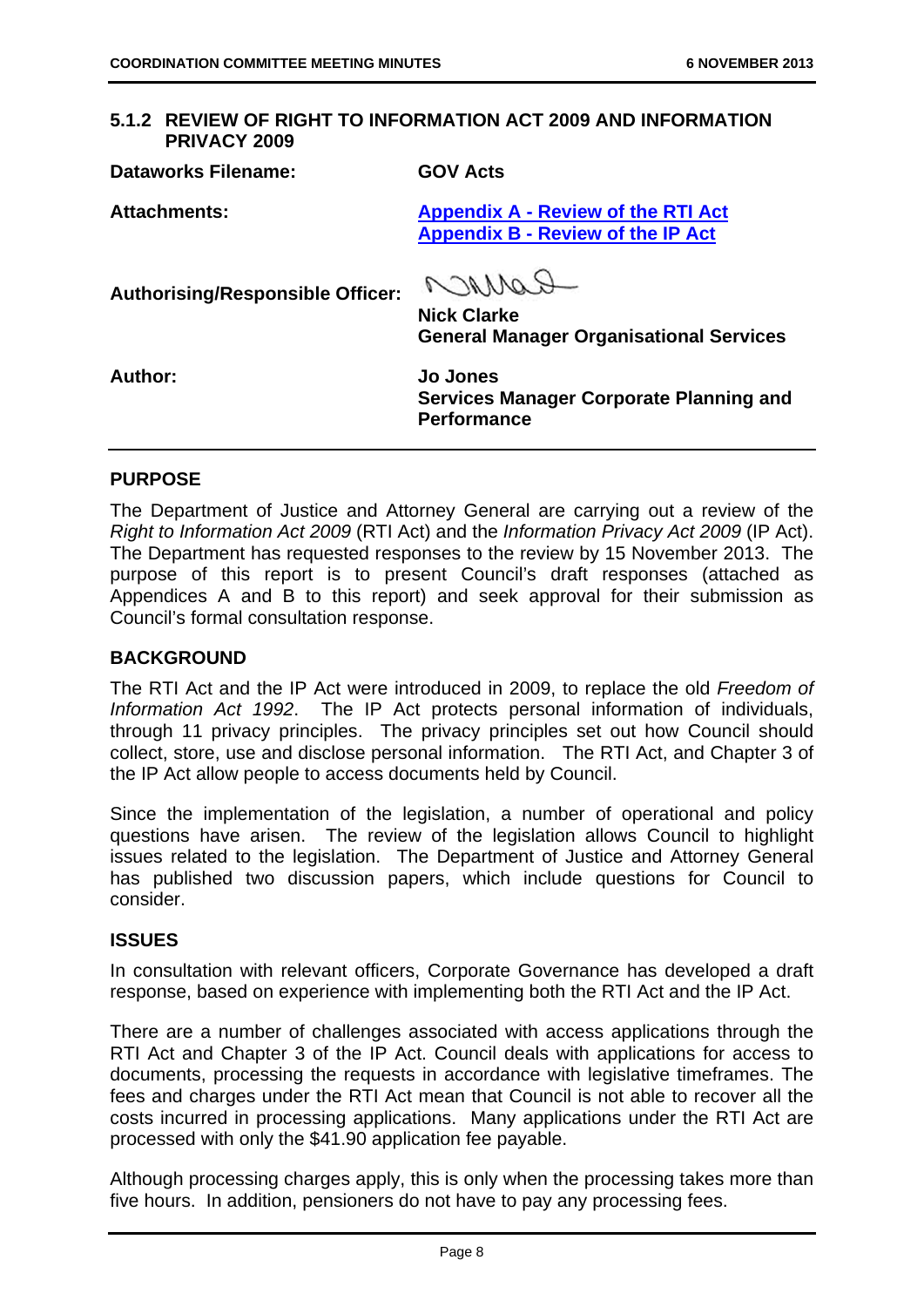#### **STRATEGIC IMPLICATIONS**

The purposes of the RTI Act and IP Act are to protect personal information and to allow the public access to documents held by Council. Council is committed to the principles of the legislation and has adopted an Information Privacy Policy and an Access to Information Policy, to assist Council with implementation of the legislation.

#### **Legislative Requirements**

It is a legislative requirement under the RTI Act and IP Act that this review is carried out. Council is not under any obligation to respond, but the consultation represents an important opportunity to influence the development of this legislation.

#### **Risk Management**

There are aspects of the legislative review which are relevant to risk management. The main risk management issue is the way Council deals with personal information because if there was a breach of privacy, Council could potentially be fined.

#### **Financial**

The review provides the opportunity for Council to highlight the financial issues associated with the legislation, in particular the issues around the application fees and processing charges. Council does not recover the money spent on processing applications, as charges only apply after five hours processing and pensioners are not required to pay processing fees.

#### **People**

Implementation of the RTI Act and IP Act is co-ordinated by Corporate Governance but requires involvement by employees across the organisation. All Councillors and employees of Council are required to provide documents for consideration as part of an application, if requested.

#### **Environmental**

No direct environmental impacts from the legislative review.

#### **Social**

The legislative review could potentially affect the way Council deals with personal information and could also affect how the public access documents held by Council.

#### **Alignment with Council's Policy and Plans**

Council's Information Privacy Policy (POL-3103) and Access to Information Policy (POL-3126) were developed in line with current legislation. When the outcome of the review is known, Council may need to review these policy documents to ensure they are consistent with any changes to the legislation.

#### **CONSULTATION**

The draft response has been developed by Corporate Governance, in consultation with relevant areas of Council. The deadline for Council to submit its consultation response is 15 November 2013.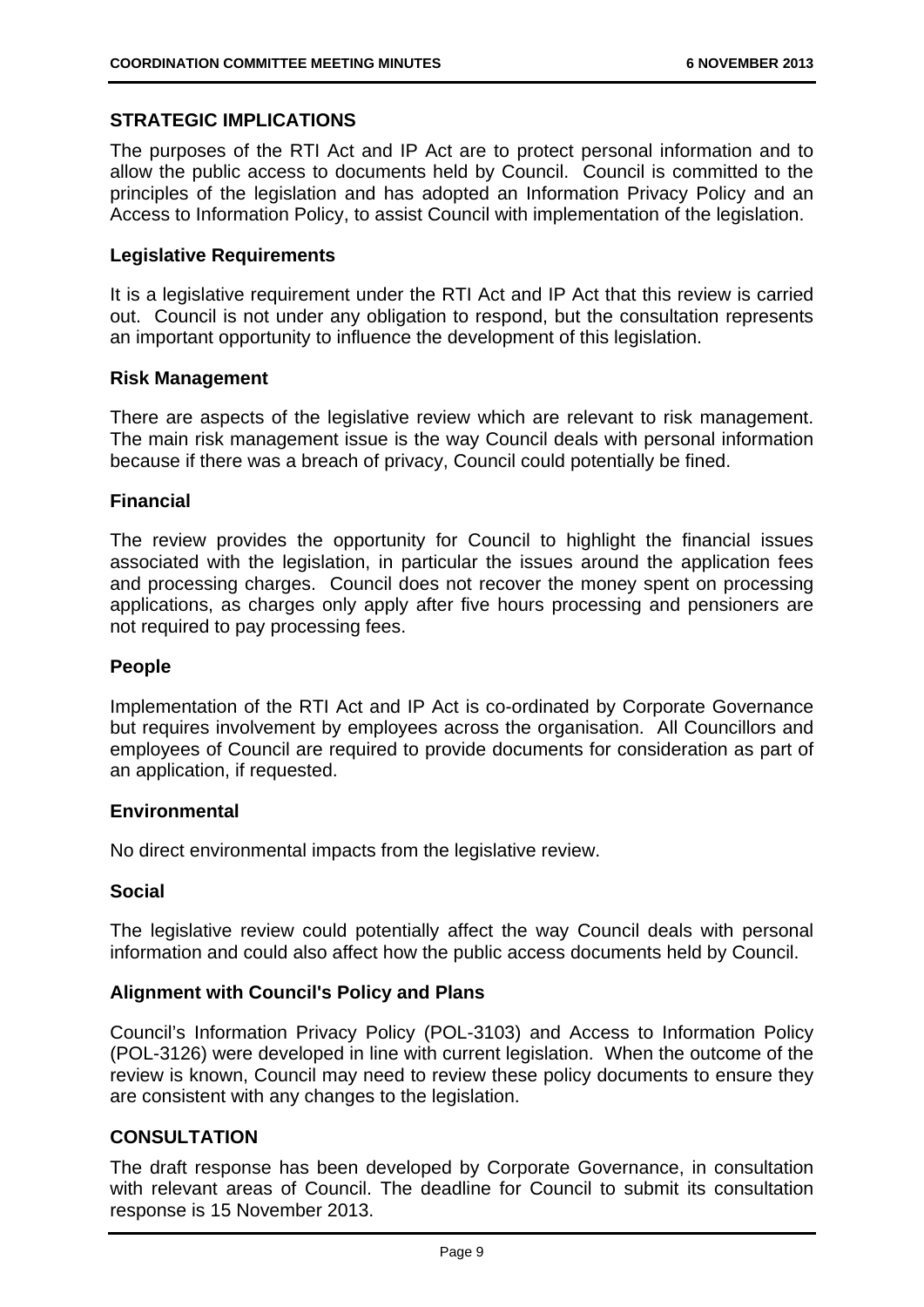#### **OPTIONS**

- 1. The Coordination Committee can recommend approval of the attached responses for submission to the Department of Justice and Attorney General as Council's response to the review of the RTI Act and IP Act.
- 2. The Coordination Committee can recommend approval of the attached responses, subject to wording changes agreed at the meeting, for submission to the Department of Justice and Attorney General as Council's response to the review of the RTI Act and IP Act.
- 3. The Coordination Committee can recommend that Councillors be invited to submit comments after the meeting and that approval of the final response be delegated to the General Manager Organisational Services. Once approved by General Manager Organisational Services, the response will be submitted to the Department of Justice and Attorney General as Council's formal response to the review of the RTI Act and IP Act.

#### **OFFICER'S/COMMITTEE RECOMMENDATION**

**Moved by: Cr A Beard Seconded by: Cr J Talty** 

**That Council resolve to approve the attached response for submission to the Department of Justice and Attorney General no later than 15 November 2013, as Council's formal response to the review of the** *Right to Information Act 2009*  **and the** *Information Privacy Act 2009.* 

**CARRIED 11/0**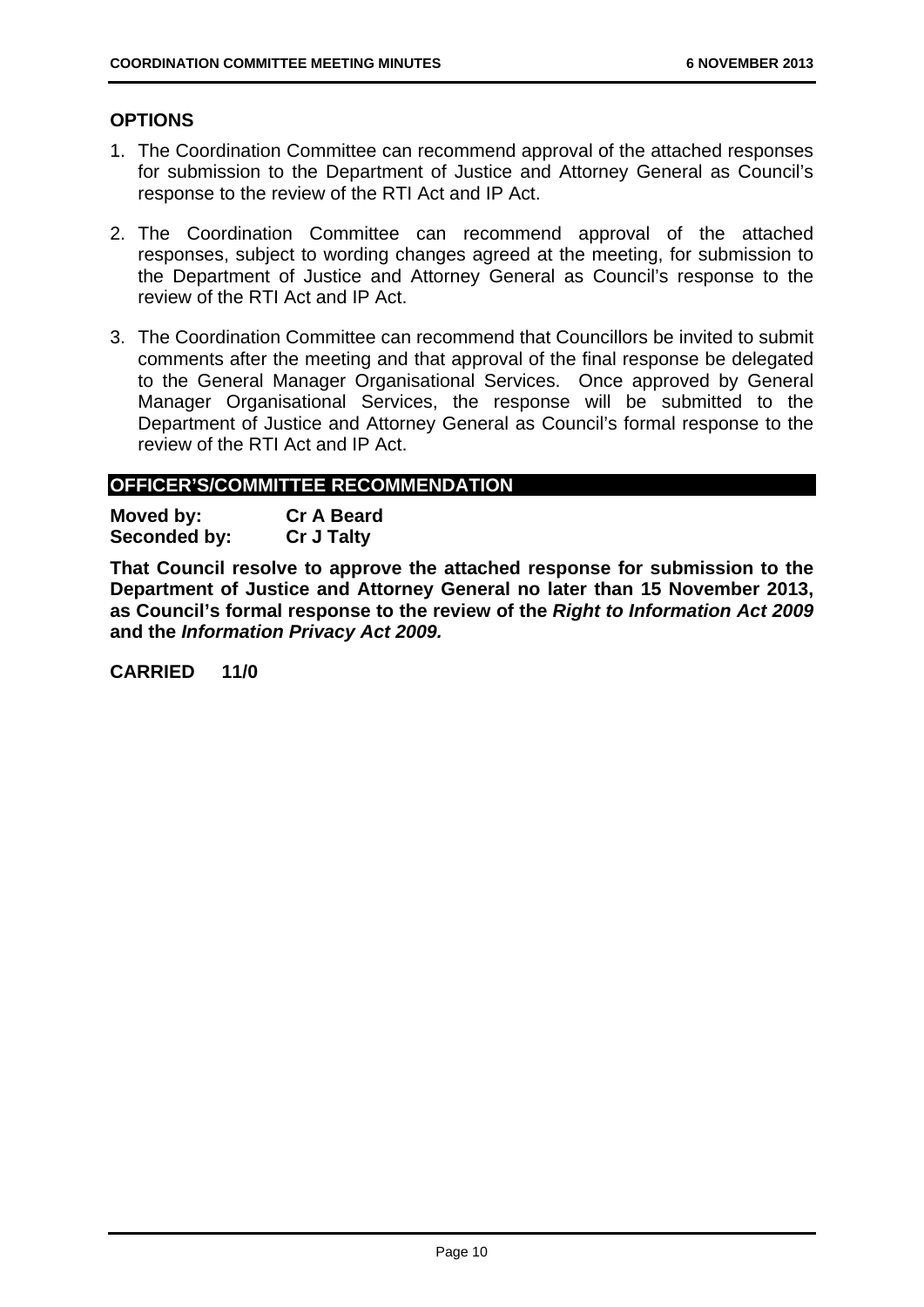#### **5.1.3 QUARTERLY CORPORATE PERFORMANCE REPORT**

**Dataworks Filename: GOV Corporate Performance Reporting** 

**Attachment: Quarter One Report**

**Authorising/Responsible Officer:** 

ROMACO

**Nick Clarke General Manager Organisational Services** 

**Author: Jo Jones Services Manager Corporate Planning and Performance** 

#### **PURPOSE**

The purpose of this report is to present Council and the community with an update of performance across a range of organisational functions for the year to date.

#### **BACKGROUND**

The *Local Government Act 2009* (LG Act) requires the CEO to present a written assessment of the local government's progress towards implementing the annual operational plan at meetings of Council at least quarterly.

This report provides a progress report against the Operational Plan 2013/14 for the first quarter, from 1 July to 30 September 2013. The report provides a status update for each project, together with a comment outlining progress for the first quarter.

The information in the attached report has been provided by the Council officers responsible for the particular project. The report aims to provide information transparently and in accordance with the LG Act, Council's Corporate Plan 2010- 2015 and

#### **ISSUES**

The attached report provides details about the implementation of the Operational Plan 2013/14. It also provides an update on 10 projects which were carried forward from the Operational Plan 2012/13 because they were not complete as at 30 June 2013.

#### *Status of projects*

The report includes the status of each project together with comments from the relevant area of Council.

| <b>Completed</b> | the project has been fully completed                                                                                                          |
|------------------|-----------------------------------------------------------------------------------------------------------------------------------------------|
|                  |                                                                                                                                               |
| On track         | The project is progressing on time and on budget and is on track for delivery by 30<br>June                                                   |
| <b>Monitor</b>   | There are issues with timeframes and/or budget but it is still expected that with close<br>monitoring the project can be delivered by 30 June |
| Concern          | There are significant delays or budget issues and it is unlikely that the project will be<br>delivered by 30 June                             |
| <b>Cancelled</b> | the project has been cancelled or is recommended for cancellation                                                                             |

Each project is categorised as follows: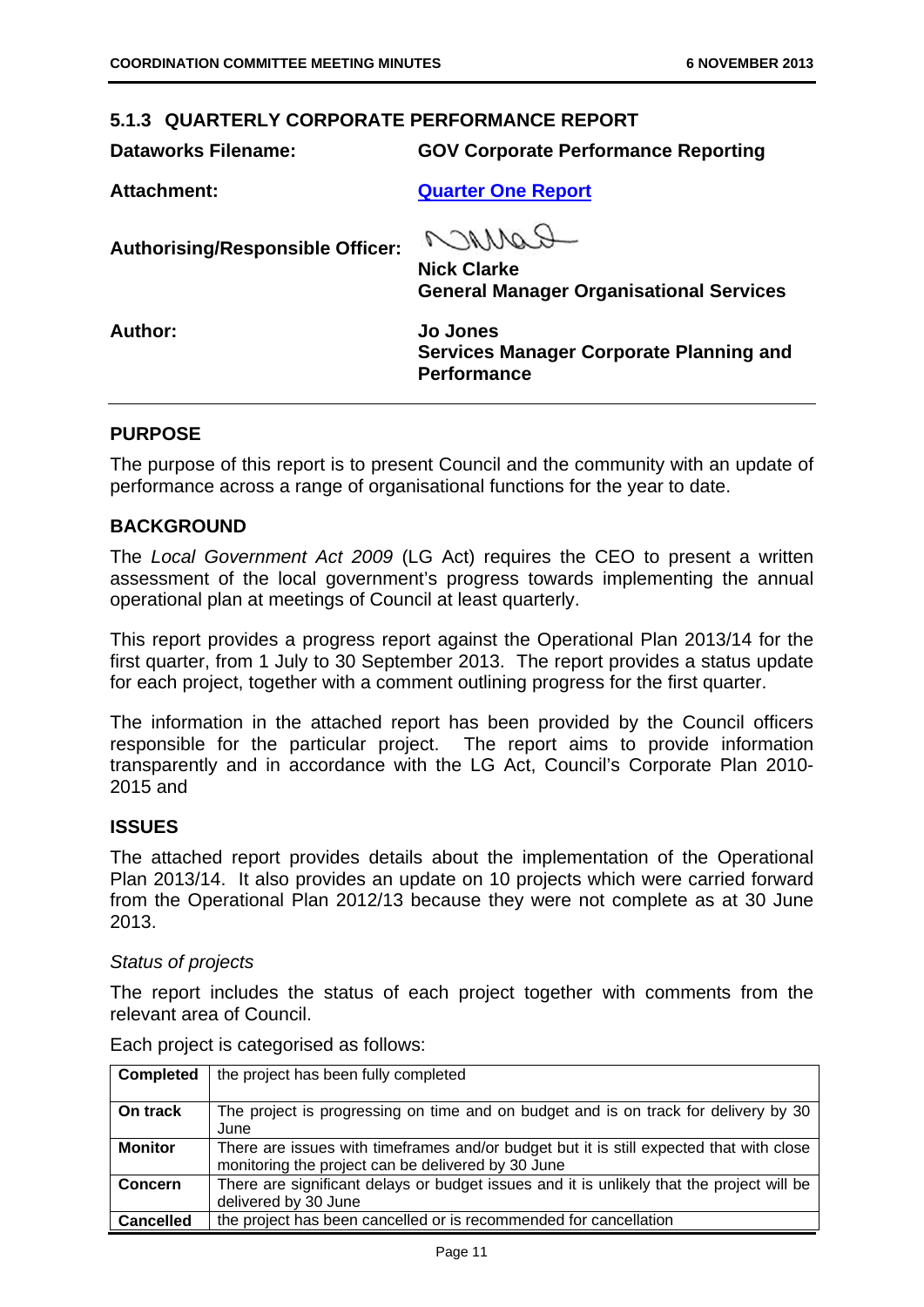#### *Summary*

There are 50 projects in the Operational Plan 2013/14. A summary of the status of these projects is shown below:

| <b>Status</b> | <b>Carried forward</b><br>2012/13 | <b>Operational Plan</b><br>2013/14 | <b>Total</b> |
|---------------|-----------------------------------|------------------------------------|--------------|
| Completed     |                                   |                                    |              |
| On track      |                                   |                                    | 48           |
| Monitor       |                                   |                                    |              |
| Concern       |                                   |                                    |              |
| Cancelled     |                                   |                                    |              |
| <b>Total</b>  |                                   | 50                                 | 59           |

Of the nine projects which were incomplete last year, one has been cancelled, one has been completed and the remaining seven are on track but will continue to be monitored.

The requirement for the annual Healthy Natural Environment Report is being reevaluated. Therefore this project, which was a part of the Operational Plan 2012/13, will be removed from future quarterly reports. It is shown in the attached report as cancelled.

#### *Changes to organisational structure*

Since the adoption of the operational plan in June, there have been several changes to the structure of the organisation. Some of the project leads have therefore changed from the Operational Plan 2013/14 which was adopted in June 2013. The Corporate Governance Group has updated the attached report to reflect the new structure.

#### **STRATEGIC IMPLICATIONS**

Council's Operational Plan 2013/14 is an important statutory plan which sets out Council's plans to deliver the Corporate Plan 2010-2015 to achieve the vision, outcomes and goals of the Redlands 2030 Community Plan. The Operational Plan 2013/14 includes a wide range of projects which directly contribute to the delivery of Council's agreed outcomes. Tracking progress against this plan provides a useful assessment of Council's performance in delivering against its plans.

#### **Legislative Requirements**

The *Local Government Regulation 2012* (section 174) states that "*the chief executive officer must present a written assessment of the local government's progress towards implementing the annual operational plan at meetings of the local government held at regular intervals not more than 3 months."* Under the same section of the regulation, Council is allowed to amend the plan at any time before the end of the financial year.

#### **Risk Management**

The risk of not delivering against Council's operational plan is that Council does not achieve the commitments set out in the longer term corporate and community plans. Each project would have associated risks which would be managed by the relevant area of Council.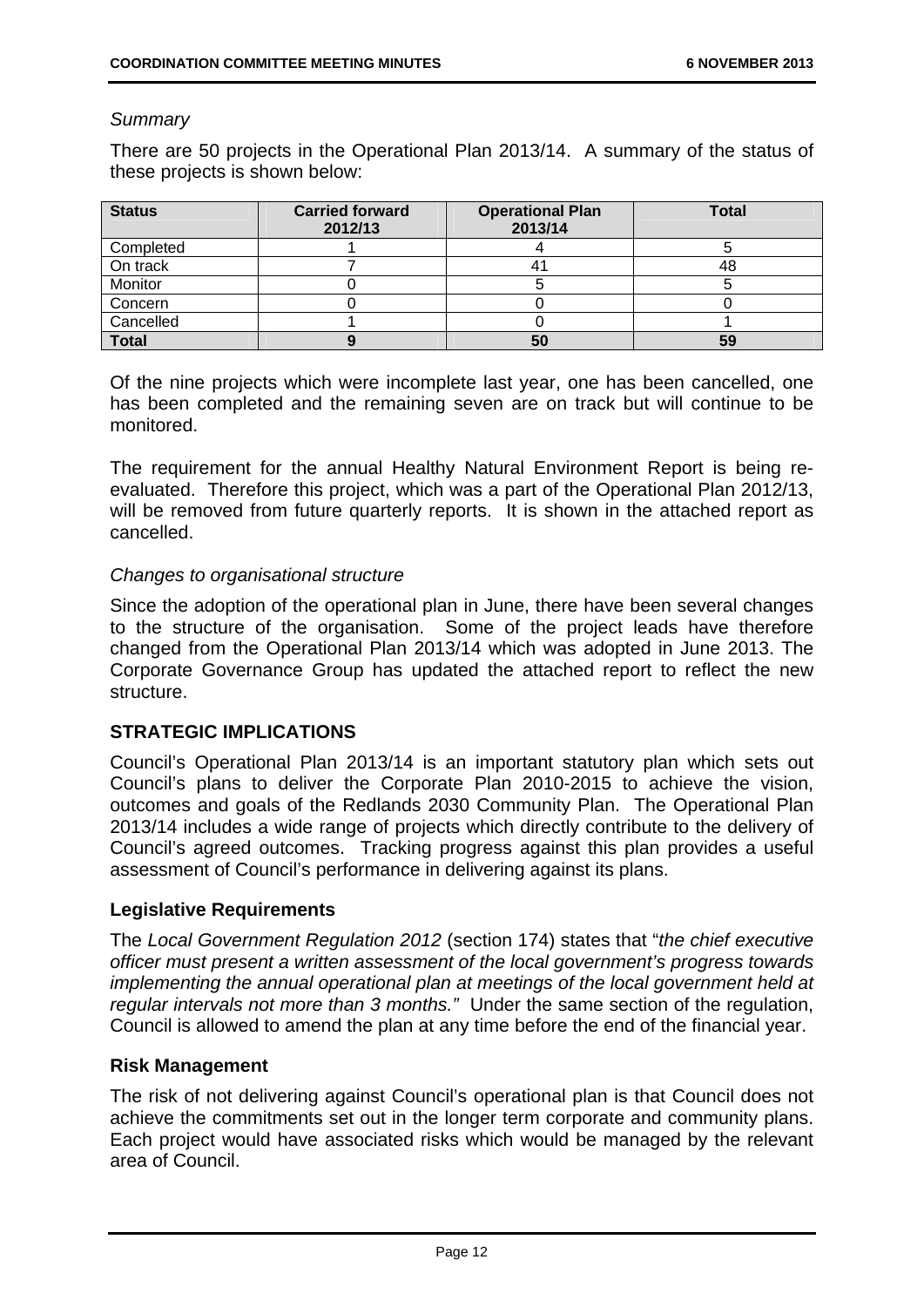#### **Financial**

The Operational Plan 2013/14 is funded from the annual budget.

#### **People**

Projects within the Operational Plan 2013/14 are managed by the appropriate area of Council. The status and comments in the attached report have been provided by the relevant officer and compiled by Council's Corporate Governance Group. Although the delivery of the plan itself is dependent on staff resources and some projects relate to people issues, there are not direct impacts on people issues resulting from this report.

The attached report does not reflect the changes made in the recent organisational restructure Corporate Governance are working to update the performance reporting system to reflect the new structure. The next report for quarter one of 2013/14 will reflect the new departments and groups.

#### **Environmental**

Some projects within the Operational Plan 2013/14 directly contribute to Council's environmental commitments, in particular those related to Council's outcome 'Healthy Natural Environment'. However, this report does not have any direct environmental impacts.

#### **Social**

Some projects within the Operational Plan 2013/14 directly contribute to Council's social agenda, in particular those related to Council's outcome 'Strong and Connected Communities'. Almost all projects would have some degree of social impact but the progress report itself does not have any direct social impacts.

#### **Alignment with Council's Policy and Plans**

Council's Operational Plan 2013/14 outlines planned activities and projects against the nine outcomes in the Corporate Plan 2010-2015. Therefore, it is a key planning document and consistent with both the Corporate Plan 2010-2015 and the Redlands 2030 Community Plan.

#### **CONSULTATION**

The Corporate Governance Group has prepared the attached report in consultation with the relevant officers and managers within Council. The status and comments have been provided by the officers involved in delivering the particular projects within the Operational Plan 2013/14.

#### **OPTIONS**

- 1. That Council notes the quarterly corporate performance report.
- 2. That Council notes the quarterly corporate performance report but requests additional information to be provided after this meeting.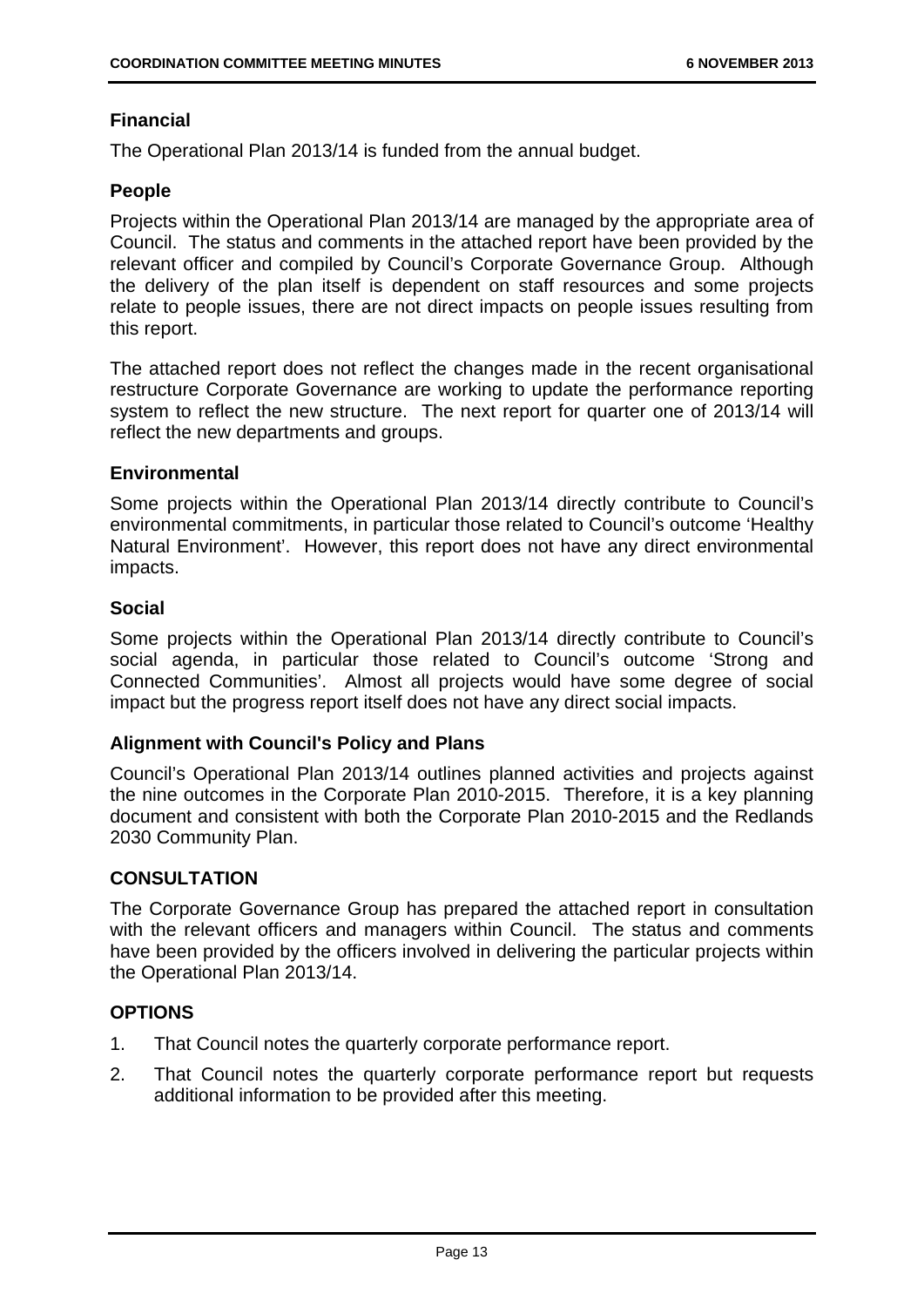#### **OFFICER'S/COMMITTEE RECOMMENDATION**

**Moved by: Cr A Beard Seconded by: Cr M Edwards** 

**That Council resolve to note the quarterly corporate performance report.** 

**CARRIED 11/0**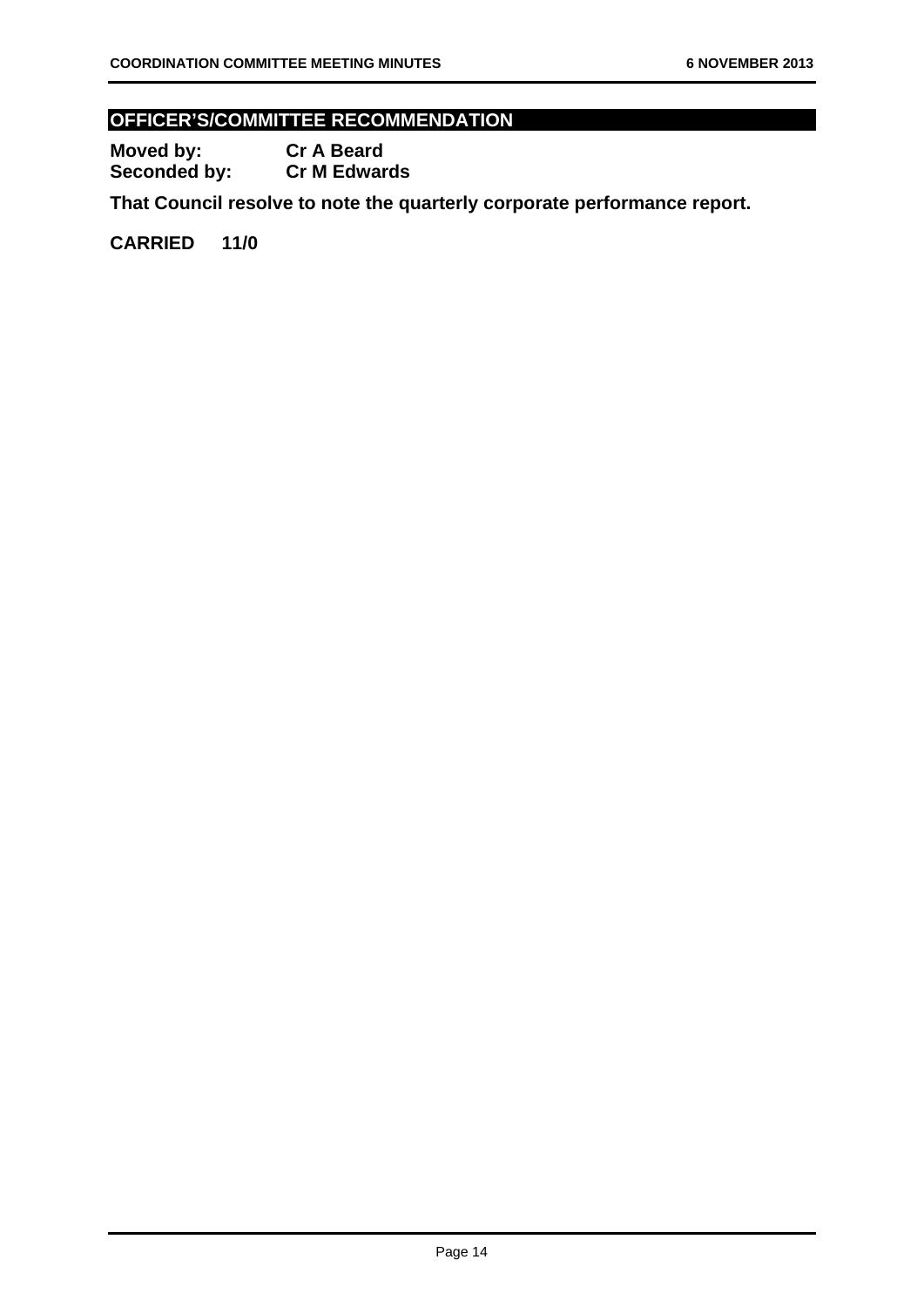#### **5.1.4 COUNCIL MEETING REVIEW AND 2014 MEETING CALENDAR**

**Dataworks Filename: L&E Local Law No.5 Meetings** 

Attachment: Meeting Calendar 2014

**Authorising/Responsible Officer:** 

COMMON

**Nick Clarke General Manager Organisational Services** 

Author: Trevor Green **Principal Advisor Corporate and Democratic Governance** 

#### **PURPOSE**

The purpose of this report is:

- 1. For Council to adopt a new meeting structure; and
- 2. For Council to adopt the 2014 Council Meeting calendar.

#### **BACKGROUND**

#### Council Meeting Review

It is now approaching one year since Council restructured its meeting structure to conduct fortnightly General Meetings with a Coordination Committee being held during the General Meeting. Council also appointed a Cleveland CBD Revitalisation Committee to meet at least once every two months from February to December 2013 (at which time its ongoing need would be assessed).

In addition to the planned review of the Cleveland CBD Revitalisation Committee, a further review has been conducted regarding additional efficiency and effectiveness gains in Council's meeting structure.

#### Council Meeting Schedule 2014

The *Local Government Act 2009* requires Councils to at least once in each year, publish in a newspaper circulating generally in its area, a notice of the days and times when its meetings are to be held. Council also publishes this information at its customer service centres and on its website.

#### **ISSUES**

#### Council Meeting Review

At the time of the previous review a number of further changes were made regarding:

- a review of reports presented to Council;
- opportunities to reduce "red tape" associated with decision making on routine operational matters;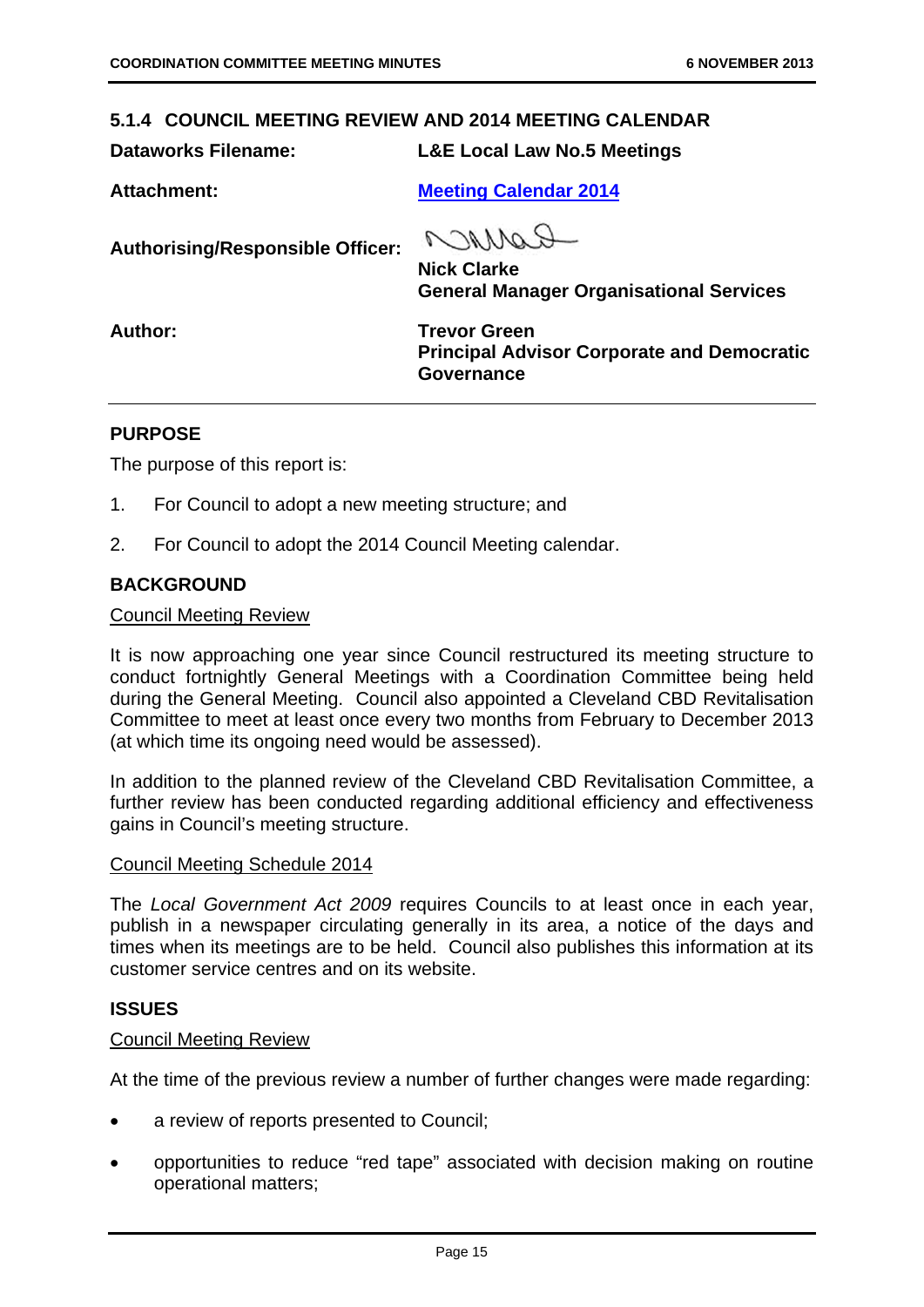- the general preference of Councillors to spend more time in their communities; and
- the general preference of Councillors to focus their Council meeting time on strategic matters, as opposed to routine operational matters that can be dealt with through policy, delegations, management prerogative, etc.

These changes have generally achieved the desired outcomes.

While it was decided to conduct a Coordination Committee during the General Meeting, there has been little value added to Council's decision making process by stopping the General Meeting to break into a committee meeting and then reconvening the General Meeting. On reflection, this process has added little to further debate and basically adds a level of red tape to the decision making process. It is considered that appropriate debate is available during a General Meeting to facilitate good decision making. As such it is recommended that Council amend its meeting structure to remove the Coordination Committee.

It is also now considered that with Council meeting every fortnight, there is adequate opportunity for matters relating to the revitalisation of the Cleveland CBD to be brought directly the General Meetings. This also means that these matters can be addressed in a quicker timeframe, than every two months.

To provide for more effective time management for both members of the community attending Council Meetings and Councillors, it is recommended to move the General Meetings forward, to commence at 9.30am.

#### Council Meeting Schedule 2014

The attached meeting schedule for 2014 has been developed in accordance with the recommendations of this report.

A review of Councillor portfolios will occur early in 2014.

#### **STRATEGIC IMPLICATIONS**

#### **Legislative Requirements**

The recommendations of this report are in accordance with the legislative requirements relating to the conduct of Council's meetings.

#### **Risk Management**

Matters relating to risk management have been addressed in the report.

#### **Financial**

There are no specific financial implications associated with this report.

#### **People**

The more effective and efficient meeting structure will provide benefits to Council's Elected Representatives and those officers involved in Council's meetings.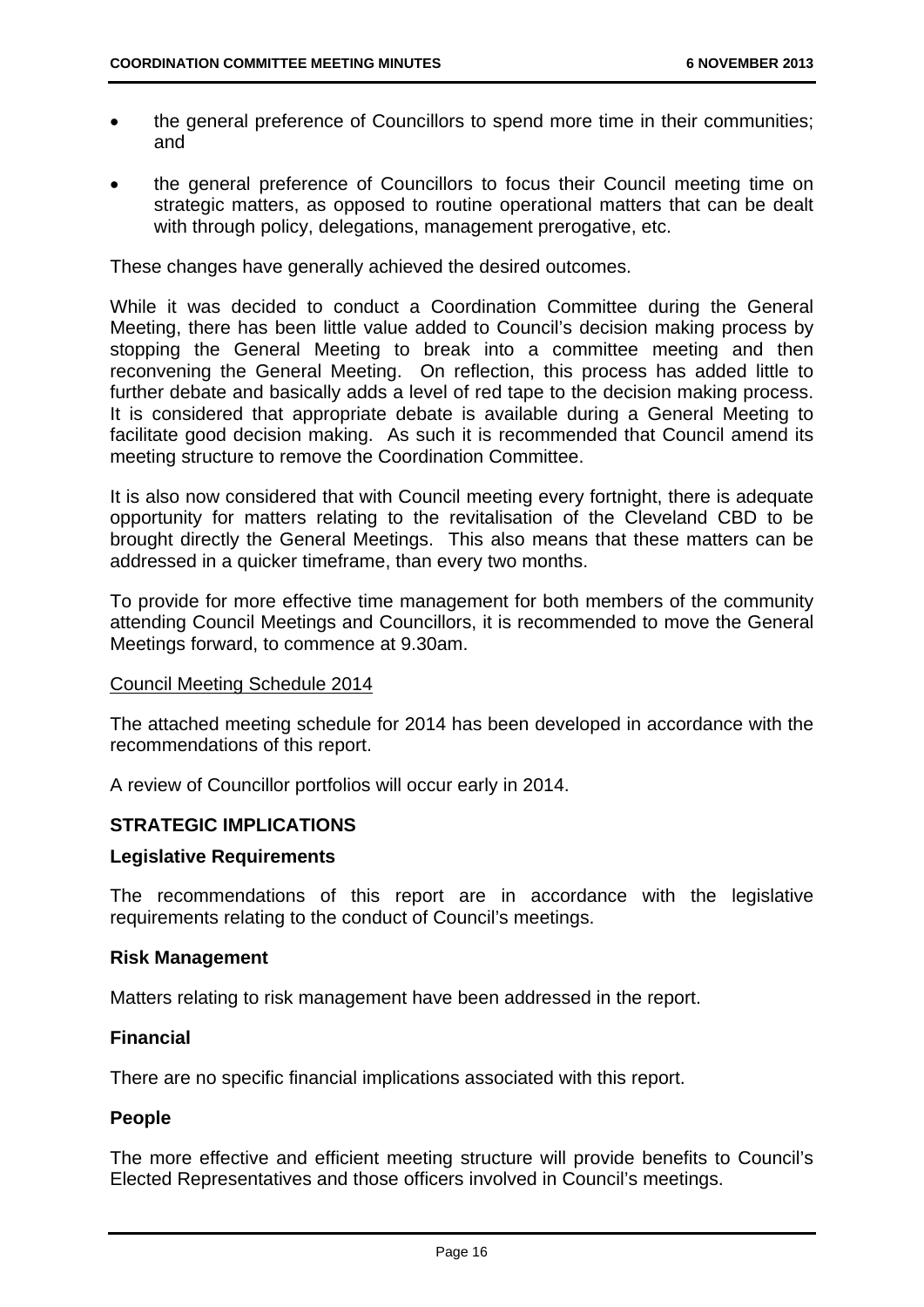#### **Environmental**

There are no specific environmental implications associated with this report.

#### **Social**

The more effective and efficient meeting structure will provide benefits to members of the community wishing to attend Council meetings.

#### **Alignment with Council's Policy and Plans**

This report aligns with Council's policies and plans and further reduces red tape associated with Council's meetings.

#### **CONSULTATION**

Consultation has occurred with Council's Elected Representatives, Executive Management Group and the Meetings and Registers Team.

#### **OPTIONS**

- 1. That Council resolve as follows:
	- 1. To appoint the following meeting structure, effective 1 January 2014:
		- a) That Council conducts fortnightly General Meetings (subject to school holidays);
		- b) That the General Meetings commence at 9.30am.
	- 2. That Council adopt the attached 2014 meeting calendar.
- 2. That Council amend the proposed meeting structure and/or 2014 meeting calendar.

#### **OFFICER'S/COMMITTEE RECOMMENDATION**

**Moved by: Cr A Beard Seconded by: Cr K Hardman** 

**That Council resolve as follows:** 

- **1. To appoint the following meeting structure, effective 1 January 2014:** 
	- **a) That Council conducts fortnightly General Meetings (subject to school holidays);**
	- **b) That the General Meetings commence at 9.30am.**
- **2. That Council adopt the attached 2014 meeting calendar.**

#### **CARRIED 10/1**

Cr Ogilvie voted against the Committee Recommendation.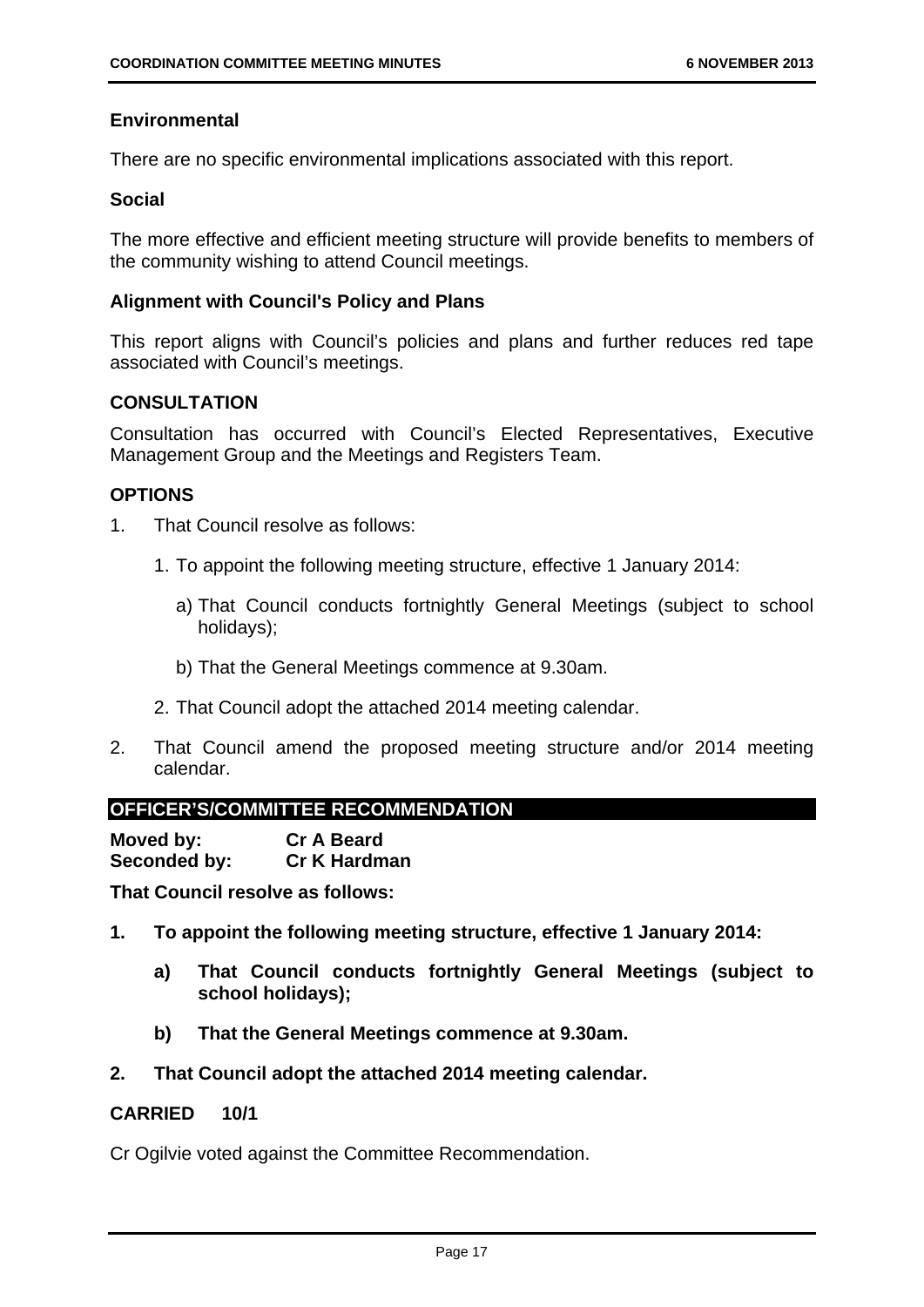#### **5.1.5 LOCAL LAWS**

#### **Dataworks Filename: L&E Local Laws**

#### **Attachments:**

**Local Law (Repealing) Local Law (No 2) 2013 LL1 (Administration) 2013 DRAFT SLL1.1 (Alteration or Improvement to Local Government Controlled Areas and Roads) 2013 DRAFT SLL1.2 (Commercial Use of Local Government Areas and Roads) 2013 DRAFT SLL1.3 (Establishment or Occupation of a Temporary Home) 2013 DRAFT SLL1.4 (Installation of Advertising Devices) 2013 DRAFT SLL1.5 (Keeping of Animals) 2013 DRAFT SLL1.8 (Operation of Accommodation Parks) 2013 DRAFT SLL1.9 (Operation of Cemeteries) 2013 DRAFT SLL1.10 (Operation of Public Swimming Pools) 2013 DRAFT SLL1.12 (Operation of Temporary Entertainment Events) 2013 DRAFT SLL1.13 (Undertaking Regulated Activities Regarding Human Remains) 2013 DRAFT SLL1.14 (Undertaking Regulated Activities on Local Government Controlled Areas & Roads) 2013 DRAFT SLL1.15 (Carrying out Works on a Road or Interfering With a Roads or its Operation) 2013 DRAFT SLL1.16 (Bringing or Driving a Motor Vehicle on to a Local Government Controlled Area) 2013 DRAFT SLL1.17 (Operation of a Ferry, Charter or Hire Service from a Local Government Controlled Boat Ramp or Landing) 2013 DRAFT SLL1.18 (Parking Contrary to an Indication on an Official Traffic Sign Regulating Parking by Time or Payment of a Fee) 2013 DRAFT LL2 (Animal Management) 2013 DRAFT LL2 (Animal Management - Register) 2013 DRAFT SLL2 (Animal Management) 2013 DRAFT LL3 (Community & Environmental Management) 2013 DRAFT SLL3 (Community & Environmental Management) 2013 DRAFT LL4 (Local Government Controlled Areas Facilities and Roads) 2013 DRAFT SLL4 (Local Government Controlled Areas Facilities and Roads) 2013 DRAFT LL5 (Parking) 2013 DRAFT SLL5 (Parking) 2013 DRAFT LL7 (Bathing Reserves) 2013 DRAFT**

**SLL7 (Bathing Reserves) 2013 DRAFT**

**Responsible/Authorising Officer:** 

RAMOR

**Nick Clarke General Manager Organisational Services** 

Author: Trevor Green **Principal Advisor Corporate and Democratic Governance** 

#### **PURPOSE**

The purpose of this report is to initiate the local law making process for a new set of proposed Redland City Council Local and Subordinate Local Laws under the State Model Local Law framework.

#### **BACKGROUND**

The State government has developed a set of model local laws, which it is encouraging Queensland local governments to adopt. Many Queensland Councils have now developed their local laws under the model local law framework. This is resulting in a more consistent approach to local laws and local law provisions throughout the State.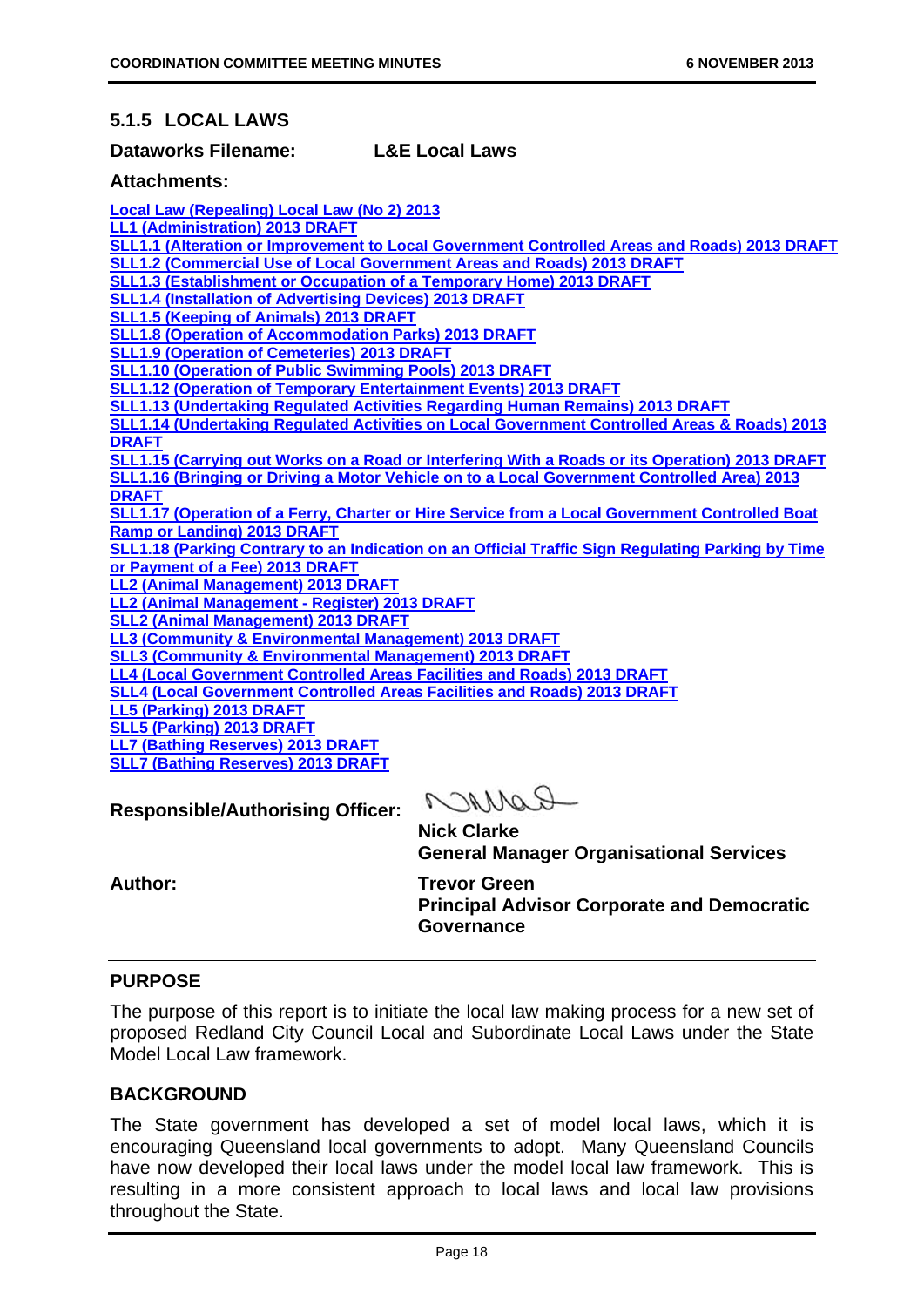There are a number of advantages for Redland City Council to review its local laws and move to the model local law framework. Firstly the process provides for a review of all provisions of Council's local laws (other than vegetation management (see below)) to ensure that Council's laws are relevant, up to date and appropriate for the needs of Redland City. Secondly, the model local law framework provides a package of contemporary local laws that are:

- 1. Based on best practice,
- 2. More streamlined,
- 3. Principle based,
- 4. Reducing red tape and regulatory burden,
- 5. Consistent with state legislation, and
- 6. More flexible for accommodating future regulatory requirements of local governments.

Model Local Law 1 provides the administrative processes (authorised officers, enforcement processes, approvals, etc) for all of the laws. All matters relating to approvals are detailed in the subordinate local laws attached to Local Law 1. All other matters relating to activities are placed in the other local and subordinate local laws.

A model local law can be adopted by a local government without the need for a State Interest Check or public consultation. If altered in any way before adoption, the law ceases to be a model and is subject to the normal local law making processes.

While a local law sets the head of power and contains some provisions, most of the details (specific law provisions) are contained in the subordinate local law associated with the local law. The State has not produced model subordinate local laws, leaving each local government to draft their own individual subordinate local laws, based on the needs of the individual local government area. Subordinate local laws made under a model local law are subject to normal subordinate local law making requirements.

#### **ISSUES**

A new suite of proposed Redland City Council local laws and subordinate local laws (attached) have been drafted under the State's model local law framework. While this is a new format for Council's laws and significant research was undertaken during drafting, the new laws are predominantly based on a transfer of Council's existing law provisions. As such, the majority of provisions remain unchanged.

The drafting of the proposed laws has been based on the following factors:

- 1. In accordance with the model local law framework developed and produced by the Queensland Government;
- 2. From feedback received from internal engagement processes;
- 3. With reference to existing provisions in Council's current local and subordinate laws;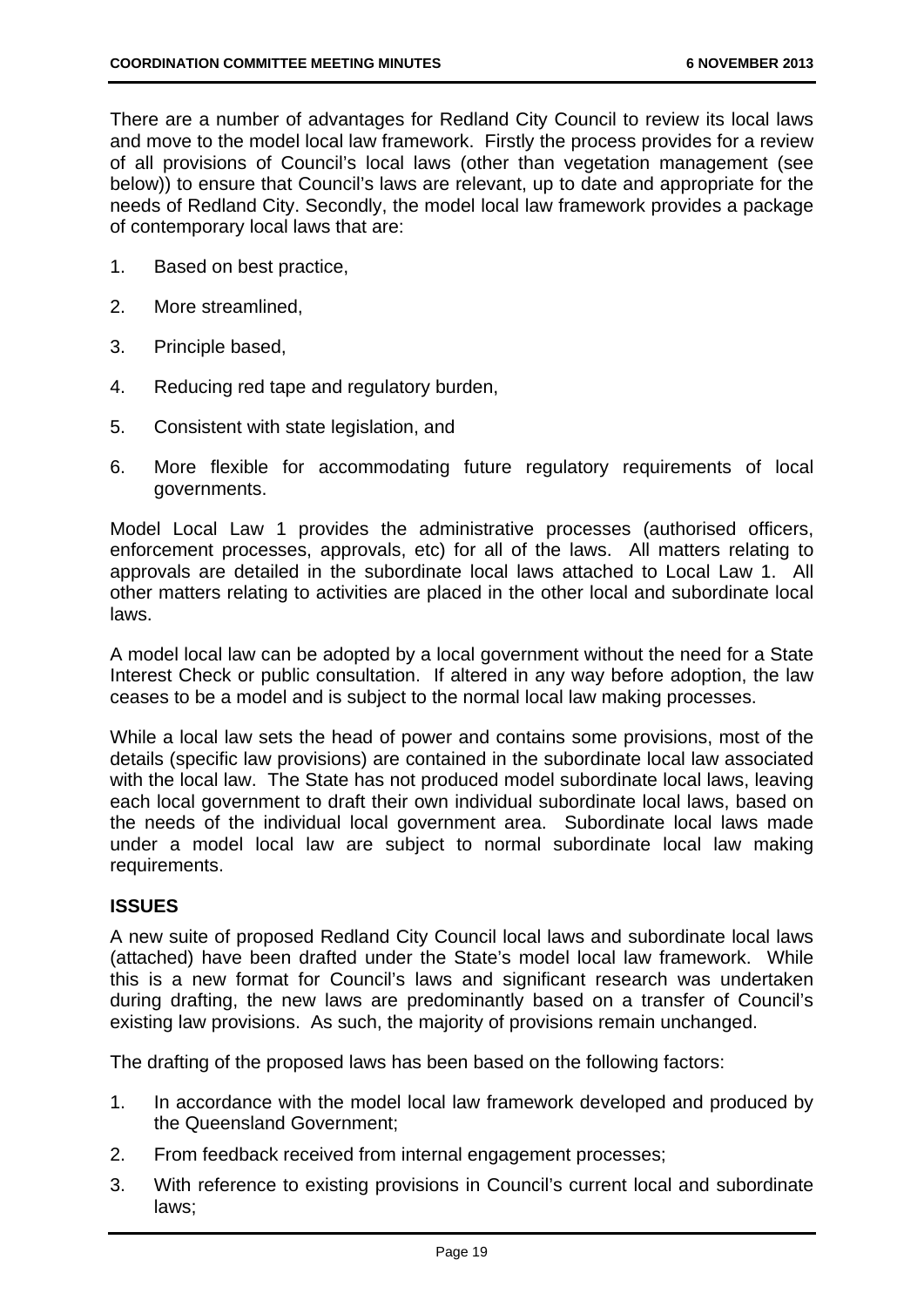- 4. With reference to a number of contemporary local laws under the model local law framework, as used by other Queensland local governments;
- 5. From advice received from the Department of Local Government and King and Co solicitors;
- 6. From evaluation of current Redland City Council local law reviews;
- 7. From review of enforcement activities and practicality issues associated with Redland City Council's current local laws;
- 8. A reduction of laws:
	- Local Laws from 23 to 7:
	- Subordinate Local Laws from 23 to 21:
- 9. A reduction in red tape (including an engagement process with the Redland City Chamber of Commerce); and
- 10. From feedback received from Councillor engagement processes.

This report is to present the draft laws for Council "to propose to make the draft laws" and initiate the process for making the laws in accordance with the requirements of the *Local Government Act 2009* and Council's adopted local law making process.

In developing the draft Redland City Council local laws some minor changes have been proposed to the standard model local laws produced by the State. As such, Council will need to refer these proposed amendments to the State government for a State Interest Check. After review by the State, Council will need to consider and approve any changes they require. From here, Council will then conduct community engagement on the proposed laws.

In summary the general process for making the laws is:

- 1. Council proposes to make the local laws and subordinate local laws (via resolution);
- 2. The local laws are referred to the State government for State Interest Checking of Council's proposed amendments to the model local laws;
- 3. Council considers and comes to agreement on any changes to the draft local laws required by the State government (via resolution);
- 4. Council conducts:
	- a. a community engagement process on the draft law; and
	- b. a public interest test on the draft laws under the national competition policy;
- 5. Council considers the results of the community engagement (all properly made submissions) and the results of the public interest test and Council resolves to:
	- a. make the laws as proposed, or
	- b. make the laws with minor amendments (resulting from the results of the community engagement process); or
	- c. make major amendments to the draft laws (resulting from the results of the community engagement process) and repeat steps 2-5 as appropriate.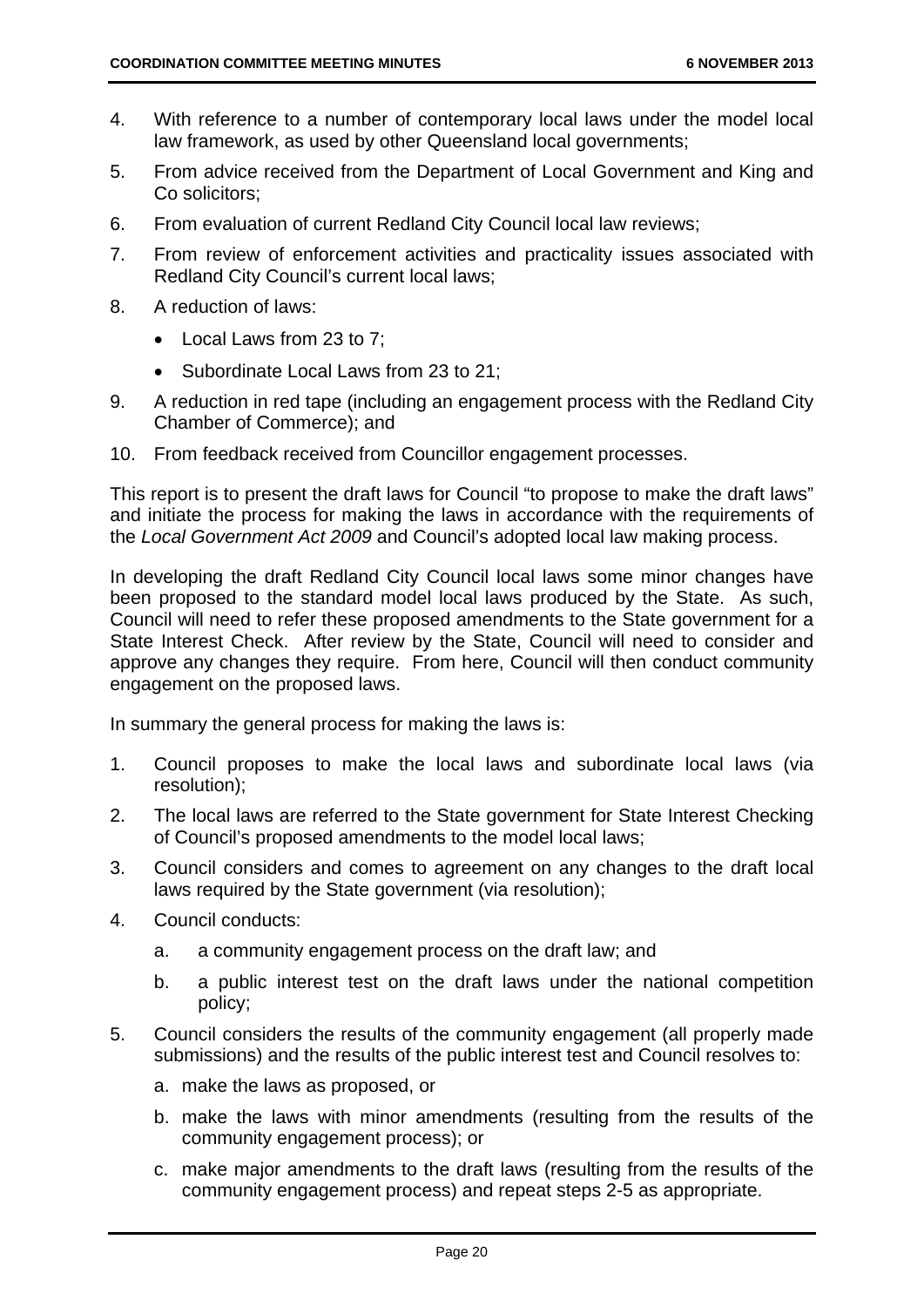- 6. At the time of making the new laws, Council repeals its existing laws (other than Law and Subordinate Local Law No. 6 (Protection of Vegetation) as detailed below).
- 7. Council provides public notification of the making of the laws.

As there is no model local law on vegetation protection, it is intended that Council retain the existing Local Law and Subordinate Local Law No. 6 (Protection of Vegetation) until the new planning scheme is adopted. At that time Council can decide on the most appropriate course of action with regard to this local law, (retain, amend or repeal) based on the provisions of the new planning scheme. To accommodate retention of the existing local law 6, for Council's purposes the State's Model Local Law No. 6 (Bathing Reserves) has been renumbered to be Local Law 7.

As advised above, at the same time as Council is running the process to make the new laws, Council will also be running the process of repealing all existing local and subordinate local laws, other than Local Law and Subordinate Local Law No. 6 (Protection of Vegetation).

As a number of the proposed local laws contain possible anti-competitive provisions as per the National Competition Policy, Public Interest Tests will be conducted on these laws concurrently with the community engagement process. The Public Interest Test Plans will be included in the report when Council considers the results of the State Interest Check.

Council's adopted local law making process includes a step to conduct community engagement during a specified public consultation period. At this time, Council accepts and considers every properly made submission it receives. This is a standard local law making procedure and appropriate for the process for making individual laws. In this instance, Council will be making a full suite of laws, with an expectant period of approximately 3-4 months between proposing to make the laws and the start of the public consultation period. This relates to a combination of the time period required for conducting the State Interest Check, Council's General Meeting's schedule and not starting the community engagement until after the Christmas period.

While Council will not actively invite submissions on the proposed laws until the specified consultation period is to begin, some members of the community may make submissions before this time. Rather than advising writers to resubmit their views during the specified official consultation period, it is recommended that, in this instance, any such correspondence be received and recorded as a submission towards this local law making process.

#### **STRATEGIC IMPLICATIONS**

#### **Legislative Requirements**

This report is in accordance with the legislative requirements of the *Local Government Act 2009* and the *Local Government Regulation 2012*.

#### **Risk Management**

The risks associated with making the new laws are managed by conducting the process in accordance with the legislative requirements of the *Local Government Act 2009, Local Government Regulation 2012* and Council's adopted practice for making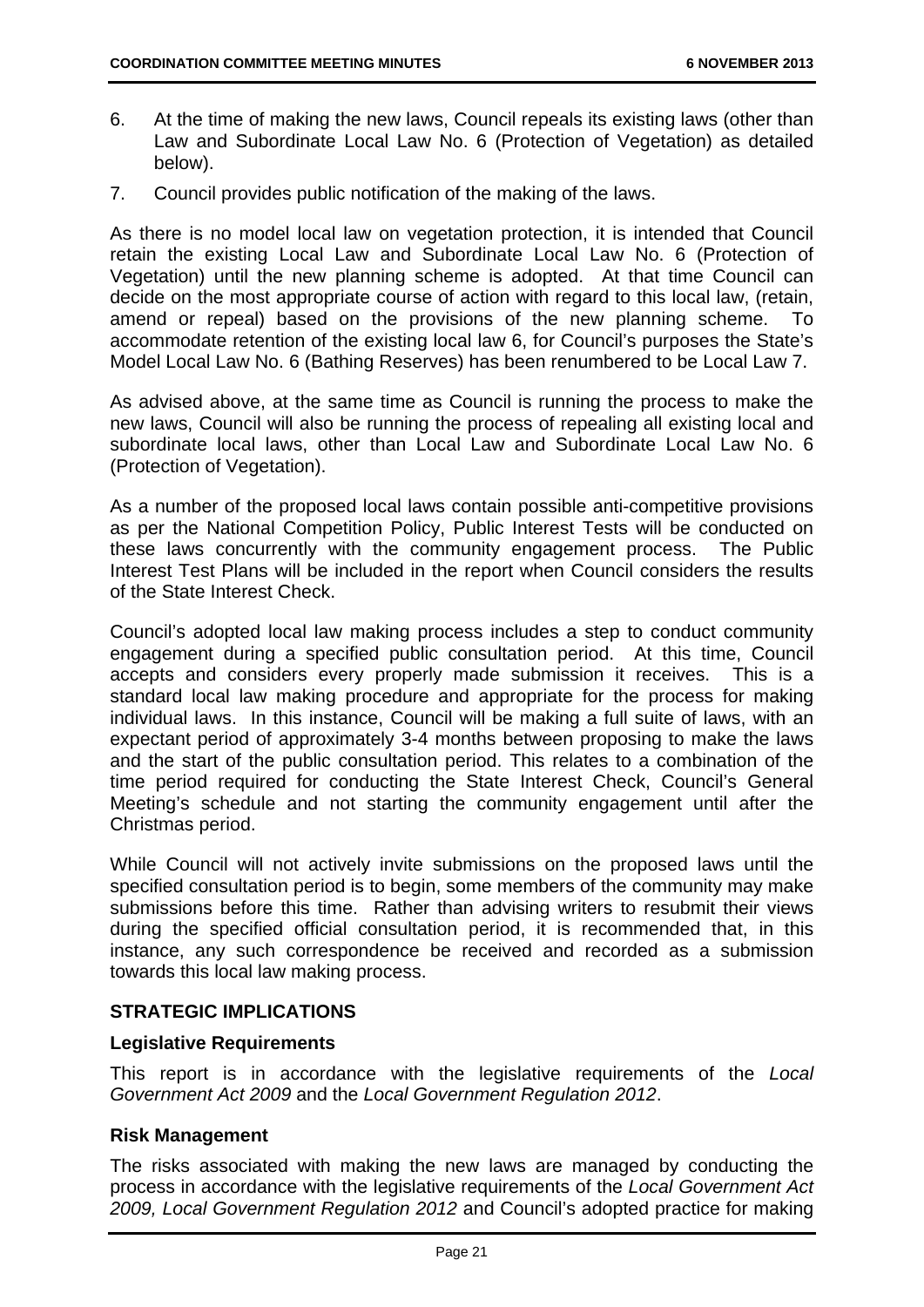local laws. Should Council not conduct the process in accordance with these requirements, the Minister for Local Government may suspend or revoke the local laws (section 38AB of the *Local Government Act 2009*).

#### **Financial**

The main costs associated with the local law making process for the new laws will be in conducting the community engagement and public notification steps. Funding for the project has been included in the 2013/2014 Budget.

#### **People**

Extensive internal consultation has occurred in drafting the proposed laws. This has included both the content of the laws and their implementation.

#### **Environmental**

There are no direct environmental implications associated with this report. There are environmental implications associated with Council's local laws. The community will be asked to provide their views and feedback on any environmental issues associated with the proposed laws, when the community engagement step is undertaken.

#### **Social**

While the new laws are predominantly based on a transfer of Council's existing law provisions, this process places all of Council's laws open for community review. As such, it is expected that our community will take an interest in the local laws for the City. In saying this, it is hoped that the community takes the opportunity during the community engagement step to provide their input and advice on the proposed laws.

It will be particularly important that Council manage the advice provided to the community on the process for making the laws. From the time Council proposes to make the laws, there will be a number of steps (see Issues above) before community feedback will be officially sought during the community engagement step.

It will also be particularly important that the community is aware that until Council completes the entire process, the draft laws do not come into effect. Until this time the proposed laws are exactly as explained, "only proposed".

#### **Alignment with Council's Policy and Plans**

The process for making the proposed laws and the associated recommendations of this report are in accordance with Council's adopted practice for making local laws. The process is also in keeping with Council's Corporate Plan Priority 8 Inclusive and Ethical Governance for deep engagement, quality leadership at all levels, transparent and accountable democratic processes and a spirit of partnership between the community and Council.

#### **CONSULTATION**

In developing the proposed draft laws consultation has occurred with:

- 1. All internal areas of Council;
- 2. Elected representatives;
- 3. Department of Local Government;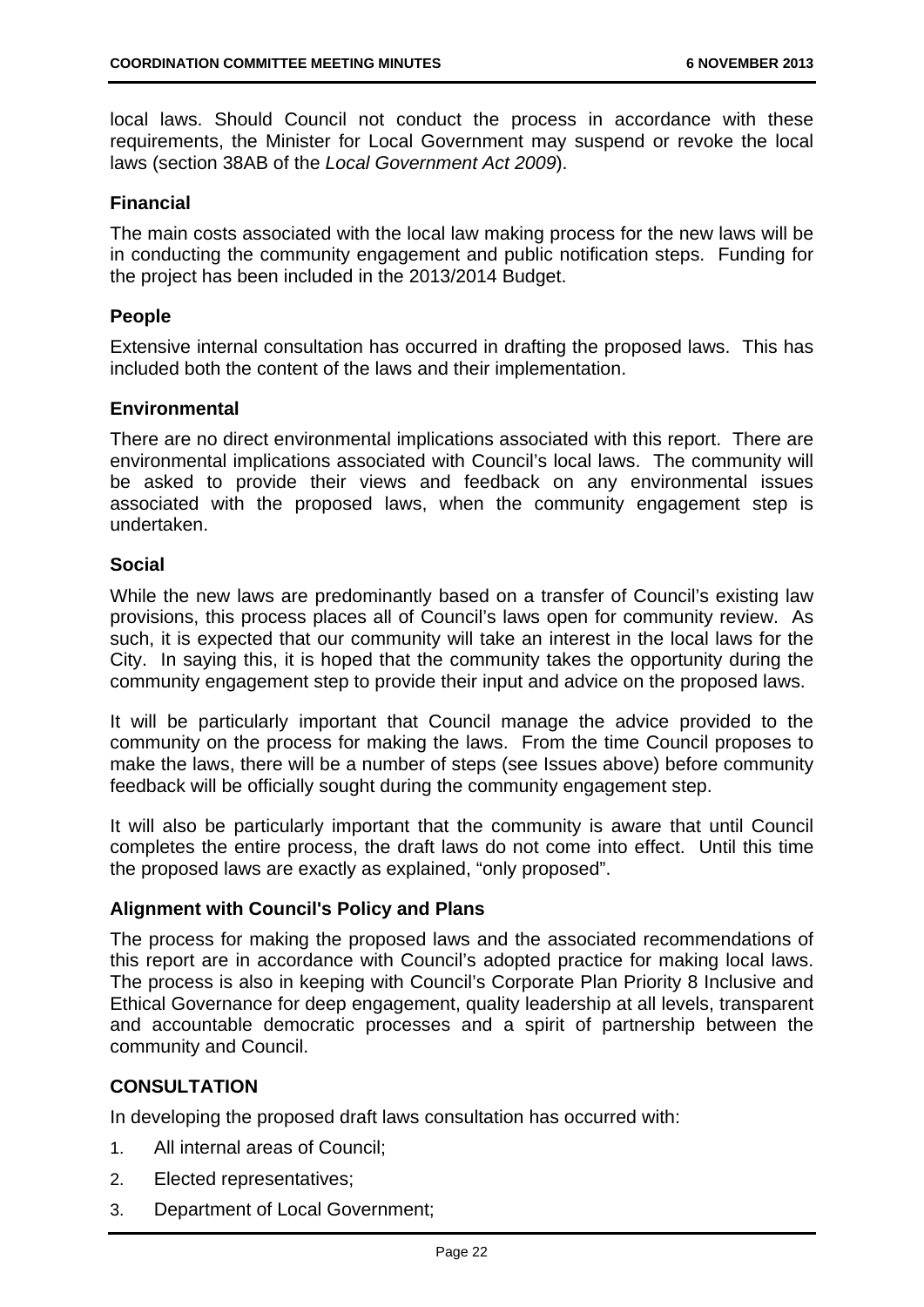- 4. King and Company Solicitors;
- 5. Redland City Chamber of Commerce; and
- 6. Other Queensland Councils which have adopted the State Model Local Laws.

In making the proposed draft laws consultation will include:

- 1. The State Government (State Interest Check);
- 2. Community engagement on the content of the laws;
- 3. Public Interest Test as per the National Competition Policy.

#### **OPTIONS**

- 1. Initiate the local law making process for the laws, as attached.
- 2. Make amendments to the local laws and then initiate the local law making process for the laws as amended.
- 3. Postpone the local law making process at this time, while further review of the draft laws is conducted.
- 4. Cancel the project to develop new local laws for Redland City under the model local law framework and maintain Council's existing local laws.

#### **OFFICER'S RECOMMENDATION**

That Council resolve to:

- 1. Propose to make each proposed local law listed in schedule 1;
- 2. Propose to make each proposed subordinate local law listed in schedule 2;
- 3. Refer the proposed local laws to the State Government for State Interest Checking; and
- 4. For this process, accept any properly made submissions received before the commencement of the consultation period.

#### Schedule 1

- 1. Local Law (Repealing) Local Law (No. 2) 2013;
- 2. Local Law No. 1 (Administration) 2013;
- 3. Local Law No. 2 (Animal Management) 2013;
- 4. Local Law No. 3 (Community and Environmental Management) 2013;
- 5. Local Law No. 4 (Local Government Controlled Areas, Facilities and Roads) 2013;
- 6. Local Law No. 5 (Parking) 2013; and
- 7. Local Law No. 7 (Bathing Reserves) 2013.

#### Schedule 2

- 1. Subordinate Local Law No. 1.1 (Alteration or Improvement to Local Government Controlled Areas and Roads) 2013;
- 2. Subordinate Local Law No. 1.2 (Commercial Use of Local Government Controlled Areas and Roads) 2013;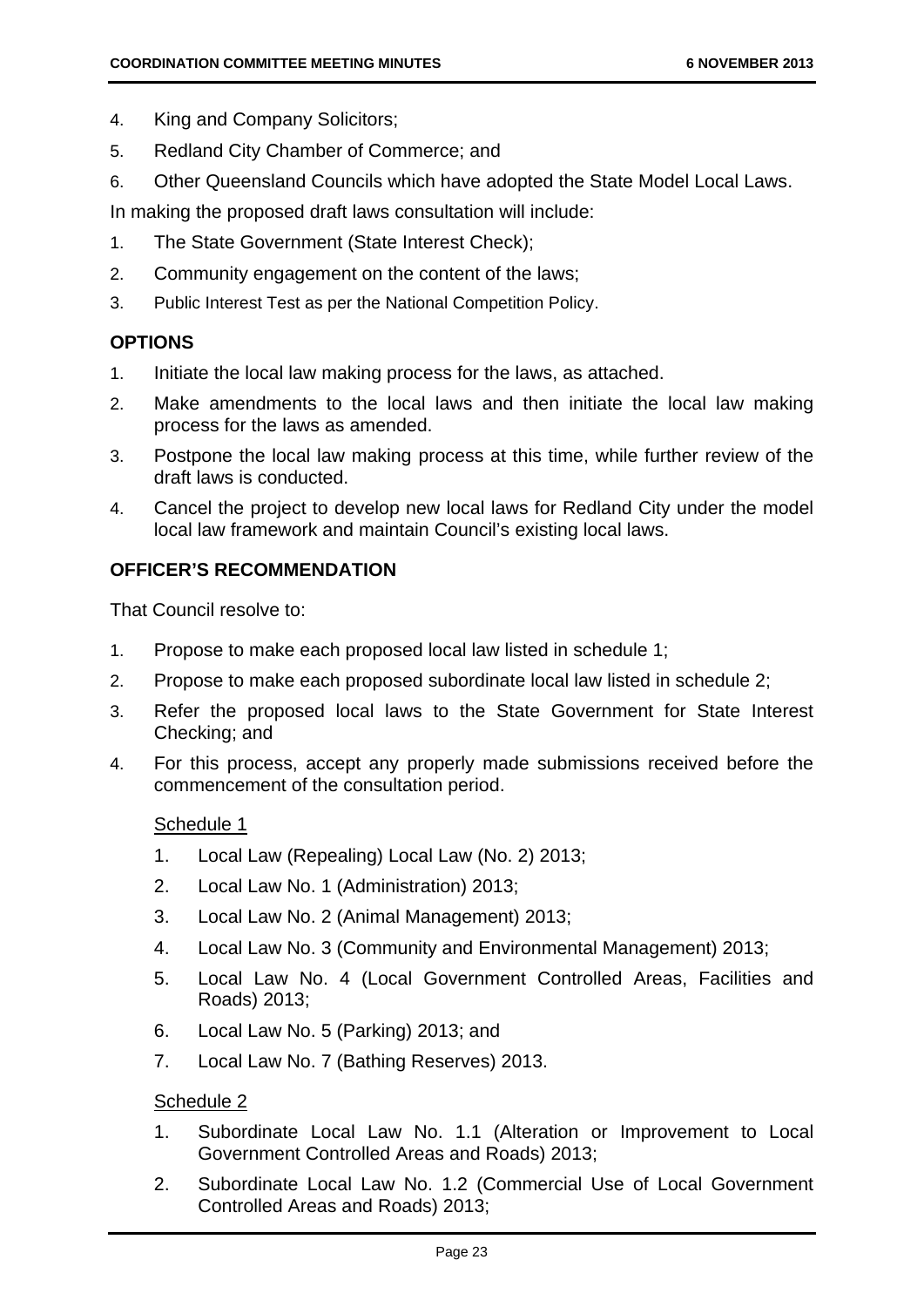- 3. Subordinate Local Law No. 1.3 (Establishment or Occupation of a Temporary Home) 2013;
- 4. Subordinate Local Law No. 1.4 (Installation of Advertising Devices) 2013;
- 5. Subordinate Local Law No. 1.5 (Keeping of Animals) 2013;
- 6. Subordinate Local Law No. 1.8 (Operation of Accommodation Parks) 2013;
- 7. Subordinate Local Law No. 1.9 (Operation of Cemeteries) 2013;
- 8. Subordinate Local Law No. 1.10 (Operation of Public Swimming Pools) 2013;
- 9. Subordinate Local Law No. 1.12 (Operation of Temporary Entertainment Events) 2013;
- 10. Subordinate Local Law No. 1.13 (Undertaking Regulated Activities regarding Human Remains) 2013;
- 11. Subordinate Local Law No. 1.14 (Undertaking Regulated Activities on Local Government Controlled Areas and Roads) 2013;
- 12. Subordinate Local Law No. 1.15 (Carrying out Works on a Road or Interfering with a Road or its Operation) 2013;
- 13. Subordinate Local Law No. 1.16 (Bringing or Driving a Motor Vehicle onto a Local Government Controlled Area) 2013;
- 14. Subordinate Local Law No. 1.17 (Operation of a Ferry, Charter or Hire Service from a Local Government Controlled Boat Ramp or Landing) 2013;
- 15. Subordinate Local Law No. 1.18 (Parking Contrary to an Indication on an Official Traffic Sign Regulating Parking by Time or Payment of a Fee) 2013;
- 16. Subordinate Local Law No. 2 (Animal Management) 2013;
- 17. Subordinate Local Law No. 3 (Community and Environmental Management) 2013;
- 18. Subordinate Local Law No. 4 (Local Government Controlled Areas, Facilities and Roads) 2013;
- 19. Subordinate Local Law No. 5 (Parking) 2013; and
- 20. Subordinate Local Law No. 7 (Bathing Reserves) 2013.

#### **COMMITTEE RECOMMENDATION**

| Moved by:    | <b>Cr A Beard</b>   |
|--------------|---------------------|
| Seconded by: | <b>Cr P Gleeson</b> |

**That the item be deferred and brought back to a future General Meeting of Council.** 

**CARRIED 11/0**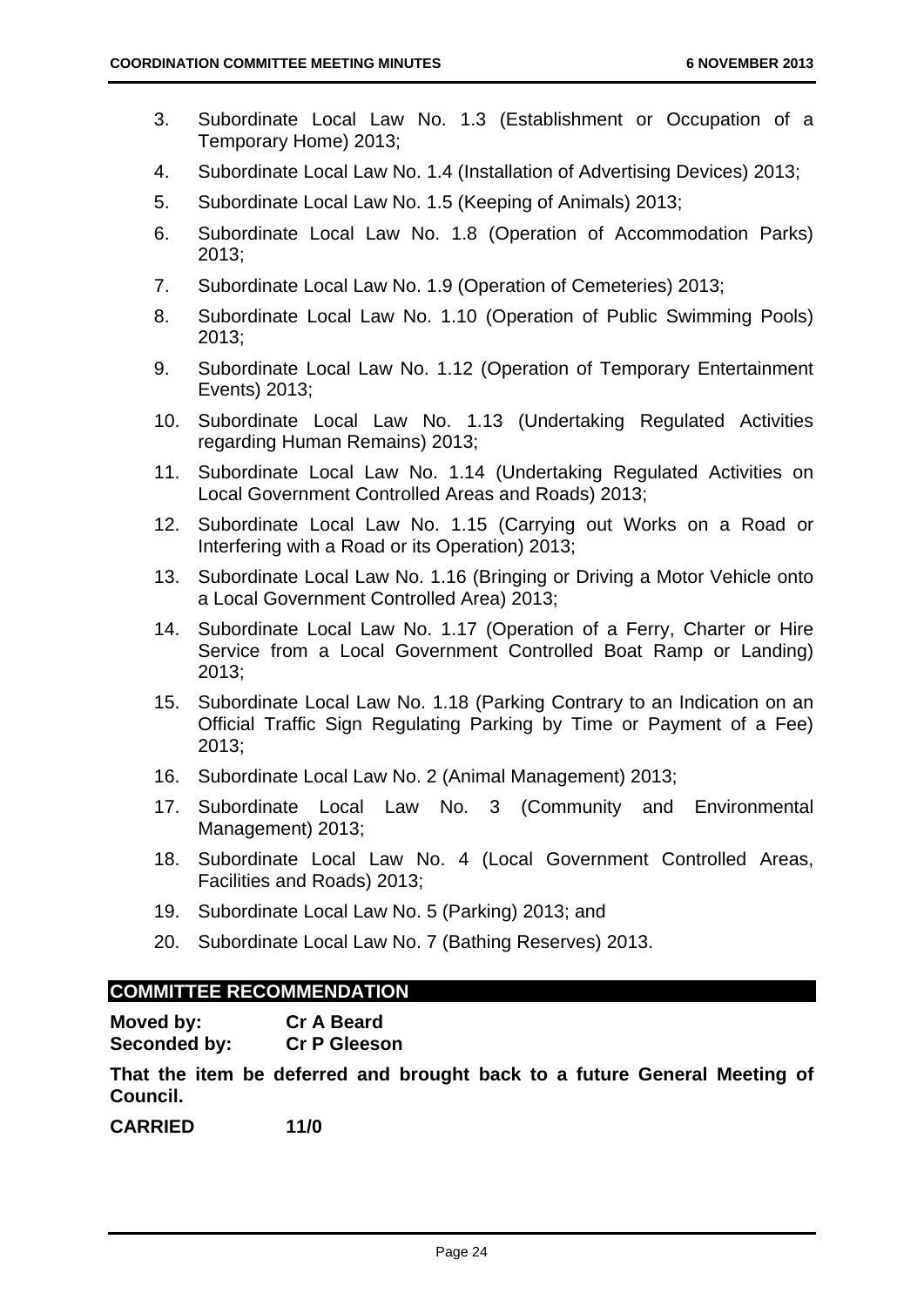#### **5.1.6 REVIEW OF DELEGATIONS TO THE CHIEF EXECUTIVE OFFICER**

#### **Dataworks Filename: GOV Delegations – Council Officers**

#### **Attachments:**

**Animal Management Cats and Dogs Act 2008 Council to CEO Body Corporate and Community Management Accommodation Module Regulation 2008 Council to CEO Body Corporate and Community Management Commercial Module Regulation 2008 Council to CEO Body Corporate and Community Management Small Schemes Module Regulation 2008 Council to CEO Body Corporate and Community Management Standard Module Regulation 2008 Council to CEO Body Corporate and Community Management Act 1997 Council to CEO Building Act 1975 Council to CEO Coastal Protection and Management Act 1995 Council to CEO Disaster Management Act 2003 Council to CEO Environmental Protection Waste Management Regulation 2000 Council to CEO Environmental Protection Water Policy 2009 Council to CEO Environmental Protection Act 1994 Council to CEO Environmental Protection Regulation 2008 Council to CEO Fire and Rescue Service Act 1990 Council to CEO Food Act 2006 Council to CEO Food Production Safety Act 2000 Council to CEO Information Privacy Act 2009 Council to CEO Land Act 1994 Council to CEO Land Protection Pest and Stock Route Management Act 2002 Council to CEO Land Valuation Act 2010 Council to CEO Liquor Act 1992 Council to CEO Local Government Act 2009 Council to CEO Local Government Regulation 2012 Council to CEO Plumbing and Drainage Act 2002 Council to CEO Public Health Infection Control for Personal Appearance Services Act 2003 Council to CEO Public Health Act 2005 Council to CEO Public Health Regulations 2005 Council to CEO Public Interest Disclosure Act 2010 Register Council to CEO Queensland Reconstruction Authority Act 2011 Council to CEO Residential Services Accreditation Act 2002 Council to CEO Right to Information Act 2009 Council to CEO Standard Plumbing and Drainage Regulation 2003 Council to CEO State Penalties Enforcement Act 1999 Council to CEO Stock Act 1915 Council to CEO Summary Offences Act 2005 Council to CEO Summary Offences Regulation 2006 Council to CEO Survey and Mapping Infrastructure Act 2003 Council to CEO Sustainable Planning Act 2009 Council to CEO Sustainable Planning Regulation 2009 Council to CEO Tobacco and Other Smoking Products Act 1998 Council to CEO Transport Infrastructure Busway Regulation 2002 Council to CEO Transport Infrastructure Public Marine Facilities Regulation 2011 Council to CEO Transport Infrastructure Rail Regulation 2006 Council to CEO Transport Infrastructure Act 1994 Council to CEO Transport Operations Marine Pollution Act 1995 Council to CEO Transport Operations Marine Safety Act 1994 Council to CEO Transport Operations Road Use Management Act 1995 Council to CEO Trusts Act 1973 Council to CEO Waste Reduction and Recycling Act 2011 Council to CEO Water Act 2000 Council to CEO Water Fluoridation Act 2008 Council to CEO Water Supply Safety and Reliability Act 2008 Council to CEO Work Health and Safety Act 2011 Council to CEO Work Health and Safety Regulation 2011 Council to CEO**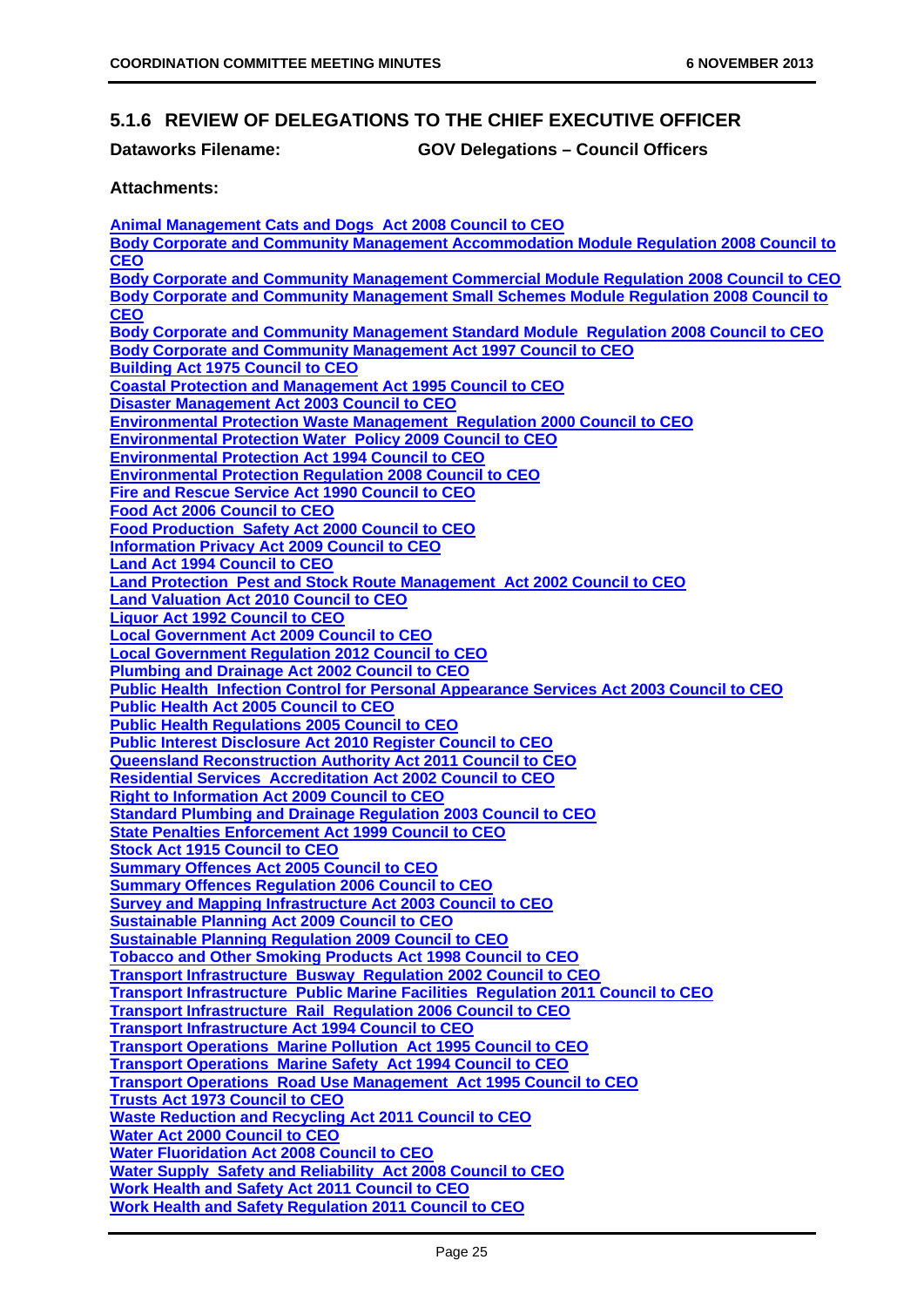| <b>Workers Compensation and Rehabilitation Act 2003 Council to CEO</b>        |
|-------------------------------------------------------------------------------|
| <b>Workers Compensation and Rehabilitation Regulation 2003 Council to CEO</b> |
| <b>Local Law 1 Administration to CEO</b>                                      |
| <b>Local Law 2 Animal Management to CEO</b>                                   |
| <b>Local Law 3 Cemeteries to CEO</b>                                          |
| <b>Local Law 6 Protection of Vegetation to CEO</b>                            |
| <b>Local Law 7 Camping Grounds to CEO</b>                                     |
| <b>Local Law 8 Swimming Pools to CEO</b>                                      |
| <b>Local Law 9 Entertainment Venues to CEO</b>                                |
| <b>Local Law 10 Temporary Homes to CEO</b>                                    |
| <b>Local Law 11 Control of Signs to CEO</b>                                   |
| <b>Local Law 12 Rental Accommodation with Shared Facilities to CEO</b>        |
| <b>Local Law 13 Control of Pests to CEO</b>                                   |
| <b>Local Law 14 Jetties Ramps and Ferries to CEO</b>                          |
| <b>Local Law 15 Parks and Reserves to CEO</b>                                 |
| <b>Local Law 16 Blasting Operations to CEO</b>                                |
| <b>Local Law 17 Caravan Parks to CEO</b>                                      |
| <b>Local Law 18 Control of Nuisances to CEO</b>                               |
| <b>Local Law 19 Regulated Parking to CEO</b>                                  |
| <b>Local Law 20 Commercial Use of Roads to CEO</b>                            |
| <b>Local Law 21 Roads to CEO</b>                                              |
| <b>Local Law 22 Bathing Reserves to CEO</b>                                   |
| <b>Local Law 30 Parking of Heavy Vehicles in Residential Streets to CEO</b>   |
|                                                                               |

**Responsible/ Authorising Officer:** 

 $0.70110$ 

**Nick Clarke General Manager Organisational Services** 

Author: Trevor Green **Principal Advisor Corporate and Democratic Governance** 

#### **PURPOSE**

For Council to provide appropriate delegation to the Chief Executive Officer (CEO) for the legislative functions of Council.

#### **BACKGROUND**

Councils are required to make thousands of operational decisions each year under both State legislation and Council's own local laws. These include for example, the issuing of permits, licences and approvals, etc. It would be extremely ineffective, inefficient and inconvenient for all of these decisions to have to be made via reports to Council meetings and Council resolutions.

Section 257 of the *Local Government Act 2009* (the Act) allows a local government to delegate a power under the Act or another Act, other than where an Act specifically states that the power must be exercised by Council resolution. Section 257 (1)(b) of the Act specifically provides for a power to be delegated to the CEO. Section 259 of the Act allows a CEO to on-delegate their powers to appropriately qualified officers, other than where the local government specifically directs that the power not be further delegated or it is a power to keep a register of interests.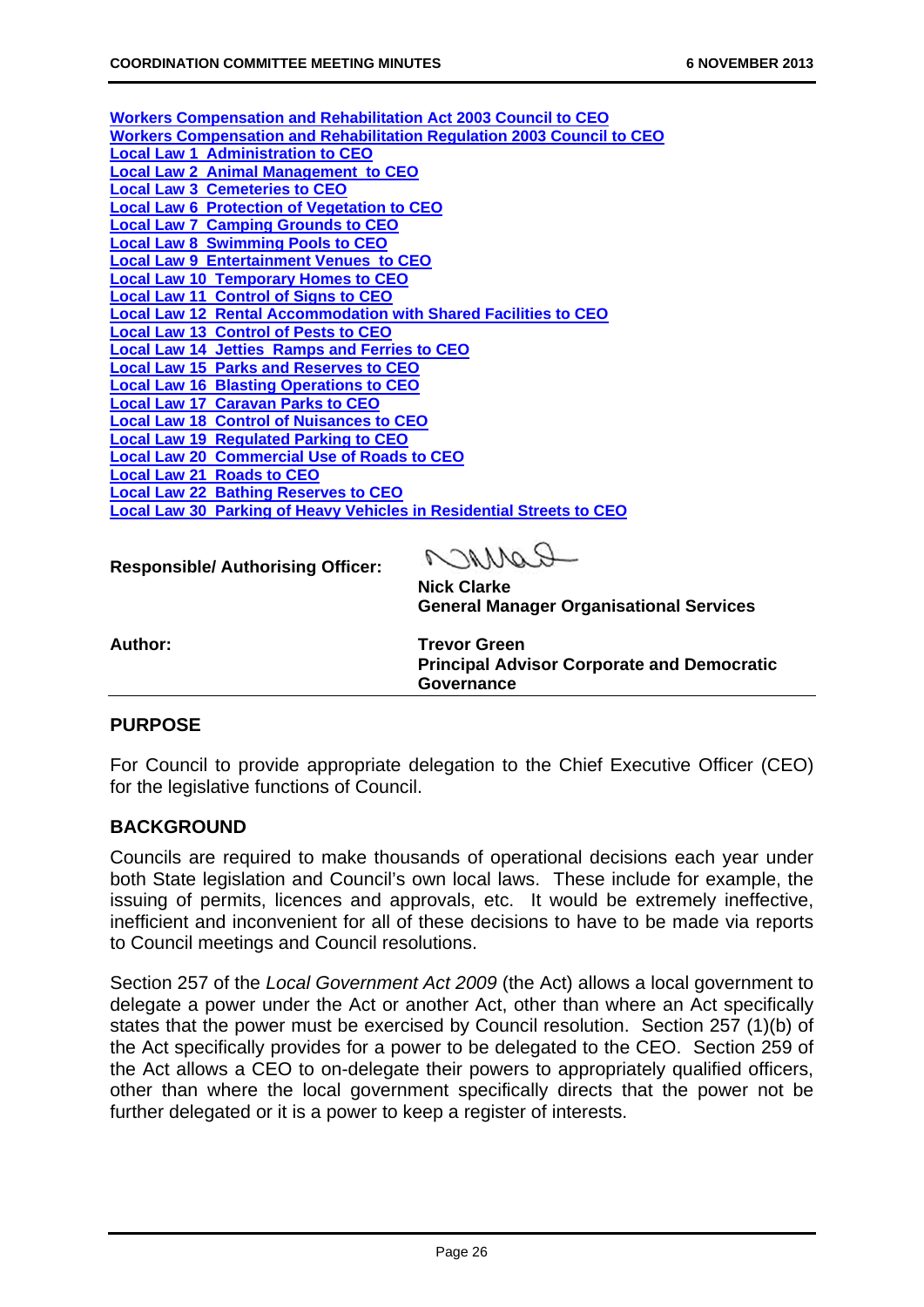In late 2012 the *Local Government Act 2009* was amended to require Councils to review delegations to the CEO annually. Through King and Company Solicitors, the Local Government Association of Queensland (LGAQ) has developed a complete list of all delegations under State laws which can be delegated to local government CEOs. This list is updated regularly. There are approximately 56 Acts and Regulations that relate to local governments (plus each of Council's local laws). Overall there are hundreds of matters requiring delegation to the CEO and then ondelegation to officers.

Council has made a commitment to red tape reduction and continual improvement in the effectiveness and efficiency of its operations.

#### **ISSUES**

Delegations for Redland City Council have been made on a continual one-off basis, based on matters identified at a particular time and when new legislation is passed or legislation is amended. With the Act now requiring all delegations to the CEO to be reviewed annually, there is the opportunity to provide a new delegation framework for Council. Once this framework is in place, it will facilitate a much more efficient system for the annual review, as required by the Act. The new framework is based on a top down approach, rather than the bottom up approach, currently in place.

This report recommends that Council makes all delegations to the CEO, as listed by the LGAQ, through the one resolution. By doing so, this will ensure that Council's delegations are completely up to date in accordance with all legislation. This will then provide a base for all future annual reviews. Each review will then only need to be made from the LGAQ's updated listings for that year. As such, this report and the proposed framework not only ensures that Council's delegations are up to date today, but also facilitates ease of future reviews.

As the LGAQ delegation listing is extremely large, for Redland City Council's purposes, the most efficient process for establishing the new framework is considered to be for Council to provide the CEO with all delegations as listed by the LGAQ. While a small number of these matters may not be specifically relevant to the operations of Redland City Council, providing delegation on such matters has no relevance and has no effect on Council operations.

Upon Council resolving to provide the delegations to the CEO as attached to this report, the CEO will then on-delegate powers to appropriate officers to provide for the day to day operations of Council. Officers have been working on the appropriate assignment of the on-delegations for several months, so that the CEO can approve these immediately after Council's decision in this matter.

#### **STRATEGIC IMPLICATIONS**

#### **Legislative Requirements**

This review and the recommendations of this report are in accordance with the legislative requirements relating to delegation of powers to the CEO and to review these delegations annually.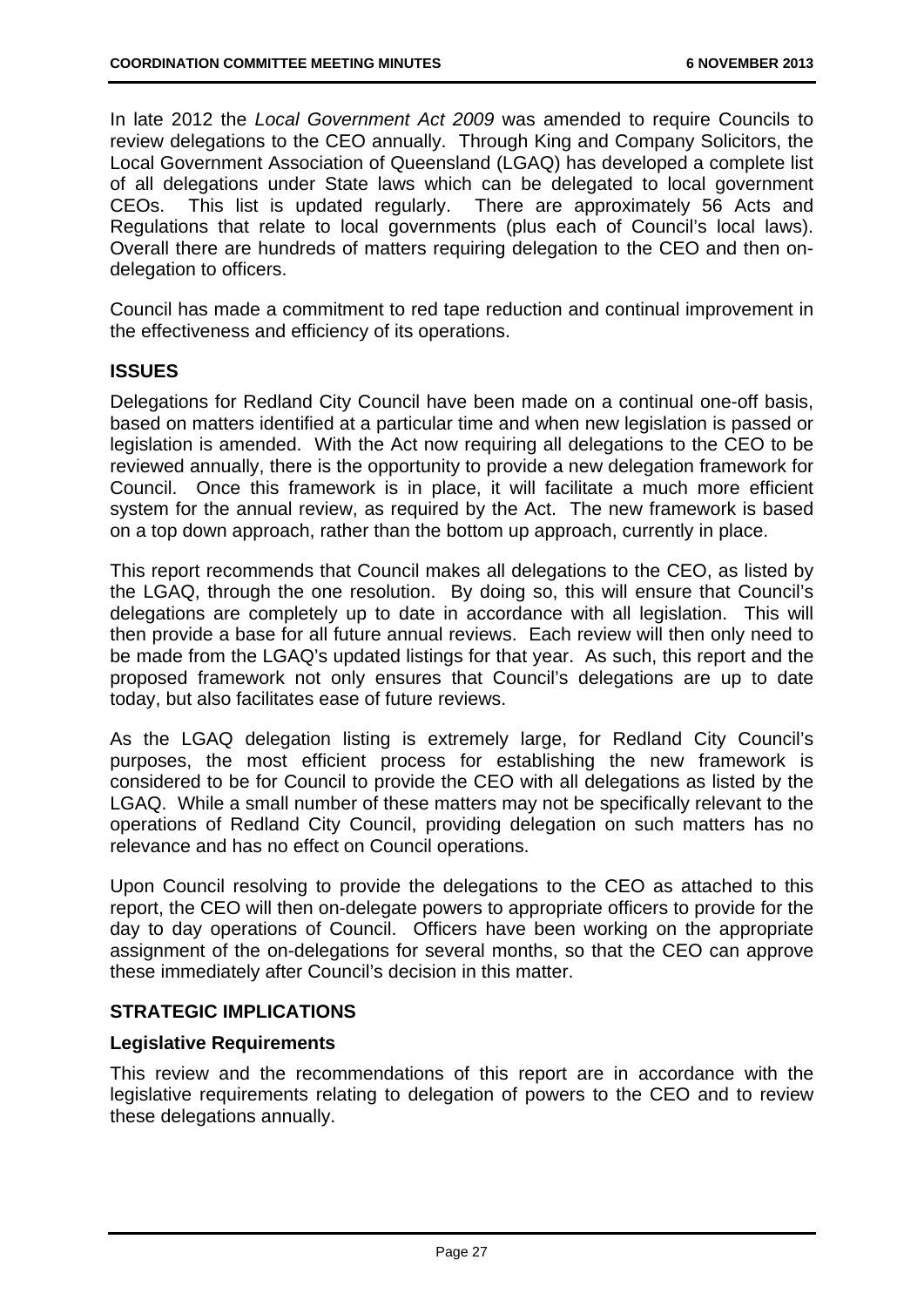#### **Risk Management**

The top down approach for Council to make all delegations as listed by the LGAQ to the CEO will ensure that Council's delegations are completely up to date in accordance with all legislation. This will then also provide a base for all future annual reviews.

#### **Financial**

There are no specific financial implications associated with this report.

#### **People**

This review and report ensures that delegations to the CEO are up to date and the on-delegation of powers to appropriate officers provides for the day to day operations of Council.

#### **Environmental**

There are no specific environmental implications associated with this report.

#### **Social**

There are no specific social implications associated with this report.

#### **Alignment with Council's Policy and Plans**

This review and delegation process provides an important role in the operation of Council in accordance with Council's policies and plans.

#### **CONSULTATION**

In conducting this review and preparing this report, consultation has occurred with King and Company Solicitors, the Local Government Association of Queensland and all areas of Council.

#### **OPTIONS**

- 1. That Council resolve to delegate under section 257 (1)(b) of the Local Government Act 2009, all functions and powers as listed in the attachments to this report to the Chief Executive Officer.
- 2. That Council resolve not to delegate functions and powers as listed in the attachments to this report to the Chief Executive Officer.

#### **OFFICER'S/COMMITTEE RECOMMENDATION**

**Moved by: Cr A Beard Seconded by: Cr P Gleeson** 

**That Council resolve to delegate under section 257 (1)(b) of the** *Local Government Act 2009,* **all functions and powers as listed in the attachments to this report, to the Chief Executive Officer.** 

#### **CARRIED 9/2**

Crs Gleeson and Bishop voted against the Committee Recommendation.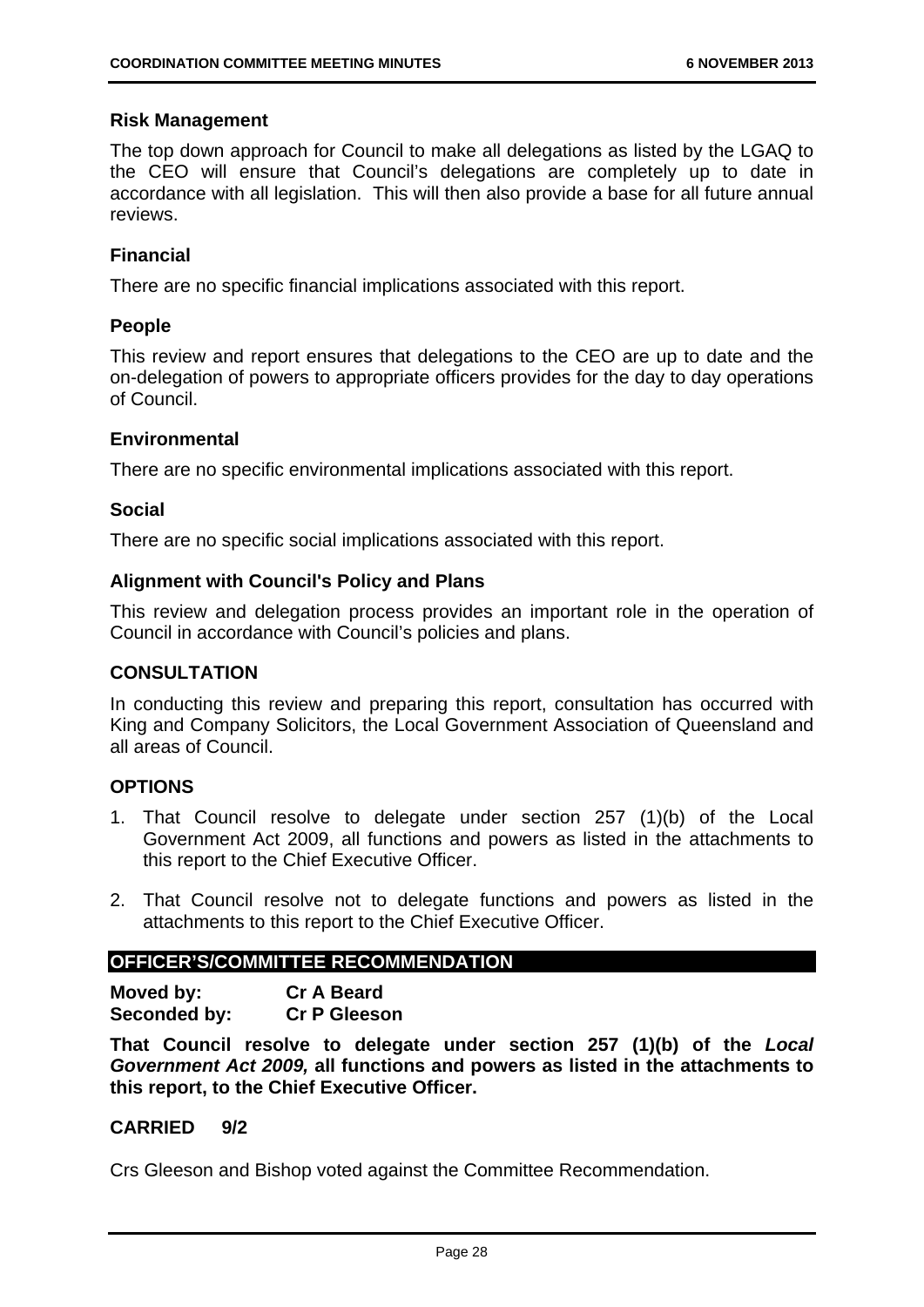#### **5.1.7 2013-2014 REDLAND CITY DISASTER MANAGEMENT PLAN PART 2**

**Dataworks Filename: CS Local Disaster Management Plan** 

**Attachment: Redland City Disaster Management Plan** 

**(Part 2 – The Islands of Moreton Bay)** 

**Responsible Officer:** 

ROMMag

**Nick Clarke General Manager Organisational Services** 

| <b>Author:</b> | <b>Mike Lollback</b>                             |
|----------------|--------------------------------------------------|
|                | <b>Manager, Disaster Planning and Operations</b> |

#### **PURPOSE**

Section 57(1) of the *Disaster Management Act 2003* requires Council to prepare a Disaster Management Plan for the local government area. Council is required to review the plan "at least once a year." On the 24 July 2013 Council approved Part 1 of the Redland City Disaster Management Plan.

Part 2 of the Plan is submitted for Council endorsement and establishes operational requirements for the community of the Islands of Moreton Bay within Redland City.

#### **BACKGROUND**

The current Redland City Disaster Management Plan Part 1 (2013) was endorsed by Council on the 24 July 2013. It was reviewed by the Queensland Police Service and Emergency Management Queensland on the 20 September 2012 and meets all statutory requirements.

In the report submitted to Council on the 24 July 2013 the following recommendation was made:

**1. That Council notes that Part 2 of the Redland City Disaster Management Plan 2013-14 will be delivered on or before the 31 October 2013.** 

Part 2 of the plan, The Islands of Moreton Bay fulfils that undertaking.

#### **ISSUES**

Part 1 of the Plan is designed to capture all areas of governance, administration and role description of the Redland City Local Disaster Management Group.

It is the second part of a four part document as follows:

- PART 1 Administration and Governance
- PART 2 The Islands of Moreton Bay
	- a. The Southern Moreton Bay Islands
	- b. North Stradbroke Island
	- c. Coochiemudlo Island.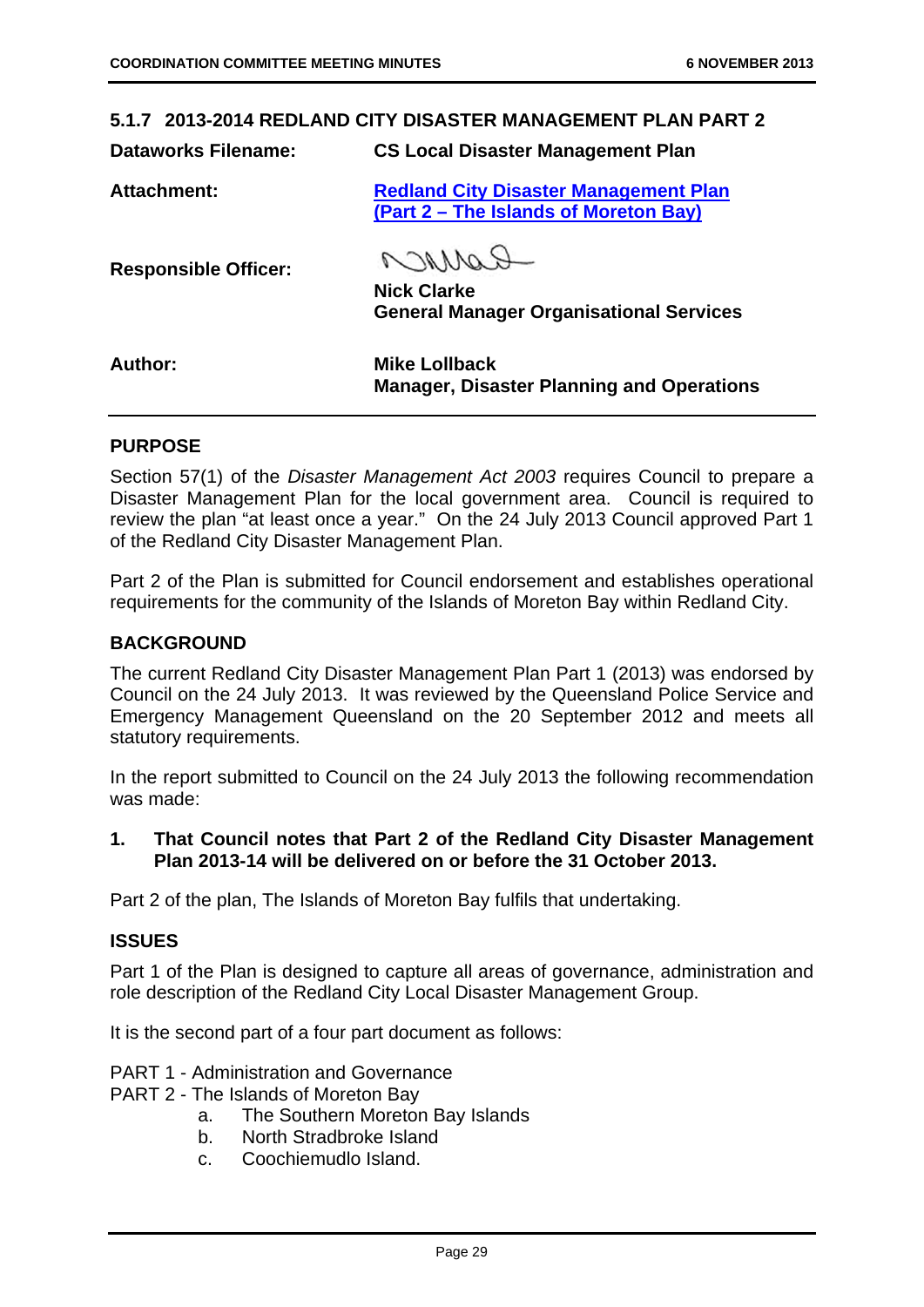PART 3 The Redland City Coastal Areas. (Divisions 1, 2, 3, 4, 5 and 10) and PART 4. The Redland City Hinterland. (Divisions 6, 7, 8 and 9)

Part 1 of the plan is designed to include all issues of governance, administration and risk ratings across the Redland City as required under the Queensland Local Disaster Management Guidelines (September 2012).

Part 1 addresses all aspects required in the Queensland Local Disaster Management Guidelines and maintains our statutory obligations as a council to ensure delivery of the plan.

Parts 2, 3 and 4 will be operationally and community focused. This plan, Part 2, focuses on the island communities and its content has been derived from a range of sources including the recent resilience planning and community engagement that has occurred. In accordance with the *Disaster Management Act 2003* this plan is submitted for council resolution and will require review and update at least once every 12 months.

This plan is designed to be read in conjunction with Part 1 of the Redland City Disaster Management Plan; however residents and visitors to the Islands may use it independently as a source of information that is specific to their community, its vulnerabilities and available services.

#### **STRATEGIC IMPLICATIONS**

#### **Legislative Requirements**

Section 57(1) of the *Disaster Management Act 2003* requires Council to prepare a Disaster Management Plan for the local government area. This plan will be read in conjunction with Part 1 and additional parts to fulfil our statutory obligation.

Section 59(2) of the *Disaster Management Act 2003* requires a review of any such plans "at least once a year".

Council remains compliant with all its requirements under the *Disaster Management Act 2003*. This plan provides a sound information source specific to designated communities.

#### **Risk Management**

The plan fulfils Council's legislated obligations and provides a workable safety document for residents and visitors to the Redland City Islands of Moreton Bay.

#### **Financial**

Section 60 of the *Disaster Management Act 2003* requires Council to ensure copies of the plan are available:

- a. At Council's head office;
- b. On Council's website; and
- c. At other places the Chief Executive Officer of the local government considers appropriate.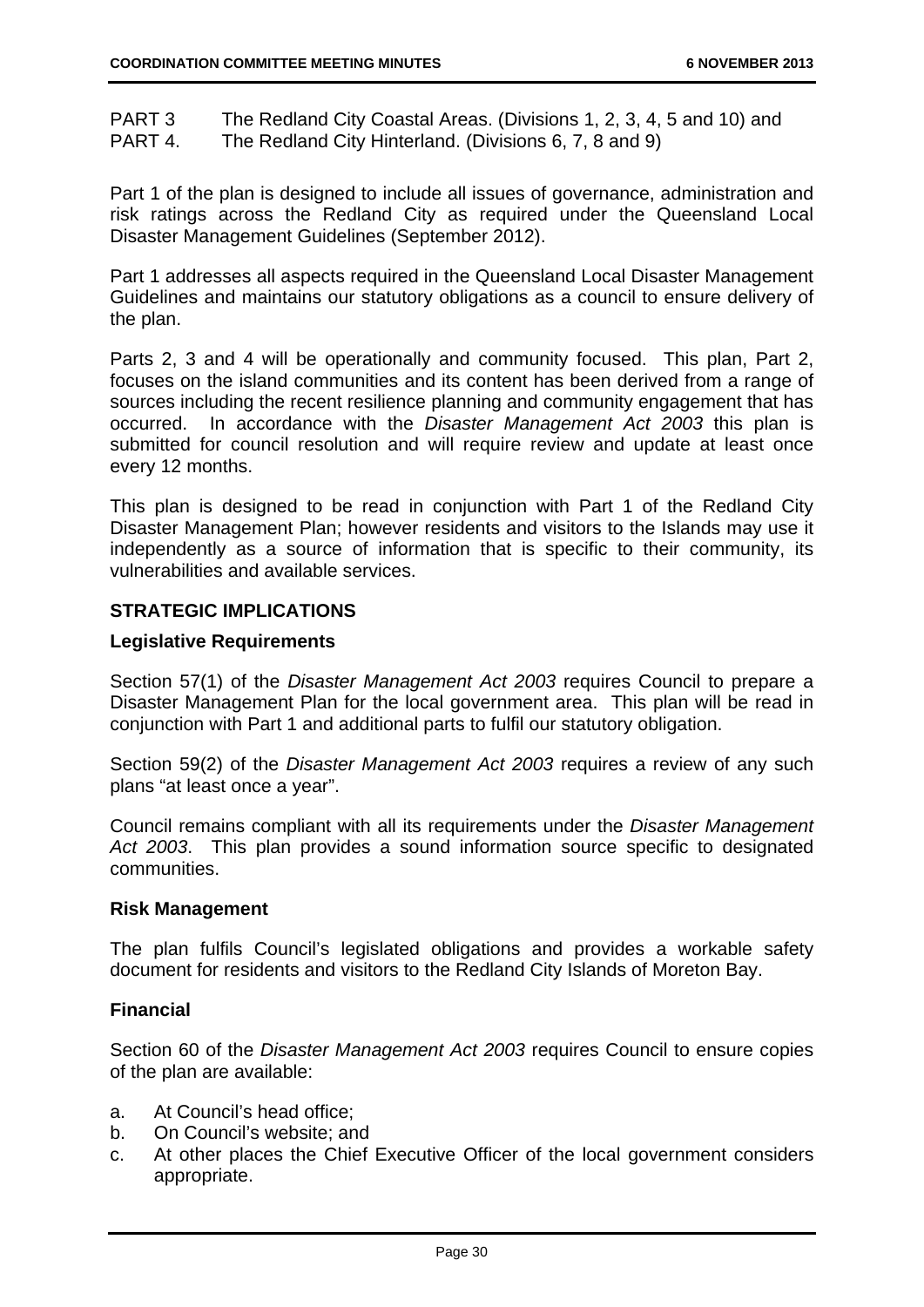\$4,000 has been allocated to the graphic design and some limited printing of Part 2 of the plan. The preferred choice of distribution and future access is by electronic means.

#### **People**

Part 2 of the Plan will provide a sound platform for community, preparedness, prevention, response and recovery during a disaster situation with specific focus on the Islands of Moreton Bay.

#### **Environmental**

The plan provides a risk hazard matrix across the Moreton Bay Islands to assist in planning and preparedness for environmental incidents.

#### **Social**

Part 2 of the Disaster Management Plan provides specific information on levels of alert and the required preparedness for individuals and communities across the various Moreton Bay Islands. It will further provide contemporary information specific to individual islands and service provision. Whilst it is designed to be read in conjunction with Part 1 of the Disaster Management Plan it is able to stand alone as a valuable resource for local community and visitors to the Islands of Moreton Bay.

#### **Alignment with Council's Policy and Plans**

This plan is consistent with principle 7.3 of Council's Operational Plan (2012) to "increase community safety, health and wellbeing by planning and delivering programs, services and partnerships"

#### **CONSULTATION**

The plan was provided to all members of the Local Disaster Management Group (external to Council) members including:

- **Queensland Police Service**
- Emergency Management Queensland
- Queensland Fire and Rescue Service
- Department of Transport and Main Roads
- Queensland Ambulance Service
- Department of Communities, Child Safety and Disability Services
- Red Cross Australia
- SES, Redlands
- St John Ambulance
- Surf Life Saving Australia
- SEQ Water
- Energex
- **Telstra**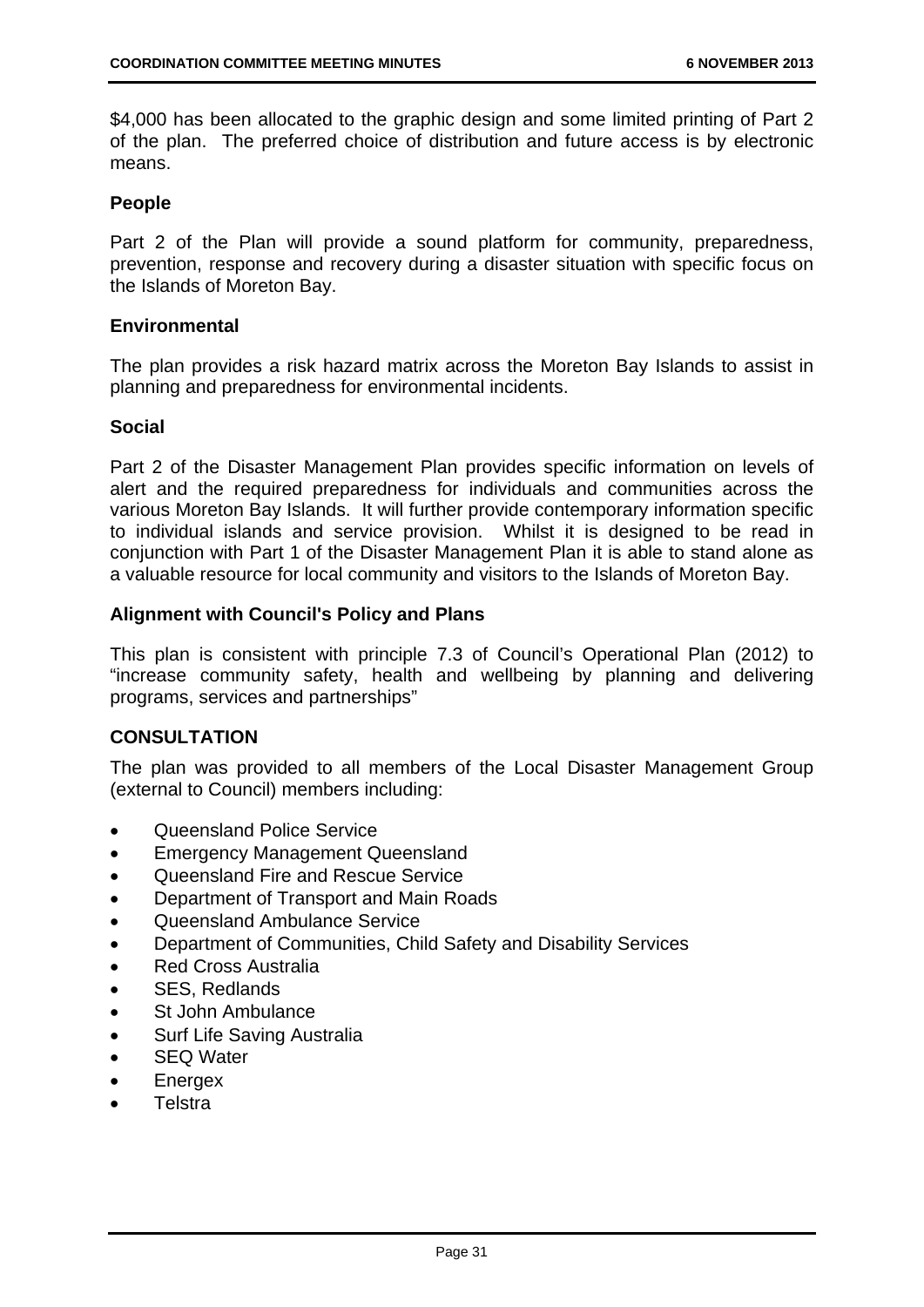Internally, consultation took place with:

- Mayor, Redland City
- Deputy Mayor, Redland City
- Local Disaster Coordinator/General Manager, Organisational Services
- General Manager, Infrastructure and Operations
- Group Manager, Community and Cultural Services
- Group Manager, City Spaces
- Group Manager, Communications
- Group Manager, Distribution and Treatment
- Service Manager, Strengthening Communities
- Service Manager, WHS and Wellbeing.

#### **OPTIONS**

#### **Option One**

- 1. That Council approves part 2 of the Redland City Disaster Management Plan 2013-14; and
- 2. That Council notes that parts 3 and 4 of the Redland City Disaster Management Plan 2013-14 will be delivered on or before 30 April 2014.

#### **Option Two**

That Council resolve not to accept the Officer's Recommendation.

#### **OFFICER'S/COMMITTEE RECOMMENDATION**

| Moved by:    | <b>Cr A Beard</b>  |
|--------------|--------------------|
| Seconded by: | <b>Cr P Bishop</b> |

**That Council resolve as follows:** 

- **1. That Council approves Part 2 of the Redland City Disaster Management Plan 2013-14; and**
- **2. That Council notes that parts 3 and 4 of the Redland City Disaster Management Plan 2013-14 will be delivered on or before 30 April 2014.**

**CARRIED 11/0**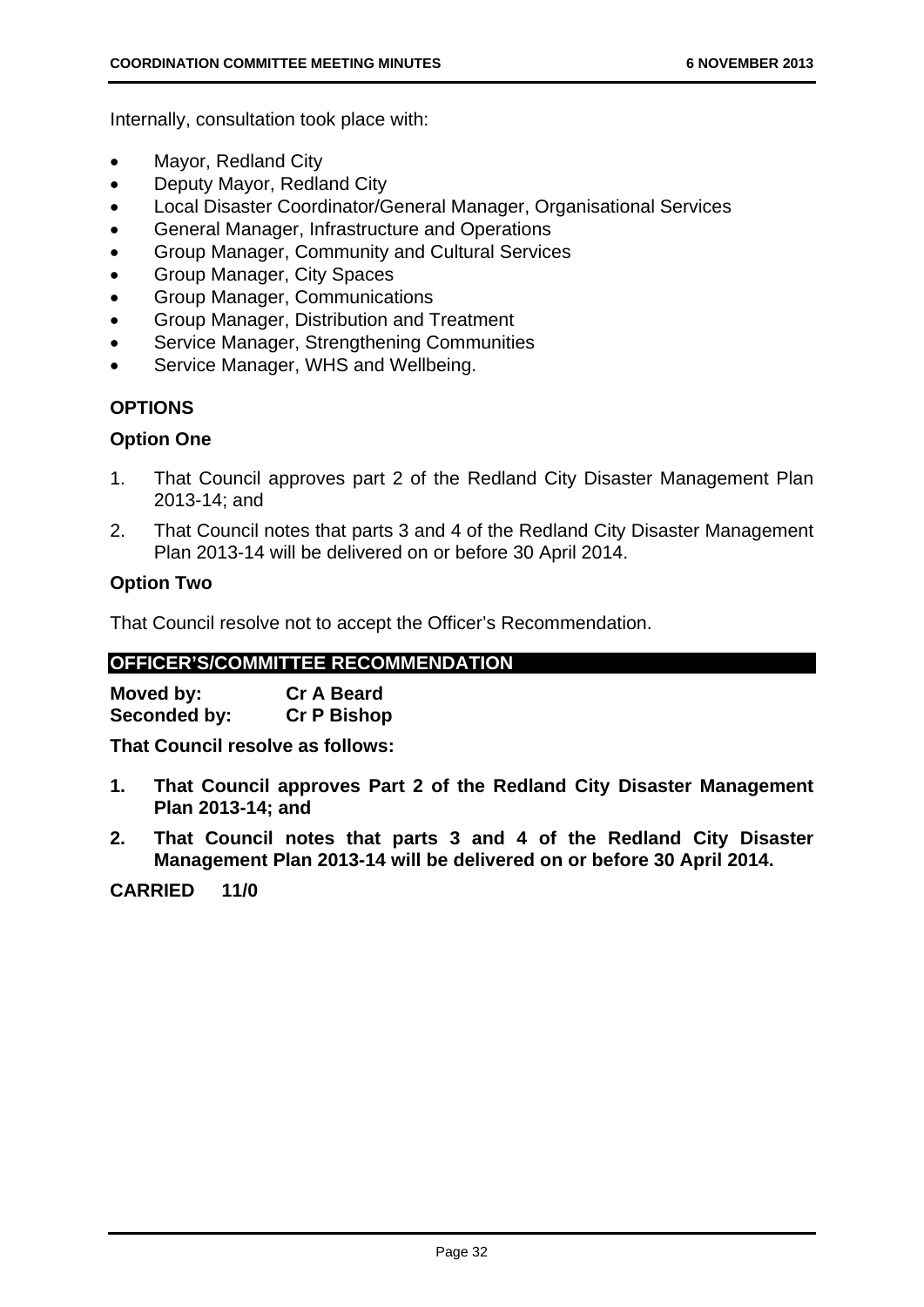#### **6 PORTFOLIO 7 (CR JULIE TALTY)**

#### **PLANNING & DEVELOPMENT**

#### **6.1 COMMUNITY & CUSTOMER SERVICES**

**6.1.1 DECISIONS MADE UNDER DELEGATED AUTHORITY FOR CATEGORY 1, 2 AND 3 DEVELOPMENT APPLICATIONS** 

**Dataworks Filename: Reports to Coordination Committee - Portfolio 7 Planning and Development** 

**Authorising Officer:** 

**Louise Rusan General Manager, Community & Customer Services** 

| <b>Responsible Officer:</b> | <b>David Jeanes</b><br><b>Group Manager, City Planning and Assessment</b> |
|-----------------------------|---------------------------------------------------------------------------|
| Author:                     | <b>Hayley Saharin</b><br><b>Business Support Officer</b>                  |

#### **PURPOSE**

The purpose of this report is for Council to note that the decisions listed below were made under delegated authority for Category 1, 2 and 3 development applications.

This information is provided for public interest.

#### **BACKGROUND**

At the General Meeting of 27 July, 2011, Council resolved that development assessments be classified into the following four Categories:

Category 1 – Minor Complying Code Assessments & associated administrative matters, including correspondence associated with the routine management of all development applications;

Category 2 – Complying Code Assessments & Minor Impact Assessments;

Category 3 – Moderately Complex Code & Impact Assessments; and

Category 4 – Major and Significant Assessments.

The applications detailed in this report have been assessed under:-

- Category 1 criteria defined as complying code assessable applications, including building works assessable against the planning scheme, and other applications of a minor nature.
- Category 2 criteria defined as complying code assessable and compliance assessable applications, including operational works, and Impact Assessable applications without submissions of objection. Also includes a number of process related delegations, including issuing planning certificates, approval of works on and off maintenance and the release of bonds, and all other delegations not otherwise listed.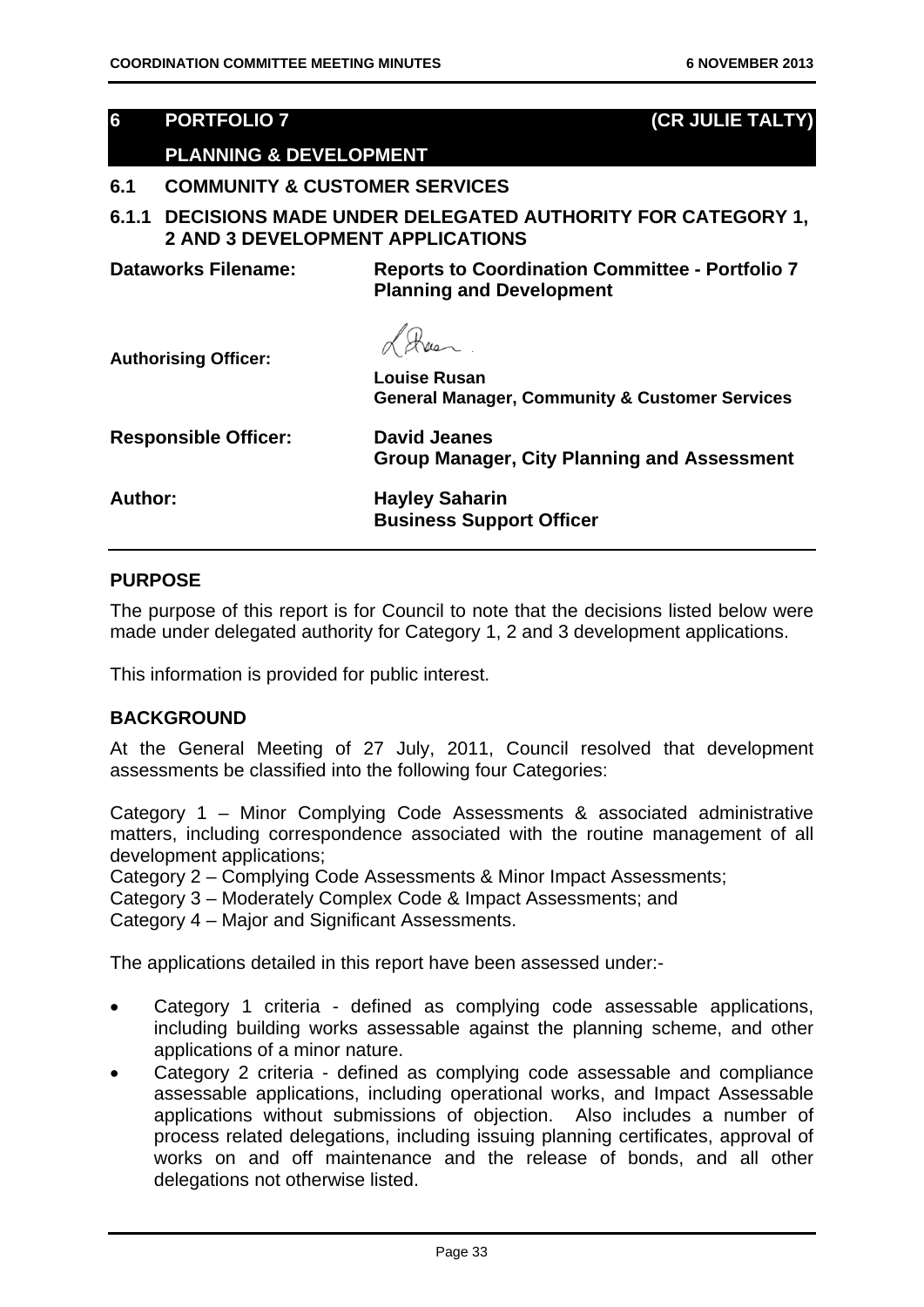Category 3 criteria that are defined as applications of a moderately complex nature, generally mainstream impact assessable applications and code assessable applications of a higher level of complexity. Impact applications may involve submissions objecting to the proposal readily addressable by reasonable and relevant conditions. Both may have minor level aspects outside a stated policy position that are subject to discretionary provisions of the Planning Scheme. Applications seeking approval of a plan of survey are included in this category. Applications can be referred to Development and Community Standards Committee for a decision.

# **Category 1**

- 1. Development Permit issued on 03 October, 2013 for a domestic driveway crossover at 46 Hampshire Crescent, Alexandra Hills. Ms L F Dewhurst. (OPW001538)
- 2. Development Permit issued on 03 October, 2013 for building works approval assessed against the Redlands Planning Scheme for domestic additions at 36 Moreton View Crescent, Thornlands. Building Code Approval Group Pty Ltd. (BWP001533)
- 3. Development Permit issued on 04 October, 2013 for building works approval assessed against the Redlands Planning Scheme for a domestic outbuilding at 123 Avalon Road, Sheldon. Mr Peter H Nichols. (BWP001934)
- 4. A Notice agreeing to a change of approval was issued on 10 October, 2013 for a Reconfiguration of Lots (1 into 2 and access easement) & Operational Works at 33 Barron Road, Birkdale. Jaxl Holdings Pty Ltd. (ROL005680)
- 5. Development Permit issued on 01 October, 2013 for operational works for Vehicle Repair, Display and Sale Activity at 65-67 Shore Street West, Cleveland. MPN Consulting. (OPW001533)
- 6. Concurrence Agency Response issued on 02 October, 2013 for design and siting for a Domestic Additions at 11 North Haven Place, Wellington Point. Mrs Lisa Turner, Mr Darren Turner. (BWP001949)
- 7. Concurrence Agency Response issued on 03 October, 2013 for design and siting for a Dwelling House at 173 Shore Street North, Cleveland. Antech Constructions Pty Ltd. (BWP001950)
- 8. Concurrence Agency Response issued on 04 October, 2013 for design and siting for a Carport at 9 Spoonbill Street, Birkdale. Mr Daniel M Davies. (BWP001952)
- 9. Concurrence Agency Response issued on 04 October, 2013 for design and siting for a Secondary Dwelling at 1-5 Scotts Road, Macleay Island. Mr Barry E Williamson. (BWP001951)
- 10. Concurrence Agency Response issued on 08 October, 2013 for design and siting for a Dwelling House at 31 Colthouse Drive, Thornlands. Bartley Burns Certifiers & Planners. (BWP001954)
- 11. Concurrence Agency Response issued on 08 October, 2013 for design and siting for a Garage at 2 Mistrel Court, Ormiston. The Certifier Pty Ltd. (BWP001956)
- 12. Concurrence Agency Response issued on 08 October, 2013 for design and siting for a Dwelling House at 121-129 Bunker Road, Victoria Point. Bartley Burns Certifiers & Planners. (BWP001953)
- 13. Concurrence Agency Response issued on 08 October, 2013 for design and siting for a Dwelling House at 13 Springbrook Drive, Capalaba. Building Code Approval Group Pty Ltd. (BWP001955)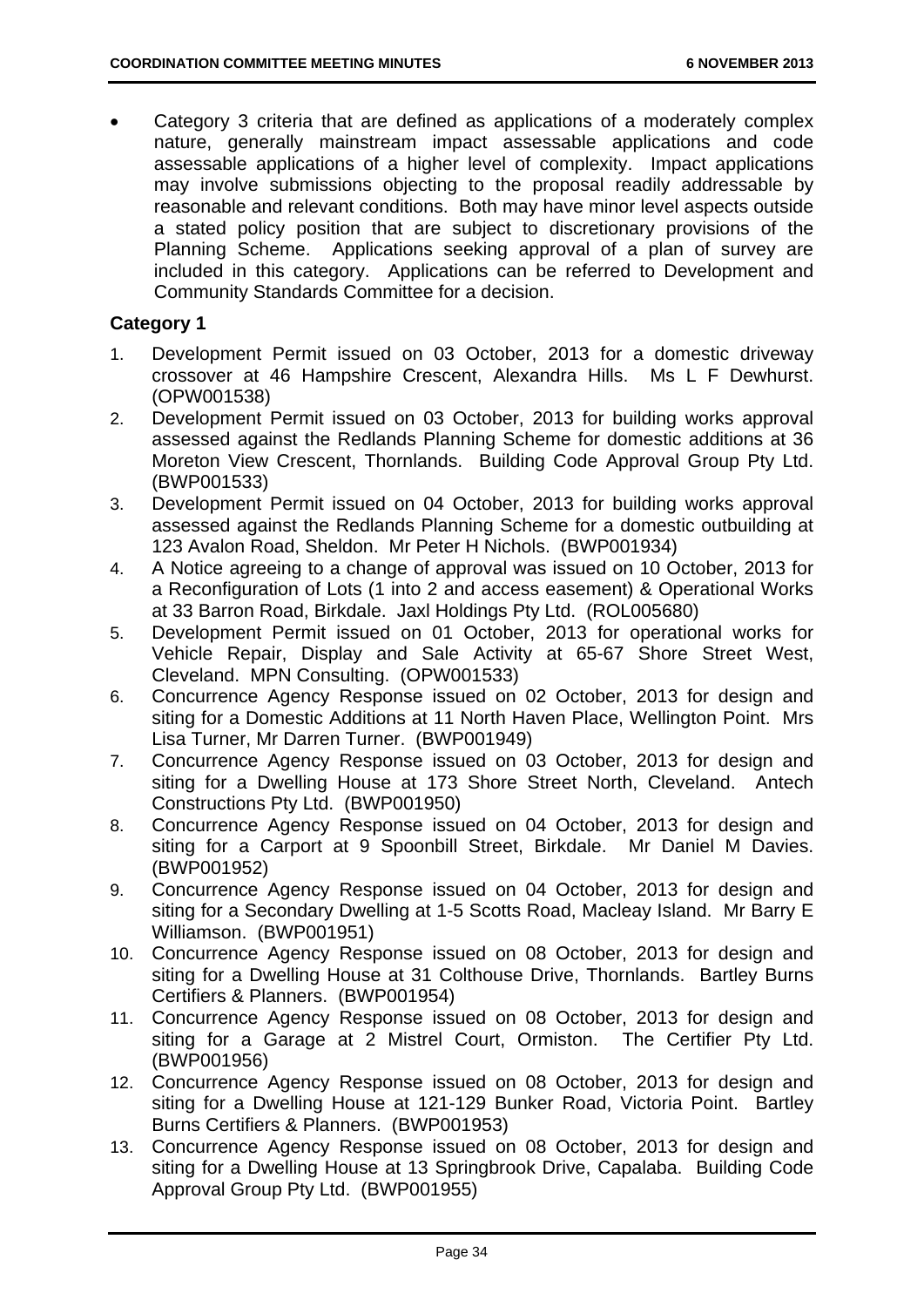- 14. Concurrence Agency Response issued on 11 October, 2013 for design and siting for a Dwelling House at 14 Bibury Street, Wellington Point. Building Code Approval Group Pty Ltd. (BWP001955)
- 15. Concurrence Agency Response issued on 10 October, 2013 for design and siting for a Dwelling House at 72 Emperor Drive, Redland Bay. GMA Certification Group Pty Ltd. (BWP001957)
- 16. Concurrence Agency Response issued on 14 October, 2013 for design and siting for a Gatehouse and Rear Deck at 24 Voyagers Court, Cleveland. All Star Energy. (BWP001962)
- 17. Referral Agency Response issued on 15 October, 2013 for a Girl Guide Hut at 11 Point O'Halloran Road, Victoria Point. Girl Guides Association (Victoria Point). (BWP001958)
- 18. Concurrence Agency Response issued on 15 October, 2013 for design and siting for a Carport at 13 Albicore Drive, Thornlands. Building Code Approval Group Pty Ltd. (BWP001959)
- 19. A Notice agreeing to extend the relevant period of an existing development approval was issued on 14 October, 2013 for a material change of use for a 3 Storey Dwelling House at 50 Attunga Street, Macleay Island. Mr P S McCann, Mrs D A McCann. (MC010635)
- 20. A Notice agreeing to a change of a compliance certificate was issued on 14 October, 2013 for a Health Care Centre at 230 Finucane Road, Alexandra Hills. Mr F Rousson. (OPW001517)
- 21. Compliance Certificate issued on 14 October, 2013 in association with operational works for a Multiple Dwelling x 4 at 9 Homer Street, Cleveland. Structerre Consulting Engineers. (OPW001521)
- 22. Compliance Permit issued on 14 October, 2013 for a reconfiguration of lots (1 into 2 lots) at 66 Lancaster Circuit, Redland Bay. Sutgold Pty Ltd. (ROL005687)
- 23. Concurrence Agency Response issued on 15 October, 2013 for design and siting for a Dwelling House at 18-22 Nelson Road, Wellington Point. Casey Jackson Homes Pty Ltd. (BWP001984)
- 24. A Notice agreeing to extend the relevant period of an existing development approval was issued on 2 October, 2013 for operational works associated with a Reconfiguration of Lot at 630-636 Main Road and 8 Nelson Road, Wellington Point. G W Clegg & Company. (OPW001154)
- 25. Refusal issued on 08 October, 2013 for a material change of use to operate a home business at 31 Drevesen Avenue, Cleveland. Mr G M Wood. (MCU012971)

# **Category 2**

- 1. Development Permit issued on 01 October, 2013 for a material change of use to operate a home business at 174 Point O'Halloran Road, Victoria Point. Pets At Home Care. (MCU013122)
- 2. Development Permit issued on 02 October, 2013 for operational works for an advertising device at Cleveland Harbourside Centre (Coles) 100 Middle Street, Cleveland. Signmanager. (OPW001531)
- 3. Development Permit issued on 10 October, 2013 for a material change of use to operate a home business at 14 Moonlight Place, Capalaba. Mrs Louise A Roberts. (MCU013130)
- 4. Development Permit issued on 11 October, 2013 for operational works for a passenger terminal and prescribed tidal works at Weinam Creek New Car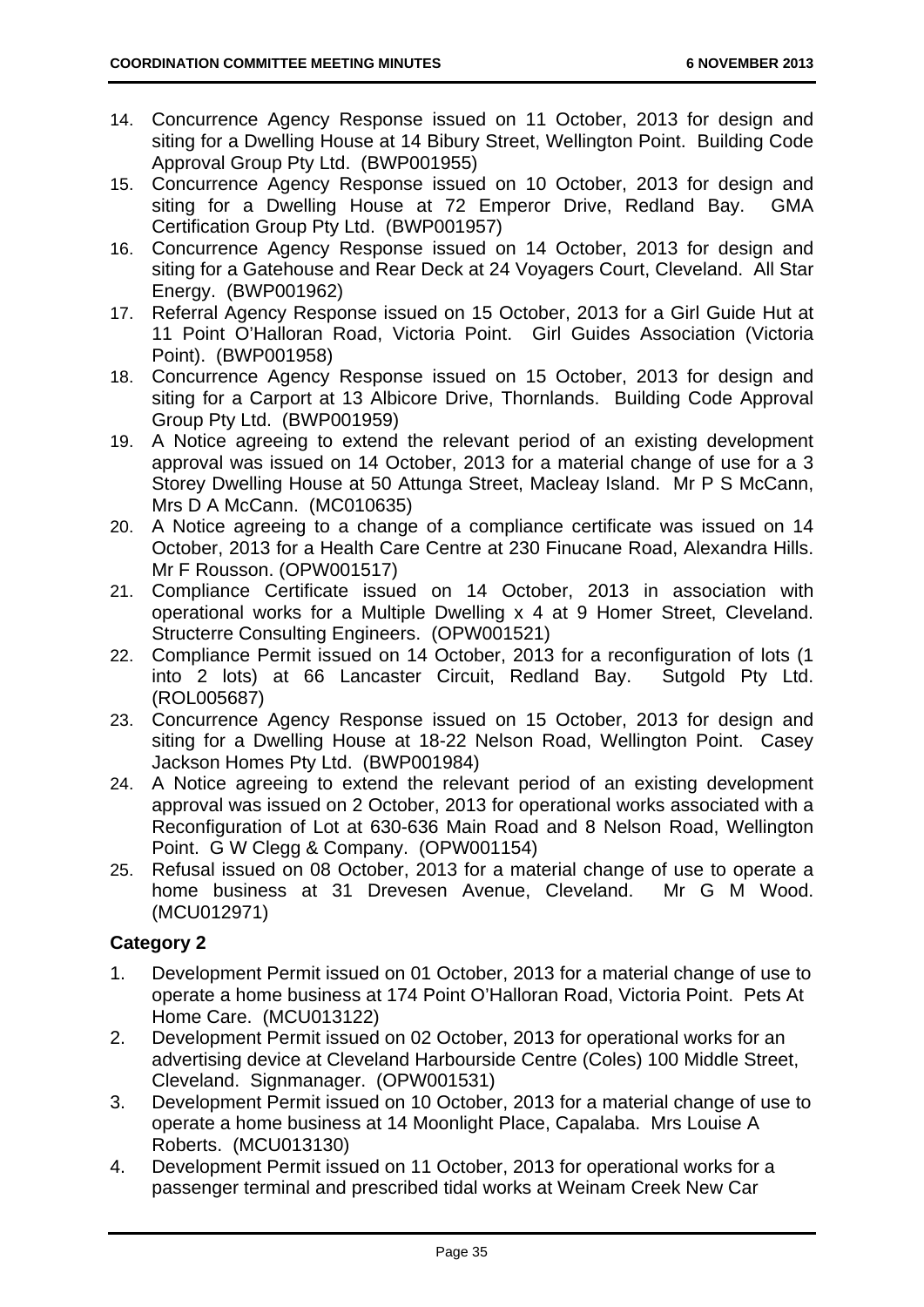Compound, 9 Meissner Street, Redland Bay. Department Of Transport And Main Roads. (MCU013055)

- 5. Development Permit issued on 11 October, 2013 for reconfiguration of lots (2 into 3 lots) at 16 Matilda Street, Wellington Point. The Certifier Pty Ltd. (ROL005683)
- 6. Development Permit issued on 11 October, 2013 for a material change of use for the purpose of a Combined Shops and Refreshement Establishment at Birkdale Fair Shopping Centre, 2-12 Mary Pleasant Drive, Birkdale. Dragon Vista Pty Ltd As Trustee C/- Storey & Castle Planning. (MCU013025)
- 7. A Notice agreeing to a change of approval was issued on 14 October, 2013 for a Boundary Realignment Lot Reconfiguration – 2 into 2 at 55-57 Birkdale Road, Birkdale. Mr N T Richardson. (SB005488)
- 8. A Notice agreeing to a change of approval was issued on 14 October, 2013 for a Service Station / Environmentally Relevant Activity at 65 Old Cleveland Road, Capalaba. BP Australia Pty Ltd. (MCU013100)
- 9. A Notice agreeing to extend the relevant period of an existing development approval was issued on 15 October, 2013 for a material change of use for an Apartment Building at 29-31 Shore Street East, Cleveland. QPD Group Pty Ltd As Trustee C/- Nancy Somerville / Roy Somerville Surveys Pty Ltd (MC010218)

# **Category 3**

1. Development Permit issued on 03 October, 2013 for a material change of use for the purpose of a Landscape Supply Depot at 696-708 Mount Cotton Road, Sheldon. Quin Enterprises Pty Ltd C/- Atha Vasdekis. (MCU012995)

# **OFFICER'S/COMMITTEE RECOMMENDATION**

**Moved by: Cr J Talty Seconded by: Cr M Edwards** 

**That Council resolve to note this report.** 

**CARRIED 11/0**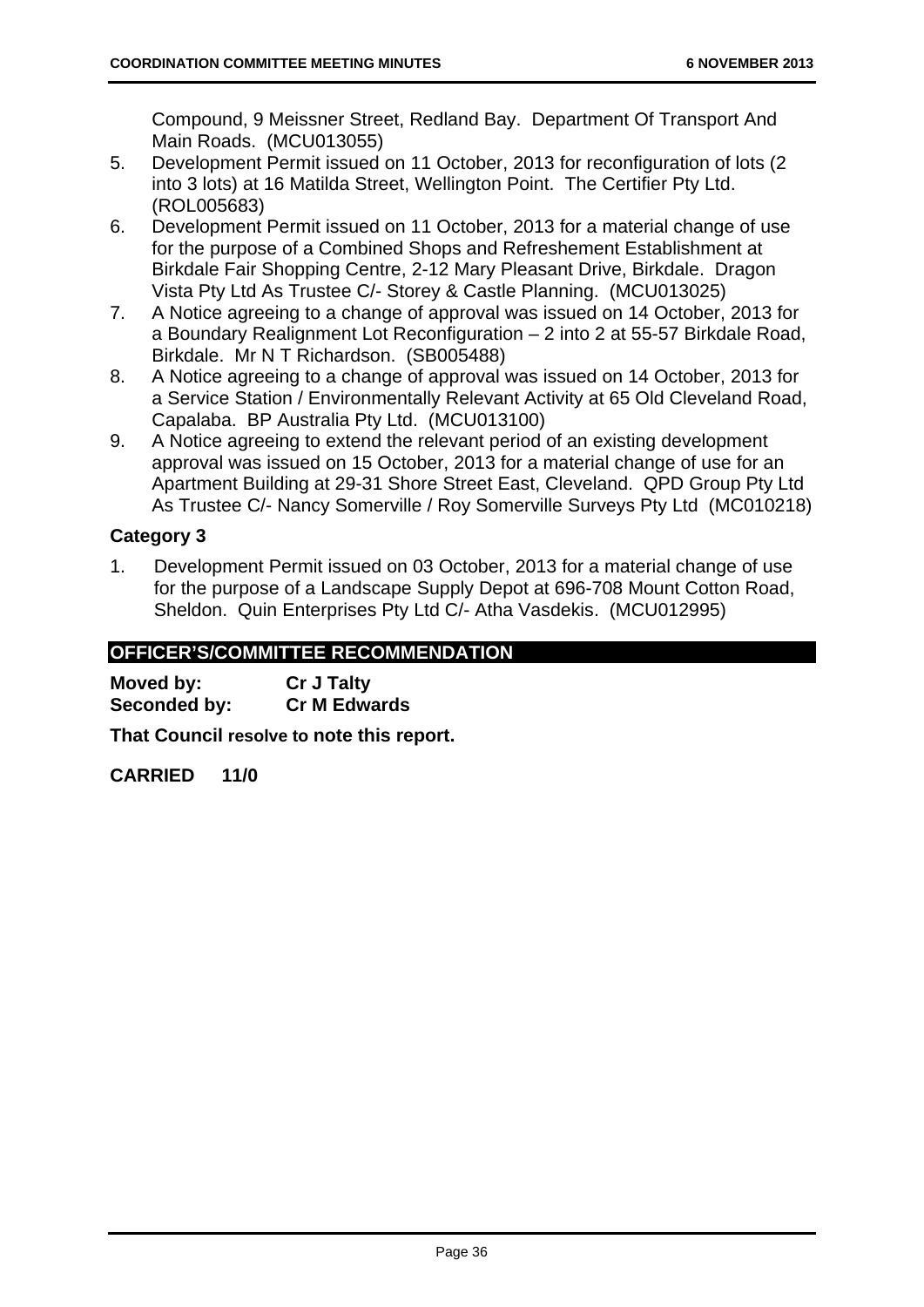# **6.1.2 APPEALS LIST - CURRENT AS AT 16 OCTOBER, 2013**

**Dataworks Filename: Reports to Coordination Committee - Portfolio 7 Planning and Development** 

**Authorising/Responsible Officer:** 

**Louise Rusan** 

**General Manager Community & Customer Services** 

**Author: Chris Vize** 

**Senior Planner, Design and Coordination** 

# **PURPOSE**

The purpose of this report is for Council to note the current appeals.

# **BACKGROUND**

Information on appeals may be found as follows:

## **1. Planning and Environment Court**

- a) Information on current appeals and declarations with the Planning and Environment Court involving Redland City Council can be found at the District Court web site using the "Search civil files (eCourts) Party Search" service: http://www.courts.qld.gov.au/esearching/party.asp
- b) Judgements of the Planning and Environment Court can be viewed via the Supreme Court of Queensland Library web site under the Planning and Environment Court link: http://www.sclqld.org.au/qjudgment/

## **2. Redland City Council**

The lodgement of an appeal is acknowledged with the Application details on the Councils "Planning and Development On Line - Development - Application Inquiry" site. Some Appeal documents will also be available (note: legal privilege applies to some documents). All judgements and settlements will be reflected in the Council Decision Notice documents:

http://www.redland.qld.gov.au/PlanningandBuilding/PDOnline/Pages/default.aspx

## **3. Department of State Development, Infrastructure and Planning (SDIP)**

The DSDIP provides a Database of Appeals (http://services.dip.qld.gov.au/appeals/) that may be searched for past appeals and declarations heard by the Planning and Environment Court.

The database contains:

 A consolidated list of all appeals and declarations lodged in the Planning and Environment Courts across Queensland of which the Chief Executive has been notified.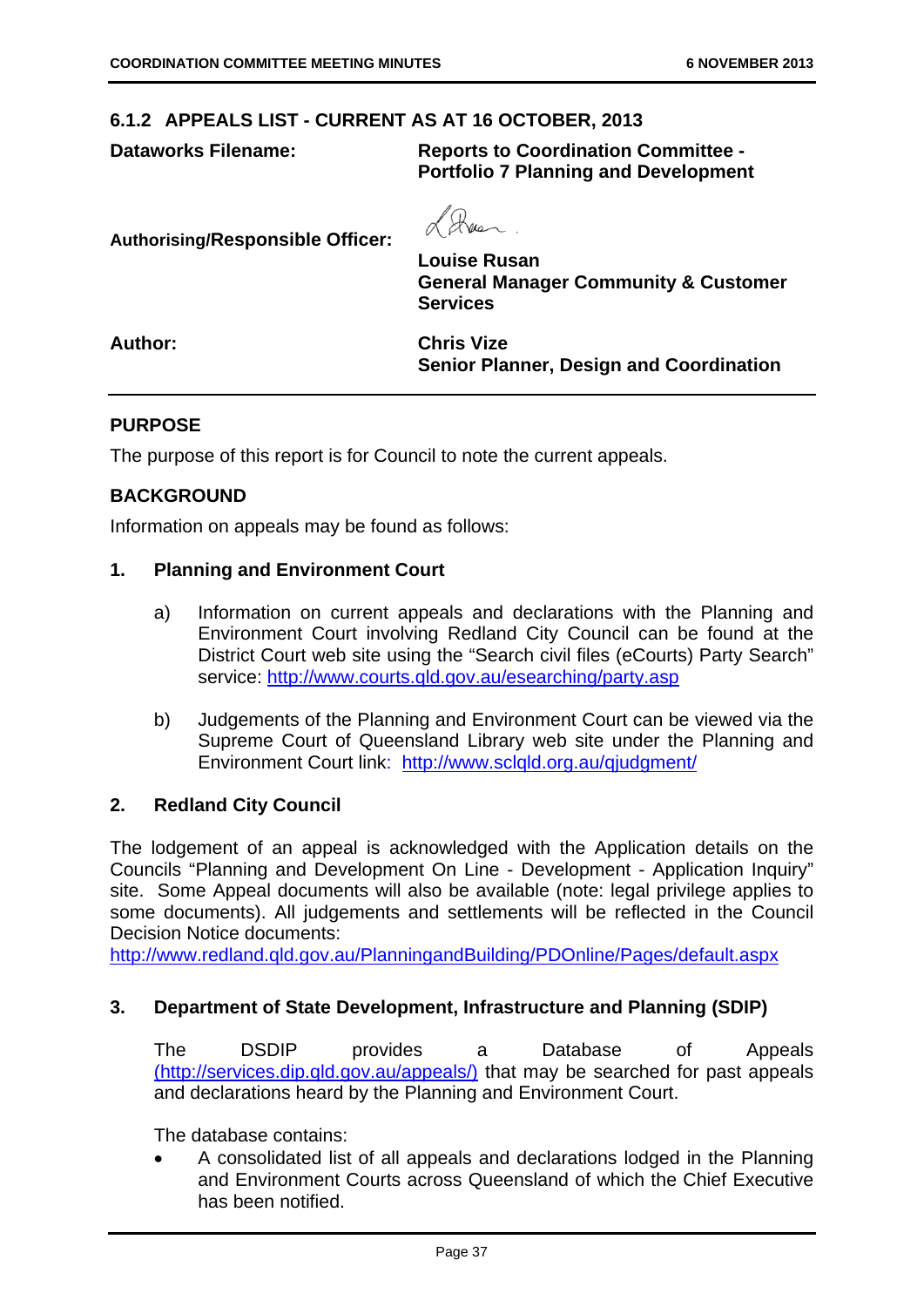• Information about the appeal or declaration, including the appeal number, name and year, the site address and local government.

# **ISSUES**

| 1.                          | <b>File Number:</b> | Appeal 1963 of 2009<br>(MC010715)                                                                                                                              |
|-----------------------------|---------------------|----------------------------------------------------------------------------------------------------------------------------------------------------------------|
| <b>Applicant:</b>           |                     | JT George Nominees P/L                                                                                                                                         |
| <b>Application Details:</b> |                     | Preliminary Approval for MCU for neighbourhood centre,<br>open space and residential uses (concept master plan).<br>Cnr Taylor Rd & Woodlands Dve, Thornlands. |
| <b>Appeal Details:</b>      |                     | Applicant appeal against refusal.                                                                                                                              |
| <b>Hearing Date:</b>        |                     | Listed for review 23 October 2013.                                                                                                                             |

| 2.                          | <b>File Number:</b> | Appeal 2675 of 2009.<br>(MC010624)                                                                                                                     |  |
|-----------------------------|---------------------|--------------------------------------------------------------------------------------------------------------------------------------------------------|--|
| <b>Applicant:</b>           |                     | L M Wigan                                                                                                                                              |  |
| <b>Application Details:</b> |                     | Material Change of Use for residential development (Res A &<br>Res B) and preliminary approval for operational works<br>84-122 Taylor Road, Thornlands |  |
| <b>Appeal Details:</b>      |                     | Applicant appeal against refusal.                                                                                                                      |  |
| <b>Current Status:</b>      |                     | Directions Order 1 March 2013 sets out dates for mediation<br>and disclosure of documents.                                                             |  |
| <b>Hearing Date:</b>        |                     | Listed for review 23 October 2013.                                                                                                                     |  |

| 3.                          | <b>File Number:</b> | Appeal 246 of 2013<br>(MCU012617)                                                                                                   |
|-----------------------------|---------------------|-------------------------------------------------------------------------------------------------------------------------------------|
| <b>Applicant:</b>           |                     | <b>Lipoma Pty Ltd</b>                                                                                                               |
| <b>Application Details:</b> |                     | Material Change of Use for extension to Shopping Centre<br>(Shop and Refreshment Establishment)<br>2-34 Bunker Road, Victoria Point |
| <b>Appeal Details:</b>      |                     | Applicant appeal against negotiated adopted infrastructure<br>charges notice.                                                       |
| <b>Current Status:</b>      |                     | Without prejudice meeting held with appellant.                                                                                      |
| <b>Hearing Date:</b>        |                     | Listed for review 29 November 2013.                                                                                                 |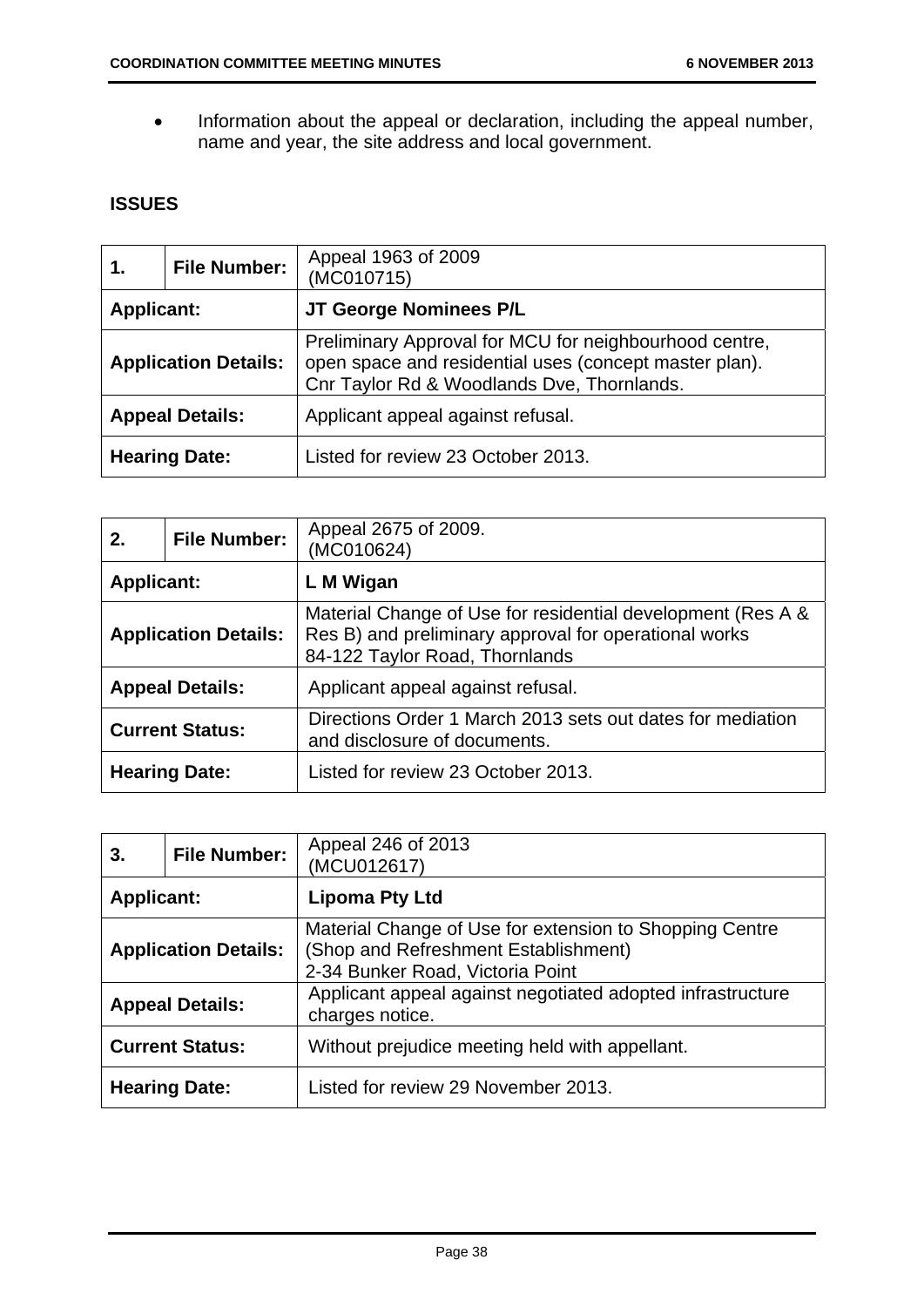| 4.                          | <b>File Number:</b> | Appeal 2335 of 2013<br>(MCU012421)                                                                                                                                                                |
|-----------------------------|---------------------|---------------------------------------------------------------------------------------------------------------------------------------------------------------------------------------------------|
| <b>Applicant:</b>           |                     | <b>Barro Group Pty Ltd</b>                                                                                                                                                                        |
| <b>Application Details:</b> |                     | Material Change of Use for Extractive Industry and<br>Environmentally Relevant Activities 8, 16 & 21<br>1513 & 1515-1521 Mount Cotton Road and 163-177 & 195<br><b>Gramzow Road, Mount Cotton</b> |
| <b>Appeal Details:</b>      |                     | Applicant appeal against refusal.                                                                                                                                                                 |
| <b>Current Status:</b>      |                     | Development application called-in by the Minister.                                                                                                                                                |

| 5.                          | <b>File Number:</b> | Appeal 3442 of 2013<br>(S/3953/1)                                                                  |
|-----------------------------|---------------------|----------------------------------------------------------------------------------------------------|
| <b>Applicant:</b>           |                     | D Petersen                                                                                         |
| <b>Application Details:</b> |                     | Originating application P&E Appeal 1756 of 1998 and 1757 of<br>1998 – 12 Wisteria Street, Ormiston |
| <b>Appeal Details:</b>      |                     | To remove condition 33 of P&E Appeal 1756/98 and 1757/98<br>to allow removal of vegetation.        |
| <b>Current Status:</b>      |                     | No action to date.                                                                                 |
| <b>Hearing Date:</b>        |                     | Listed for review 20 November 2013.                                                                |

# **OFFICER'S/COMMITTEE RECOMMENDATION**

**Moved by:** Cr J Talty<br> **Seconded by:** Cr P Bishop **Seconded by:** 

**That Council resolve to note this report.** 

**CARRIED 11/0**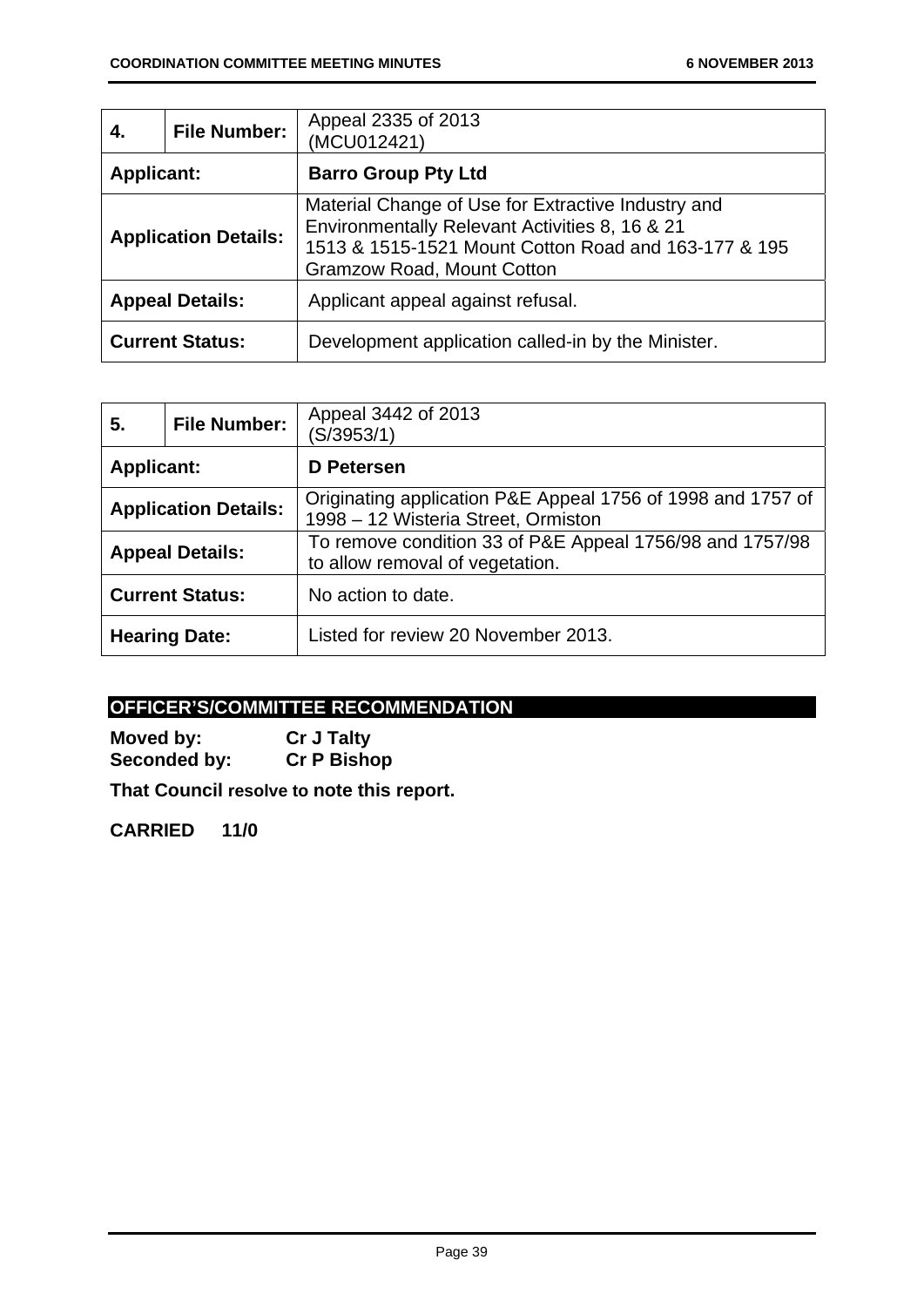The Mayor declared a conflict of interest in the following item, stating that the applicants are on her gifts register. The Mayor left chambers at 11.59am.

Cr Beard (Deputy Mayor) assumed Chair.

# **6.1.3 ROL005669 - RECONFIGURATON OF LOTS - 379-389 BOUNDARY ROAD, THORNLANDS**

| <b>Dataworks Filename:</b>  | <b>ROL005669</b>                                                                          |
|-----------------------------|-------------------------------------------------------------------------------------------|
| <b>Attachment:</b>          | <b>ROL005669 Locality Maps and Site Plan</b>                                              |
| <b>Authorising Officer:</b> | <b>Louise Rusan</b><br><b>General Manager Community &amp; Customer</b><br><b>Services</b> |
| <b>Responsible Officer:</b> | <b>David Jeanes</b><br><b>Group Manager City Planning and Assessment</b>                  |
| Author:                     | <b>Janice Johnston</b><br><b>Planning Officer</b>                                         |

# **PURPOSE**

This Category 4 application is referred to the Coordination Committee for determination given it is a significant development which has attracted public interest.

# **EXECUTIVE SUMMARY**

Council has received an application seeking a Development Permit for Reconfiguration of Lots by Standard Format Plan (6 into 259 Lots over 6 Stages) & Material Change of Use (Dwelling Houses) at 376-386, 392 and 394 Boundary Road and 303-313, 315-327 and 345-357 Cleveland Redland Bay Road, Thornlands.

The site forms part of the wider South East Thornlands Structure Plan area (SETSPA). Various issues have been encountered developing this site and the surrounding area, most of which relate to access to relevant infrastructure such as regional stormwater facilities and the surrounding road network. These issues have been sufficiently resolved by the applicant, allowing development of this site to proceed. The proposal also provides an innovative, alternative housing product (small freehold lots). The proposed subdivision layout, which includes a wide variety of lots and potential housing products, is considered to be a good outcome for the site. The proposal is considered to achieve the overall intent of the SETSPA to provide an integrated urban community which includes a mix of housing densities and building types and delivers a density of development that makes efficient use of scarce developable land.

Agreement regarding appropriate infrastructure charges has been reached between the developer and Council.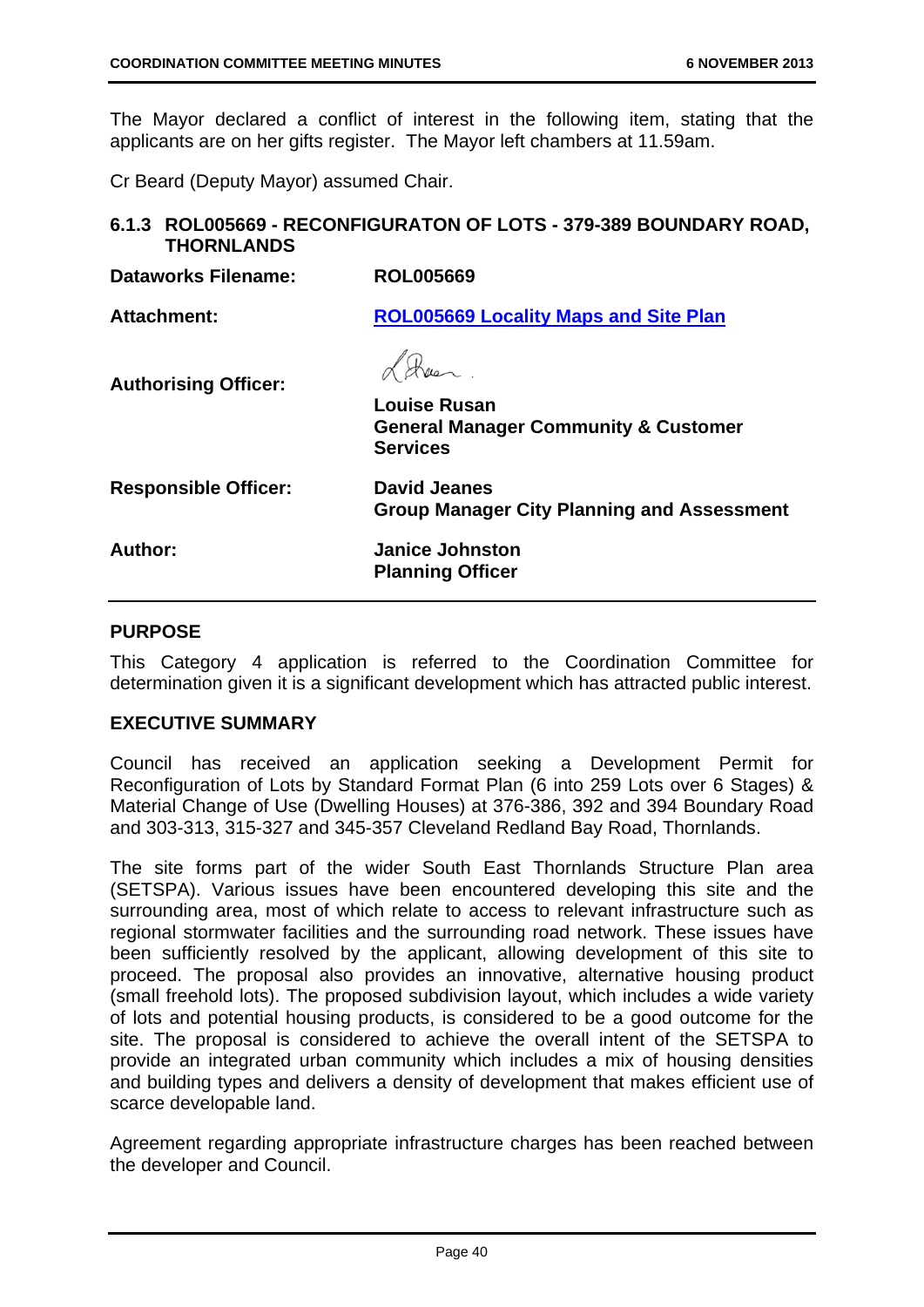The application has been assessed against the relevant provisions of the Redlands Planning Scheme and the proposed development is considered to comply with the scheme. It is therefore recommended that the application be granted a Development Permit subject to conditions.

# **DEVELOPMENT PROPOSAL & SITE DESCRIPTION**

# **Proposal**

The application is for a 6 into 259 lots reconfiguration. Seven different lot types are proposed as follows:

| Lot Type               | <b>Typical Lot size</b>                                                         | Approximate<br>Lot<br><b>Dimensions</b> | <b>Number</b><br><b>of</b><br>Lots |
|------------------------|---------------------------------------------------------------------------------|-----------------------------------------|------------------------------------|
| Traditional            | 400-576                                                                         | 16/18m frontage<br>25/32m length        | 17                                 |
| Premium Courtyard      | 400-576                                                                         | 16/18m frontage<br>25/32m length        | 26                                 |
| Courtyard              | 350-512                                                                         | 14/16m frontage<br>25/32m length        | 61                                 |
| Premium Villa          | 312.5-400                                                                       | 12.5m frontage<br>25/32m length         | 66                                 |
| Villa                  | 250-320m <sup>2</sup>                                                           | 10m frontage<br>25/32m length           | 35                                 |
| <b>Premium Urban</b>   | 150m <sup>2</sup>                                                               | 10m frontage<br>15m length              | $\overline{36}$                    |
| <b>Urban Allotment</b> | (minimum is 121m <sup>2</sup><br>125m <sup>2</sup><br>due to corner truncation) | 8.5m frontage<br>15m length             | 18                                 |

Each lot has access to a public road. The proposed subdivision layout provides a mix of lot types and frontage widths dispersed throughout the development site, to provide visual interest and variety in the streetscape. The smaller 'Urban' and 'Premium Urban' lot types have been grouped together in clusters and these have been located at the ends of housing blocks. The subdivision includes dedication of land for park, road reserve and acoustic buffer purposes. The proposal will be developed over six stages as follows:

- Stage 1 67 lots and access to Cleveland Redland Bay Road (CRBR);
- $\bullet$  Stage 2 49 lots:
- Stage 3 37 lots and access to Boundary Road;
- $\bullet$  Stage 4 54 lots;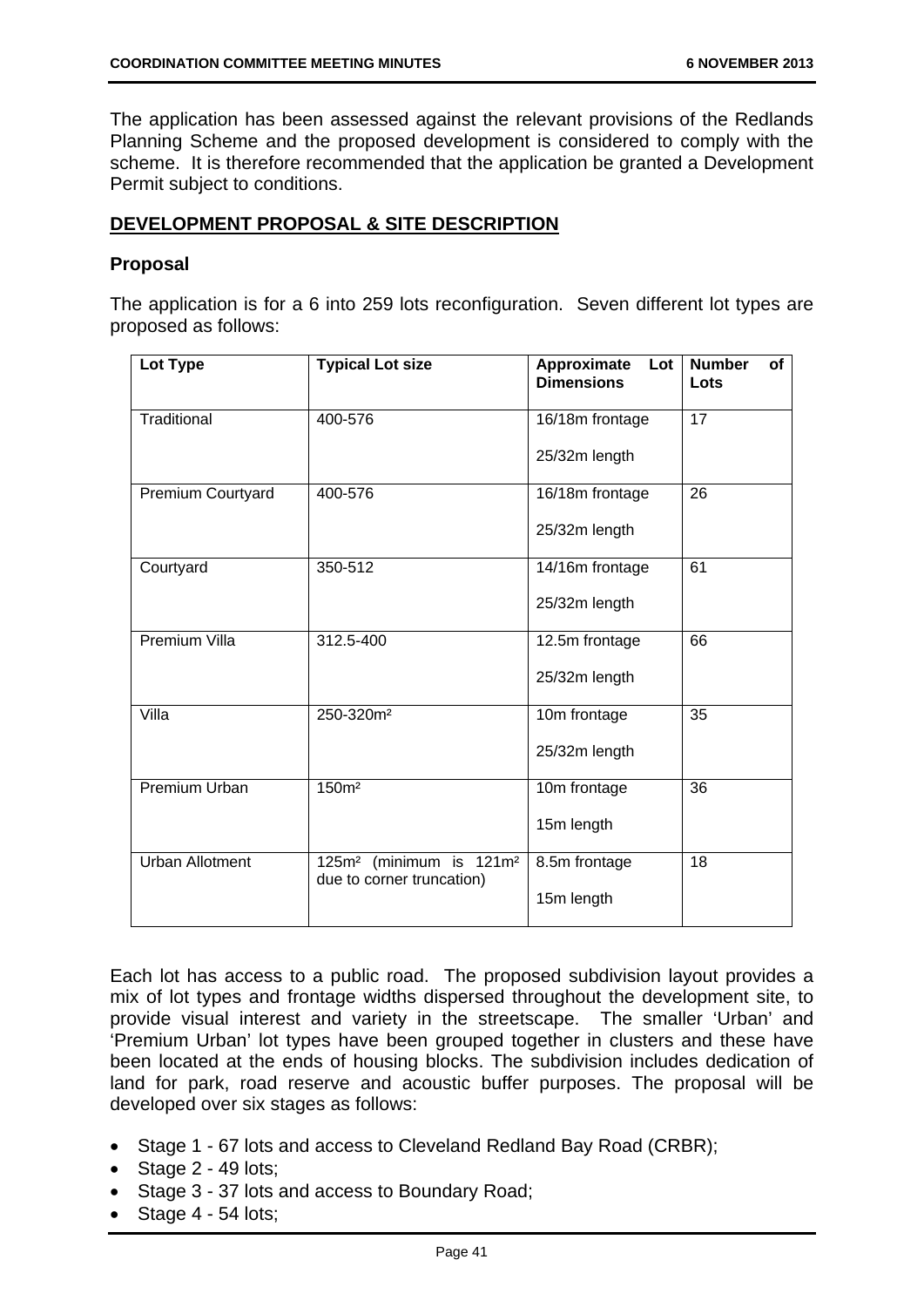- Stage 5 33 lots (the stage 5 area also includes 2 future lots which will be temporarily used for stormwater detention); and
- $\bullet$  Stage 6 17 lots.

The application also involves an MCU component which approves building envelopes for future dwellings. Where the future dwellings comply with the envelope as set by the plan of development (POD) table, no further MCU application for a dwelling is needed. Where future dwellings do not comply with the POD, the Redlands Planning Scheme requirements will prevail (or the Queensland Development Code where the scheme does not regulate dwelling houses). The POD includes requirements for future dwelling houses including site coverage, setbacks, height, open space and car parking provision, number of bedrooms and garage setbacks, and the limits are different for each lot type. There are a variety of one and two storey house designs (Ausbuild off the plan designs) which will comply with the POD limits. Each of these Ausbuild house designs has a number of differing facades, rooflines, materials and colour schemes for future owners to choose from.

Access to the site is via the State controlled CRBR, with a temporary access to Boundary Road also permitted if other roads within the SETSPA, which connect this development site to the surrounding road network, have not been provided at the time this development is progressed. Pedestrian movement between the site and public areas has been provided for, with pedestrian links to both CRBR and Boundary Road as well as along the esplanade road to the north and new northsouth collector street.

# **Site & Locality**

The site is located within the central portion of the SETSPA and is bounded by two State controlled roads, CRBR and Boundary Road. The site incorporates six allotments with a combined area of 178,351m². The site is part of the wider SETSPA, which has recently been rezoned to allow for accommodation of a significant portion of the expected future population growth within Redland City. As such, the site forms part of an emerging residential community. The part of the site zoned for development is predominantly clear of vegetation. The current use of the site is for agricultural and hobby farming/rural residential living and contains a small number of dwellings and outbuildings. All existing structures will be removed from the development site prior to construction of the relevant stage in which it is located. One easement is located on the subject property (easement A on RP856222). Easement A provides a legal access point and servicing to the land locked 394 Boundary Road over 392 Boundary Road. A condition will require that Easement A is extinguished prior to this land being developed. The site surrounds the Finlandia Retirement Village.

# **APPLICATION ASSESSMENT**

## *Sustainable Planning Act 2009*

The application has been made in accordance with the *Sustainable Planning Act 2009* Chapter 6 – Integrated Development Assessment System (IDAS) and constitutes an application for Reconfiguration of Lots and Material Change of Use under the Redlands Planning Scheme.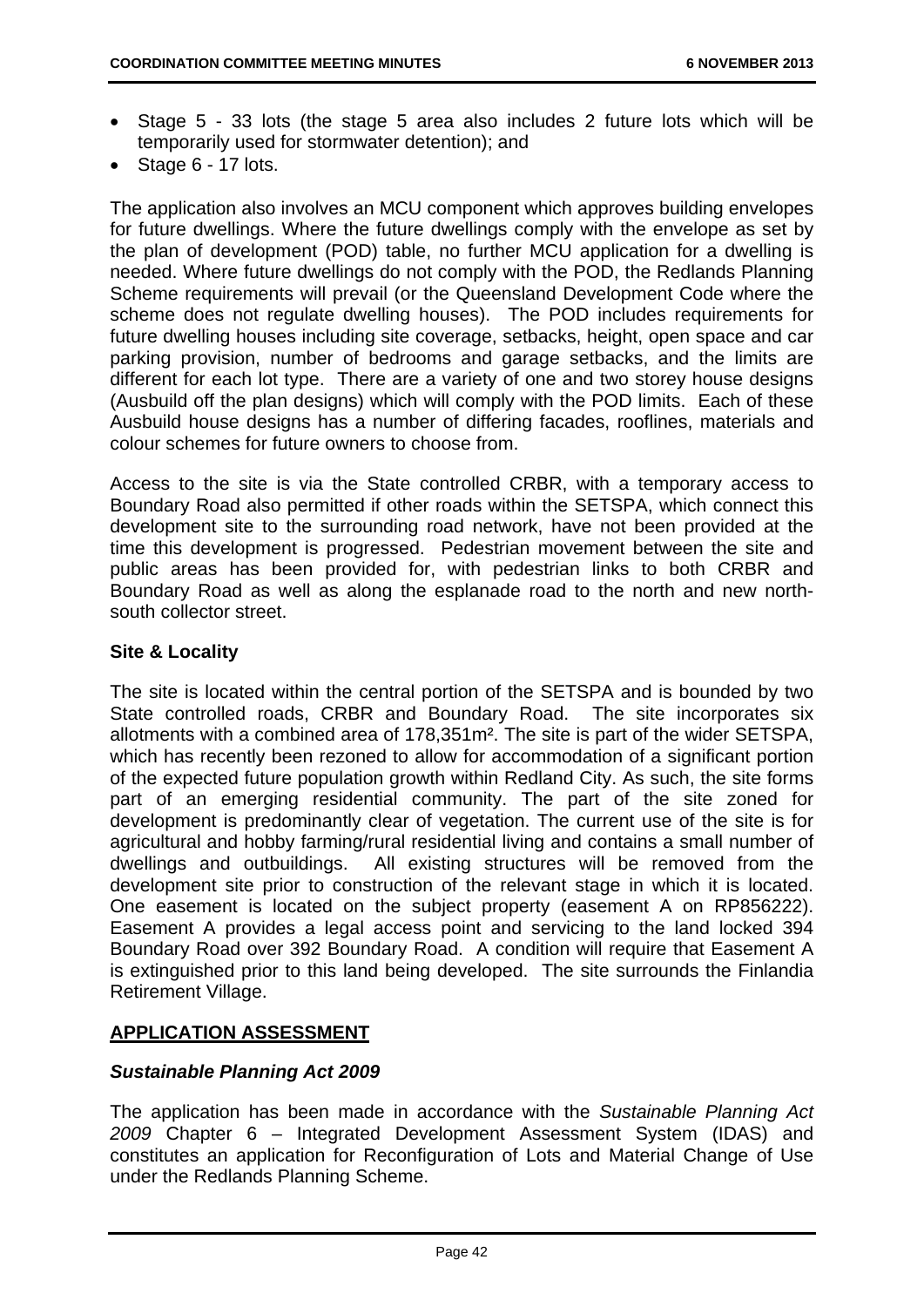# **SEQ Regional Plan 2009-2031**

The site is located within the Urban Footprint in the SEQ Regional Plan 2009-2031.

# **State Planning Policies & Regulatory Provisions**

| <b>Planning</b><br><b>State</b><br><b>Policy</b><br><b>Regulatory</b><br><b>Provision</b> | <b>Applicability to Application</b>                                                                                                                                                                                                                                                                                                                                                                                                                                                                                                                                                                                                                                                                                                                                                                                                                                                                                                  |
|-------------------------------------------------------------------------------------------|--------------------------------------------------------------------------------------------------------------------------------------------------------------------------------------------------------------------------------------------------------------------------------------------------------------------------------------------------------------------------------------------------------------------------------------------------------------------------------------------------------------------------------------------------------------------------------------------------------------------------------------------------------------------------------------------------------------------------------------------------------------------------------------------------------------------------------------------------------------------------------------------------------------------------------------|
| <b>SEQ</b><br>Koala<br>Conservation<br><b>SPRP</b>                                        | The site is in the assessable area under the SEQ Koala Conservation SPRP<br>and is within a Koala Broad-Hectare Area. The site is designated as Medium<br>Value Rehabilitation. Division 3 of the SPRP applies. This division requires the<br>development design to incorporate movement corridors and food species for<br>koalas. There are no direct requirements for replanting. Schedule 2<br>acknowledges constraints from development such as subdivision design and its<br>associated infrastructure and edge effects. The proposed layout does not<br>obstruct fauna movement in itself, and it is recognised that any residential<br>subdivision will have some level of impact on Koala movement. There SPRP<br>requirements are considered to be met through proposed replanting (including<br>habitat and food trees) in addition to movement corridors via street tree planting<br>and the buffer planting to roadways. |
| <b>SPRP</b><br>(Adopted<br>Charges)                                                       | Details of the charges applicable have been provided under the Infrastructure<br>Charges heading of this report.                                                                                                                                                                                                                                                                                                                                                                                                                                                                                                                                                                                                                                                                                                                                                                                                                     |
| $SPP$ 4/10 - Healthy<br>Waters                                                            | The South-East Thornlands Structure Plan includes regional stormwater quality<br>treatment facilities. The applicant has provided a Stormwater Management Plan<br>that includes MUSIC modelling and addresses treatment of stormwater run-off,<br>as required by the South East Thornlands Structure Plan. The MUSIC<br>modelling demonstrates that the proposed treatment train is effective in<br>removing pollutants.                                                                                                                                                                                                                                                                                                                                                                                                                                                                                                             |

# **Redlands Planning Scheme**

The application has been received and assessed under the Redlands Planning Scheme version 5.3. The subject site has multiple zonings including:

- Open Space;
- Community Purposes Sub Area CP7;
- Urban Residential:
- Urban Residential Sub Area UR1; and
- Medium Density Residential.

# Open Space Zoning

The part of the site zoned Open Space (OS) is to be dedicated to the State as part of the development approval. This area includes approximately 2.7ha of revegetation, 0.32ha of stormwater facilities and a 0.21ha park facility, with the dedicated area being approximately 3.2ha in total. The park component will include a playground, a shade structure/picnic setting and seating, and a grassed kick and throw lawn. A pedestrian pathway along the northern side of the esplanade road has been provided.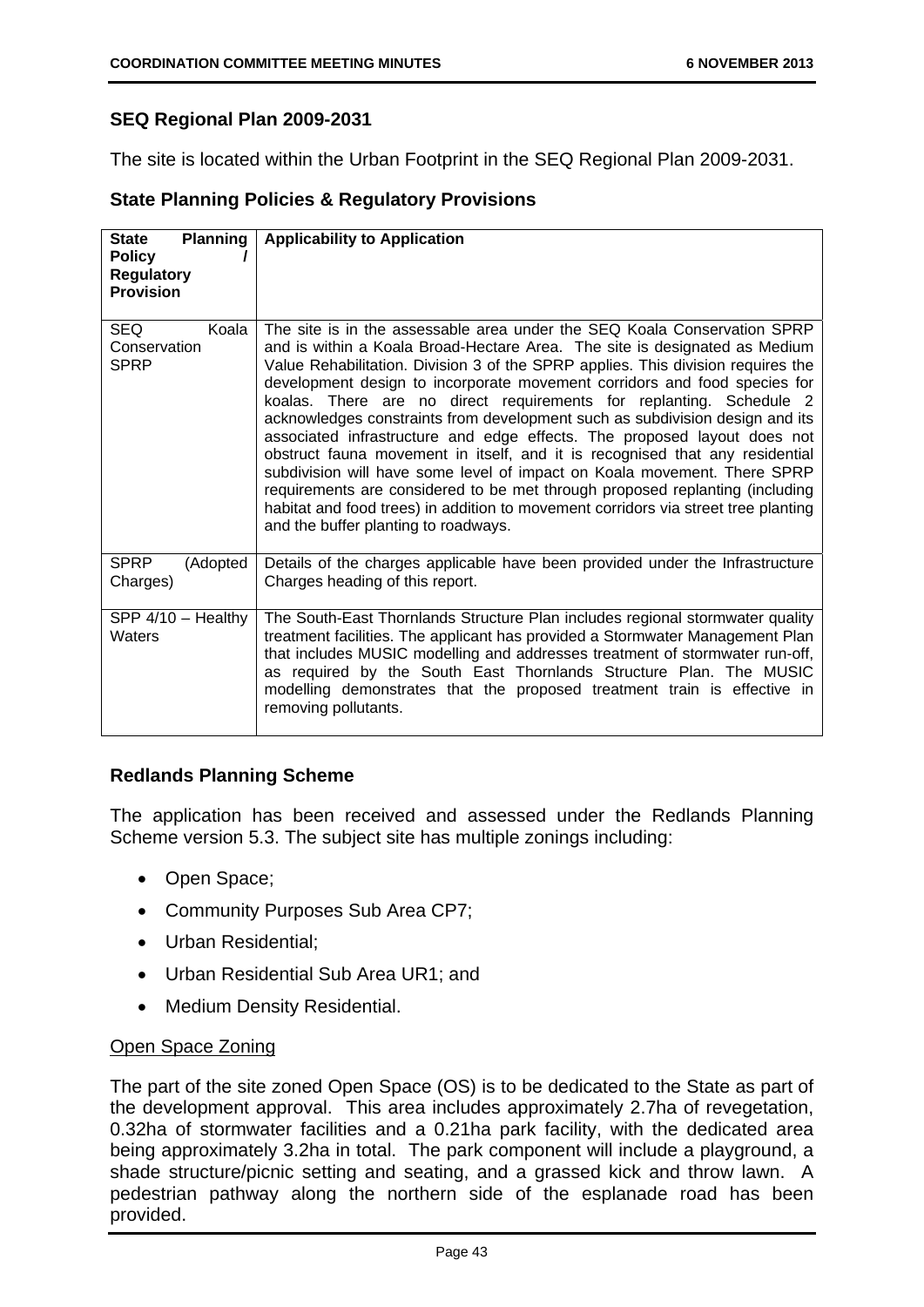Six rest stops with seating have been provided along the pathway that are proposed to include a bench seat, lighting and a rubbish bin at every second stop. Bollards will be constructed along the boundary of the OS area to restrict vehicle movement. The playground area will be filled to ensure it is above Q100.

A small number of off street parking bays have been provided along the northern side of the esplanade road for users of the park facilities. This is considered adequate given that the majority of users will walk to the facility. It is noted that parts of the new esplanade road reserve have been located within the OS zoned area however roads are exempt development in the zone. The road has been located to minimise the impact on and removal of existing vegetation.

A trunk local park facility is to be provided within the central precinct of the SETSPA. Although not intended to be located within this northern area of the central precinct, the proposed location is considered the most appropriate for the local park, given that it adjoins a large greenspace area and is close to a large number of freehold lots. The southern portion of this central precinct is likely to be developed with multiple dwellings which, unlike freehold lot developments, will include private communal open space areas. It is noted that the accessibility standard for a local park is 500- 800m. With the park located in the proposed location, the entire central precinct is in walking distance (a maximum of 700m from other developable areas in this central precinct). Council's Priority Infrastructure Plan (PIP) indicates standard facilities and embellishments required for local parks. A condition of approval will require park facilities and embellishments to be determined and approved in line with the PIP.

Overall, the intent of the zone is considered to be achieved. The area is considered to provide a usable open space area with adequate facilities that meet community needs and expectations based on the population density and demographic structure expected in the area. The area provides opportunities for community interaction whilst supporting the retention and enhancement of habitat values. The location of the park facility allows for casual surveillance from the esplanade road.

## Community Purposes Zoning

The parts of the site zoned Community Purposes (CP) are within sub area CP7 (infrastructure) and are proposed to be used for road and landscaping/acoustic treatments in accordance with the zone and overlay code requirements. Through the assessment process, it has been agreed that the area of land zoned CP is greater in width than needed to provide for the intended infrastructure. This has resulted in some housing lots being located partially or fully within the CP zone. Refer to the South East Thornlands Overlay Code discussion below for further detail.

## Medium Density and Urban Residential Zoning

The remainder of the site is zoned Medium Density Residential (MDR), Urban Residential (UR) and Urban Residential sub-area UR1. The zonings of the land are reflected in the South-East Thornlands structure plan overlay code (precincts 2, 2a and 3). The proposed development has been assessed against the Medium Density and Urban Residential Zone Codes and is considered to comply. The most relevant parts of this assessment are discussed below.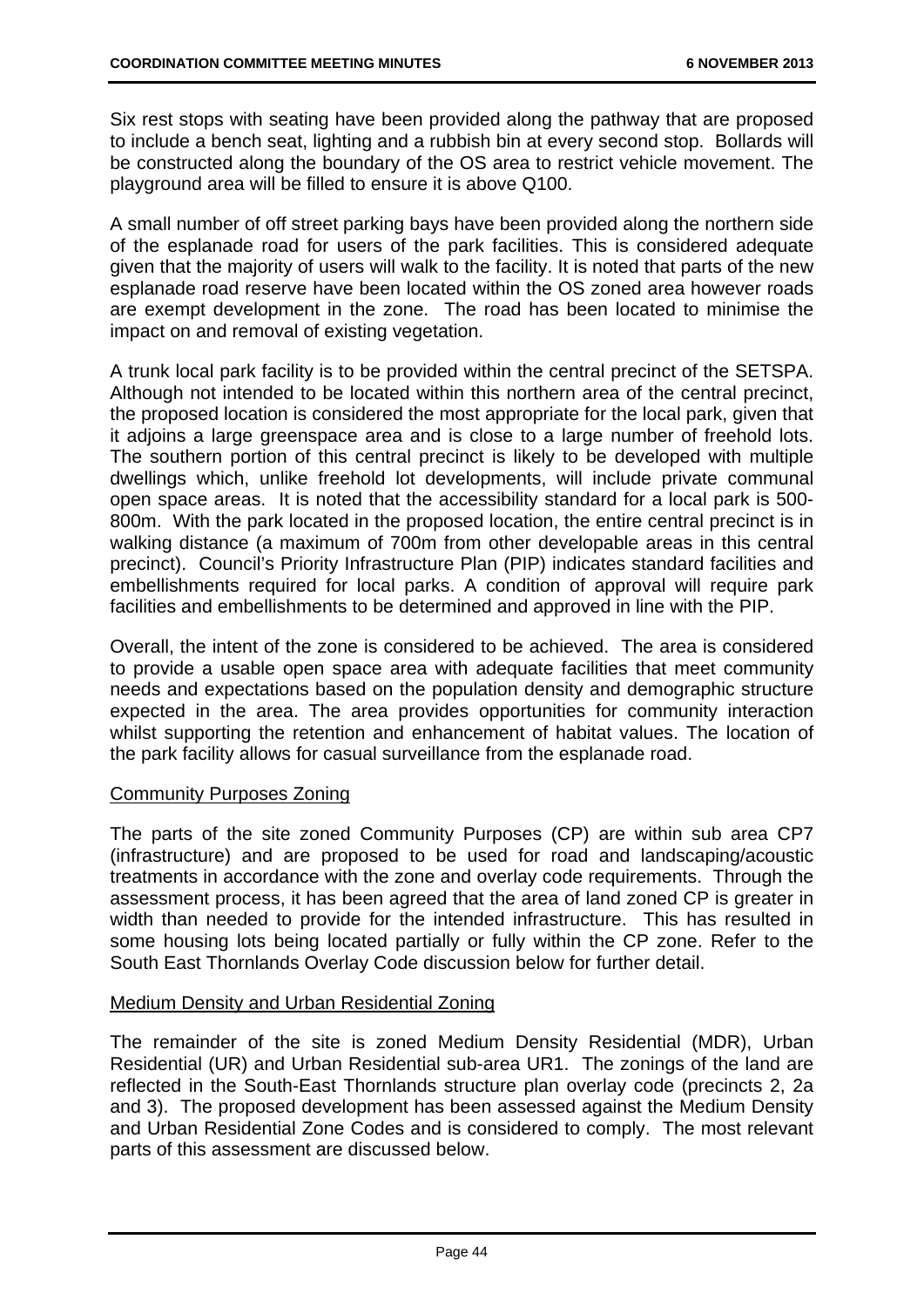Density - The development involves the creation of 259 lots plus parkland on a site with an area of 178,351m². The zoned developable area (not including the OS and CP (road widening and acoustic screen buffer) zoned areas to be dedicated to Council) equates to approximately 133,300m² (13.3 ha). The breakdown in zoning and relevant density over the site is as follows:

| Zone                     | <b>Solution</b><br><b>Probable</b><br><b>Density</b> | Area (approx m <sup>2</sup> ) | <b>Number</b><br>οf<br>Lots<br>(in<br>compliance with probable<br>solution) |
|--------------------------|------------------------------------------------------|-------------------------------|-----------------------------------------------------------------------------|
| <b>CP</b><br>(boulevard) | 12-15 lots per hectare                               | 9200m <sup>2</sup> (0.92ha)   | 11-14 lots                                                                  |
| UR.                      | 12-15 lots per hectare                               | $43,000m^2$ (4.3ha)           | 52-64 lots                                                                  |
| UR <sub>1</sub>          | 12-15 lots per hectare                               | 65,400m <sup>2</sup> (6.54ha) | 78-98 lots                                                                  |
| <b>MDR</b>               | dwelling<br>unit<br>per<br>200 <sup>m²</sup>         | 15,700m <sup>2</sup> (1.57ha) | 78 lots                                                                     |
|                          | <b>Total</b>                                         | 133,300m <sup>2</sup>         | Between 219 and 254 lots                                                    |

It is noted that the zoned developable area has been expanded by use of the OS and CP zoned area (5m buffer instead of 10m buffer). This has resulted in a total developable area of approximately 140,000m². Taking the additional area into consideration, the proposal is considered to meet the density requirements of the zone code and the specific outcomes which:

- in the UR zone, require a dwelling density which is compatible with the detached, low-rise character of the zone; and
- in the MDR zone, require a dwelling density which is compatible with medium density living while providing land for private and communal open space, resident and visitor parking, landscaping and maintenance of a residential streetscape

Further, it is noted that the UR zone code probable solutions indicate that a density of 1 dwelling unit per 400m² is appropriate if developing the land with multiple dwellings (whereas the probable solution for density for subdivisions is 12-15 lots per hectare). Based on the UR and UR1 zoned land area of 108,400m², this would equate to 271 dwelling units over just this portion of the site, or 349 dwelling units when combined with the MDR zoned area.

Land Use - The proposal achieves the relevant overall outcomes of the zone to provide for residential development that provides for housing choice and affordability. The outcomes of the UR zone encourages predominantly low-rise (1-2 storey) detached housing, with the UR1 areas providing an increased range of residential uses (such as multiple dwellings and aged persons/special needs housing). The MDR zone overall outcomes encourage mid-rise (3.5 storey) housing, medium density living and maximisation of the supply of dwellings in close proximity to centres and public transport.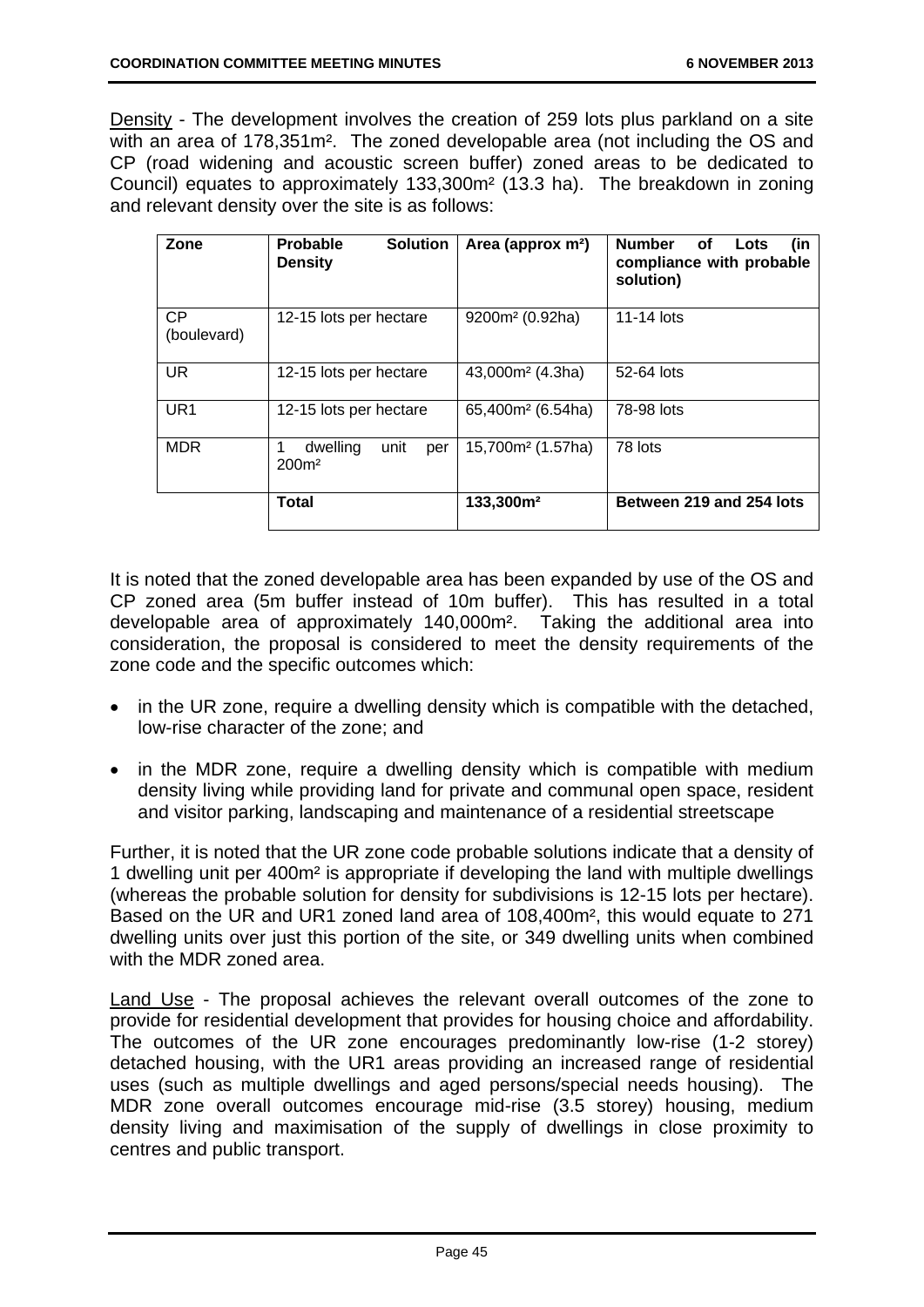It is noted that the proposed building height and density of lots over the site does not change to take into consideration the change in zoning over the site (i.e. from Urban to Medium Density Residential). This is further discussed in the section of the report addressing the South East Thornlands overlay code. However, as a summary, it is considered that the site has been used to its full potential and that there would be no benefit in having a part of the site developed to a higher density and the other part of the site developed to a lesser density. A standard density of development across the entire site, which meets the intended density of the whole site, is considered an acceptable solution. It is also recognised that it is difficult to achieve the higher density in the MDR zone. It is considered that the development as a whole meets the density and land use expectations of the zones.

Height - All future dwelling units will be one to two stories in height (maximum of 8.5m) which is in compliance with the height limits set in the relevant zones.

In relation to the use of the land for residential purposes, a Stage 1 Contaminated Land Report submitted with the application found lead on Lot 3, an asbestos fridge on Lot 4 and potential petrochemicals on Lots 1 and 6. The report recommends further investigation once the machinery/sheds/greenhouses are demolished and minor remediation and validation if necessary. Further investigation has been conditioned.

## Use Code

The proposed development has been assessed against the Dwelling House Code and is considered to generally comply. The most relevant parts of this assessment are discussed below.

The Material Change of Use component is proposed via the approval of a plan of development (POD) table, which outlines permitted setbacks, site coverage, open space area dimensions, number of bedrooms and parking requirements for each of the seven lot types. Notes on the POD plans also indicate height limits and include other requirements which dwellings will need to comply with. No subsequent planning approvals are required for dwelling construction to proceed, providing they are designed within the provisions set out in the POD and any relevant conditions of approval. Where the POD requirements and/or MCU conditions of approval are not met, then a planning approval or concurrence agency assessment through Council may be needed for future dwellings.

Each lot is intended to accommodate a dwelling from Ausbuild's fixed housing designs. The applicant has demonstrated, via provision of typical Ausbuild house designs, that a variety of house types are available which will meet the POD requirements. This presents the future buyers of each individual lot with choice of house design (including a mix of 1 and 2 storey designs), leading to variety in the streetscape. This is further ensured given that each house type can be developed with different facades, rooflines, porch designs, facade materials (weatherboard, sheeting, timber battens and select face brick finishes), colour schemes and window type and location. The finish of the buildings will be the purchaser's choice within the boundaries of the Ausbuild design selection criteria. This results in a diversified streetscape made up of personally selected dwellings by each purchaser varying architectural form and character.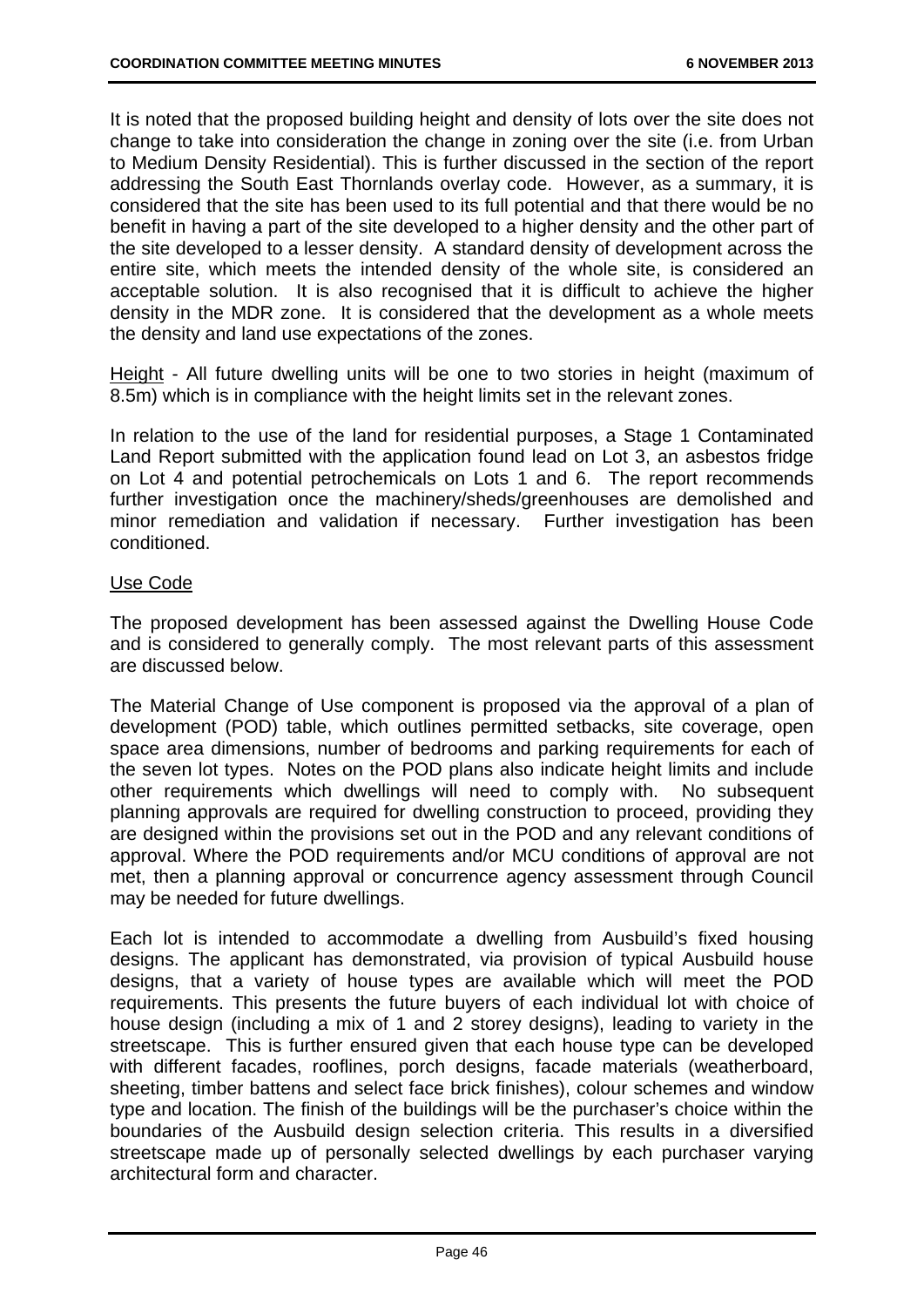Although some housing products are small, the internal layout provides a contemporary design with flexible open plan living areas. The typical housing designs presented indicate that dwellings have been designed to present positively to the streetscape by providing articulated and active facades and variation in building lines through recessed porch and entry areas and protruding balcony and patio features. Landscaping is also provided with these Ausbuild products to further enhance the streetscape. Additionally, the POD includes requirements for fencing height and transparency to assist in the dwellings addressing the street.

Setbacks – The POD includes setback requirements including built to boundary provisions in both the POD table and associated Notes. Setbacks proposed for Villa, Courtyard and Traditional allotments generally comply with those permitted under the Queensland Development Code (QDC), with setbacks being reduced where lots are smaller and/or narrower. All lots larger than a Villa allotment require stepping back of the upper floor to reduce the bulk of the building. Most setbacks on Villa, Urban and Premium Urban lots are less than QDC provisions, however are required for the housing product to be provided. This building product, being an alternative to multiple dwellings and standard detached houses, is unable to achieve standard setbacks given the lot size. It is noted that these smaller lots make up approximately 34% of the total lots. They provide an alternative housing product which will suit a portion of the market without having a negative impact on the surrounding area.

The POD notes allow built to boundary walls to extend to 15m which is longer than that allowed under the QDC (9m), however, the POD plans include built to boundary designations on all lots so that each dwelling has a maximum of a built to boundary wall on one side and a standard setback on the other. This will assist in assuring there is access down one side of the house for movement of bins and ventilation. Solar provisions are met through allotment orientation and building design. Building designs will ensure that solar access to living and open space areas are maximised where possible. Each dwelling will meet a minimum 6 star energy rating. The lot layout is in a grid system, allowing each allotment to have casual surveillance to the street frontage.

Site Cover and Open Space - The POD allows site coverage ranging from 55 to 72.5%, with site coverage increasing as the lot size decreases. The larger allotments permit a site cover of 55%, whilst the mid-sized product is 60-65% and allotments less than or equal to 150m² have a permitted site cover of 72.5%. The Dwelling House Code indicates that development is to be appropriately sized and located on the site. All housing products will provide areas for parking, servicing and recreation (open space), however, the size and extent of the house and recreation area will vary to suit a wider range of buyers. The housing product proposed on the lots of 150m² or less have been proposed as an alternative to multiple dwelling living, providing a freehold housing option which is low maintenance. The minimum size of the open space areas required is included in the POD and ranges from 15m² (for the smallest lots), to 50-70m² (for the medium sized lots) and to 80m² (for the largest lots). It is noted that the multiple dwelling code (which is the most similar housing product in the planning scheme to the urban and premium urban lots) requires a minimum 25m² open space area at ground level as a probable solution. It is considered that not all households require or want large outdoor open space area, and the smaller lots provide an alternative housing product. The South-East Thornlands area will include a district park and three local parks within its boundaries once developed, as well as large areas of greenspace, which will be in close proximity to all residents.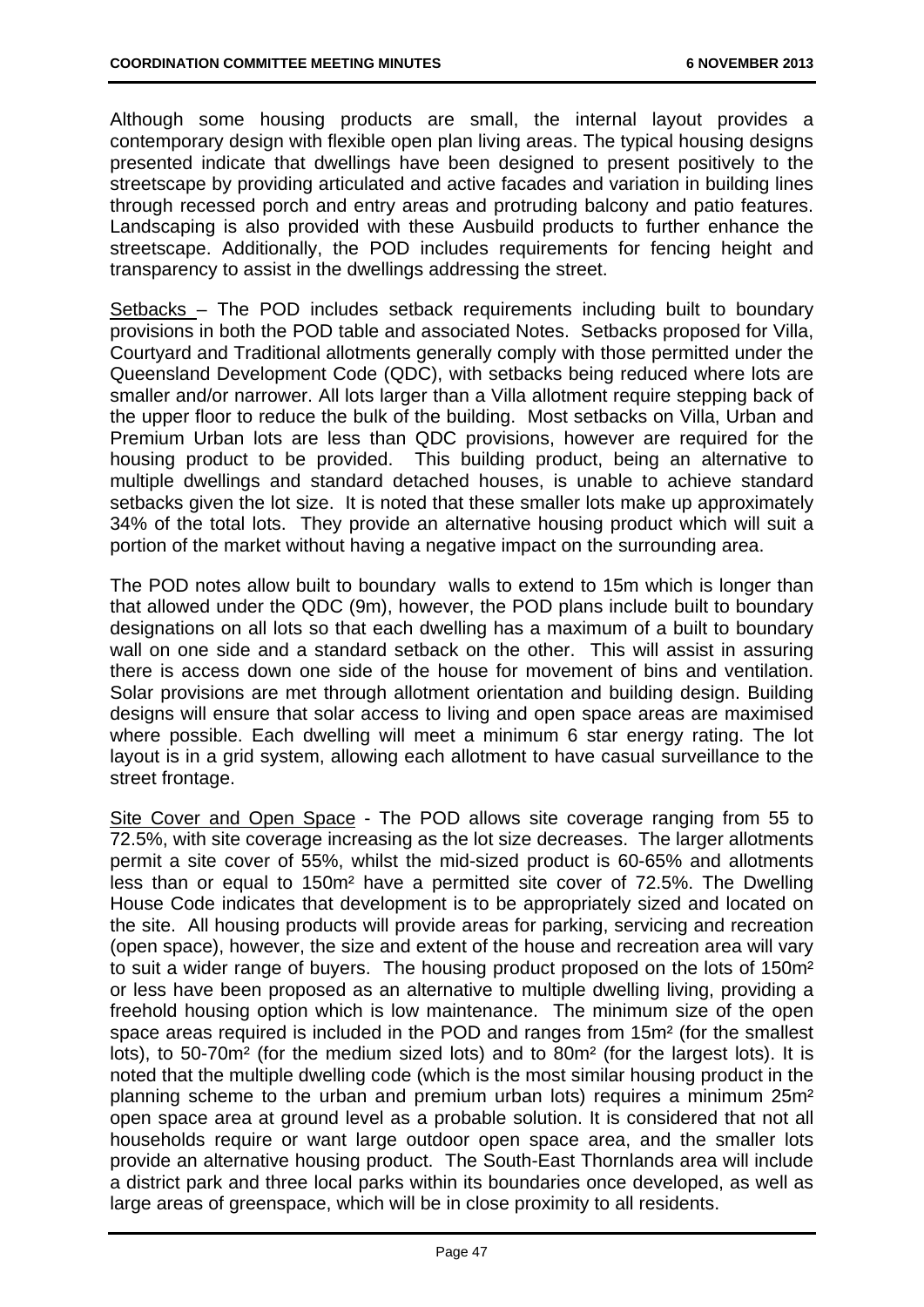Access and Parking – The RPS requires 2 spaces per dwelling. A minimum of two parking spaces (which can be in tandem) are required for each of the lots under the POD. On the smallest lots, a tandem space of 4.9m in length (minimum length for an uncovered space under the Queensland Development Code) has been provided. Setbacks to garages have been specified for all lots and it is noted that house setbacks are less than garage setbacks to assist in reducing dominance of the garage. Additionally, the POD indicates that double garages on Villa allotments or smaller, are only permitted where the house is two storey and where the upper storey projects over the garage for a minimum of one metre. All other lots have frontages greater than 12.5m, therefore there will be sufficient width and articulation in the building to detract away from the garage door. Frontages of 10m also allow a car to be parked on the street without impeding access to the residential driveway.

Service Facilities - Onsite waste collection is provided with an internal road network allowing the waste collection vehicle to service wheelie bins from independent dwelling units. Bin bays will be required for servicing those dwelling units without direct frontage to the main circulation driveways.

## **Overlays**

The subject site is affected by the following overlays:

**Acid Sulfate Soils Overlay** – The development site is between 5 and 20 metres AHD. No excavation below 5 metres AHD is proposed within the development site, therefore complying with the self assessable criteria of the code. Any acid sulphate soil issues related to servicing the development will be addressed at the operational works stage.

**Bushfire Hazard Overlay** – The majority of the land zoned Open Space is designated as a medium bushfire hazard area. The proposal includes an esplanade road between the developed lots and the hazard area which will act as a buffer and reduce the bushfire risk.

**Flood Storm and Drainage Constrained Land Overlay** – There is a flood prone area located within the northern Open Space zoned portion of the site, which also covers some small areas of the adjoining Urban Residential zoned land. The applicant has undertaken a flood study to ground truth the extent of the flood prone land. The study indicates that post development, all internal roads, access roads and lots have been located above Q100 and no worsening for adjoining properties can be achieved. Council's engineers have reviewed the study and confirm that sufficient detail has been provided for the ROL stage to allow approval. Further detailed design will occur as part of operational works approval.

**Waterways Wetlands and Moreton Bay Overlay** – A natural drainage line (creek) is located within the open space zoned area which is to be dedicated as parkland. All development is located outside of the designated area and the surrounding area will be rehabilitated and revegetated. Stormwater quality has been sufficiently addressed for the proposed development.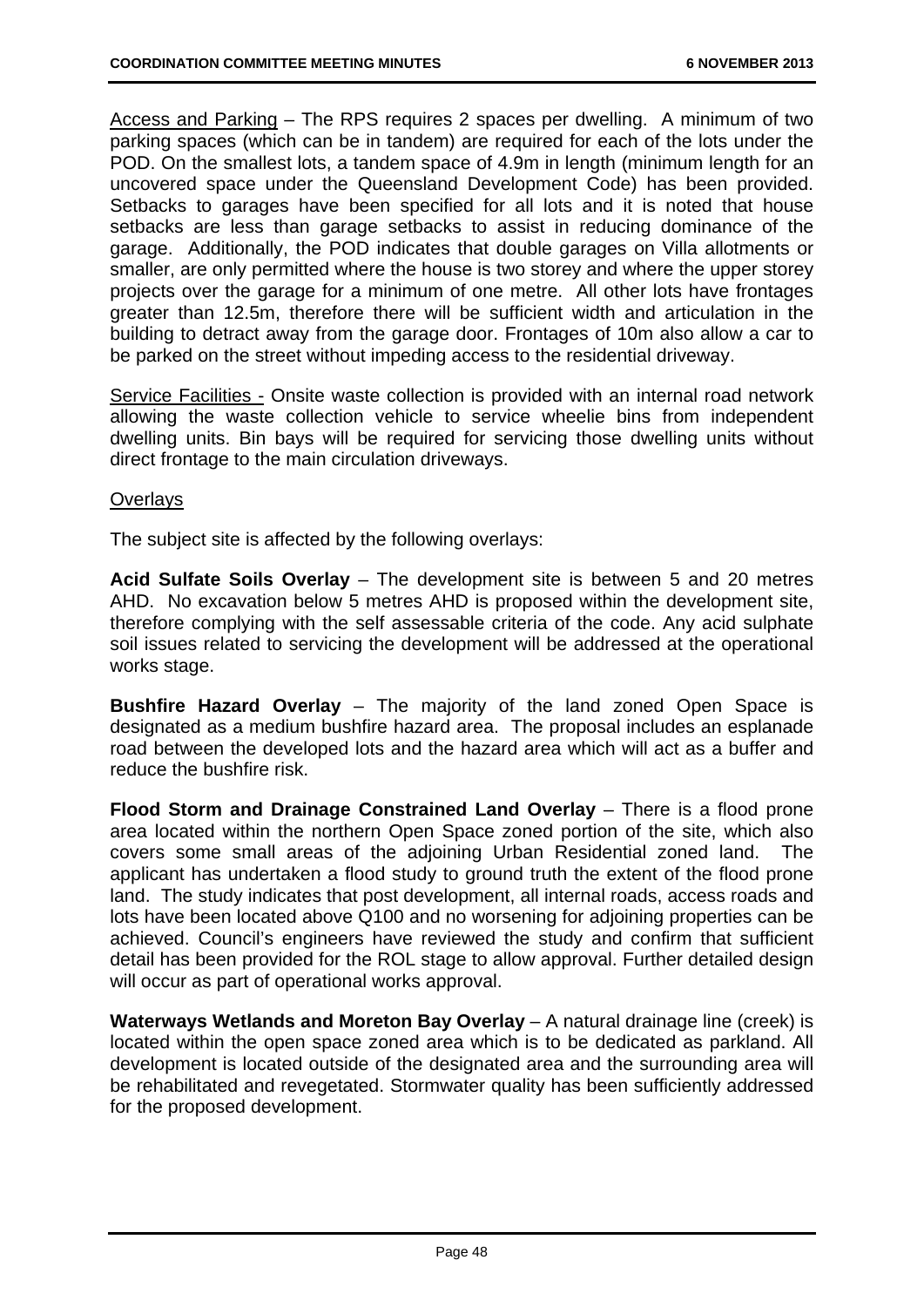**Habitat Protection Overlay** – The parts of the site zoned open space have been designated as bushland habitat and enhancement corridor under this overlay. This land will predominantly be rehabilitated with offset planting required under the SET overlay code and dedicated as parkland. The placement of the proposed esplanade road has been designed in such a way as to ensure minimal removal of vegetation. It is recognised that the removal of some vegetation along the fringe of the open space zone will occur. However those species that trigger offset planting (i.e. koala habitat trees) will be replanted in the OS zoned area. To maximise tree retention along this edge, a number of trees have been identified for on-Site inspection and advice by an arborist prior to the final determination of retention / removal status. Detailed Vegetation and Rehabilitation Management Plans will be provided for the operational works assessment process.

**Road and Rail Noise Impacts Overlay** - The site sits between two state controlled roads, both of which include road noise buffer areas affecting the property. An acoustic report was prepared and lodged in response to the information request which recommends construction of a 2 to 2.9m high acoustic barrier along the Cleveland Redland Bay and Boundary Road frontages (behind a 5m landscaped/earth mound area), returning along the side boundaries for a short distance. At the entry point from CRBR, the applicant has demonstrated that the return height can be lowered and fence length shortened by assessing the noise levels achieved in conjunction with fencing and construction of a typical low-set residence (as the structure provides a noise barrier for private open space areas).

From a noise mitigation perspective, Council's Health and Environment team have reviewed the acoustic report provided and confirm that it is acceptable. Conditions of approval have been included to require implementation of the recommendations of the provided report.

From an amenity perspective, Specific Outcome S1.2 of the overlay code states that acoustic fencing should only be considered an option where the following cannot be implemented:

- siting of development to minimise the noise impact through distance, layout and orientation;
- design and construction techniques; and
- soft engineering measures, such as vegetated buffers and vegetated earth mounds.

Although fencing is not a preferred option, it is agreed that the most effective option for the site will be a combination of acoustic fences, design/construction techniques and vegetated buffers/earth mounds given the location of the site next to a heavily trafficked road and the need to provide a moderate density of dwellings within the structure plan area. The likelihood that the developments would require acoustic fencing to mitigate noise was understood at the time the structure plan was developed, and the landscaping/acoustic zone was included to assist in shielding views of the fence from public areas.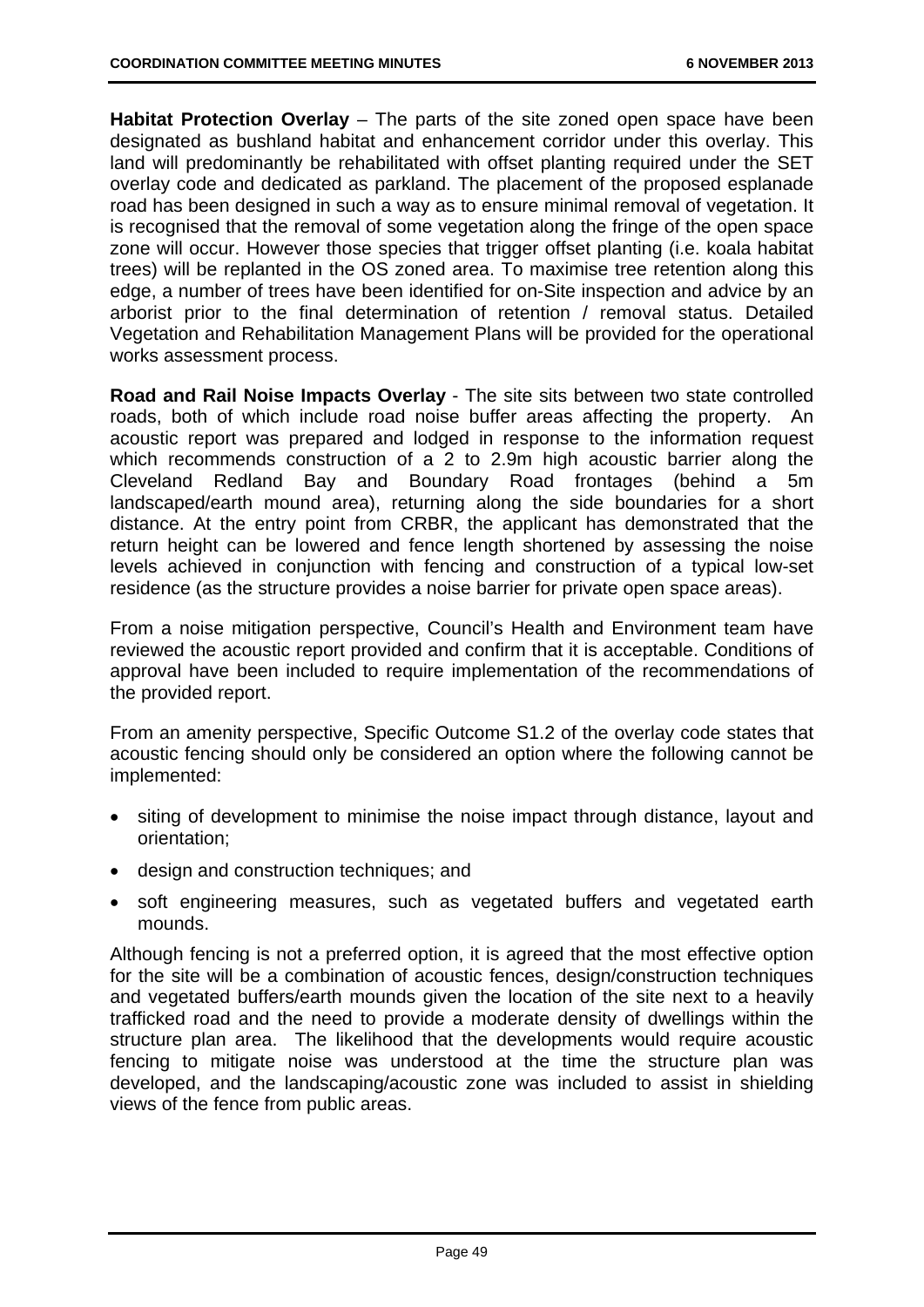Specific Outcome S1.3 (1b) requires that noise attenuation measures are to be integrated with the streetscape and landscape setting. The fence is considered to be effectively screened from the street via an earth mound and 5m wide landscaping strip (incorporating trees, shrubs and understory plantings). Overlapped fencing has been provided to allow for pedestrian access points, with the fencing partially opaque to allow visibility for pedestrian safety. Some of the fence returns are 2.9m in height. It is expected that these can either be lowered or removed following further development on adjacent properties. If not, then when adjacent properties are developed, further frontage landscaping will be proposed which will assist in shielding the view of the fence.

**South-East Thornlands (SET) Overlay** - The overlay mapping reflects the zoning of the site. The UR zoned area is within Precinct 2, the UR1 zoned area is within Precinct 2a, the MDR zoned area is within Precinct 3 and the OS zoned area is within Precinct 4d. The overlay code also provides detail as to the intended use of the CP zoned areas. In particular:

- The 50m wide CP7 zoning through the middle of the site is to be for construction of a new collector street (non-trunk); and
- The 10m wide CP7 zoning along the frontages of the site to state controlled roads is to be for road widening/landscaping/acoustic treatments. These works are to be done by the applicant and the land dedicated to Council.

Development of residential lots within the CP zoned areas is considered acceptable as long as a collector street is provided within the central area (to complete the movement network) and sufficient screening is provided to acoustic fencing to achieve the intent of this buffer. It is noted that an overall outcome of the SETSPA is to deliver a density of development that makes efficient use of scarce developable land. Development of the CP zoned areas not required for road reserve or landscaping buffers is considered to assist in achieving this intended outcome.

The proposal is considered to be generally in accordance with the SET Overlay code as set out below:

Land Use - Precincts 2, 2a and 3 support housing with the overall outcomes of the code stating that:

- Precinct 2 is to provide a low-rise detached dwellings on individual lots of varying size;
- Sub-precinct 2a is to provide a transition from mid-rise medium density residential to urban residential housing forms; and
- Precinct 3 is to provide for a range of medium density residential uses that are predominantly of a mid-rise built form.

Rather than segregating development over the site by zoning/precinct boundaries, the applicant has designed the subdivision to provide for a mix of lot sizes over the whole site. The lots are to be developed with low rise (one to two storey) dwelling units. The subdivision meets the intended density of development (over the developable area) and provides a mix of housing types.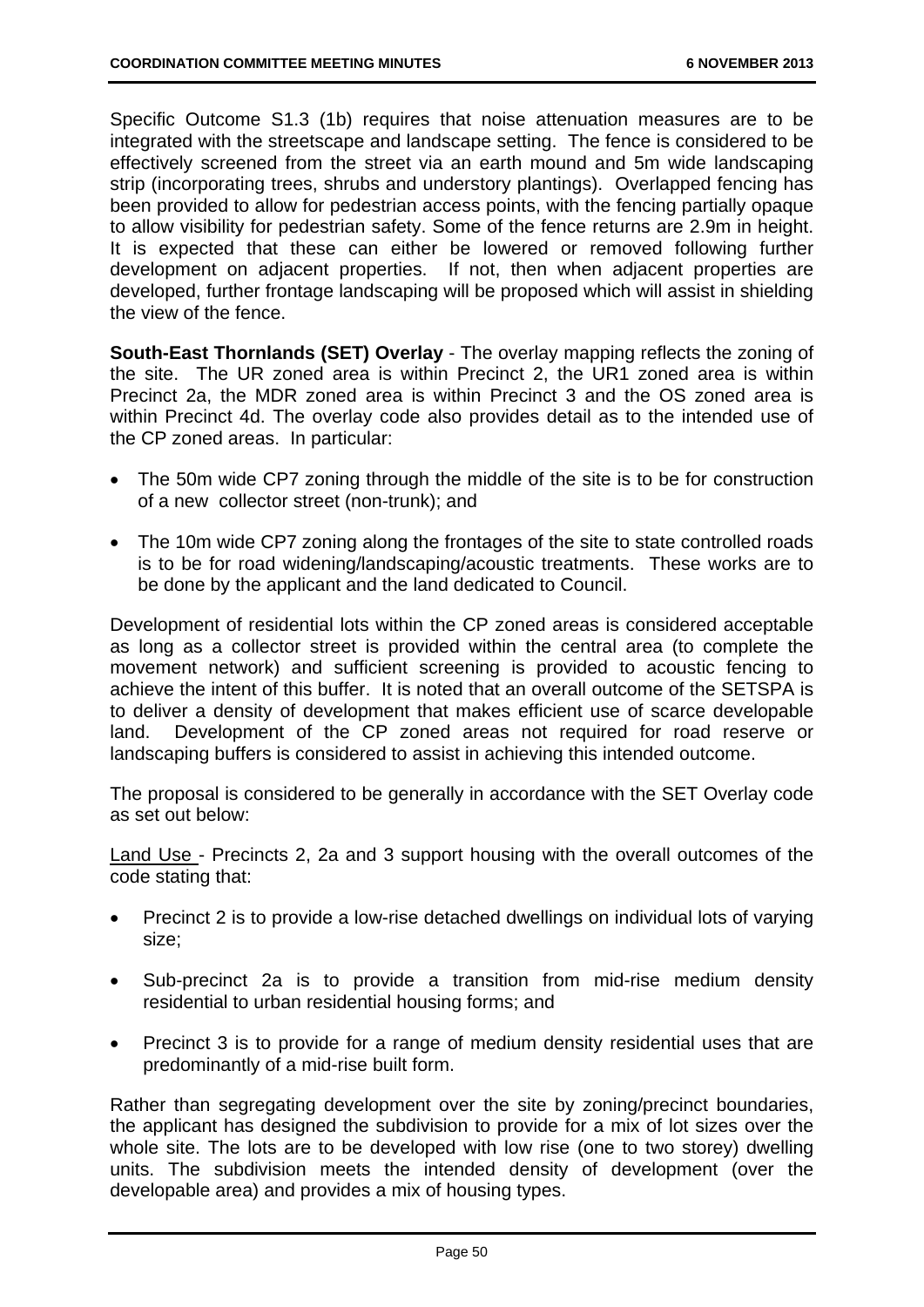It is expected that a large number of multiple dwelling units will be constructed within the SETSPA, so this proposal, which includes small freehold lots, provides an alternative housing product to what is expected to be the predominant housing type available in the area. In order for the higher density zoned land not to result in townhouse developments, surrounded by walls held on community title, an alternative approach was taken that shares the densities across the whole land holding, which has netted a similar yield to that intended by the various zones. The proposal is considered to provide a good mix of lot sizes and potential building types with differing setbacks to provide for variety and an interesting streetscape, therefore complying with the overall outcomes of the overlay code.

The majority of Sub-Precinct 4d will be rehabilitated and dedicated to Council in order to achieve Specific Outcome S1.6.

Koalas – The development is considered to achieve Specific Outcome S1.5 which requires the development to maintain koala linkages and allow koalas to traverse the landscape. This will be achieved through offset planting and rehabilitation within the OS zoned area, as well as street tree planting.

The applicant has proposed an acoustic fence along Boundary and Cleveland Redland Bay Roads. The provision of climbable poles for koalas will be conditioned, which allows movement both ways over the acoustic fence. This is considered the most appropriate option as it allows koala movement out of backyards (where there are potentially domestic animals that may injure them), or alternatively, away from the road. S2.6 indicates that state controlled road corridors are to be designed with fauna exclusion fencing and fauna crossings. Fauna crossings will be provided when the Department of Transport and Main Roads (DTMR) designs and upgrades the roads. As this has not been done, the provision of exclusion fencing is not considered desirable as it will direct koalas to the busy entry/exit points of a development, rather than a fauna crossing.

S1.5 (1b-ix) requires that, where development unavoidably results in the loss of koala habitat trees, offset planting is carried out at the rate of one tree for every one metre of tree height removed. The applicant has indicated that offset trees will be provided on site within the parkland/OS zoned area.

Movement Network – The code indicates two new roads through the subject site. A 50m wide boulevard road running north-south through the centre of the site and an esplanade collector street adjacent to the OS zoned land. There are no access points to the external road network available to this central precinct via the subject site. Two of the three access points to the central precinct are located further south (extension of Beveridge Road between CRBR and Boundary Road) and the other, a left in left out access point on CBRB, is located within the property to the north and sits adjacent to a similar left in left out arrangement on the opposite side of CRBR. None of the properties which include access points are expected to be developed prior to stage 1 of this development.

As such, in order to allow this development to proceed, Council has indicated that a staggered intersection layout will be acceptable as long as it can safely operate in conjunction with the intersection design providing access to the SETSPA on the opposite side of CRBR.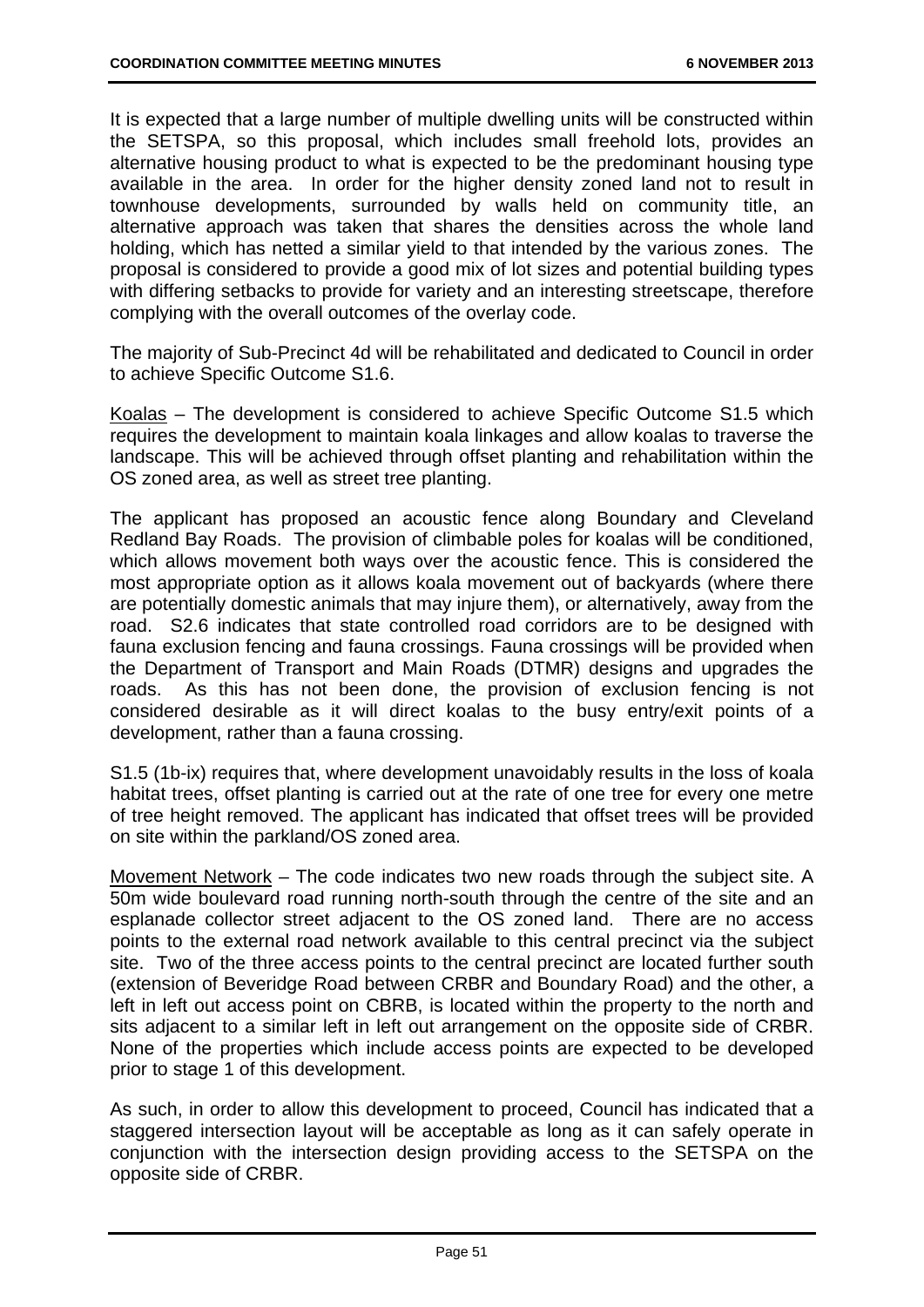In addition to the above, a recent approval over land on the eastern side of CRBR (Heritage Properties) includes the access point to this part of the CRBR. This is intended by the structure plan to include a left in left out intersection with CRBR. As part of the approval, the first 50 lots have been approved with a left in left out and right in configuration (interim), however, beyond those 50 lots, a signalised intersection is required.

The applicant has provided a number of options for the access to CRBR depending on where construction of the Heritage approval is up to. If Ausbuild develop first, then Option 1 will be constructed. If Heritage have started to construct their interim solution, Option 2 will be constructed. If Heritage have started to construct their ultimate solution, Option 3 will be constructed. Conditions of approval have been provided to allow for this. Depending on which development starts first, the following developer will need to reconstruct the road works they trigger, however the applicant for this development has demonstrated that there is a solution for all scenarios (uncommenced, interim and ultimate intersection layout of the Heritage Properties development). Pedestrian movement across the CRBR via median refuge (options 1 and 2) and signals (option 3) have been provided. Council's engineer has reviewed the intersection layouts from a traffic perspective and supports the proposal. It is also noted that the DTMR have approved the proposal.

The proposed design can act as a permanent solution for the intersection, but does not compromise the ultimate solution (as per the SETSP) being implemented in the future.

During pre-lodgement discussions, the DTMR indicated that a secondary vehicle access point is required once a certain number of lots is reached, in order to prevent saturation of the single intersection. As the Beveridge Road extension is not available at this time and is not expected to be available in the near future, a temporary access to Boundary Road has been agreed to. It is proposed that this will be provided prior to the commencement of the use of Stage 3, after the first 116 lots of stages 1 and 2 are approved for occupation. Once the Beveridge Road extension is constructed, this temporary access can be closed. Landscaping plan SK24 indicates that following decommission of the temporary access, line markings will be removed and bollards constructed to close the access to all vehicles other than emergency vehicles.

Access via public road to the rear and side of the Finlandia site has been provided. Road access has also been provided to the two lots in private ownership fronting Boundary Road to allow these lots to be developed in the future. Access to the north and south has been provided with stub roads.

In terms of road widths, the following has been provided:

- all access places/streets have been provided with two x 3m wide lanes and a 15m road reserve (in accordance with the planning scheme standard);
- the North-South boulevard road has been constructed as a collector street and provided with a 20m reserve and two x 3.5m wide lanes (in accordance with a residential collector street - type B);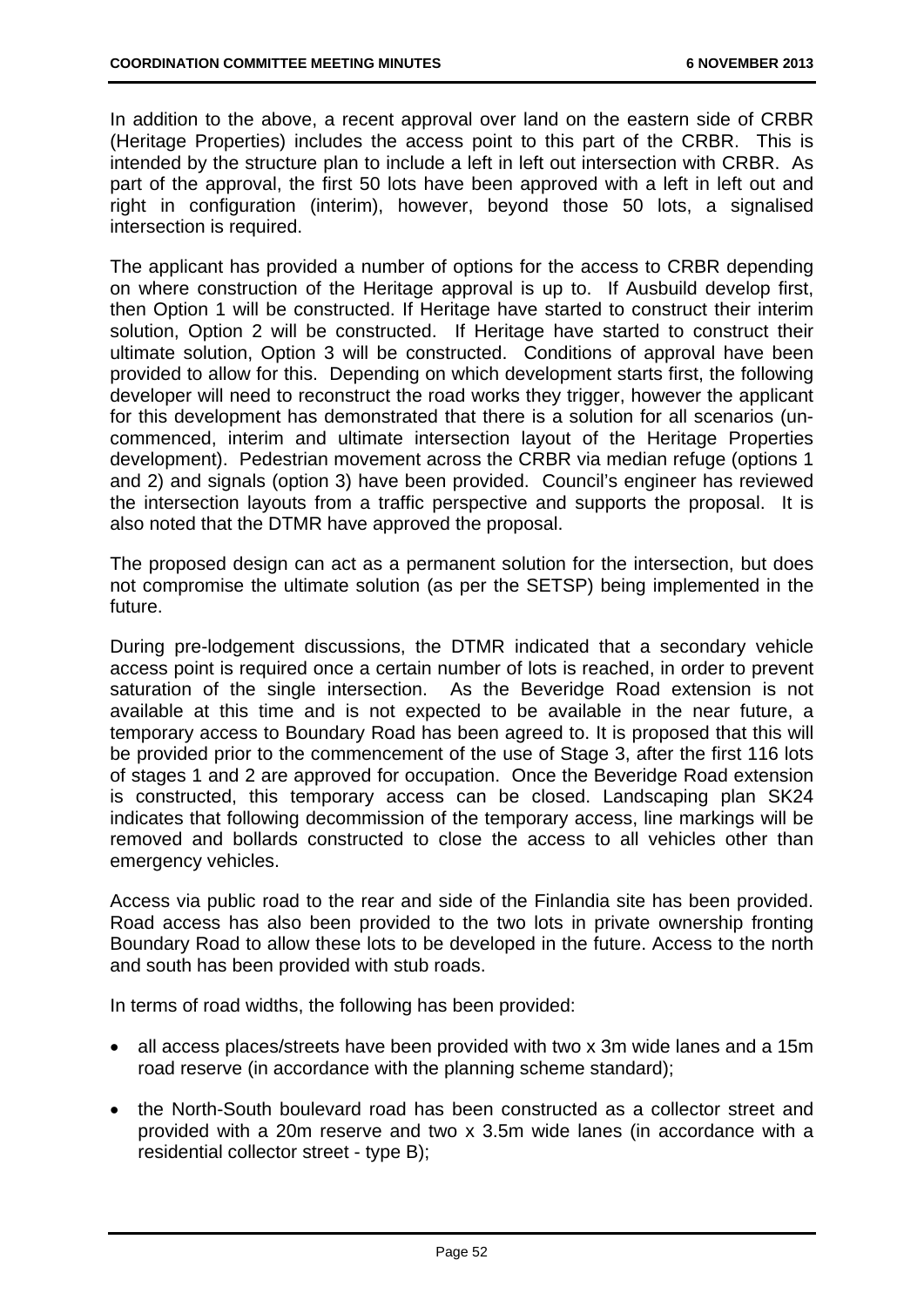- the new esplanade road has been constructed as a collector street and provided with a 14m reserve and two x 3.5m wide lanes and indented parking bays with a width of 2.5m (it is noted the road reserve here has been reduced as it is an esplanade road fronting open space and only provides services on one side). Where the road meets CRBR, the road reserve is widened and incorporates median islands at the intersection; and
- shared driveways have been provided with a 3.5m shared lane within a 9m reserve.

Specific Outcome S2.3 requires esplanade treatments to be provided for roads adjoining public open space. This has been proposed.

Specific Outcome S2.6 (1e) requires a 2.5m wide shared use path (on street) along Redland Bay Road which has been proposed for CRBR. This will also be required for Boundary Road.

Specific Outcomes S2.7 and 2.8 require physical and visual breaks in frontage fencing to allow for pedestrian and cyclist permeability. Sufficient pedestrian and cyclist permeability has been provided through the site.

Land Use Conflict Mitigation – As indicated in the assessment against the road and rail noise overlay, the acoustic fencing proposed is acceptable both from an amenity and noise mitigation perspective. Pedestrian access has been provided to the surrounding road network.

Infrastructure Network - Specific Outcome S4.1 requires the development to be serviced by reticulated water, sewerage and stormwater management systems. The development is considered to comply with the specific outcome and is able to be adequately serviced. Details of servicing are as follows:

Water - Water reticulation to the development shall connect to the existing 375mm diameter main in the CRBR reserve and the existing 150mm diameter main in the Boundary Road reserve. Water main sizes shall be determined by a Water Network Analysis undertaken at the Operational Works stage.

Stormwater – refer to the details below in relation to compliance with the stormwater code.

Sewer – The ultimate sewer solution for the SETSPA is a new gravity sewer and pump station, which is currently being built by Council. The applicant has proposed to connect into the trunk infrastructure in two locations. Stages 1 to 4 will be connected via gravity sewer which crosses CRBR and connects into the sewer reticulation system in the approved Court approved subdivision on the opposite side (in line with the expected layout of the subdivision). If this sewer has not been constructed, then Ausbuild will construct the sewer back to the sewerage pumping station located in the far eastern section of the SETSPA. Stages 5 and 6 will connect into the newly constructed sewer located within the CRBR reserve. The sewer through these stages will also be extended to the west to service the upstream catchment.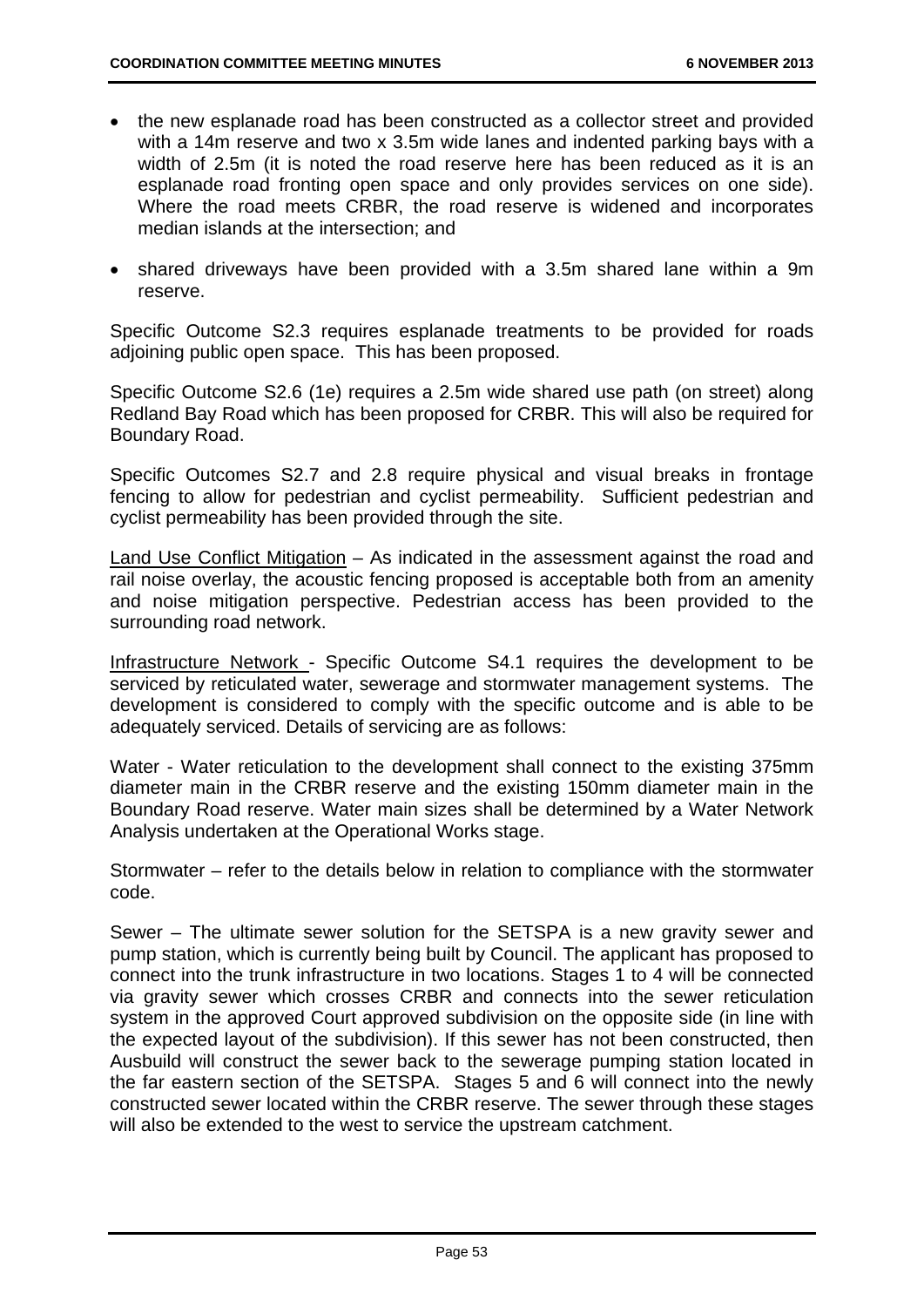Specific Outcome S4.2 requires the incorporation of measures to reduce reticulated water usage and minimise wastewater production. The current Stormwater Management Plan does not include a requirement to provide rainwater tank with reuse options. In terms of water efficiency, the State Government has recently removed the requirement to install mandatory rainwater tanks in new buildings (through amendments of the Queensland Development Code), indicating that the costs associated with mandated rainwater tanks for new houses generally outweighs the overall benefit to the community. Therefore, following the State Government advice, it is not considered appropriate to require rainwater tank provision for water efficiency purposes. Dwelling owners will have the ability to add rainwater tanks in the future if they wish. S4.2 also indicates that the measures which integrate water supply, wastewater and stormwater will assist in protecting waterway health by improving stormwater quality and reducing site run off. It is considered that the exclusion of rainwater tanks will not result in reduced water quality as the proposed stormwater treatment facility will be designed to meet relevant standards

Telecommunications, electricity and lighting will be conditioned to meet S4.3 to S4.4.

## Other Codes and Policies

| The application has been assessed against the following codes: |  |  |  |
|----------------------------------------------------------------|--|--|--|
|                                                                |  |  |  |

| Code                                                                                                                                                                                                    | <b>Assessment/Comments</b>                                                                                                                                                                                                                                                                                                                                                                                                                                                                                                                                                                                                                                                                                           |
|---------------------------------------------------------------------------------------------------------------------------------------------------------------------------------------------------------|----------------------------------------------------------------------------------------------------------------------------------------------------------------------------------------------------------------------------------------------------------------------------------------------------------------------------------------------------------------------------------------------------------------------------------------------------------------------------------------------------------------------------------------------------------------------------------------------------------------------------------------------------------------------------------------------------------------------|
| Assessment of the number of parking spaces is undertaken as part of the<br>and<br>Access<br>Parking Code<br>Dwelling House Use Code review above.                                                       |                                                                                                                                                                                                                                                                                                                                                                                                                                                                                                                                                                                                                                                                                                                      |
| Development Near<br>There is no existing underground utility infrastructure within the site. The self<br>assessable criteria will apply to the MCU conditions.<br>Underground<br>Infrastructure<br>Code |                                                                                                                                                                                                                                                                                                                                                                                                                                                                                                                                                                                                                                                                                                                      |
| Domestic<br>A condition will require compliance for each individual lot.<br>Driveway<br><b>Crossover Code</b>                                                                                           |                                                                                                                                                                                                                                                                                                                                                                                                                                                                                                                                                                                                                                                                                                                      |
| <b>Erosion Prevention</b><br>Sediment<br>and<br><b>Control Code</b>                                                                                                                                     | Detailed assessment of this issue will occur as part of operational works.                                                                                                                                                                                                                                                                                                                                                                                                                                                                                                                                                                                                                                           |
| <b>Excavation and Fill</b><br>Code                                                                                                                                                                      | Stages 1 to 4 fall in a northerly direction and stages 5 and 6 fall to the south.<br>Concept earthworks plans have been provided for the development. The majority<br>of retaining walls are less than one metre in height. In stage 5, there is a pad<br>level change between adjoining lots of more than 2.5m. The retaining walls here<br>have been stepped to reduce the bulk and visual impact of the wall from the low<br>side of the block. The walls are located at the ends of longer blocks, allowing for<br>screening of the walls by the future lot owners.<br>There are no significant changes in level between stages 3 and 4 and the<br>approved adjoining multiple dwelling development (MCU012923). |
| Infrastructure<br><b>Works Code</b>                                                                                                                                                                     | Infrastructure is to be provided in accordance with the relevant provisions and in<br>the location identified in the SET overlay code. Each lot will be provided with a<br>separate connection to relevant infrastructure.                                                                                                                                                                                                                                                                                                                                                                                                                                                                                           |
| Landscape Code                                                                                                                                                                                          | The proposal generally complies and will be subject to operational works<br>approval.                                                                                                                                                                                                                                                                                                                                                                                                                                                                                                                                                                                                                                |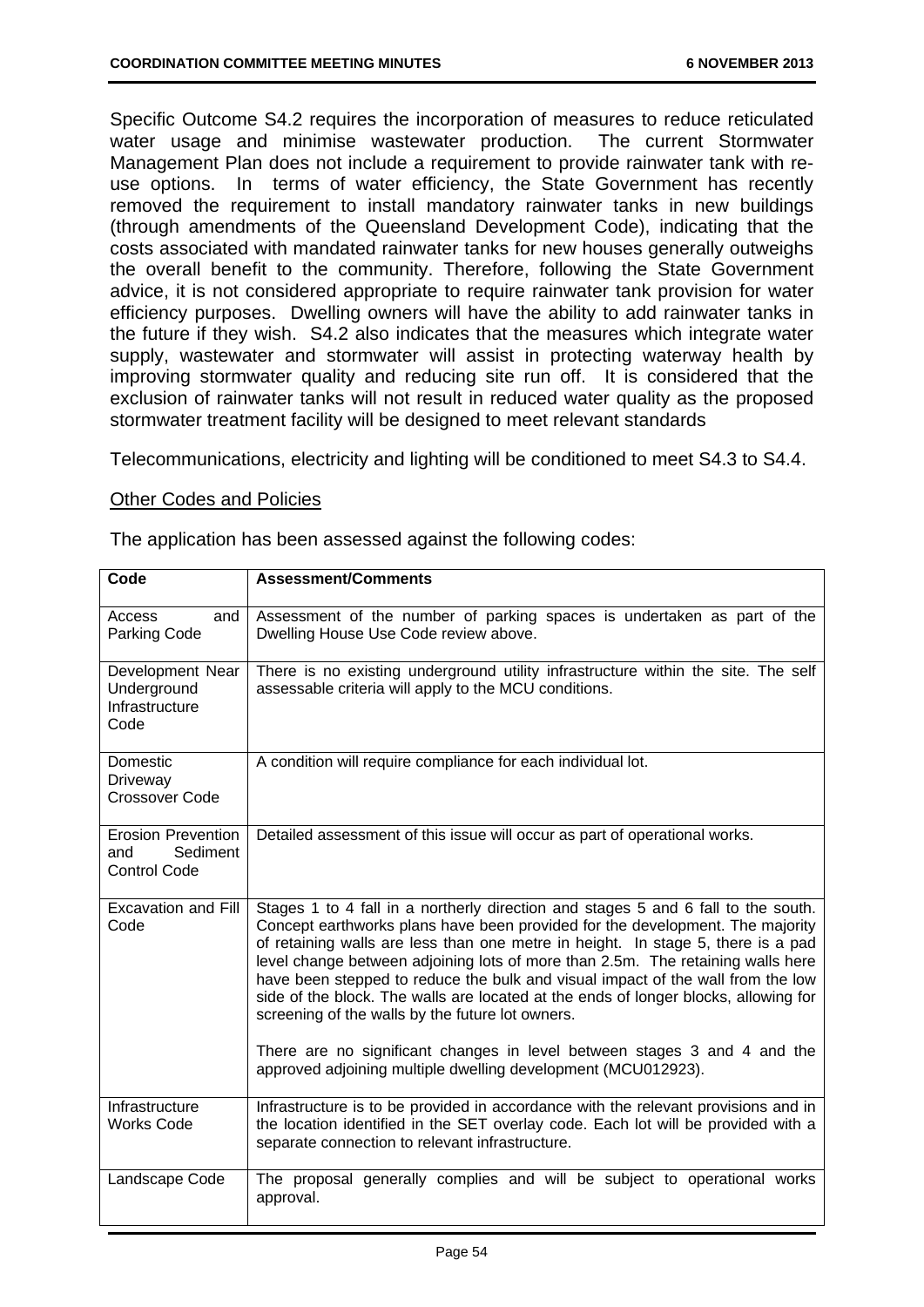| Code                             | <b>Assessment/Comments</b>                                                                                                                                                                                                                                                                                                                                                                                                                                                                                                                                                                                                                                     |
|----------------------------------|----------------------------------------------------------------------------------------------------------------------------------------------------------------------------------------------------------------------------------------------------------------------------------------------------------------------------------------------------------------------------------------------------------------------------------------------------------------------------------------------------------------------------------------------------------------------------------------------------------------------------------------------------------------|
| Stormwater<br>Management<br>Code | The South-East Thornlands Structure Plan envisaged two trunk regional<br>stormwater quality treatment facilities (bio-retention basins A1 and A2) for<br>treatment of stormwater from Stages 1, 2, as well as the northern block which is<br>still to be developed and part of Finlandia Retirement Village. These basins are<br>located within the bounds of the undeveloped property to the north. Similarly,<br>stormwater from stages 5 and 6 is intended to be directed to a regional wetland<br>located in the southern portion of the central precinct, in land which is yet to be<br>developed. As a result, alternative solutions have been proposed. |
|                                  | Stages 1 to 4 will be serviced by a piped stormwater drainage system discharging<br>through gross pollutant traps to two detention/bioretention basins located in the<br>northern OS zoned area. These basins, which have a detention volume of 840m <sup>3</sup><br>and 750m <sup>3</sup> , will then discharge to the existing waterway. The basins are to be<br>located above the Q100 flood line.                                                                                                                                                                                                                                                          |
|                                  | Stages 5 and 6 which fall to the south will be serviced by a piped stormwater<br>drainage system that will discharge to a bioretention swale (southern boundary)<br>and a temporary detention/biorention basin (430m <sup>3</sup> detention volume) located in<br>the south-west corner of stage 5. Stormwater run off is detained from these<br>stages so that the developed land creates a no worsening impact on the<br>downstream property. This facility will be decommissioned in the future, when the<br>regional facility is provided, allowing for the construction of the final two lots,<br>numbers 258 and 259.                                    |
|                                  | The SWMP demonstrates that the detention basins are sufficient in size to control<br>the post development flow ensuring no-worsening to adjoining properties.<br>Additionally, the modelling provided demonstrates that the treatment train<br>provided will adequately treat the identified pollutants to the required levels.                                                                                                                                                                                                                                                                                                                                |

In addition to the above, the proposal has been assessed against the reconfiguration code. It is noted that the minimum lot size supported by probable solutions of the reconfiguration code is 350m². The proposal includes lots with a minimum size of 121m². As indicated previously, the development provides an alternative housing product to multiple dwellings and standard small freehold lots. This housing product (small freehold lots less than 350m²) is an increasingly popular housing option in metropolitan areas, providing a lower maintenance option when compared to a standard freehold lot, without the body corporate management of a multiple dwelling. The mix of lot sizes proposed is considered to provide housing choice which will suit a variety of consumer needs, whilst using land efficiently. It is considered that the proposed lots and respective dwellings will present at attractive and varied streetscape in this newly developing area, maintain a quality lifestyle and meet the requirements of people with different housing needs. As a greenfield site, the location is considered suitable for the provision of an innovative housing product, given that it is a changing streetscape and newly developing area.

Given the dimensions of the small lots less than 250m² in size (Premium Urban and Urban allotments), these have been clustered together in groups of six and located at the end of blocks. Generally, small lots are to be distributed throughout the development, however, given the end product propose, it is considered that these lots are more appropriately located in clusters where the design of the building and site coverage permitted will be consistent with the adjoining properties.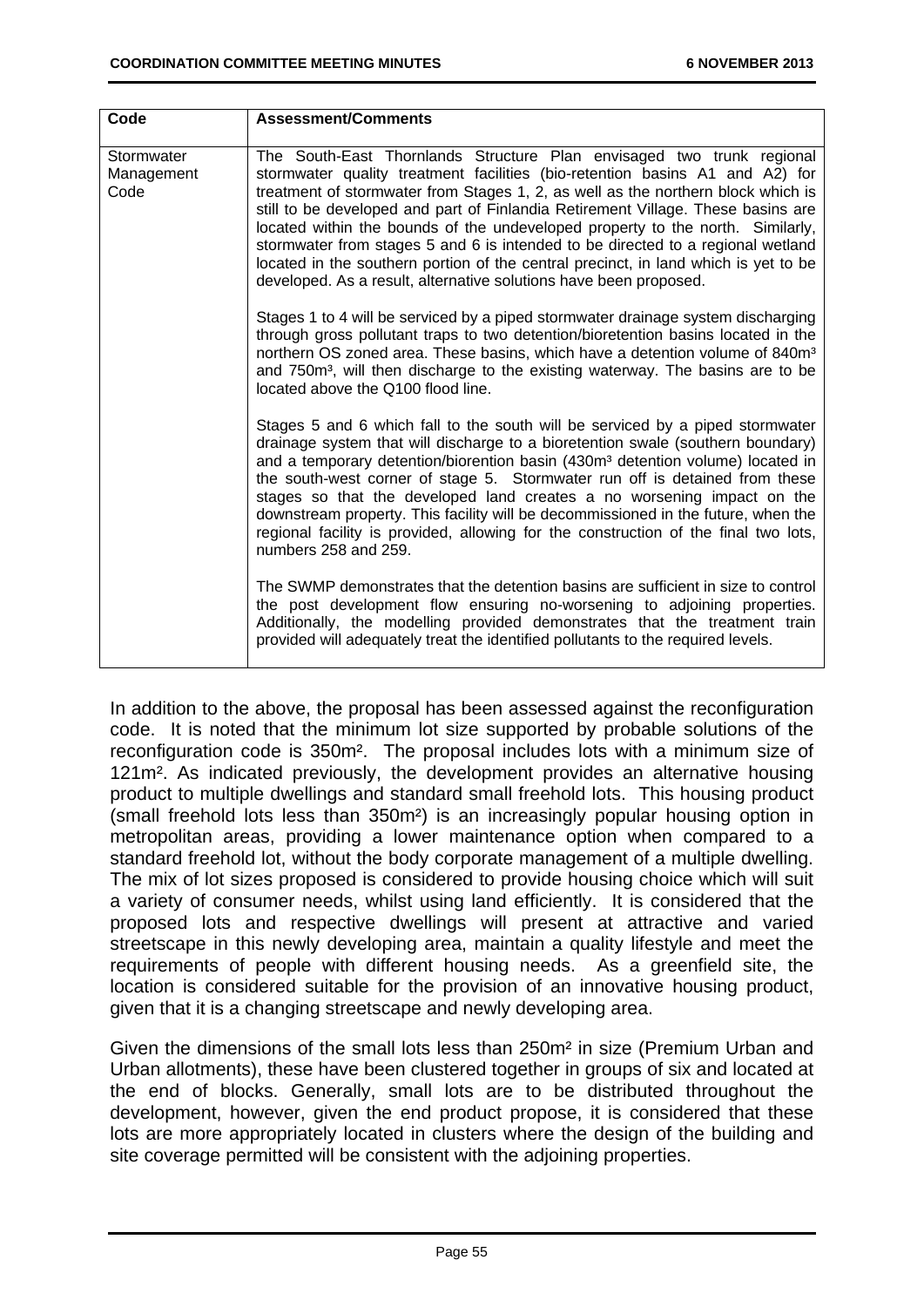In summary, the development is considered to meet the overall outcomes of the reconfiguration code which seek the formation of safe, convenient and attractive neighbourhoods which meet the diverse and changing needs of the community. The lots created satisfy population growth whilst ensuring the lot size is suitable for the local landscape setting and expected built form. All lots can be adequately serviced. The road network provides a high level of accessibility, act as a separator from flood and bushfire hazards and maximise road frontage to open space areas.

# **INFRASTRUCTURE CHARGES**

A confidential report regarding infrastructure charging for the development was presented to the Coordination Committee of 5 June 2013 and the recommendation was adopted. The developer has agreed to sign an Infrastructure Agreement to allow for payment of the charges as per the resolution of Council.

# **STATE REFERRAL AGENCIES**

## **Department of Transport and Main Roads (Concurrence)**

The Department of Transport and Main Roads (DTMR) provided a referral agency response dated 19 September 2013. The Department indicated no objection to the proposed development subject to referral agency conditions in regards to access, noise attenuation and other measures to reduce the impact on the surrounding state controlled roads. The Department's referral response, including conditions, will be attached to Council's Decision Notice.

# **PUBLIC CONSULTATION**

The proposed development is impact assessable and required public notification. The application was publicly notified for 15 business days from 6 August 2013 to 28 August 2013. A notice of compliance for public notification was received on 30 August 2013. During this time, 56 properly made submissions and 13 not properly made submissions were received.

## **Submissions**

There were 56 properly made submissions received in relation to the application during the notification period. The matters raised within these submissions are outlined below:

|  | <b>Issue</b> |
|--|--------------|
|--|--------------|

The housing density is spread over the whole development footprint. Highest density should be concentrated in the MDR precinct rather than having small blocks of 122 square metres directly beside the creek corridor. This will result in more pollution of creeks. The MDR area was chosen for its lack of vegetation, being old farm land and because of its proximity to the Victoria Point shopping precinct. Medium density has been excluded completely and the entire site has been covered in housing lots - this was not the diversity the SETSP was formed or approved by State review on. The proposed development does not provide a gradual transition - this will impact on the adjoining MDR zoned land to the southern boundary of stages 5 and 6 (given it will result in an inconsistent density transition and incompatible built form with the attached medium density development which is supported by the scheme on the adjoining property).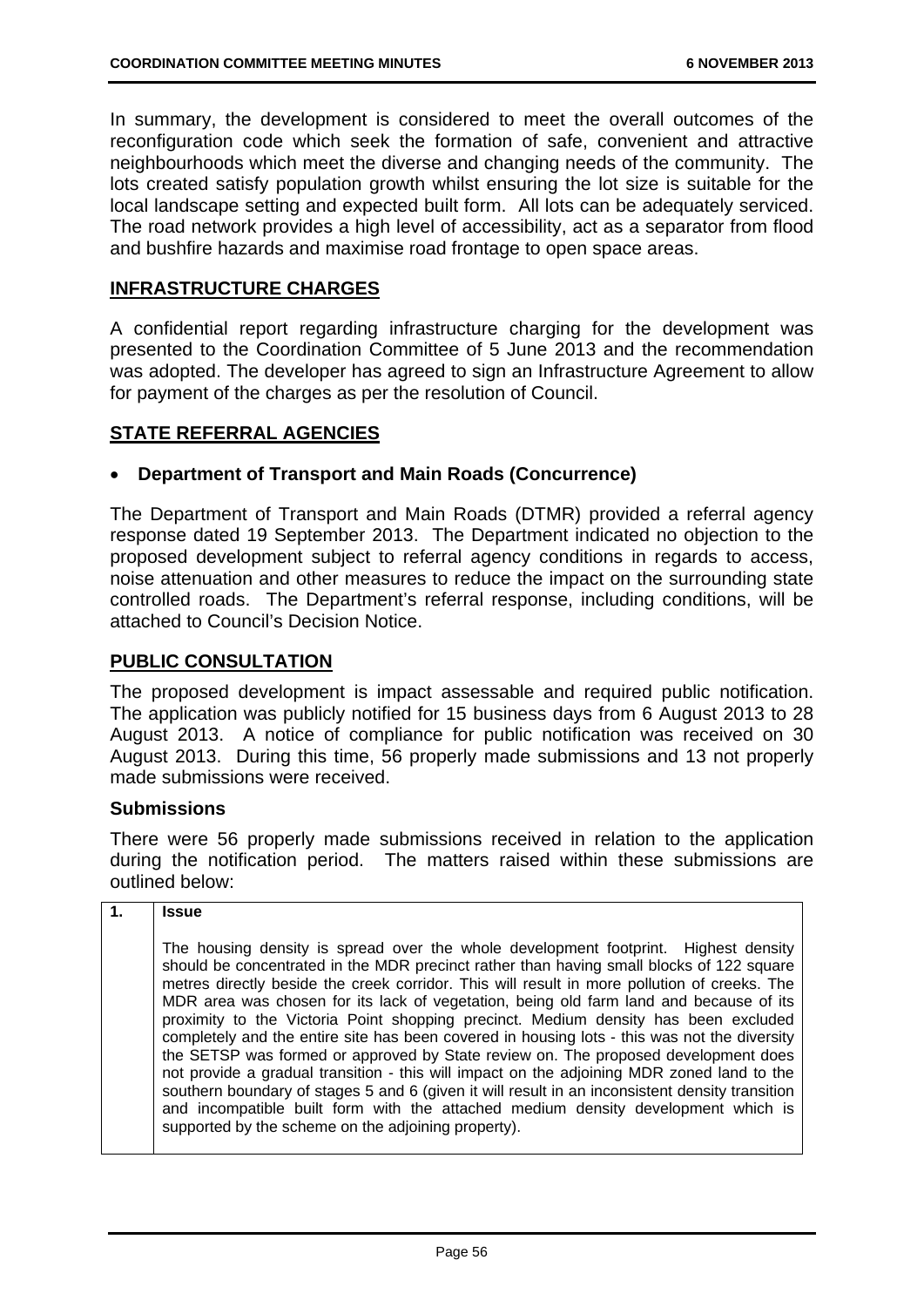#### **Officer's Comment**

The quality of stormwater discharged from the development site will need to achieve the same level of treatment no matter what the design. Additionally, the site coverage and ratio of total roof and pavement to total pervious natural ground surface is likely to be similar within both the Urban Residential and Medium Density zoned areas if the development was segregated. Locating higher density development further up a catchment rather than close to the outlet, does not change the quality of the water being discharged. This is only achieved through stormwater quality treatment devices. It is considered that this type of development does provide diversity in housing choice – Refer to item 2 for further discussion. Council officers do not have a concern with the interface between stages 5 and 6 with the potential attached multiple dwelling product to the adjoining southern boundary. It is noted that the proposed development layout has a road along the majority of this boundary and also includes a cluster of smaller lots (150m² and below) adjoining this area.

### **2. Issue**

The proposed housing (7 types of lot sizes) does not include a mix of housing as described in the SETSP.

#### **Officer's Comment**

It is expected that a large number of townhouses will be constructed within the SETSPA. This proposal provides for standard size lots, as well as small freeholds lots of a size which has not been previously proposed within the Redland City Council area. This is considered to provide a mix of housing. In particular, when compared with what the site could be developed with if the planning scheme probable solutions were strictly followed (a mix of standard sized lots and multiple dwellings), the proposal is considered to provide more variety that that encouraged through probable solutions of the planning scheme. Furthermore, buyer choice regarding house design, in terms of number of stories, facade treatments, rooflines, colours and building materials, will promote further variety in the streetscape than that which would be normally achieved if a developer proposed multiple dwellings or constructed the dwellings without buyer involvement in the design process.

#### **3. Issue**

Privacy and noise issues on homes on 400-600m. This issue will undoubtedly come into play with lot sizes down to 122m.

### **Officer's Comment**

The potential for noise and privacy issues is increased with smaller lots, however, this can be minimised through housing design. The issues will also be limited to the clusters of these smaller lots, hence buyers can make a decision as to whether or not this type of lifestyle appeals to them. The location and proximity of the proposed dwellings on the smallest allotments is similar to that encountered within a multiple dwelling development, so living in close proximity to others is something which occurs every day in medium density zoned areas. Just as not every household wants to live on a 122m block, likewise, not every household wants to live on a larger block with the additional maintenance which comes with it. There is a market for the small blocks and it provides a housing product which is missing from the current market.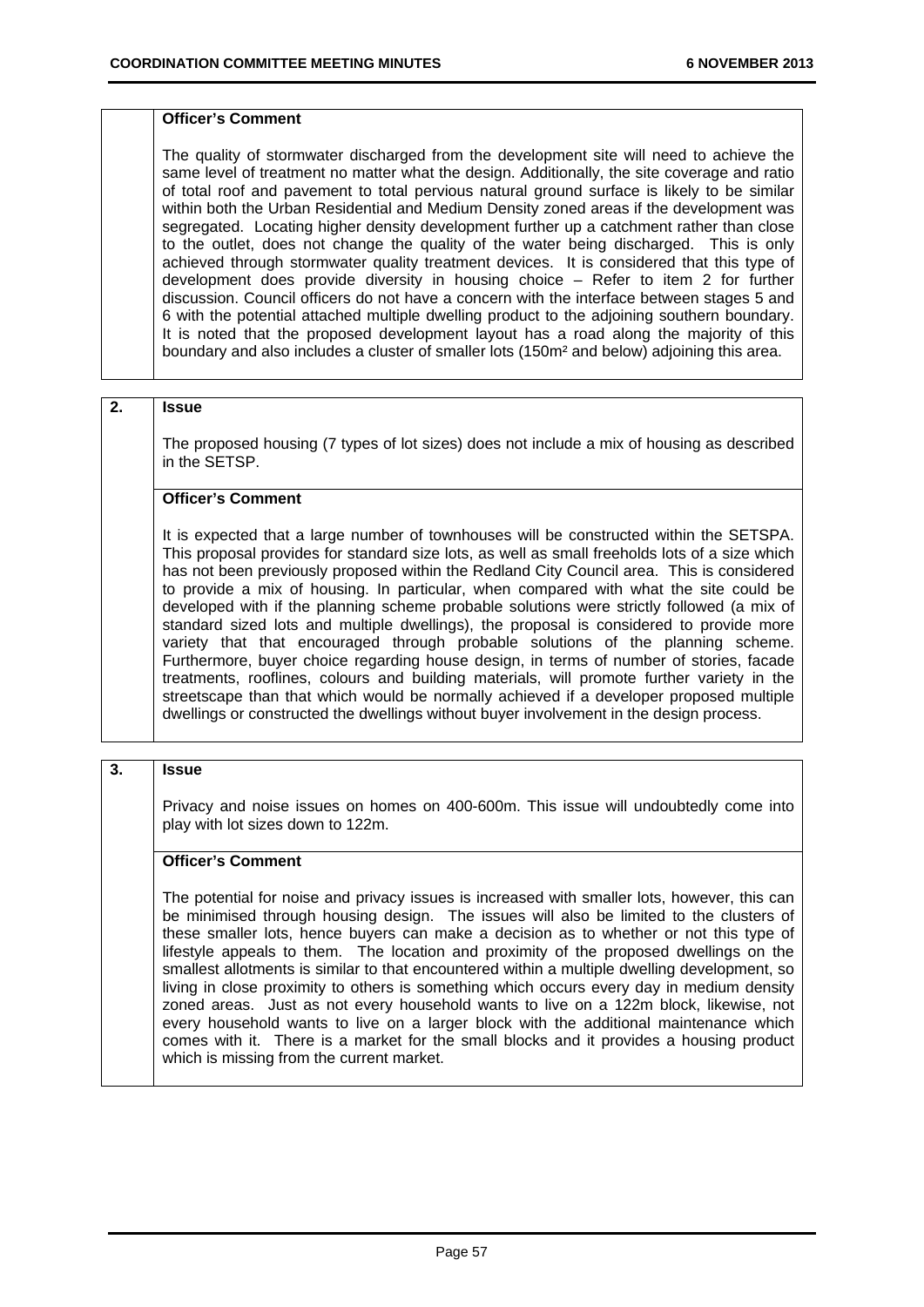#### **4. Issue**

The blocks are too small and should be no less than 800m². Another submission indicates that blocks should be cut into 6000m² to provide habitat and protect wildlife from dogs.

#### **Officer's Comment**

The SETSPA has been identified as an area of land where significant population growth is to be accommodated and thus supports a density of development which is greater than lots over 800m². The applicant has supplied sufficient detail, including example house designs for each lot type, to demonstrate that the lots are capable of supporting a residential dwelling. It is also recognised that houses on smaller freehold lots have been constructed and successfully occupied in other metropolitan areas across Australia. Larger lots of 6000m² potentially provide more habitat, however edge effects from human activity reduce wildlife use unless lots are already well vegetated. That is not the case on this site. Larger lots provide no guarantee of protection from domestic animals.

#### **5. Issue**

Failure of the proposal to honour the SETSP which was a result of many years of planning and community input including - Community purposes corridor being ignored. The 50m wide multi-purpose corridor was included in the structure plan in response to many submissions concerned about the difficulties fauna (including koalas) would have traversing the developed area. The corridor is meant to provide connectivity between the two protected green areas. The boulevard also was wide enough to grow and protect large trees and provided visual relief to the endless sea of roofs. It was also good for people and a heart to the development. Residents were advised that the Community Purposes designation of the Boulevard was the strongest protection of the central corridor and giving it a dual purpose was the best way of ensuring it remained in perpetuity. If Council allows it to be removed it is a gross betrayal of the community and the hundreds of people who worked to soften the worst impacts of the Structure Plan.

### **Officer's Comment**

The boulevard road is zoned community purposes (infrastructure) and is not covered by the habitat protection overlay. It is agreed that a 50m wide planted boulevard would provide an inviting area for both people and fauna. However, it is noted that other overall outcomes of the SETSPA indicate that development should deliver a density that makes efficient use of scarce developable land. Significant areas of the SETSPA are constrained by overlays (such as flood prone or habitat protection) whereas the land within the boulevard zone is generally unconstrained and able to be developed. Further, it is noted that the green area to the south of this central precinct is designated as greenspace due to it being flood prone land and does not support an existing corridor of vegetation.

# **6. Issue**

Specific outcomes regarding Koalas have been totally ignored. In land use precinct 2, 2a and 3, the specific outcomes require the maintenance of Koala habitat linkages and incorporation of koala sensitive development. S1.5 is totally ignored for example, 'retaining koala habitat trees as well as clusters and significant other trees which provide valuable landscape and environmental features'. There is not one tree protected in precincts 2 and 2a. There are at least three extremely significant trees in the development footprint (two old growth scribbly gums of advanced maturity and the other a large Eucalyptus seeana, all three are reported as having fauna use by the number of scratches, are in good health and one has hollows which means its age is 100 years plus. These trees are grouped close together suggesting that any sensible design process could have protected them without the loss of many lots. These trees are vital to the local koala population as shown by the study carried out by the University of Queensland researchers for Council in 2010. This study shows a female koala (with young) using both the significant trees and the plantation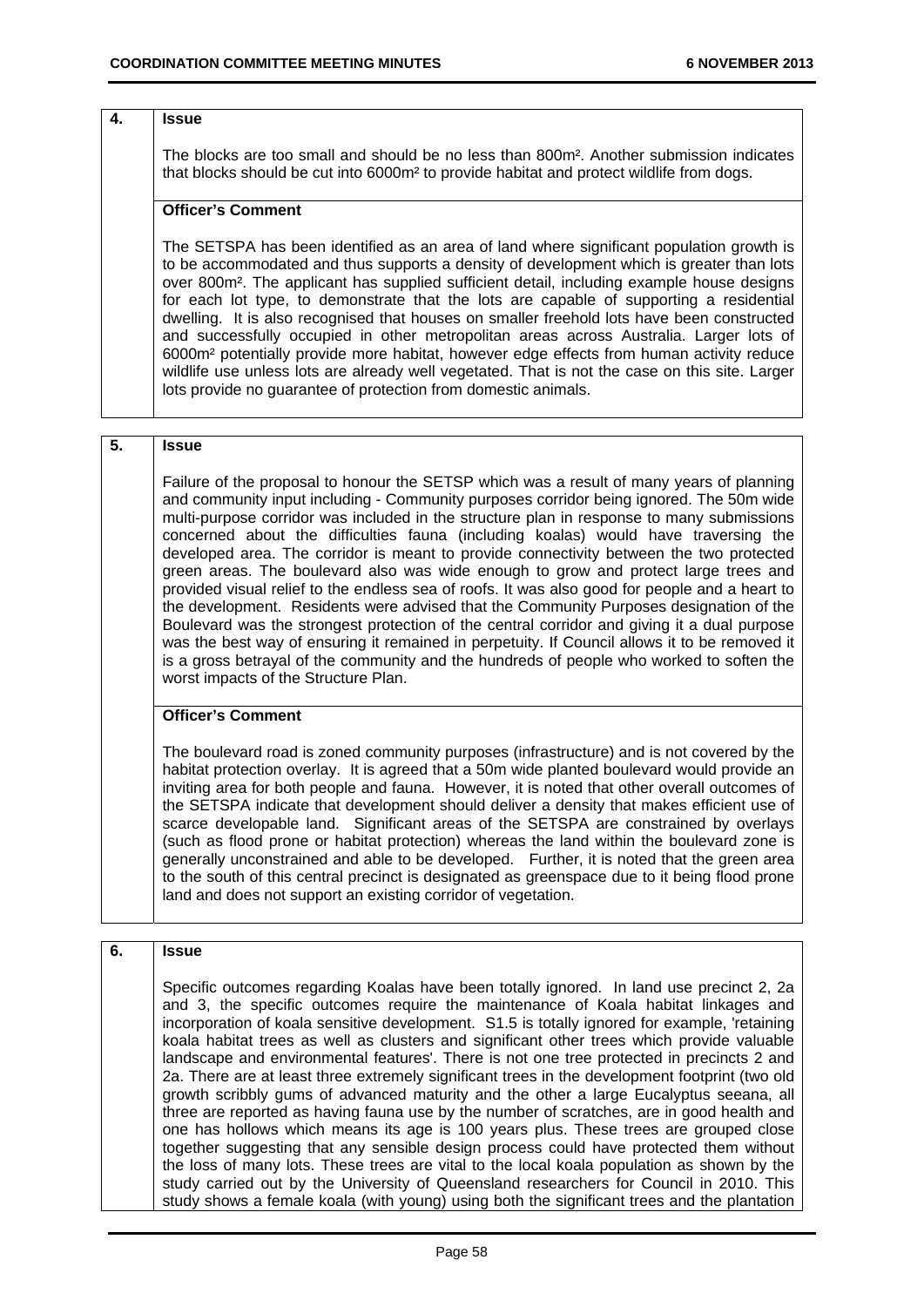trees (koala food trees planted by a previous owner in the early 1990's).

#### **Officer's Comment**

There are recognised issues with maintaining vegetation within developed areas and urban subdivisions are generally unable to support a sufficient number of habitat trees to for a truly viable corridor. As indicated above, an overall outcome of the SETSPA indicates that development should deliver a density that makes efficient use of scarce developable land. Trees maintained on development sites are often removed at a later stage as a result of damage during construction. Alternatively, future house owners living near substantial trees request that they be removed due to the potential of limbs dropping and causing damage or harm. Further to this, domestic dogs and cats on lots result in additional hazards to Koalas and other fauna accessing these retained trees surrounded by development. The ability to retain trees in the middle of lots, especially in an area where development is to be encouraged, is difficult. It is considered that koala habitat linkages have still been maintained (the greenspace portion of the site) and development allows Koala movement through the landscape via street tree planting and planting within the vegetated acoustic fence buffer. It is also noted that if the site was developed in a way which included individual, private multiple dwelling developments over the majority of the land, there would be further impediments to Koala movement given a lack of road connections (with associated street trees) throughout the site. Further, it is noted that the structure plan did anticipate tree removal as Specific Outcome S1.5 (b)(ix) requires offset planting.

#### **7. Issue**

There is no mention in the proposal of agreements made with the DTMR about the necessity to incorporate fauna exclusion fencing and fauna crossings (S2.6 (1 (a and b)). These must be in place before development begins to mitigate the disturbance caused by removal of habitat forcing koalas and other fauna on to busy arterial roads. Given newly planted trees will take 10+ years to mature, koalas will starve to death. The koala's vulnerable classification must be upheld.

### **Officer's Comment**

Map 2 of the SETSPA indicates recommended fauna crossing locations, none of which are located within the frontage of the site to the adjoining state controlled roads. Fauna crossings are not trunk infrastructure and Council does not have the legislative ability to require the developer to provide these crossings (S2.6 indicates that DTMR should design their road to incorporate crossings, it does not specify that this should be done as part of development approvals). In relation to fauna exclusion fencing, although this is a specific outcome (S2.6-1a) where located adjoining CRBR or Boundary Road, it is noted that another specific outcome (S1.5 - 1b - vi) indicates that koala friendly fencing should be used except where koala exclusion fencing is the only practical way of safeguarding koalas. Unfortunately, the movements of koalas cannot be completely predicted or controlled. If exclusion fencing was placed along roads, then koalas may be trapped within housing lots and fall prey to domestic animals. Hence, climbing poles have been conditioned to allow koala movement both ways over acoustic fencing bordering CRBR and Boundary Road. This will allow koalas to move away from the major roads or alternatively, escape residential lots where there are other hazards and move into the vegetated buffer area along CRBR and Boundary Road to reach parkland areas. It is also noted that Specific Outcome 2.6 relates to state controlled roads. These roads are existing and neither the developer nor Council has control over their design through this application. Specific Outcome 2.6 (b) may be achieved if these roads are upgraded in the future by the relevant state department.

Further, an external consultancy provided a report to Council in 2009 that included all known koala/road traffic statistics for the years 1997 to 2008 for Redland City. A comprehensive plot of all known incident locations was provided, with an accuracy of some 50 to 100 metres. The plot indicated some 20 incidents each in the vicinity of the creek crossings of both Boundary and Cleveland-Redland Bay Roads at the north-east of the subject site, and at the roundabout junction of the two roads to the south-east. The total number of incidents on both roads adjacent to the development site itself is 3 over the same period. There is very little koala habitat vegetation on or opposite the site in the vicinity of both these roads, while denser habitat is apparent on one or both sides of the roads where the incident rate is high. This is expected as koalas will constantly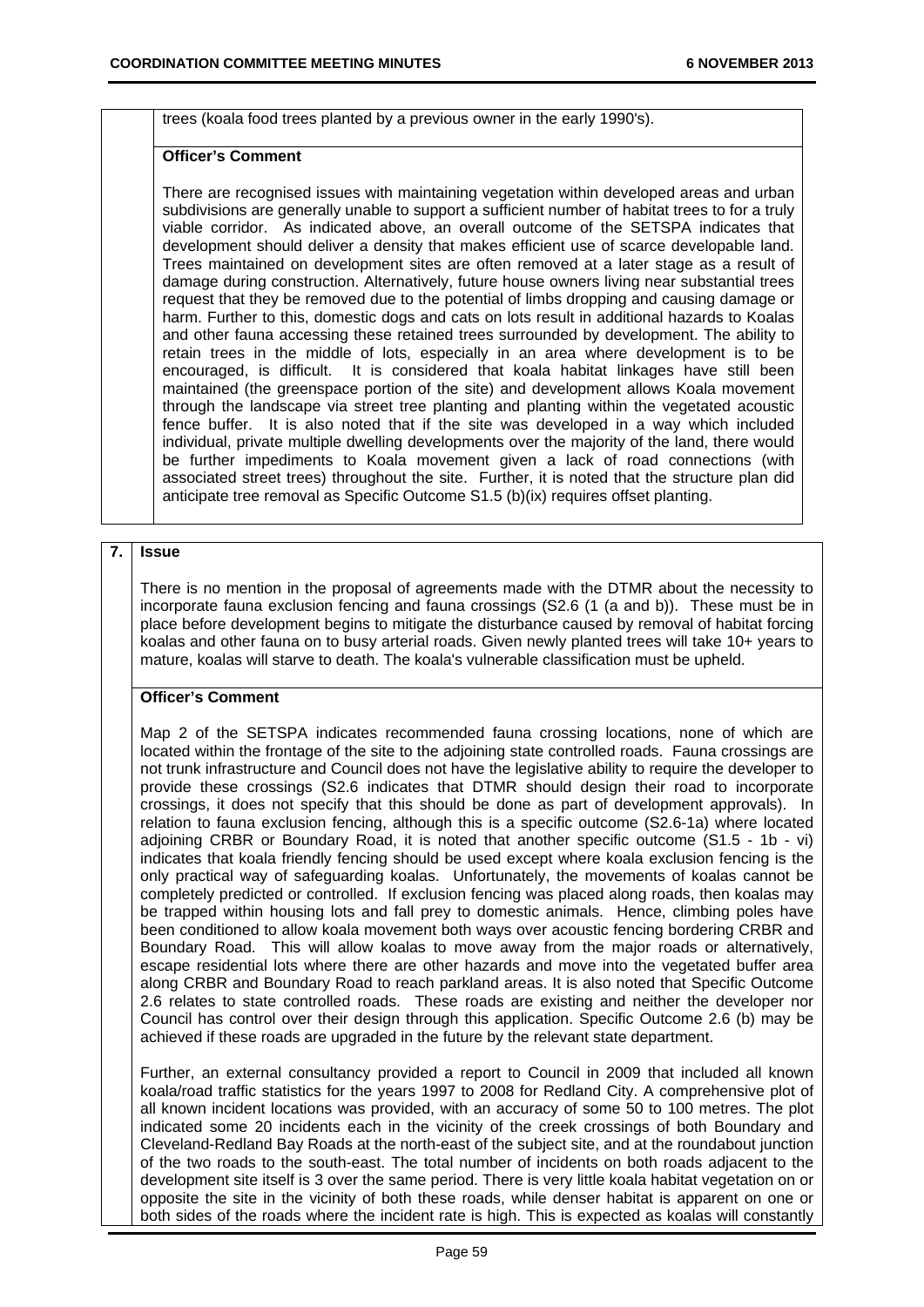move back and forth roads where habitat vegetation is present. Although there were 3 recorded strikes over the study period, fencing to protect koalas from traffic is considered a lower priority than at the other nearby sites where traffic strikes are much more common. There does not appear to be a high incidence of koalas crossing directly to or from the subject site itself. However, the threat from dogs in the proposed subdivision is more likely to be significant.

### **8. Issue**

The esplanade intrudes on the greenspace (4d) which must not be permitted as it will cause the unnecessary removal of an estimated 20 koala food trees which are vital to the local koala population. The proposal does not comply with S2.3 which states that no part of the road pavement is to be constructed within the Greenspace precinct and roads are to be designed to ensure minimum disturbance to existing native vegetation.

### **Officer's Comment**

Roads are exempt development both within the SETSTP and the Open Space zone. It is therefore difficult to enforce the developer to stay out of this area with road infrastructure. A review of the tree retention plans indicate that only a small number of trees will be removed. Additionally, some of these trees are non native (approximately four umbrella Chinese trees and a camphor laurel).

#### **9. Issue**

The developer has agreed to plant 5688 offset trees and 546 indicative offset trees in the ecological corridor however the available open space area in only between 6000-7000 square metres. This density of planning (1 tree per square metre) is impossible. Offsets should include exclusion fencing and underpasses/overpass to mitigate koala fatalities caused by loss of existing habitat. Koalas need familiar trees to survive in the area and they will not survive if trees are removed - they will die in their attempts to find another area before the newly planted trees grow. Planting elsewhere is not an acceptable solution as this will not benefit koalas living in the area that will be negatively affected by the development.

### **Officer's Comment**

Conditions of approval will require planting of trees (where they can be accommodated on site) or alternatively, payment of a monetary offset to Council. Council will then be able to use the funds to plant recipient sites within the SETSPA and surrounding areas. Details of the exact number of replacement trees and potential replanting location and density will be supplied as part of operational works. The Habitat Protection overlay code indicates where wildlife corridors should be strengthened and this will occur as part of the development.

### **10. Issue**

Impact on wildlife. The proposal will result in the eradication of the local wallaby numbers as well as koalas. The proposal causes a significant loss of koala habitat, with the removal of hundreds of koala food trees which is in direct conflict with the objectives of the Redlands Koala Policy and Implementation Strategy 2008 which states "To provide a new vision and to meet community expectations to stop the rapid continuing decline of koalas by 2011 and take immediate action to recover the existing population to more than 5000 koalas in the Koala Coast by 2014". The application indicates that there is no need for a flora and fauna assessment at this time as the Tree Retention Plan covers the issues. This totally ignores the presence of other fauna besides koalas: the substantial swamp wallaby population and the myriad of birds that use the site. Small mammals have been found in neighbouring properties and are likely to be in the path of the development. Additionally, lizards and insects and native plants will be impacted. A flora and fauna assessment should be undertaken prior to approval.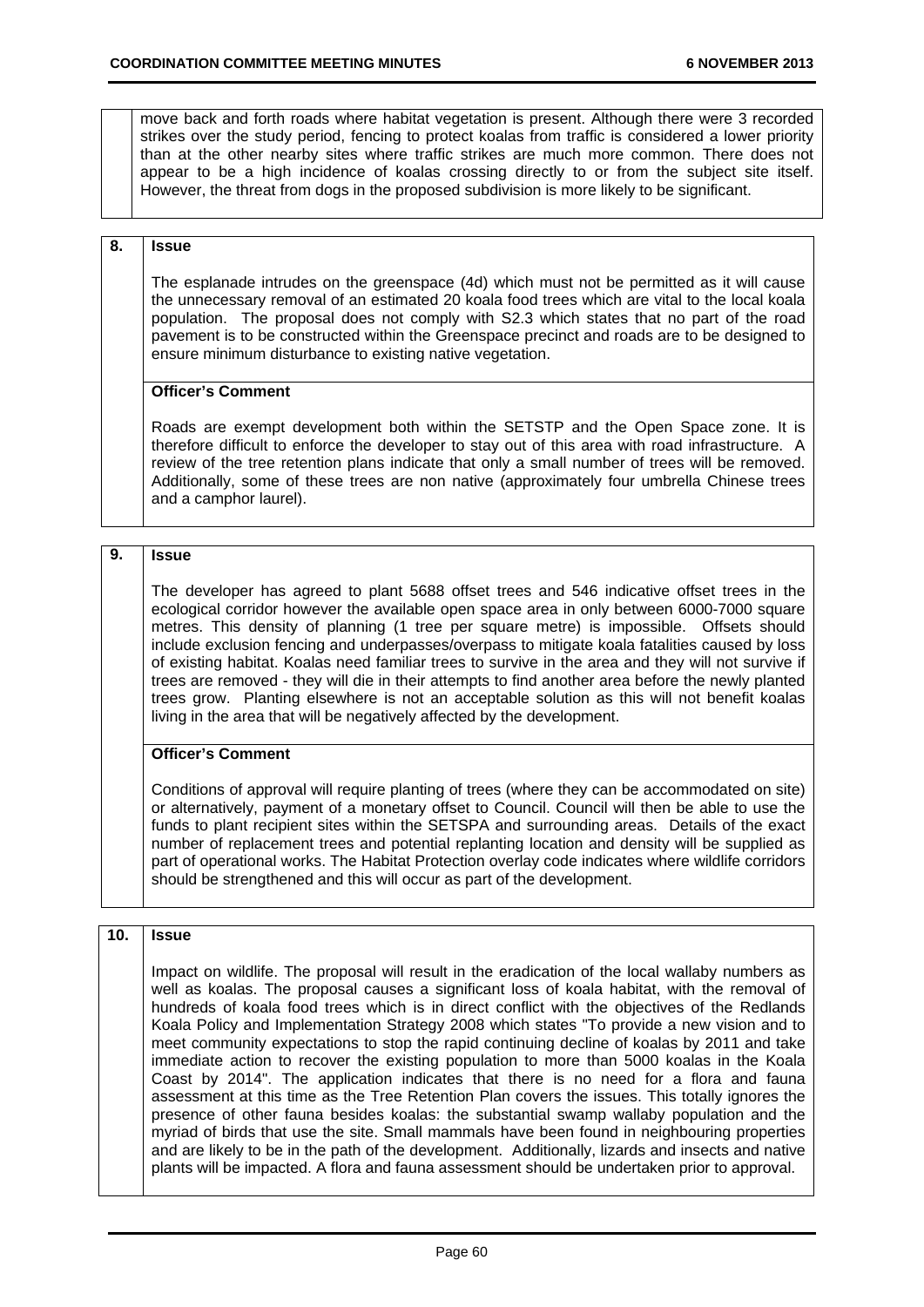#### **Officer's Comment**

The presence of a range of wildlife species is acknowledged. Loss of habitat and dislocation of species are likewise acknowledged given the zoning of the site. Any urban residential development on a greenfield site will disturb a large range of species. A detailed study of existing flora and fauna is not likely to reveal the presence of species that have gone unnoticed. The development generally proposes residential development within land proposed for residential use. Improvements will be made to wildlife habitat within the greenspace area through rehabilitation.

#### **11. Issue**

There are no covenants to protect the landscape.

#### **Officer's Comment**

There is no requirement within the planning scheme for covenants to be provided. Greenspace areas are to be rehabilitated and dedicated to the State to ensure long term protection.

### **12. Issue**

Use of fill in the greenspace 4d in order to bring the playground facilities above flood line - this is unacceptable in a greenspace area and the playground should be located in an area above flood level.

### **Officer's Comment**

The playground is located in a predominantly cleared area. The tree retention plan indicates that all trees located adjacent to this area can be retained.

#### **13. Issue**

The greenspace area (precinct 4d) has been used for stormwater infrastructure directly against the Structure Plans Infrastructure and Services Strategy - Integrated Water Management Strategy which states that stormwater infrastructure is to be located outside of the greenspace network. Even more unforgivable is the koala food tree loss that this will entail, possibly as many as 25 in the eastern detention basin and up to 8 in the western one, all of which should be protected by the greenspace designation.

#### **Officer's Comment**

Overall Outcome  $5.14.7 \ 2(d)(i)(d)$  requires that all stormwater infrastructure is designed and located to the greatest extent practicable outside the Greenspace Network unless identified as part of a regional solution in Part 10 – Priority Infrastructure Plan. The nominated location for stormwater treatment in the PIP is in private land which is not part of the development application. Consequently, the alternative treatment areas in greenspace Precinct 4d in the north-west of the site were proposed. It is noted that the regional solution in the PIP was proposed partially in the open space area and partially within the residential zoned area.

#### **14. Issue**

The stormwater plan does not make it clear where stormwater actually flows. The present situation is that the outflow from the largest dam in the adjoining property flows straight into the farm dam on the proposal site. Given that this outflow will not change as it is in the neighbouring property, it is unclear where this flow (which can be huge after some of the rain events we have had in the last few years) will go if the small dam is filled and covered with the esplanade road. Concerns raised that this will erode the fill, be redirected into the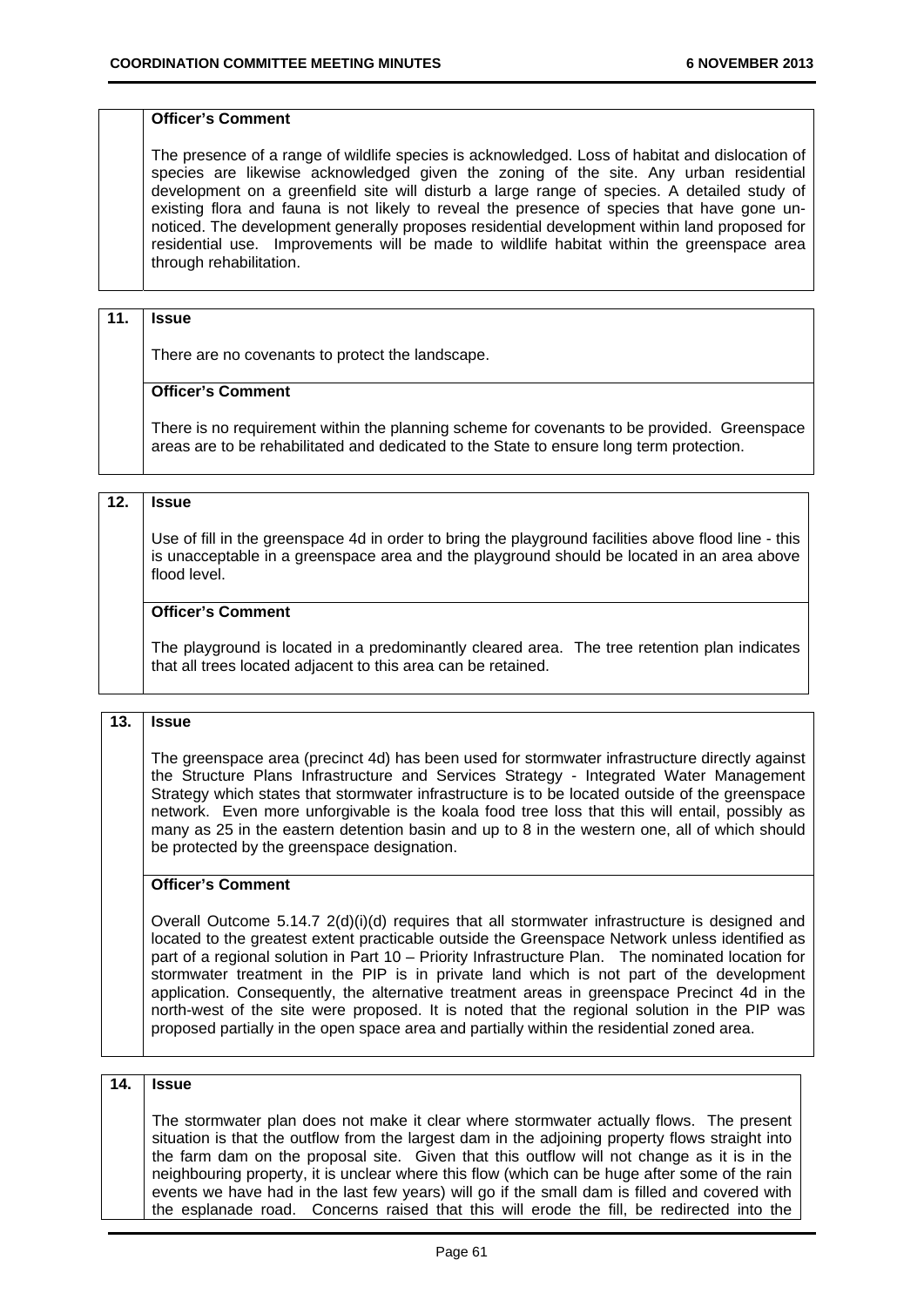bushland making new channels and causing further loss of trees. With the increase in stormwater runoff from the developed property, it cannot but fail to degrade the existing bush.

#### **Officer's Comment**

As indicated in the submitted stormwater management plan, the impervious area of the site will increase due to the existing site consisting largely of open space and the developed site consisting of significant roof areas. The requirements of Redland City Council, specifically Redland Planning Scheme, stipulate that existing levels of stormwater discharge are to be maintained from the proposed development site. The stormwater plan demonstrates that the ultimate stormwater drainage system will attenuate all design storms up to and include a Q100 storm. The overland flow paths have been designed to cater for Q100 storm events and all external catchments will bypass the site. Three on-site detention basins will be incorporated within the bio-retention areas, multiple iterations were undertaken during the design process to optimise basin size whilst complying with Council and Queensland Urban Drainage Manual requirements.

#### **15. Issue**

The application does not provide sufficient demonstration of stormwater management measures. The SWMP prepared by Lambert and Rehbein demonstrates that the volume of stormwater onto adjoining land is reduced to pre-developed flow rates. However, the details provided are not sufficient to assess if the discharge will be concentrated onto adjoining properties. Overland flow and stormwater management - it appears that the proposal unlawfully directs overland flow into the property to the north on CRBR without this owner's consent. In terms of discharge to the south, prior to approval, it needs to be determined that there is no concentration of flows onto the southern site (which may lead to increased erosion, detrimental impacts on existing structures and functionality of the site, and/or increased risk of siltation of existing dams). Additionally, an assessment against the 'lawful point of discharge test' as per clause 3.4.1 of QUDM should be undertaken.

### **Officer's Comment**

As part of the application, the applicant has demonstrated that there is no worsening of the natural flow of surface water to the downstream property and that there is no increased flow as a result of the development. Council's engineering officers have assessed the submitted stormwater management plan and have indicated that it meets requirements in relation to lawful point of discharge.

# **16. Issue**

Development rights and future development outcomes of lot 5 (to the north) have been compromised and there have been no reasonable steps taken to include lot 5 in the application. If the proposed access arrangements are considered appropriate to support the ultimate development on the subject land, than there is no reason why these arrangements cannot be maintained as the longer term arrangement. The cost of providing a collector street through lot 5 and a new intersection is not a reasonable cost imposition on the development of this lot. The costs of these works should be incurred by the owners of the subject land.

### **Officer's Comment**

It is considered that reasonable attempts to include lot 5 have been made. Council is not privy to all details in relation to discussions between private landholders and developers. However, although not required, it is understood that the owner of this lot has been contacted by Ausbuild, but that these discussions have not resulted in lot 5 being sold (either in full or partially to allow for road construction) to Ausbuild. Council officers have also undertaken discussions with the land owner of lot 5 to further encourage discussion with Ausbuild as it may assist in reducing the costs of developing lot 5. Despite this, it is recognised that the Ausbuild development does not preclude the intersection as intended by the SETSPA. A decision on what intersection and road treatment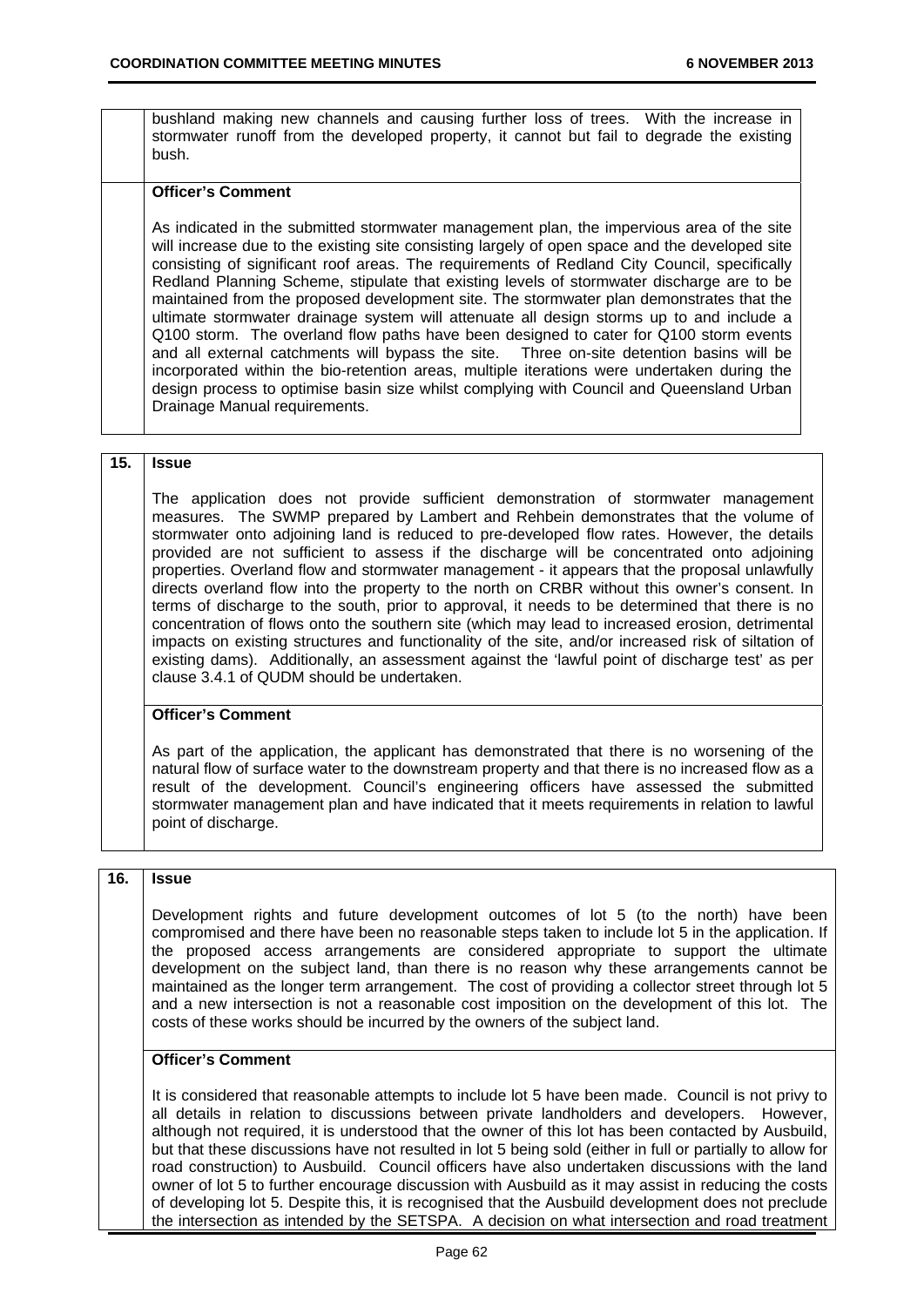is suitable for lot 5 will be made at the time that lot is subject to a development application. This may not occur for 20 years or more and therefore could be outside of the timeframe of the existing planning scheme and DTMR road plans.

### **17. Issue**

With capping of infrastructure charges, it is presumed that infrastructure costs will be foisted on ratepayers. The infrastructure costs to be paid by ratepayers (roads, intersection upgrades, sewer and water) must be made clear and made public before Council votes on the proposal. For example, it does not appear sustainable to pump sewerage all the way to Cleveland Treatment Plant. The community should not have to pay for a development they do not want that benefits only developers.

#### **Officer's Comment**

Studies undertaken as part of the structure plan process identified that wastewater treatment facilities at Victoria Point are unable to accept the additional wastewater created by development within the SETSPA. Infrastructure to send wastewater to Cleveland is currently under construction and a decision to build this infrastructure has been made separate to this application and therefore is not relevant to this application. The recommendation of a confidential report regarding appropriate infrastructure charges to apply to the development was adopted at the General Meeting of 5 June 2013. This report considered the financial impact on ratepayers. It is noted that Council will obtain a higher rate return from the proposed freehold lots then it would for multiple dwelling type developments.

### **18. Issue**

Temporary access points have not been planned for within the SETSP. This application does not have access to the proposed permanent access points and therefore should not be allowed to proceed. Other landholders in the area would not be granted temporary individual access points and nor should this application.

#### **Officer's Comment**

Council officers have supported temporary access points as no other options are available which would allow development in the area. The fragmented land ownership within the SETSPA has caused difficulties in developing the area, however it is not considered reasonable to restrict development until adjoining property owners are ready to develop, when temporary access points can be delivered which meet traffic standards and do not pose additional risk to road user safety. Other landholders requests to have temporary access points will be considered at the time they are made. In the past, these requests have not been supported as the SETSPA was not advanced. It should be noted that in developing the site layout and access/exit proposals, significant on-going consultation was undertaken with Council and DTMR officers. The focus of these discussions and assessment was oriented to develop a traffic layout/design that caters for the development traffic in the first instance, and is consistent, to the extent possible, with the structure plan, without compromising the ability to achieve the Structure Plan in the longer term.

#### **19. Issue**

The application states that the main access on CRBR is a permanent access however we have been told this would be viewed as temporary access and the 15m road stub to the north would be made 18m wide to be able to become the intended 4 way intersection as planned for. It would seem highly likely that there will be nothing temporary about this access. To have some traffic exit left out of the newly developed area only to immediately slow down to turn right to enter the district parks seems like a dangerous arrangement that is not needed (the logical and safer signalised intersection should be provided). Right turn lanes will be quickly overloaded if sporting or social groups arrive at the same time which is likely. Lights are needed.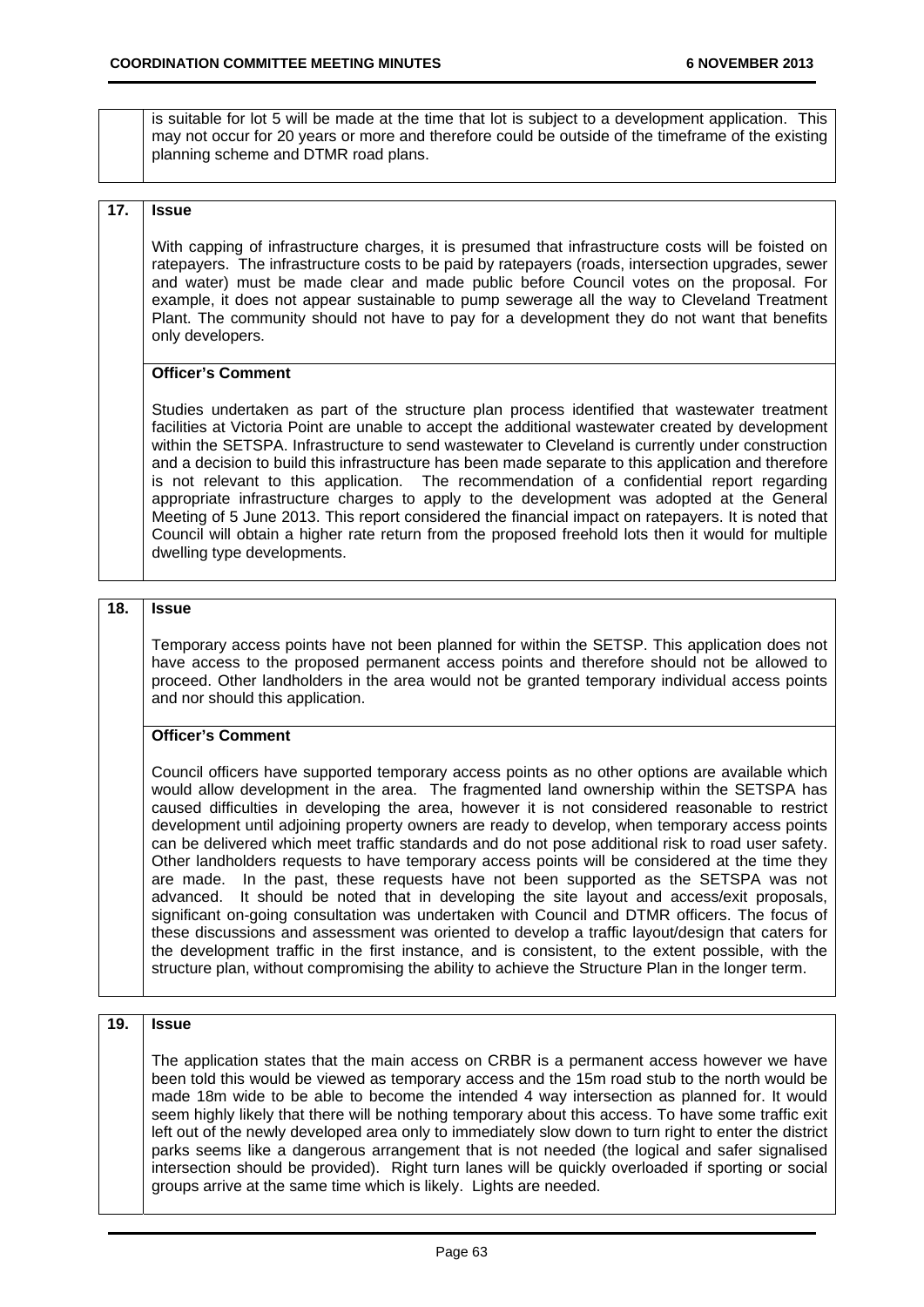#### **Officer's Comment**

The CRBR access is 'temporary', however it has been designed with 3 options which allow it to operate as a permanent facility. A stub road has been provided to the lot to the north to allow development of this site and the intersection to be provided in the intended position. It is further noted that the SETSPA does not require a four way intersection, but rather two left in left our intersections. Therefore the proposal to have a staggered left in left out layout is not too far removed from the SETSPA intent. By providing a stub road, this will not preclude a future intersection being constructed in line with the location of the SETSPA and potentially, future signalisation of this intersection if needed in the long term. An assessment of traffic movements has been undertaken and the proposal has been approved by DTMR (as a concurrence agency).

### **20. Issue**

The removal of temporary access points is a cost that must not be passed onto rate payers after this development is done and the developer has moved on. Money would have to be held in trust for future upgrades and integration into the permanent access points and the future upgrade of CRBR as DTMR have no plans to upgrade the road until 2021. The design does not cater to a 4 lane road and is premature in its planning.

#### **Officer's Comment**

Conditions of approval require that the works and costs of removal of temporary access points will be borne by the developer.

### **21. Issue**

The approved development to the east (CRBR) will be required to install a 4 lane, 4 way signalised intersection. Three traffic experts, including Council and DTMR's own experts agreed that a four way signalised intersection adjacent to the district park was a superior outcome than two offset left in left out intersections proposed in the SETSP. This eastern development has to signalise their 'interim' intersection at the 50th lot due to the condition of the road and traffic volume, regardless of any other planned development in the area. This proposal has 116 lots before they even propose a second 'temporary' access point onto Boundary Road which has already been widened to 4 lanes and would be more capable of coping with extra traffic. The design of the CRBR intersection must incorporate a u-turn facility to service traffic from the eastern approved development intersection as there is no u-turn facility at Beveridge road and all north bound traffic from the eastern side development would have to go to Boundary Road roundabout to perform a u-turn, placing further demand on an already overcrowded round-a-bout and road. An intersection with a u-turn however would restrict and interfere with driveways opposite the site. An intersection without a u-turn will create traffic chaos. Therefore the application should be refused. The proposed access arrangements (CRBR) prevent right turns from the existing houses on the opposite side of the road from the development. This will reduce safety and amenity of the occupiers of this allotment as it places their lives at greater risk.

### **Officer's Comment**

The approved development to the east does not require a 4 way intersection, it only requires signalisation in and out of that approved development. This is not what is required in Councils planning scheme (two left in left out intersections). The proposed intersection designs demonstrate that a staggered intersection that meets legislative traffic requirements can be achieved no matter what stage the approved development to the east is at. As the owner of the road, DTMR have approved the designs. Right turns can be incorporated into the intersection designs via breaks in the line marking. Further, stage 1 of the approved development on the eastern side of CRBR will include a public road up to the individual properties fronting CRBR, allowing a second access point to this site which can eventually exit at the signals.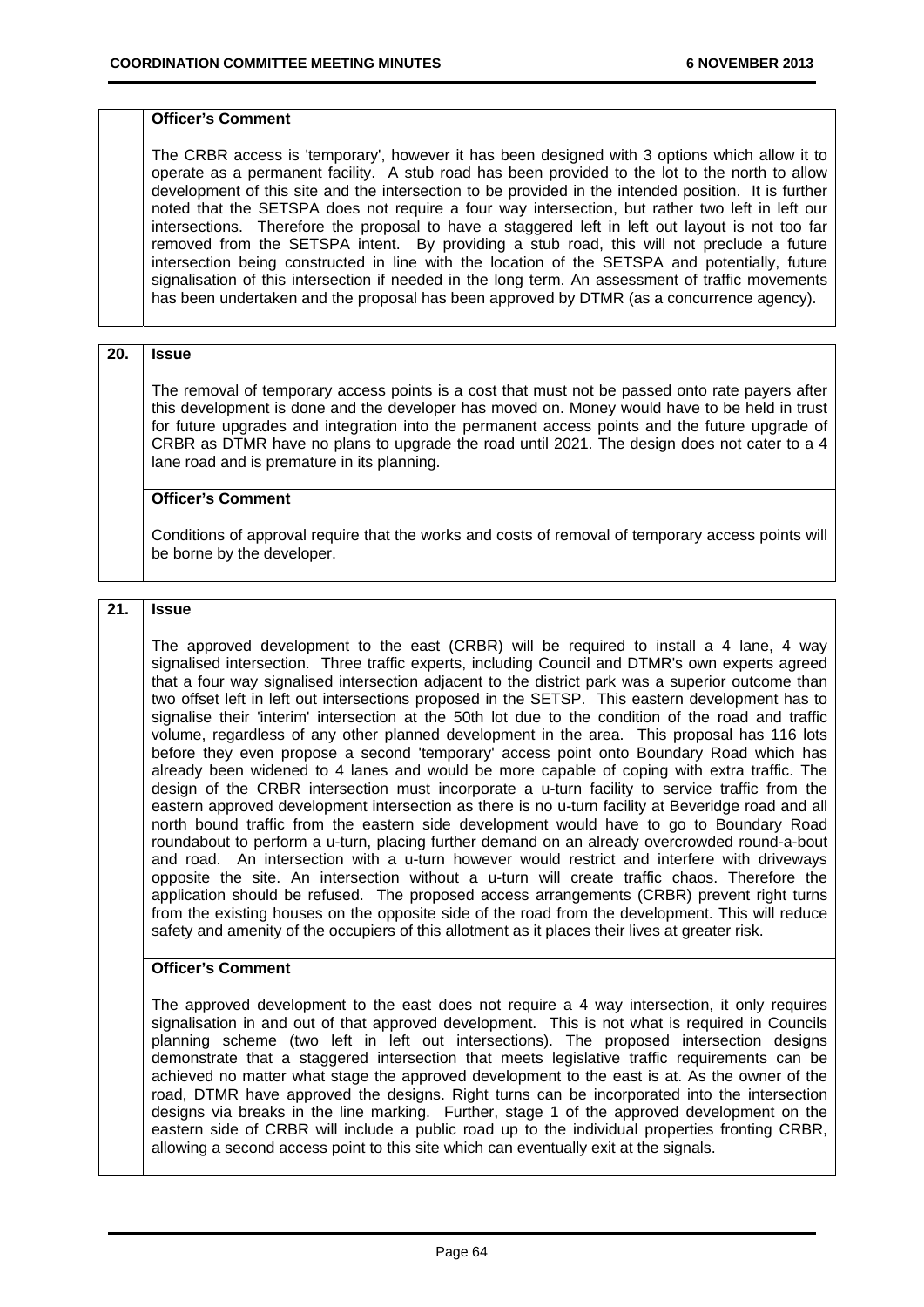#### **22. Issue**

S2.6 (d) states that three new road intersections are planned for not four.

#### **Officer's Comment**

The additional intersection (Boundary Road) is temporary only and will be decommissioned by the developer once the other intersections and public roads become available for use. Likewise, if the northern intersection on CRBR becomes available in the future, decommissioning of the temporary access on CRBR may occur which again will result in only 3 intersections as intended by the SETSPA.

## **23. Issue**

DTMR have recently upgraded 3 intersections to 4 lane signalised intersections, due to the poor condition of CRBR and the traffic volume that already exists. This had to be done because the road is over capacity and they do not have the funds to upgrade the entire section of road to 4 lanes, leaving an approximate 800m of road as 2 lanes on which this application wants to put another un-signalised intersection. This should be upgraded before this development is approved.

### **Officer's Comment**

CRBR is a state controlled road. The DTMR has reviewed and approved the proposal.

#### **24. Issue**

The 5m landscape buffer is simply the minimum land needed for road widening to complete the double lane section of CRBR. This will result in a low quality streetscape with minimum landscaping or visual relief.

### **Officer's Comment**

The CP zoning is of a width to accommodate road widening of CRBR (approximately 15m in width) in addition to up to 10m of landscaping buffer in front of the acoustic fence. The 5m wide landscaping buffer as proposed is considered to meet the intent of the overlay code to screen the acoustic fence. The developer has maintained the road widening requirement of DTMR in addition to 5m of landscaping.

#### **25. Issue**

Pedestrian access via Dinwoodie road lights to the park is a 1.3km walk and forms a u shape children would not use this as they can see the park across the road, thus creating a dangerous situation. Additionally, this is flood prone land and unusable after heavy rain.

### **Officer's Comment**

Pedestrian movement across CRBR has been assisted via provision of median refuges (options 1 and 2) or signals (option 3). The SETSPA did not intend a signalised intersection in this northern location and therefore pedestrian refuges is all that would have been provided if the two left in left out facilities were provided (in accordance with the structure plan). The signalisation has been required as part of an appeal and is not a requirement of the planning scheme.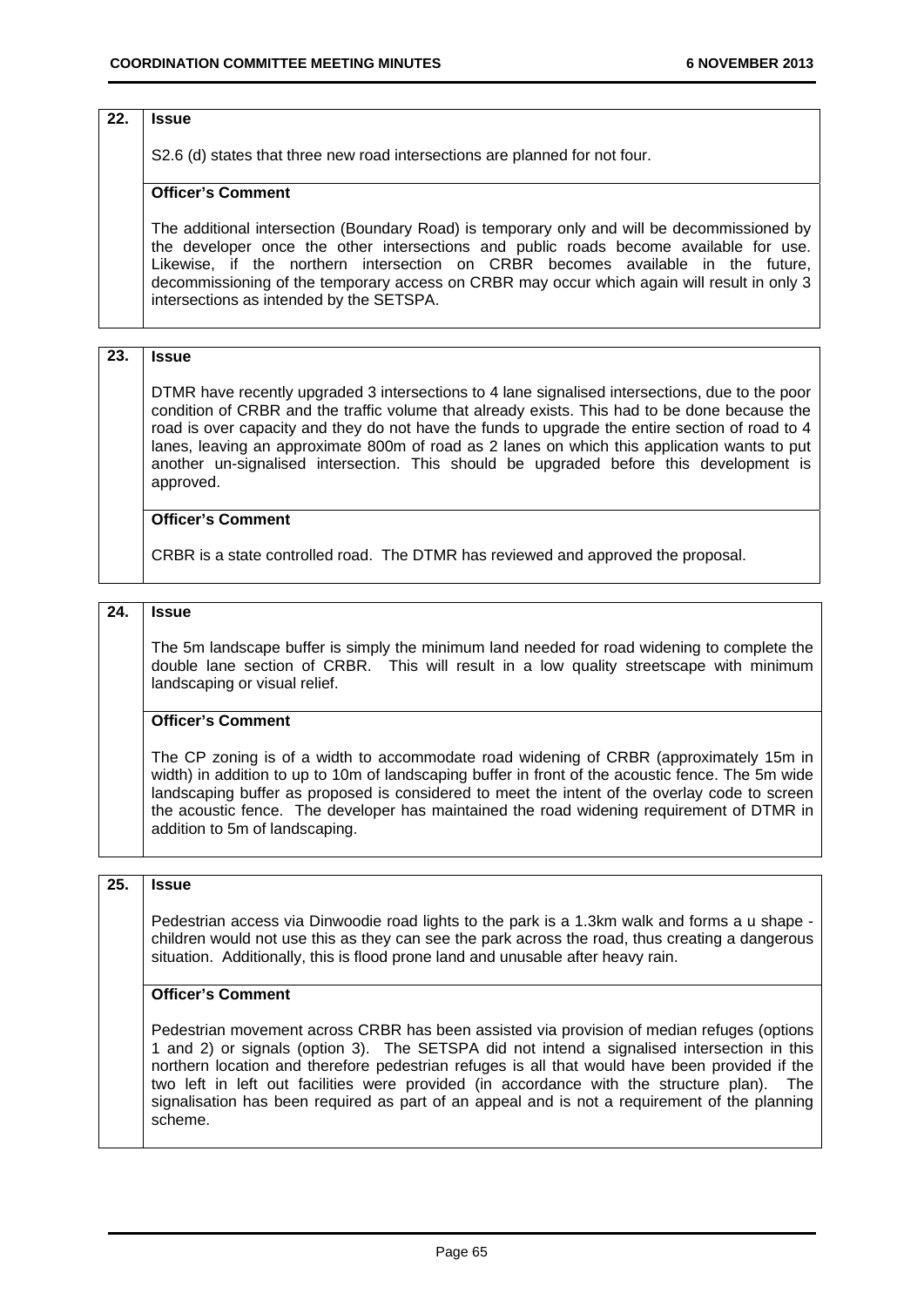#### **26. Issue**

The statutory process to prepare the SET Stucture Plan included extensive community consultation and State Government review and endorsement. It is therefore inappropriate to allow development outcomes that are inconsistent with the SET Structure Plan, given the potential for significant detrimental environmental, economic and social impacts.

### **Officer's Comment**

The SETSPA, like all codes within the Redlands Planning Scheme, has undergone State review and is a performance based code. Non compliance with probable solutions or specific outcomes does not mean that a development cannot be supported. It is considered that a performance based development solution, which meets the overall outcomes and intent of the planning scheme provisions, has been proposed by the developer. Given this, Council officers are recommending approval. It is also noted that a code assessable application over this land could be proposed which would be very similar in layout to the impact assessable application proposed.

#### **27. Issue**

The applicant has failed to advertise the development application in accordance with the requirements of the Sustainable Planning Act. Stage 4a (road) forms part of the development application, but the land this is over (lot 14) was not included in the public notification documents

### **Officer's Comment**

No development is occurring on Lot 14 and therefore it is not necessary to include it in the application. A condition of approval will be included which states that stages 5 and 6 cannot proceed until access is available.

The following submissions all relate to the use of the land for residential development and the density of development that the area should support. These issues are not relevant to the proposed application, as the decision to use the area for residential development, and the appropriate density, was decided during the structure planning process:

- No public transport to support the development. The housing density is more appropriate to inner Brisbane or at least somewhere within walking distance of a transport node (which is far more than a bus service using already crowded roads). The occupants of such high density housing are likely, when taking into account social demographics, to rely heavily on public transport to reach their place of work in Brisbane or elsewhere. At present, buses to Brisbane are often overcrowded by the time they reach this area and hence such a high density development would place further strain on the current under provisioned public transport system in the area.
- Noise from traffic on CRBR and Boundary Road will increase.
- The development is completely out of character with the surrounding area and the natural and community values that many of the residents of the Redlands are here for. The development disregards the plans on which residents have relied on in moving to the area. Cheap housing will attract undesirable people into the area. Bored young people will overuse the remnant patch of bushland with nothing to stop them accessing the neighbouring wildlife-friendly fenced properties. Fires, vandalism and habitat disturbance will result. Many landowners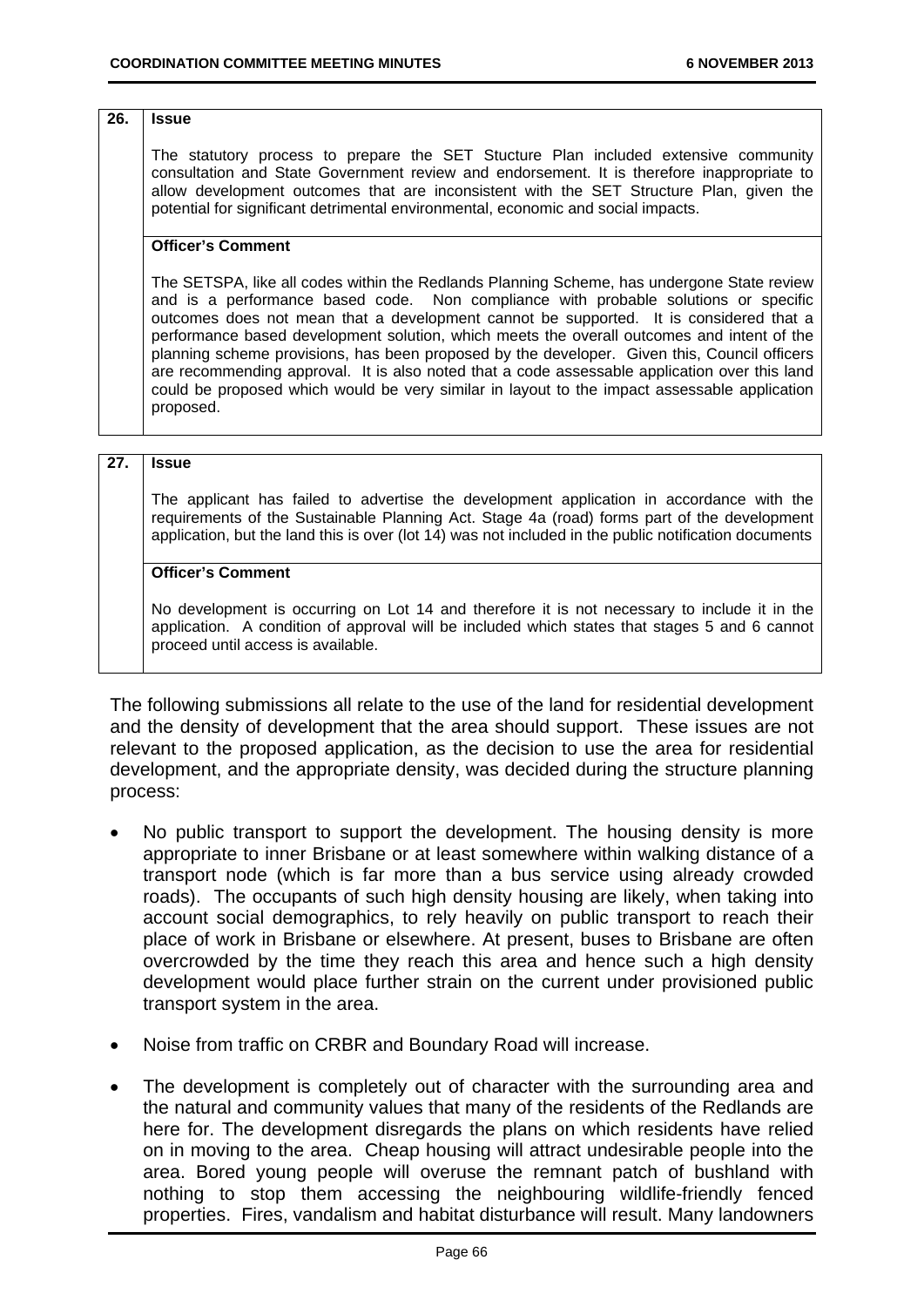move to the Redlands to enjoy a more rural lifestyle and developments such as this further erode the lifestyle choices that the ratepayers have made. Loss of green habitat which offers a buffer for noise, produces oxygen we all breathe and in which we enjoy recreationally, is going to have a negative impact on the environment for existing residents in the area who choose to live in the area (currently designated for low density housing on acreage). This high density residential housing is inappropriate in an area earmarked by its own Special Planning Intent as protected for its environmental and social value.

- The infrastructure is poor and it will only make things worse. This application will bring a significant number of new residents into the area which is already struggling infrastructure wise and will further overload the roads and public transport systems, water plants, and sewerage treatment plants. This area was not earmarked for high density housing in the Strategic Plan so one would not expect that the Council has sufficient infrastructure in place to accommodate such a high density development. Our local hospital is already stretched to the limit and parking there is near impossible
- The valuable farming land should not be carved up and used for housing developments. The Council has a responsibility to ensure that the residents of its City can feed themselves.
- Traffic At peak hour, the congestion from Cleveland trough Victoria Point and beyond is critical. This application will make things worse. Traffic increase will be catastrophic. Many small allotments often attract investors where the property ends up in the renal market with up to four adults living at the one address. The real figure of extra cars per day could then be 1036. With a school in such close proximity, the increased traffic particularly during building will increase danger to children. Poor infrastructure and high number of rental properties will result in a fall in property valuations and the area as a whole. (Note - The statement that small lots will attract investors and result in four adults living at the one address is a blanket statement which is not supported by any studies. It is likely that a wide variety of users will occupy the dwellings, both home owners and renters, and equally, it is likely that each of the seven house types will be occupied by a wide variety of occupiers in terms of number of people and age of people.)

# **Delegations**

As there will be significant benefit in Council making a formal decision (resolution) on this matter without delay, it is recommended that the Committee use delegated authority for formal decision making on this matter, in accordance with Section 257 of the *Local Government Act 2009* and Council's resolution of the Post Election Meeting 17 May 2012 (Item 7). The significant benefit relates to meeting statutory timeframes.

# **STRATEGIC IMPLICATIONS**

## **Legislative Requirements**

In accordance with the Sustainable Planning Act, the impact assessable application has been assessed against the Redlands Planning Scheme and other relevant legislation. The decision is due on 6 November 2013.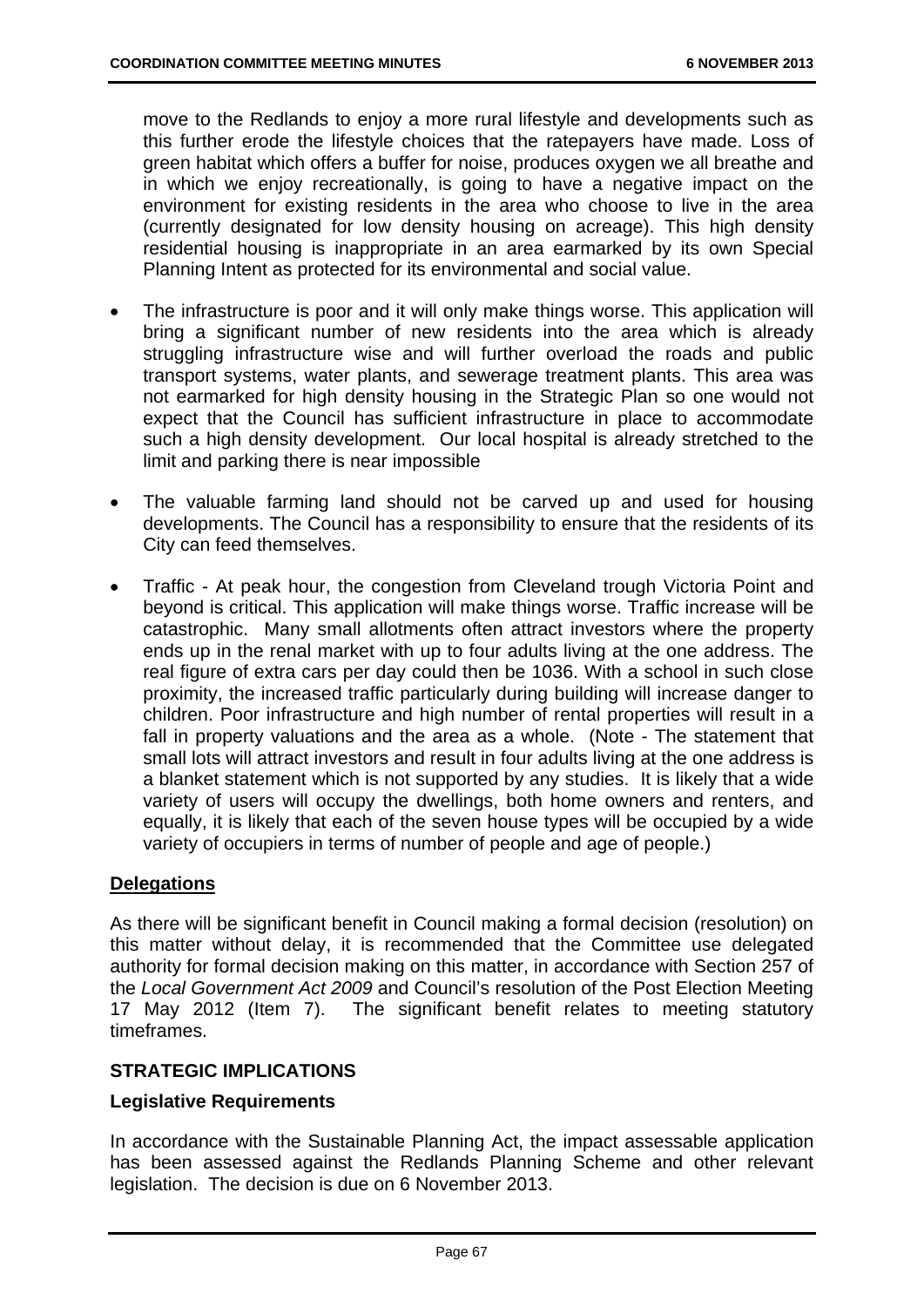## **Risk Management**

The applicant any/or any properly made submitters will be able to appeal the decision made by Council.

## **Financial**

If refused, there is potential that an appeal will be lodged.

## **People**

Nil implications.

## **Environmental**

The site is predominantly zoned for development as proposed. Environmental impacts have been addressed as part of the assessment report and minimised by the design and conditions of approval.

## **Social**

A reasonable number of submissions were received during the assessment period. The grounds of submissions have been addressed in this report and it is considered that the proposal is consistent with the intent of the site and warrants approval.

## **Alignment with Council's Policy and Plans**

The proposal and recommendation is considered to align with Council's policies and plans.

## **CONSULTATION**

The Planning Assessment Team has consulted with other assessment teams where appropriate. A copy of the original proposal was provided to Councillor Hardman. Internal Council officers provided technical advice to assist with assessment of the application.

# **OPTIONS**

- 1. That Council resolve to adopt the officer's recommendation.
- 2. That Council resolve to refuse the application. Grounds of refusal would need to be established.

# **OFFICER'S RECOMMENDATION**

| Moved by:    | Cr J Talty   |
|--------------|--------------|
| Seconded by: | Cr M Edwards |

That Council resolve that a Development Permit be issued for Reconfiguration of Lots by Standard Format Plan (6 into 259 Lots over 6 Stages) & Material Change of Use (Dwelling Houses) on land described as Lots 1 and 2 on RP154341, Lot 3 and 4 on RP856222, Lot 6 on RP14839 and Lot 21 on SP216148, and situated at 376-386, 392 and 394 Boundary Road and 303-313, 315-327 and 345-357 Cleveland Redland Bay Road, Thornlands, subject to the following conditions: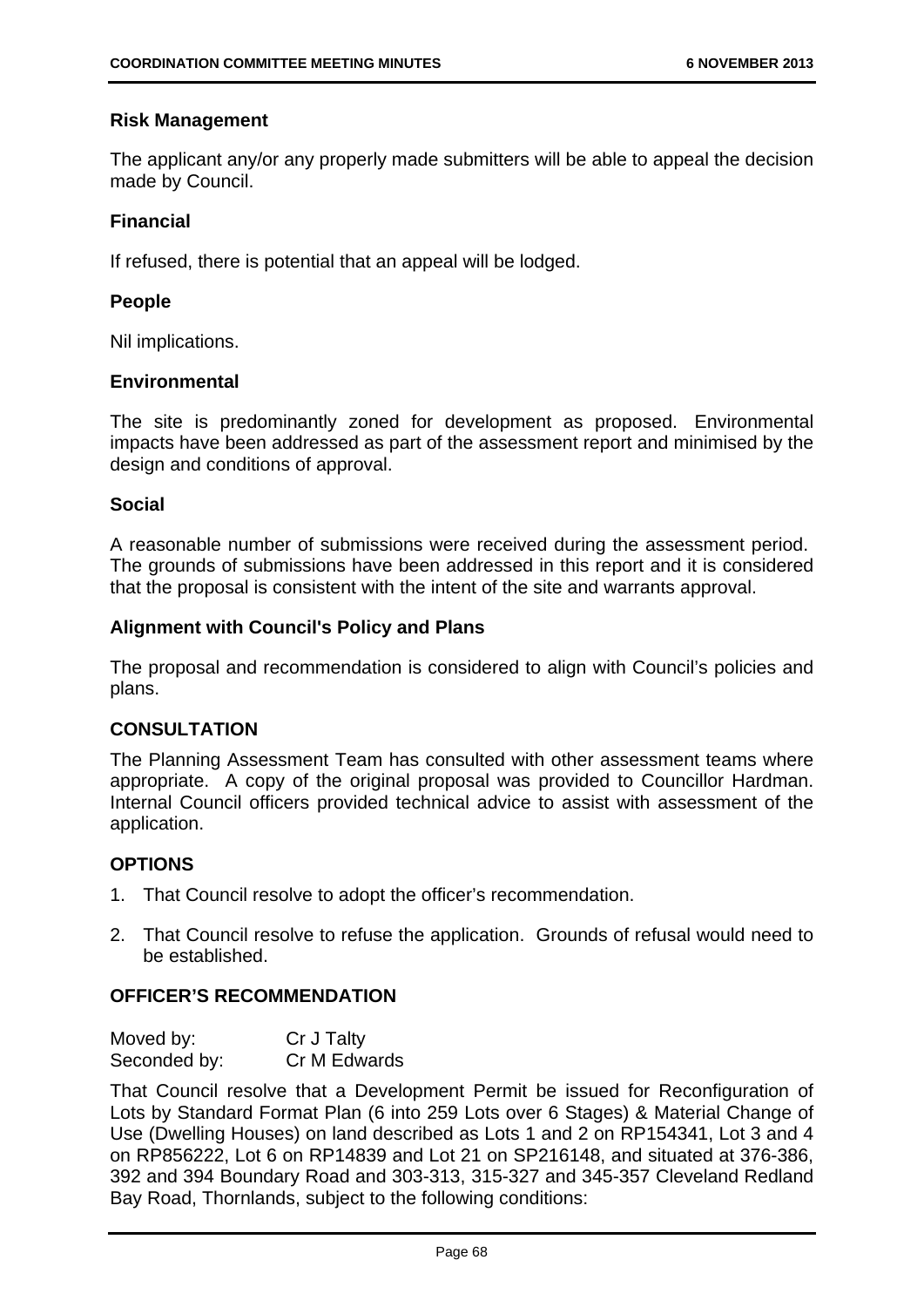### SECTION 1 - PERMIT TO WHICH THE FOLLOWING CONDITIONS RELATE:

DEVELOPMENT PERMIT FOR RECONFIGURATION OF LOTS BY STANDARD FORMAT PLAN - 6 into 259 Lots over 6 Stages

|    | ASSESSMENT MANAGER CONDITIONS                                                                                                                                                                                                                                                       | TIMING                                                  |    |         |
|----|-------------------------------------------------------------------------------------------------------------------------------------------------------------------------------------------------------------------------------------------------------------------------------------|---------------------------------------------------------|----|---------|
| 1. | Comply with all conditions of this approval, at no cost to Council, at the<br>timing periods specified in the right-hand column. Where the column<br>indicates that the condition is an ongoing condition, that condition must<br>be complied with for the life of the development. |                                                         |    |         |
|    | Approved Plans and Documents                                                                                                                                                                                                                                                        |                                                         |    |         |
|    | 2. Undertake the development in accordance with the approved plans and<br>documents referred to in Table 1, subject to the conditions of this<br>approval and any notations by Council on the plans.                                                                                | Prior<br>approval of the Survey<br>Plan for each stage. | to | Council |

| <b>Plan/Document Title</b>                                                                      | Reference Number                                | Prepared By               | Date                   |  |
|-------------------------------------------------------------------------------------------------|-------------------------------------------------|---------------------------|------------------------|--|
| Reconfiguration of Lot Plan                                                                     | ASB22-ROL 1a RevA                               | <b>PLACE Design Group</b> | 17.06.2013             |  |
| <b>ROL Lot Calculation Plan</b>                                                                 | ASB22-ROL 2g RevA                               | <b>PLACE Design Group</b> | 17.06.2013             |  |
| <b>Land Dedication Plan</b>                                                                     | ASB22-LDP RevA                                  | <b>PLACE Design Group</b> | 17.06.2013             |  |
| Waste Management & Parking<br>Plan (as amended by Council)                                      | ASB22-WMP RevA                                  | <b>PLACE Design Group</b> | 17.06.2013             |  |
| <b>ROL Staging Plan</b>                                                                         | ASB22-ROL 2 RevA                                | <b>PLACE Design Group</b> | 17.06.2013             |  |
| Reconfiguration of Lot Plan -<br>Stage 1                                                        | ASB22-ROL 2a RevA                               | <b>PLACE Design Group</b> | 17.06.2013             |  |
| Reconfiguration of Lot Plan -<br>Stage 2                                                        | ASB22-ROL 2b RevA                               | <b>PLACE Design Group</b> | 17.06.2013             |  |
| Reconfiguration of Lot Plan -<br>Stage 3                                                        | ASB22-ROL 2c RevA                               | <b>PLACE Design Group</b> | 17.06.2013             |  |
| Reconfiguration of Lot Plan -<br>Stage 4                                                        | ASB22-ROL 2d RevA                               | <b>PLACE Design Group</b> | 17.06.2013             |  |
| Reconfiguration of Lot Plan -<br>Stage 5                                                        | ASB22-ROL 2e RevA                               | <b>PLACE Design Group</b> | 17.06.2013             |  |
| Reconfiguration of Lot Plan -<br>Stage 6                                                        | ASB22-ROL 2f RevA                               | <b>PLACE Design Group</b> | 17.06.2013             |  |
| Masterplan<br>Landscape<br>and<br>Design Intent. Issue B - to<br><b>Support ROL Application</b> | ASB31                                           | <b>PLACE Design Group</b> | 10<br>July<br>2013     |  |
| Note - SK15, SK16 and SK17<br>have been amended by Council                                      |                                                 |                           |                        |  |
| Assessment & Control of Road<br><b>Traffic Noise Intrusion</b>                                  | 11-268.R05                                      | <b>Acoustics RB</b>       | 21<br>June<br>2013     |  |
| Resolution<br>Ωf<br><b>Barrier</b><br>Arrangement for Lots 1-3, 10<br>and 11                    | 11-268.R06                                      | <b>Acoustics RB</b>       | 30<br>June<br>2013     |  |
| <b>Tree Retention Plans</b>                                                                     | <b>SHV01 TRP 001</b><br>to<br>008 (Revision P2) | <b>PLACE Design Group</b> | 9 July 2013            |  |
| Stormwater Management Plan                                                                      | B12431ER001 Rev1                                | Lambert & Rehbein         | $\mathbf{1}$<br>August |  |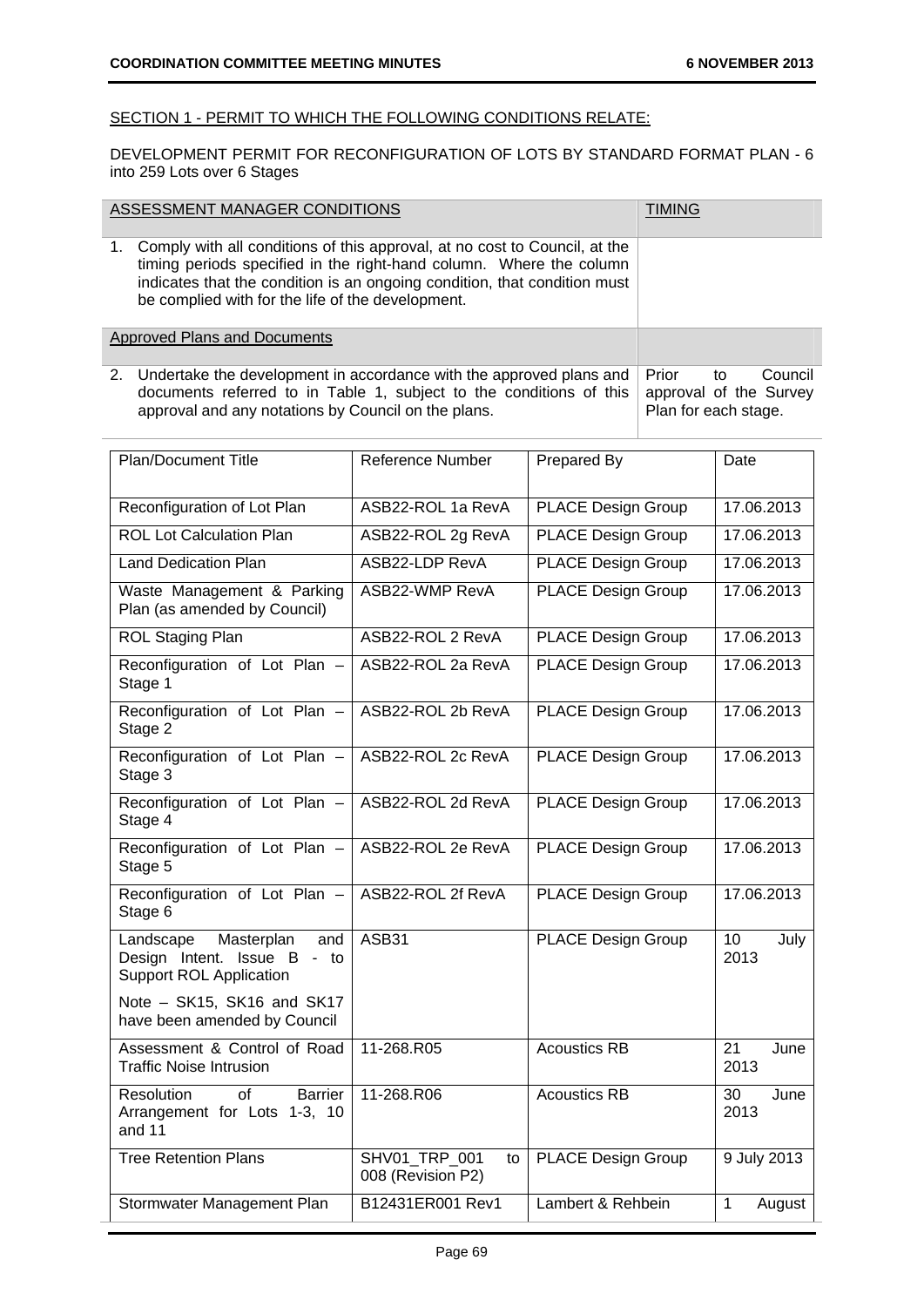|                                                                                                                                                                                                                                         |                                         |                                            | 2013               |
|-----------------------------------------------------------------------------------------------------------------------------------------------------------------------------------------------------------------------------------------|-----------------------------------------|--------------------------------------------|--------------------|
| <b>Traffic Impact Assessment</b>                                                                                                                                                                                                        | B11441TR001                             | Lambert & Rehbein                          | 24<br>June<br>2013 |
| Civil Engineering Infrastructure<br>Report                                                                                                                                                                                              | 7878<br>Infrastructure<br>Report 130621 | Sheehy & Partners Pty<br>Ltd               | 21<br>June<br>2013 |
| Note – Approved plans 7878 (B,<br>C, E and F) are Issue '1' which<br>were amended in August 2013.<br>Approved plan 7878 (A) is issue<br>and was amended on<br>$2^{\prime}$<br>September 2013. All other<br>plans have not been amended. |                                         |                                            |                    |
| <b>SET Central Flood Assessment</b><br>Report                                                                                                                                                                                           | J2861-01-v02                            | Water Technology                           | June 2013          |
| ROL Staging Plan With PSMs                                                                                                                                                                                                              | ASB22-ROL 2 RevA-A                      | PLACE Design Group<br>(amended by Council) | 17.06.2013         |
| Table 1:<br>Approved Plans and Documents.                                                                                                                                                                                               |                                         |                                            |                    |
| Cubmit to Council o Curvoy Dlan for Compliance Cortificate approval in Drior, to ovain of the<br>$\sim$                                                                                                                                 |                                         |                                            |                    |

3. Submit to Council a Survey Plan for Compliance Certificate approval, in accordance with the approved plans, following compliance with all relevant conditions and requirements of this approval. Prior to expiry of the relevant period for the approved development for each stage.

| 4. | Comply with the infrastructure agreement relating to the land.                                                                                                                                                                                                                                                                                                                                                                                                                                          | Prior<br>Council<br>to<br>approval of the Survey<br>Plan for each stage.                                                                      |
|----|---------------------------------------------------------------------------------------------------------------------------------------------------------------------------------------------------------------------------------------------------------------------------------------------------------------------------------------------------------------------------------------------------------------------------------------------------------------------------------------------------------|-----------------------------------------------------------------------------------------------------------------------------------------------|
|    | <b>Existing Structures</b>                                                                                                                                                                                                                                                                                                                                                                                                                                                                              |                                                                                                                                               |
|    | 5. Demolish or relocate/remove or obtain the relevant approvals for all<br>existing structures on site, including all slabs and footings, in<br>accordance with the approved plan(s) and cap all services prior to<br>demolition commencing.                                                                                                                                                                                                                                                            | Council<br>Prior<br>to<br>approval of the Survey<br>Plan for relevant stages.                                                                 |
|    | 6. Remove any existing fences and/or incidental works that straddle the<br>new boundaries, or alter to realign with the new property boundaries or<br>to be wholly contained within one of the new properties.                                                                                                                                                                                                                                                                                          | Prior<br>Council<br>to<br>approval of the Survey<br>Plan for each stage.                                                                      |
|    | <b>Utility Services</b>                                                                                                                                                                                                                                                                                                                                                                                                                                                                                 |                                                                                                                                               |
|    | 7. Relocate any services (eg water, sewer, electricity, telecommunications<br>and roofwater) that are not wholly located within the lots that are being<br>serviced.                                                                                                                                                                                                                                                                                                                                    | Prior<br>Council<br>to<br>approval of the Survey<br>Plan for each stage.                                                                      |
| 8. | Pay the cost of any alterations to existing public utility mains, services<br>or installations due to building and works in relation to the proposed<br>development, or any works required by conditions of this approval. Any<br>cost incurred by Council must be paid in accordance with the terms of<br>any cost estimate provided to perform the works.                                                                                                                                             | At the time the works<br>occur.<br>prior<br>or<br>to<br>Council approval of the<br>Survey Plan for each<br>stage, whichever is the<br>sooner. |
| 9. | Design and install underground electricity and telecommunication<br>conduits to service lots 1 to 259 in accordance with the requirements of<br>the relevant service providers and the Redlands Planning Scheme<br>Infrastructure Works code, South East Thornlands Structure Plan<br>Overlay Code (S4.3) and Planning Scheme Policy 9 - Infrastructure<br>Provide Council with written confirmation of the service<br>Works.<br>provider agreements to the supply of electricity and telecommunication | Prior<br>Council<br>to<br>approval of the Survey<br>Plan for each stage.                                                                      |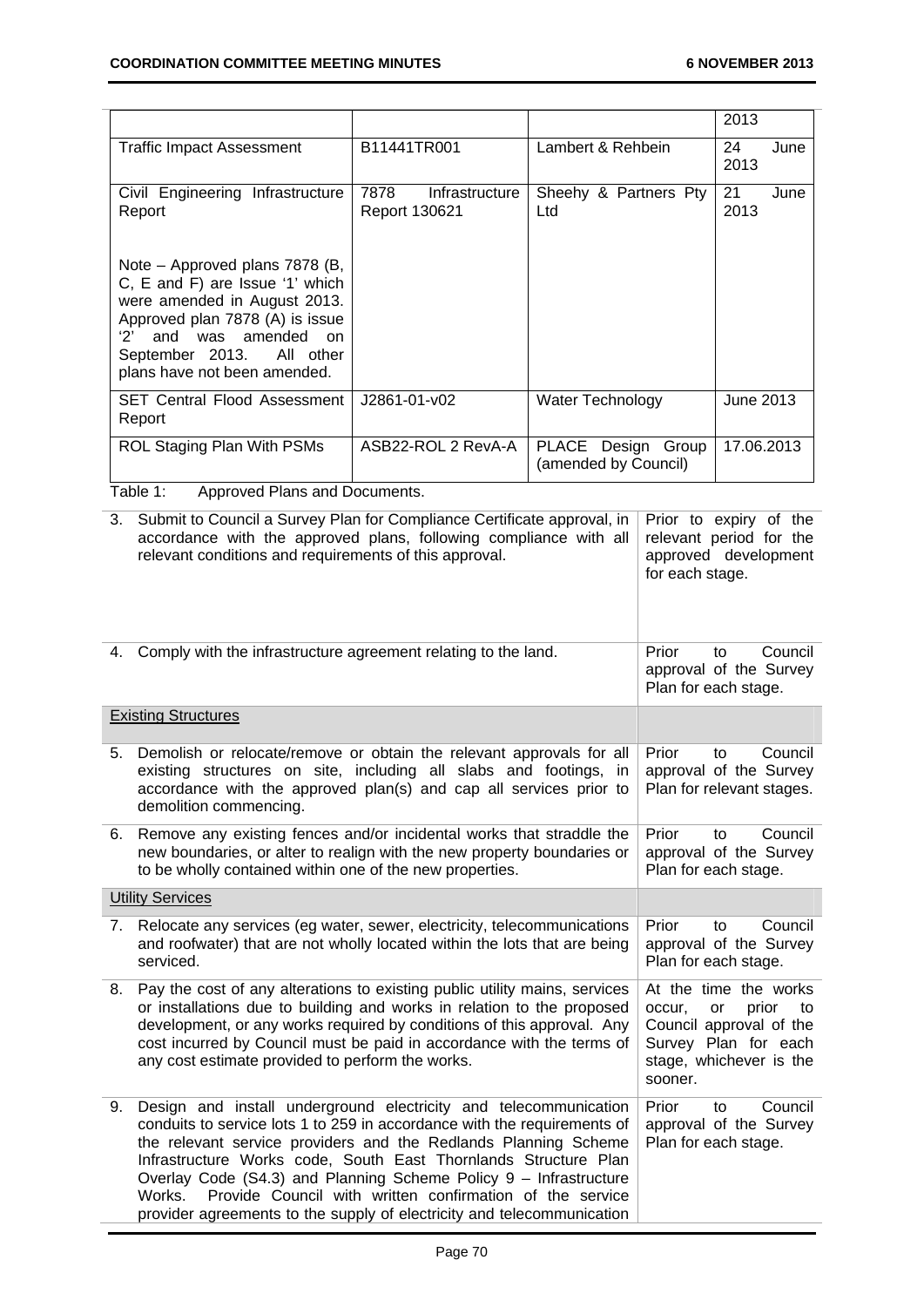| services.                                                                                                                                                                                                                                                                                                                                                                                                                                                                                             |                                                                                                                                                                                                                                                                                                                                                        |                                                                                                |  |  |  |  |
|-------------------------------------------------------------------------------------------------------------------------------------------------------------------------------------------------------------------------------------------------------------------------------------------------------------------------------------------------------------------------------------------------------------------------------------------------------------------------------------------------------|--------------------------------------------------------------------------------------------------------------------------------------------------------------------------------------------------------------------------------------------------------------------------------------------------------------------------------------------------------|------------------------------------------------------------------------------------------------|--|--|--|--|
|                                                                                                                                                                                                                                                                                                                                                                                                                                                                                                       | <b>Land Dedication and Design</b>                                                                                                                                                                                                                                                                                                                      |                                                                                                |  |  |  |  |
| 10. Dedicate land to the State as shown on Land Dedication Plan (Plan<br>Reference: ASB22-LDP Rev A) as part of the relevant stage, for the<br>following purposes:                                                                                                                                                                                                                                                                                                                                    |                                                                                                                                                                                                                                                                                                                                                        | Prior<br>Council<br>to<br>approval of the Survey<br>Plan for the relevant                      |  |  |  |  |
|                                                                                                                                                                                                                                                                                                                                                                                                                                                                                                       | a) Park/open space (including areas marked for stormwater<br>management);                                                                                                                                                                                                                                                                              | stage.                                                                                         |  |  |  |  |
| b)                                                                                                                                                                                                                                                                                                                                                                                                                                                                                                    | Road.                                                                                                                                                                                                                                                                                                                                                  |                                                                                                |  |  |  |  |
|                                                                                                                                                                                                                                                                                                                                                                                                                                                                                                       | 11. Grant easements for the following and submit the relevant easement<br>documentation to Council for approval. Once approved by Council,<br>register the easements on the property title.                                                                                                                                                            | As part of the request<br>for<br>compliance<br>οf<br>the<br>assessment<br>Survey Plan for each |  |  |  |  |
| a)                                                                                                                                                                                                                                                                                                                                                                                                                                                                                                    | Stormwater drainage easements in favour of the upstream lots<br>where the proposed stormwater reticulation systems serve more<br>than 2 lots and/or the reticulation system(s) are QUDM Level III.                                                                                                                                                     | stage.                                                                                         |  |  |  |  |
| b)                                                                                                                                                                                                                                                                                                                                                                                                                                                                                                    | Sewerage purposes, in favour of Redland City Council and<br>Redland Water, over sewerage rising mains, any gravity sewer<br>located on private property and for access to sewer, from a front<br>boundary to a rear boundary, where a sewer maintenance<br>structure is located in any private lot;                                                    |                                                                                                |  |  |  |  |
| C)                                                                                                                                                                                                                                                                                                                                                                                                                                                                                                    | Water supply purposes, in favour of Redland Water, over water<br>mains where located in private property or open space.                                                                                                                                                                                                                                |                                                                                                |  |  |  |  |
| d)                                                                                                                                                                                                                                                                                                                                                                                                                                                                                                    | Access, construction and maintenance of utility services over<br>proposed Lots, where necessary, and identified on approved<br>operational works detailed design drawings, in favour of Redland<br>City Council, Redland Water and other utility operators and their<br>agents; or for access purposes prior to road dedications on<br>adjoining land. |                                                                                                |  |  |  |  |
| e)                                                                                                                                                                                                                                                                                                                                                                                                                                                                                                    | Turning areas for refuse service vehicle turn-around, where such<br>area is located over private property, or subsequent stages, in<br>favour of Redland City Council and its agents.                                                                                                                                                                  |                                                                                                |  |  |  |  |
| f)                                                                                                                                                                                                                                                                                                                                                                                                                                                                                                    | Access, and maintenance purposes, in favour of Council, for<br>detention basin (Area C), as described in approved Stormwater<br>Management Plan, ref B12431ER001REV1, by Lambert &<br>Rehbein, dated 01/08/2013.                                                                                                                                       |                                                                                                |  |  |  |  |
|                                                                                                                                                                                                                                                                                                                                                                                                                                                                                                       | 12. Extinguish easement A on RP856222.                                                                                                                                                                                                                                                                                                                 | Prior<br>Council<br>to<br>approval of the Survey<br>Plan (Stage 3)                             |  |  |  |  |
| <b>Split Valuation</b>                                                                                                                                                                                                                                                                                                                                                                                                                                                                                |                                                                                                                                                                                                                                                                                                                                                        |                                                                                                |  |  |  |  |
| 13. Pay a contribution to Council for the purposes of paying the State<br>Prior<br>Council<br>to<br>Government Split Valuation Fees. The current value of the contribution<br>approval of the Survey<br>is \$31.85 per allotment (2013/2014 Financial Year). The amount of<br>Plan for each stage.<br>contribution must be paid at the rate applicable at the time of payment.<br>A Split Valuation Fee is required for each allotment contained on the<br>Plan(s) of Survey, including balance lots. |                                                                                                                                                                                                                                                                                                                                                        |                                                                                                |  |  |  |  |
|                                                                                                                                                                                                                                                                                                                                                                                                                                                                                                       | <b>Access and Roadworks</b>                                                                                                                                                                                                                                                                                                                            |                                                                                                |  |  |  |  |
|                                                                                                                                                                                                                                                                                                                                                                                                                                                                                                       | 14. Design all roads in accordance with the provisions of Complete Streets,<br>the Redlands Planning Scheme Infrastructure Works Code, Planning<br>Scheme Policy 9 - Infrastructure Works and Schedule 6 - Movement<br>Network and Road Design, unless otherwise stated as part of a specific<br>condition of this approval.                           | Prior<br>Council<br>to<br>approval of the Survey<br>Plan for each stage.                       |  |  |  |  |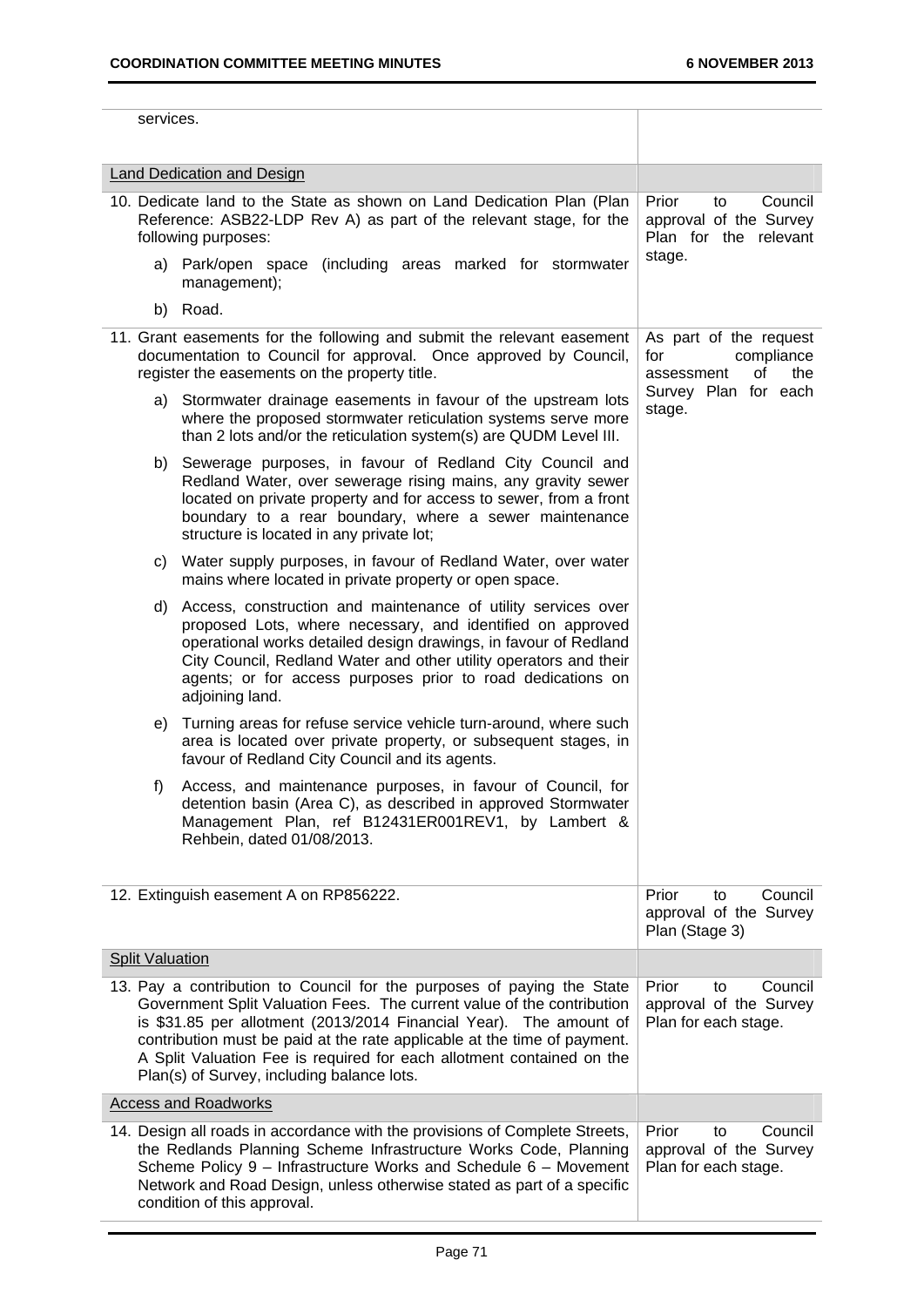| 15. Provide traffic calming consistent with the provisions of Complete<br>Streets, the Redlands Planning Scheme Infrastructure Works Code,<br>Planning Scheme Policy 9 - Infrastructure Works and Schedule 6 -<br>Movement Network and Road Design. Traffic calming design must not<br>affect the intended drainage function of the road.                                                                                                                                                                                                                                                                                                                                                                                                                                                                              | Prior<br>Council<br>to<br>approval of the Survey<br>Plan for each stage.                                                                            |
|------------------------------------------------------------------------------------------------------------------------------------------------------------------------------------------------------------------------------------------------------------------------------------------------------------------------------------------------------------------------------------------------------------------------------------------------------------------------------------------------------------------------------------------------------------------------------------------------------------------------------------------------------------------------------------------------------------------------------------------------------------------------------------------------------------------------|-----------------------------------------------------------------------------------------------------------------------------------------------------|
| 16. Construct a minimum 2.5m wide concrete shared use path along the<br>frontage of the site to Boundary Road and Cleveland Redland Bay<br>Road in accordance with the Redlands Planning Scheme.                                                                                                                                                                                                                                                                                                                                                                                                                                                                                                                                                                                                                       | Prior<br>Council<br>to<br>approval of the Survey<br>Plan<br>for<br>Stage<br>1<br>(Cleveland Redland Bay<br>Road)<br>and Stage 3<br>(Boundary Road). |
| 14. Construct concrete footpaths in accordance with the Circulation<br>Plan (SK22), provided in the approved Landscape Masterplan and<br>Design Intent prepared by PLACE Design Group (ASB31 dated 10<br>July 2013).                                                                                                                                                                                                                                                                                                                                                                                                                                                                                                                                                                                                   | Prior<br>Council<br>to<br>approval of the Survey<br>Plan for the relevant<br>stage.                                                                 |
| 17. Remove all redundant vehicle crossovers and reinstate kerb and<br>channel, road pavement, service and footpaths as specified in<br>accordance with the standards in the Redlands Planning Scheme<br>Policy 9 - Infrastructure Works.                                                                                                                                                                                                                                                                                                                                                                                                                                                                                                                                                                               | Prior<br>Council<br>to<br>approval of the Survey<br>Plan for each stage.                                                                            |
| 18. Submit to Council, and gain approval for, a road naming plan, in<br>accordance with Council's road naming guidelines, detailing specific<br>road names and designations for all existing and proposed new public<br>roads within the site. Use original road names on all new roads to<br>avoid duplication of any existing road names in the City.                                                                                                                                                                                                                                                                                                                                                                                                                                                                | Prior to preparing your<br>Survey Plan for each<br>stage.                                                                                           |
| 19. Construct the Cleveland Redland Bay Road access to the development<br>in accordance with the conditions outlined in the attached Department<br>of Transport and Main Roads conditions.                                                                                                                                                                                                                                                                                                                                                                                                                                                                                                                                                                                                                             | Council<br>Prior<br>to<br>approval of the Survey<br>Plan for stage 1.                                                                               |
| Notwithstanding the above, prior to the lodgement of any operational works<br>applications; should Council or the Developer be able to facilitate the<br>construction of the primary access to the development in the ultimate<br>location (as identified in the South East Thornlands Structure Plan); then<br>the Option 1 interim intersection design is to be relocated to the ultimate<br>intersection location and constructed generally in accordance with the<br>intersection design by Lambert & Rehbein (Drawing Number B10033-SK-<br>023 Rev C). In the event that the ultimate location for the subject access<br>becomes available and the access to the approved development to the<br>east is underway or completed the form of the subject intersection will be a<br>four way signalised intersection. |                                                                                                                                                     |
| 20. Construct the temporary secondary access (Boundary Road) to the<br>development in accordance with the identified location on the approved<br>Plan of Reconfiguration. The secondary access is to be constructed<br>generally in accordance with the left in / left out intersection<br>arrangement as designed by Lambert & Rehbein Drg. No. B11441-SK-<br>01 Rev B and presented in the approved Traffic Impact Assessment<br>Report (B11441TR001 dated 24 June, 2013).                                                                                                                                                                                                                                                                                                                                           | Prior<br>Council<br>to<br>approval of the Survey<br>Plan for stage 3.                                                                               |
| 21. Provide for minimum 14.0m wide road reserve for the Northern<br>Collector Street (esplanade road adjoining green space), which has a<br>minimum 4.0m wide inner verge, a 7.0m wide carriageway (lip to lip)<br>and 3.0m wide outer verge (adjoining the open space) in accordance<br>with the Redlands Planning Scheme Schedule 6 - Movement Network<br>and Road Design. Provide indented car parking bays to the outside of<br>the esplanade road as shown on the Sheehy & Partners Plan No.<br>7878-J Area B Services Layout Plan.                                                                                                                                                                                                                                                                               | Prior<br>Council<br>to<br>approval of the Survey<br>Plan for the relevant<br>stage.                                                                 |
| 22. Provide for minimum 20.0m wide road reserve and a minimum 7.0m<br>wide carriageway (lip to lip) for the boulevard road (north-south<br>collector street) in accordance with the Redlands Planning Scheme                                                                                                                                                                                                                                                                                                                                                                                                                                                                                                                                                                                                           | Prior<br>Council<br>to<br>approval of the Survey<br>Plan for the relevant                                                                           |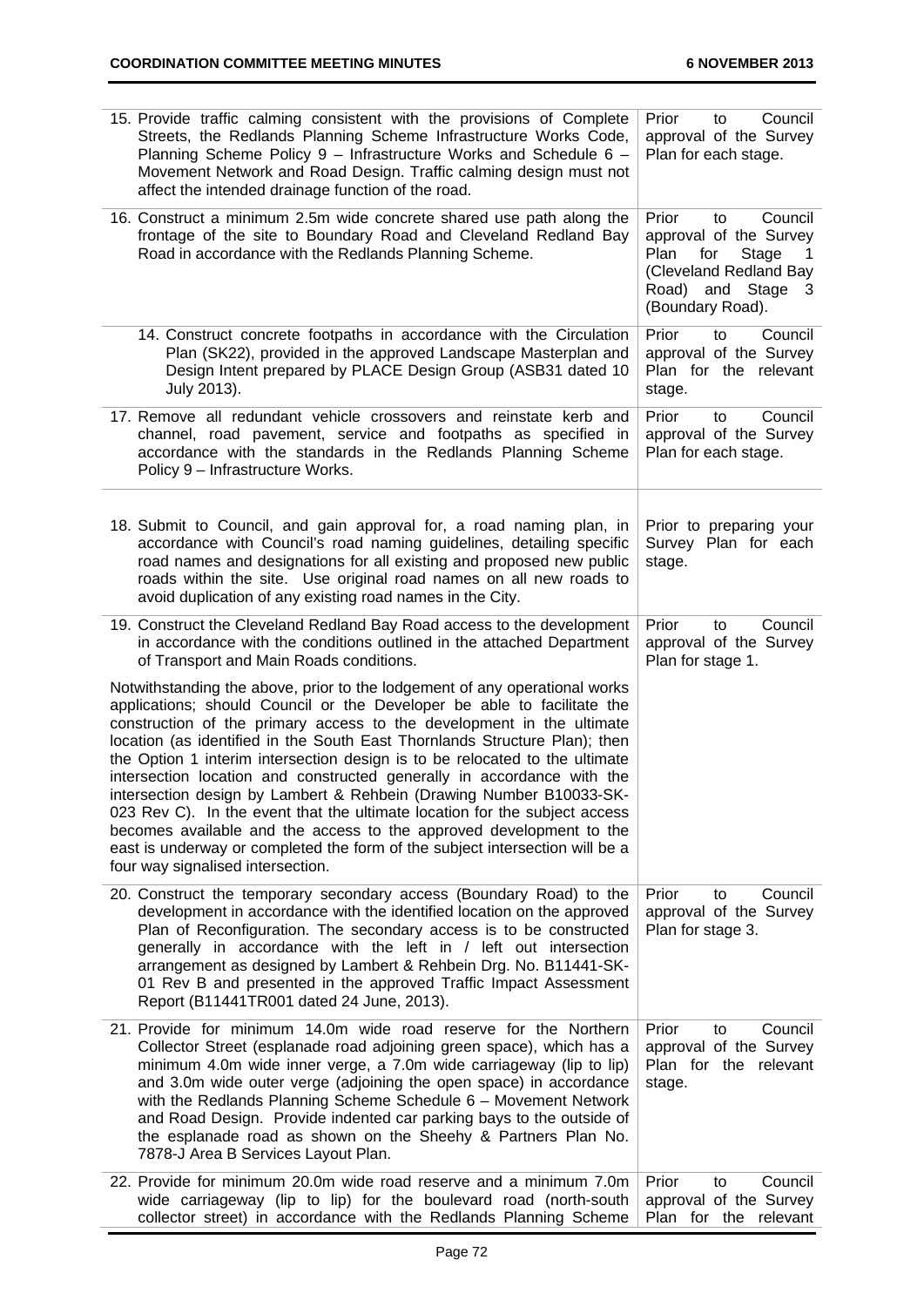j.

| Schedule 6 - Movement Network and Road Design.                                                                                                                                                                                                                                                                                                                                                                                                                                                                                                                                                                         | stage.                                                                                                                     |
|------------------------------------------------------------------------------------------------------------------------------------------------------------------------------------------------------------------------------------------------------------------------------------------------------------------------------------------------------------------------------------------------------------------------------------------------------------------------------------------------------------------------------------------------------------------------------------------------------------------------|----------------------------------------------------------------------------------------------------------------------------|
| 23. Provide minimum 15.0m wide road reserve and a minimum 6.0m wide<br>carriageway (lip to lip) for all roads designated as Access Place or<br>Access Street in accordance with the Redlands Planning Scheme<br>Schedule 6 - Movement Network and Road Design.                                                                                                                                                                                                                                                                                                                                                         | Prior<br>Council<br>to<br>approval of the Survey<br>Plan for the relevant<br>stage.                                        |
| 24. Stages 5 and 6 are not to occur until lawful access to a constructed<br>road is available.                                                                                                                                                                                                                                                                                                                                                                                                                                                                                                                         | Prior<br>construction<br>to<br>commencing for Stages<br>5 or 6.                                                            |
| <b>Stormwater Management</b>                                                                                                                                                                                                                                                                                                                                                                                                                                                                                                                                                                                           |                                                                                                                            |
| 25. Convey roof water and surface water in accordance with the Redlands<br>Planning Scheme Policy 9 Chapter 6 - Stormwater Management to:                                                                                                                                                                                                                                                                                                                                                                                                                                                                              | Prior to on maintenance<br>or Council approval of<br>Plan,<br>the                                                          |
| A lawful point of discharge being detention basins for areas<br>A, B, and C; and                                                                                                                                                                                                                                                                                                                                                                                                                                                                                                                                       | Survey<br>whichever is the sooner,<br>for each stage.                                                                      |
| In accordance with the approved concept Stormwater<br>Management Plan, prepared by Lambert & Rehbein, dated<br>1st August 2013, Job Ref - B12431ER001REV1.                                                                                                                                                                                                                                                                                                                                                                                                                                                             | Ongoing condition.                                                                                                         |
| 26. Manage stormwater discharge from the site in accordance with the<br>Redlands Planning Scheme Policy 9 Chapter 6 - Stormwater<br>Management, so as to not cause an actionable nuisance to adjoining<br>properties.                                                                                                                                                                                                                                                                                                                                                                                                  | Prior to on maintenance<br>or Council approval of<br>the<br>Survey<br>Plan,<br>whichever is the sooner,<br>for each stage. |
|                                                                                                                                                                                                                                                                                                                                                                                                                                                                                                                                                                                                                        | Ongoing condition.                                                                                                         |
| 27. Submit to Council, and receive Operational Works approval for, a<br>stormwater assessment that is generally in accordance with the<br>'Proposed<br>East Thornlands (SET)<br>Central<br>South<br>Residential<br>Development, Boundary Road and Cleveland Redland Bay Road,<br>Redlands - Stormwater Management Plan', prepared by Lambert &<br>Rehbein dated 1 August 2013 (Ref: B12431ER001 Rev1), and<br>addresses both quality and quantity in accordance with the Redlands<br>Planning Scheme Policy 9 Chapter 6 - Stormwater Management, and<br>the following:                                                 | of<br>the<br>As<br>part<br>application<br>for<br>Operational Works for<br>Stage 1.                                         |
| Identify how and when each stormwater detention and treatment<br>device (and treatment sub-system) will be built, relative to each<br>of Stages 1 to 6. Where two or more stages share a stormwater<br>sub-system, design and construct the sub-system together with<br>the first operational works stage to be constructed. Prevent<br>excessive siltation of permanent bioretention sub-systems by<br>treating stormwater with temporary basins and either isolating<br>the permanent basins during bulk earthworks, or delaying their<br>construction until bulk earthworks for all related stages is<br>completed. |                                                                                                                            |
| In Areas A, B and C, install GPT models that include oil<br>٠<br>separation into their performance.                                                                                                                                                                                                                                                                                                                                                                                                                                                                                                                    |                                                                                                                            |
| For the two bio retention gardens in Catchments A and B,<br>include all-weather off-road vehicle access for maintenance in<br>the design. All parts of the system including cleanout points,<br>GPT, inlet, outlet, weir, soil media, and underdrains must be<br>accessible off road within the open space area. Access must be<br>prevented for unauthorised vehicles.                                                                                                                                                                                                                                                |                                                                                                                            |
| For the bio retention garden and bio retention swale in<br>$\bullet$<br>Catchments C and C1 respectively, include illustration and<br>description of how all-weather access to both entire devices for<br>maintenance vehicles can be achieved without unacceptable<br>access restrictions for adjacent residential lots and through                                                                                                                                                                                                                                                                                   |                                                                                                                            |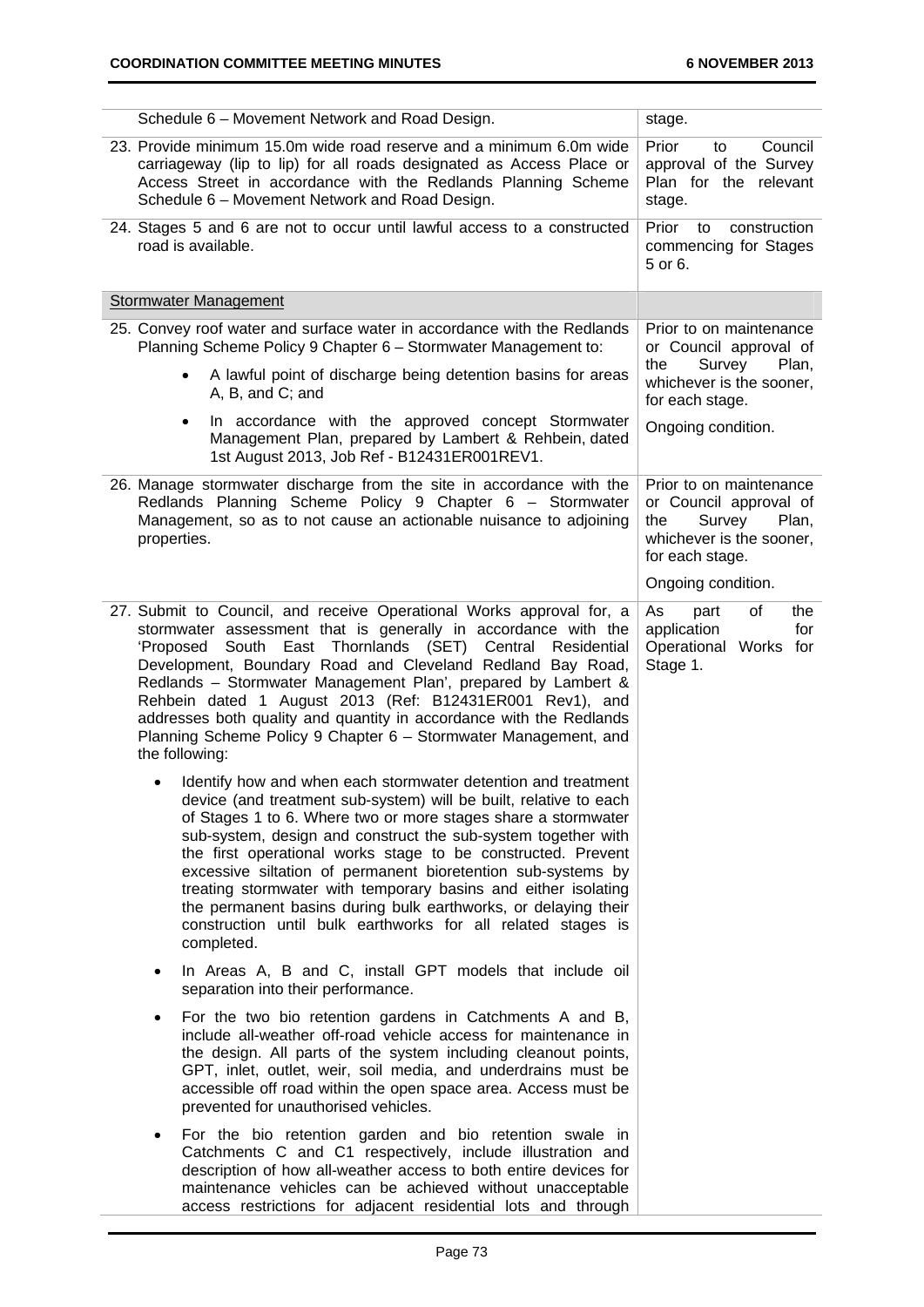$\overline{a}$ 

|           | traffic.                                                                                                                                                                                                                                                                                                                                                                                                                                                                                                                   |                                                                                                                            |
|-----------|----------------------------------------------------------------------------------------------------------------------------------------------------------------------------------------------------------------------------------------------------------------------------------------------------------------------------------------------------------------------------------------------------------------------------------------------------------------------------------------------------------------------------|----------------------------------------------------------------------------------------------------------------------------|
| ٠         | Provide the estimated capital cost of a stormwater quality<br>treatment system, a long term (post-plan sealing period)<br>maintenance schedule, and estimate long term maintenance<br>costs based on current values.                                                                                                                                                                                                                                                                                                       |                                                                                                                            |
| $\bullet$ | Provide coordinates to enable accurate plotting of treatment<br>devices on Council systems, using the RCC coordinate system.                                                                                                                                                                                                                                                                                                                                                                                               |                                                                                                                            |
| $\bullet$ | Incorporation of an onsite Stormwater Detention Volume of a<br>minimum of 2,020m <sup>3</sup> . The detailed designs must incorporate<br>engineering solutions that guarantee<br>detention<br>system<br>availability for subsequent storm events.                                                                                                                                                                                                                                                                          |                                                                                                                            |
| $\bullet$ | Details of how the bio retention garden and bio retention swale in<br>Catchments C and C1 will be decommissioned (works to be<br>done and costs to be borne by the developer) and the<br>catchments connected to the regional facility, once it is provided,<br>to allow for the construction of allotment numbers 258 and 259.                                                                                                                                                                                            |                                                                                                                            |
|           | Waste Management                                                                                                                                                                                                                                                                                                                                                                                                                                                                                                           |                                                                                                                            |
|           | 28. Provide bin service bays for placement of waste and recycling bins for<br>the purpose of emptying bins only (not for storage of bins) to serve<br>proposed Lots 65, 66, 67, 92, 93, 94, 117, 118, 216, 217, 235, 236,<br>241, 246, 247, 248, 258 and 259. Locate the bays as indicated on the<br>approved 'Waste Management and Parking Plan' (as amended by<br>Council to required bin bays for lots 117 and 118 to be relocated).<br>Construct each bin bay of stamped concrete in accordance with the<br>following: | Prior<br>Council<br>to<br>approval of the Survey<br>Plan for the relevant<br>stage.                                        |
|           | 2m long x 1m wide on the road frontage adjacent to each lot.                                                                                                                                                                                                                                                                                                                                                                                                                                                               |                                                                                                                            |
| $\bullet$ | Located so that the length is parallel to the road edge without<br>impeding any swale drainage or existing/proposed driveway.                                                                                                                                                                                                                                                                                                                                                                                              |                                                                                                                            |
|           | Marked 'bin service bay' in letters of 200mm height.                                                                                                                                                                                                                                                                                                                                                                                                                                                                       |                                                                                                                            |
|           | Water and Wastewater                                                                                                                                                                                                                                                                                                                                                                                                                                                                                                       |                                                                                                                            |
|           | 29. Provide a water network analysis and design, establishing the sizes of<br>water reticulation required within the development and the broader<br>Structure Plan area.                                                                                                                                                                                                                                                                                                                                                   | the<br>As<br>οf<br>part<br>application<br>for<br><b>Operational Works</b>                                                  |
|           | 30. Connect all lots to the existing reticulated sewerage and reticulated<br>Submit to Council for approval an application for<br>water systems.<br>Operational Works showing the proposed works are in accordance with<br>the Redlands Planning Scheme Policy 9 - Infrastructure Works.                                                                                                                                                                                                                                   | Prior to on maintenance<br>or Council approval of<br>Survey<br>Plan,<br>the<br>whichever is the sooner,<br>for each stage. |
|           | 31. Construct sewerage reticulation from the development site through Lots<br>501, 502 and 503 on SP245363, to the existing Sewerage Pumping<br>Station within Lot 1 on RP59490. Submit to Council for approval an<br>application for Operational Works showing the works are in accordance<br>with the Redlands Planning Scheme Policy 9 - Infrastructure Works.                                                                                                                                                          | Prior to on maintenance<br>or Council approval of<br>the Survey Plan, for<br>Stage 1.                                      |
|           | 32. Provide a copy of the agreement negotiated with the owner of Lots 501,<br>502 and 503 on SP245363, for the construction of the sewer gravity<br>through these lots up to the existing sewer Manhole upstream of the<br>pumping station.                                                                                                                                                                                                                                                                                | As<br>οf<br>the<br>part<br>application<br>for<br><b>Operational Works.</b>                                                 |
|           | <b>Excavation and Fill</b>                                                                                                                                                                                                                                                                                                                                                                                                                                                                                                 |                                                                                                                            |
|           | 33. Apply to Council and obtain Operational Works approval for earthworks<br>associated with the reconfiguration. Design and construct all retaining<br>structures in accordance with Australian Standard 4678-2002 Earth-<br>retaining Structures, in particular the minimum 60 year design life<br>requirements. Ensure that all lots, roads, park facilities and stormwater                                                                                                                                             | the<br>As<br>part<br>οf<br>application<br>for<br>Operational Works.                                                        |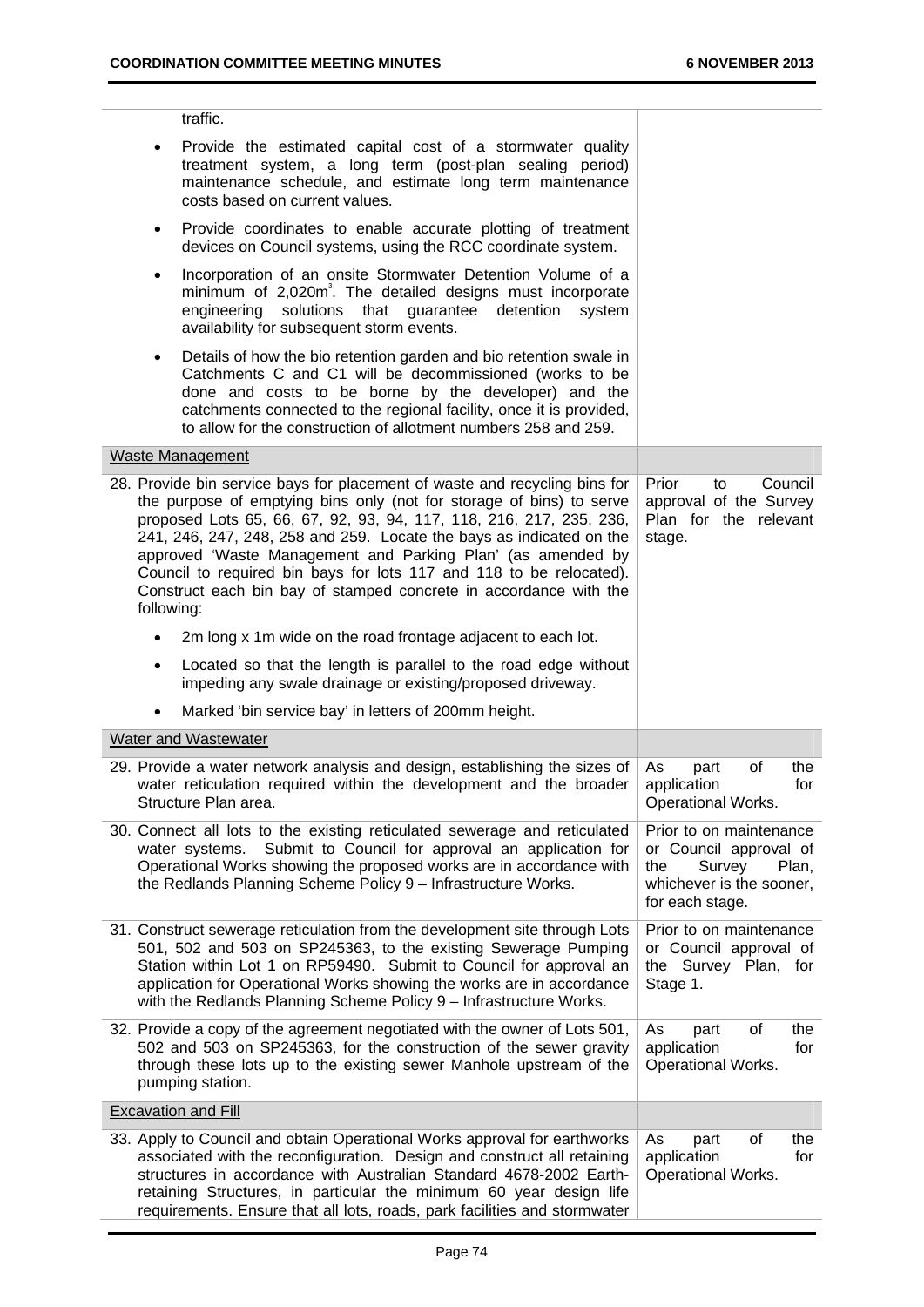|                                                                                                                                                                            | detention basins are above Q100.                                                                                                                                                                                                                                                                                                                                                                                                                                                                                                                                  |                                                                                                                   |  |
|----------------------------------------------------------------------------------------------------------------------------------------------------------------------------|-------------------------------------------------------------------------------------------------------------------------------------------------------------------------------------------------------------------------------------------------------------------------------------------------------------------------------------------------------------------------------------------------------------------------------------------------------------------------------------------------------------------------------------------------------------------|-------------------------------------------------------------------------------------------------------------------|--|
|                                                                                                                                                                            | Sediment and Erosion Control                                                                                                                                                                                                                                                                                                                                                                                                                                                                                                                                      |                                                                                                                   |  |
| Guidelines.                                                                                                                                                                | 34. Install erosion and sediment control measures to minimise the export of<br>silts, sediment, soils and associated pollutants from the site. Design,<br>install and maintain the above measures in accordance with the<br>Redlands Planning Scheme Policy 9 - Infrastructure Works, Chapter 4<br>and the Institute of Engineers' Erosion and Sediment Control                                                                                                                                                                                                   | Prior to commencement<br>of<br>civil<br>works.<br>earthworks<br>and<br>construction phases of<br>the development. |  |
|                                                                                                                                                                            | <b>Survey Control Information</b>                                                                                                                                                                                                                                                                                                                                                                                                                                                                                                                                 |                                                                                                                   |  |
|                                                                                                                                                                            | 35. Submit Survey Plan(s) that include connections to at least two separate<br>corners from two RCC control marks with a valid Department of Natural<br>Resources and Mines Order or RCC Accuracy. These must be shown<br>on the face of the Survey Plan(s) within the Reference Mark or<br>Permanent Survey Mark tables. List the mark number and coordinate<br>in the cover letter.                                                                                                                                                                             | As part of the request<br>compliance<br>for<br>0f<br>the<br>assessment<br>Survey Plan for each<br>stage.          |  |
| Datum (AHD).                                                                                                                                                               | 36. Survey and present all asset infrastructure in accordance with the<br>Redlands Planning Scheme Part 11 Policy 9 - Infrastructure Works.<br>The horizontal datum for all work must be Redland City Council<br>Coordinates (RCC) and the vertical datum must be Australian Height                                                                                                                                                                                                                                                                               | As part of the request<br>compliance<br>for<br>of<br>the<br>assessment<br>Survey Plan for each<br>stage.          |  |
|                                                                                                                                                                            | 37. Place seven (7) new Permanent Survey Marks (one in each stage) in<br>the approximate locations as indicated on the approved annotated<br>sketch titled 'ROL Staging Plan with PSMs', Sheet Number ASB22-<br>ROL 2, Rev A-A. The exact locations are to be determined by the<br>developer's survey consultant, with the sites being secure from works<br>and suitable for GPS observations. PSMs placed shall be a standard<br>brass plaque set in concrete to a minimum depth of 600mm. Each PSM<br>placed is to be levelled to a minimum 4th Order standard. | Prior<br>Council<br>to<br>approval of the Survey<br>Plan for each stage.                                          |  |
| 38. Supply a Permanent Survey Mark (PSM) Sketch with the Survey Plan<br>for any new PSMs placed. Include the following on the PSM Sketch:<br>the mark's AHD Reduced Level; |                                                                                                                                                                                                                                                                                                                                                                                                                                                                                                                                                                   | As part of the request<br>compliance<br>for<br>of<br>the<br>assessment<br>Survey Plan for each                    |  |
|                                                                                                                                                                            | the datum origin mark number; and                                                                                                                                                                                                                                                                                                                                                                                                                                                                                                                                 | stage.                                                                                                            |  |
|                                                                                                                                                                            | the datum RL adopted.                                                                                                                                                                                                                                                                                                                                                                                                                                                                                                                                             |                                                                                                                   |  |
| 2003.                                                                                                                                                                      | Comply with the requirements of the Survey and Mapping Infrastructure Act                                                                                                                                                                                                                                                                                                                                                                                                                                                                                         |                                                                                                                   |  |
|                                                                                                                                                                            | <b>Environmental Management</b>                                                                                                                                                                                                                                                                                                                                                                                                                                                                                                                                   |                                                                                                                   |  |
|                                                                                                                                                                            | 39. Provide details of the location and design of wooden fence panels or<br>climbable poles to allow movement of Koalas, both ways between<br>private properties and the road verge, over the acoustic fences<br>constructed as part of the development. Incorporate a horizontal<br>wooden beam or plank of at least 20cm width along the top of each<br>fence for its entire length.                                                                                                                                                                            | of<br>As<br>the<br>part<br>application<br>for<br><b>Operational Works.</b>                                        |  |
| <b>Landscaping Works</b>                                                                                                                                                   |                                                                                                                                                                                                                                                                                                                                                                                                                                                                                                                                                                   |                                                                                                                   |  |
|                                                                                                                                                                            | 40. Submit a Landscape Plan, prepared in accordance with the Redlands<br>Planning Scheme Policy 9 - Infrastructure Works Chapters 2, 10 and<br>11, to Council for Operational Works approval. Include the following<br>items in addition to the requirements of the Policy:                                                                                                                                                                                                                                                                                       | οf<br>the<br>As<br>part<br>application<br>for<br>Operational Works.                                               |  |
| a)                                                                                                                                                                         | Designs that are generally in accordance with the approved<br>Landscape Masterplan and Design Intent prepared by PLACE<br>Design Group (ASB31 dated 10 July 2013).                                                                                                                                                                                                                                                                                                                                                                                                |                                                                                                                   |  |
| b)                                                                                                                                                                         | Details of street tree planting in accordance with the<br>Landscape Code with species selected from Schedule 9 of the<br>Redlands Planning Scheme, unless otherwise approved as                                                                                                                                                                                                                                                                                                                                                                                   |                                                                                                                   |  |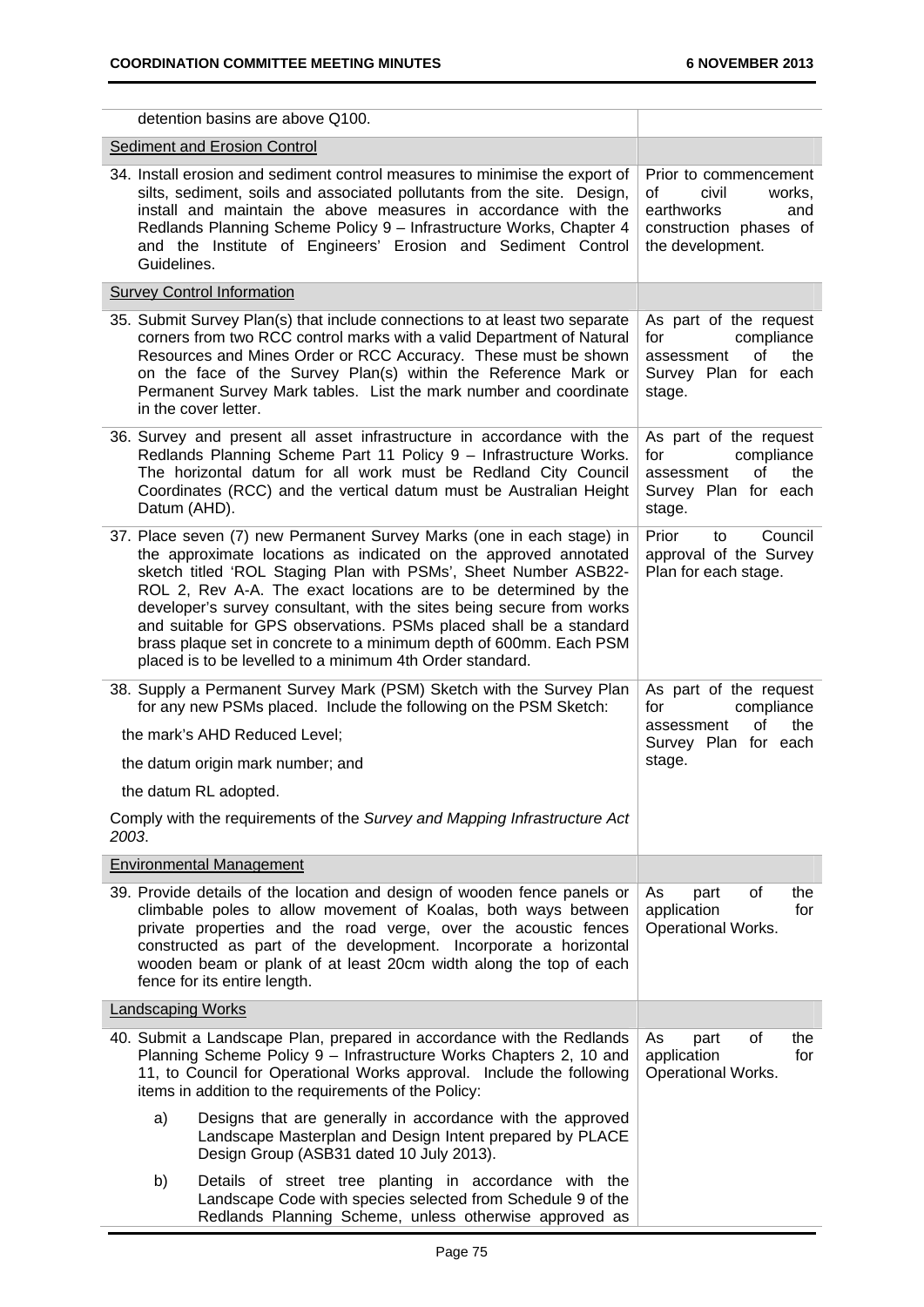for each stage including

park dedication.

part of the Operational Works approval.

- c) Details of treatment and embellishments to the recreation area of the open space. The standard of facilities and embellishments must be consistent with that required for a the Local Park in Section 10.5.6 of the Priority Infrastructure Plan.
- d) Details of all rehabilitation planting to the open space area.
- e) Details of the location and species of proposed koala habitat tree planting.
- f) Details of replanting within and adjacent to the proposed bioretention basins, identifying the planting zones that correlate with the intent of Council greenspace. Areas immediately adjacent to the battered edges of the basin are solely to be densely planted with grasses, sedges and rushes, to maintain an open view to the basin. All batters are to be vegetated.
- g) Details of bollards provided along all roads that adjoin parkland, plus one metal slide rail in the vicinity of each bioretention basin and the open space area to allow access for maintenance vehicles.
- h) A plan showing the tree protection zones (TPZs) around existing trees identified for retention on the approved plans provided in the approved Tree Retention Plans prepared by PLACE Design Group. The TPZs must be determined in accordance with Australian Standard A.S.4970-2009 – Protection of Trees on Development Sites.
- i) Details of replanting of a minimum three (3) metres wide band of native local groundcover vegetation, including herbs, grasses and tussocks, within the 5m buffer area to be dedicated to Council along the length of the property boundary to Cleveland Redland Bay Road and Boundary Road. Planting is to achieve a minimum of 2 plants per square metre, taking into account existing native vegetation.

| 41. Submit to Council for Operational Works approval a Parks Maintenance   As             | part | 0t | the |
|-------------------------------------------------------------------------------------------|------|----|-----|
| Plan (PMP) identifying how all landscaping will be maintained for the $\vert$ application |      |    | for |
| entire On-Maintenance period (minimum 12 months). The Plan must   Operational Works.      |      |    |     |
| be prepared in accordance with the following work sections in the AUS-                    |      |    |     |
| SPEC Urban and Open Spaces package:                                                       |      |    |     |
| Classification No. TG401 - Guide to Parks and Recreation<br>$\bullet$                     |      |    |     |

- Areas Maintenance Management Model and Documentation;
- Classification No. TG402 Guide to Adapting Asset Delivery Documentation to Parks and Recreation Areas Maintenance; and
- Classification No. 0164 Parks and Recreation Area Management Plan.
- 42. Remove all weed species, as identified in Part B of Council's Pest Management Plan 2012-2016, including the areas to be dedicated as public parkland. Prior to on maintenance or Council approval of the Survey Plan, whichever is the sooner
- 43. Submit to Council for Operational Works approval, an arborist report in relation to the retention of trees as identified in the approved Tree Retention Plans prepared by PLACE Design Group, prepared by a qualified arborist who is a member of the Australian Arborist Association or equivalent professional organisation. The arborist report As part of the application for Operational Works.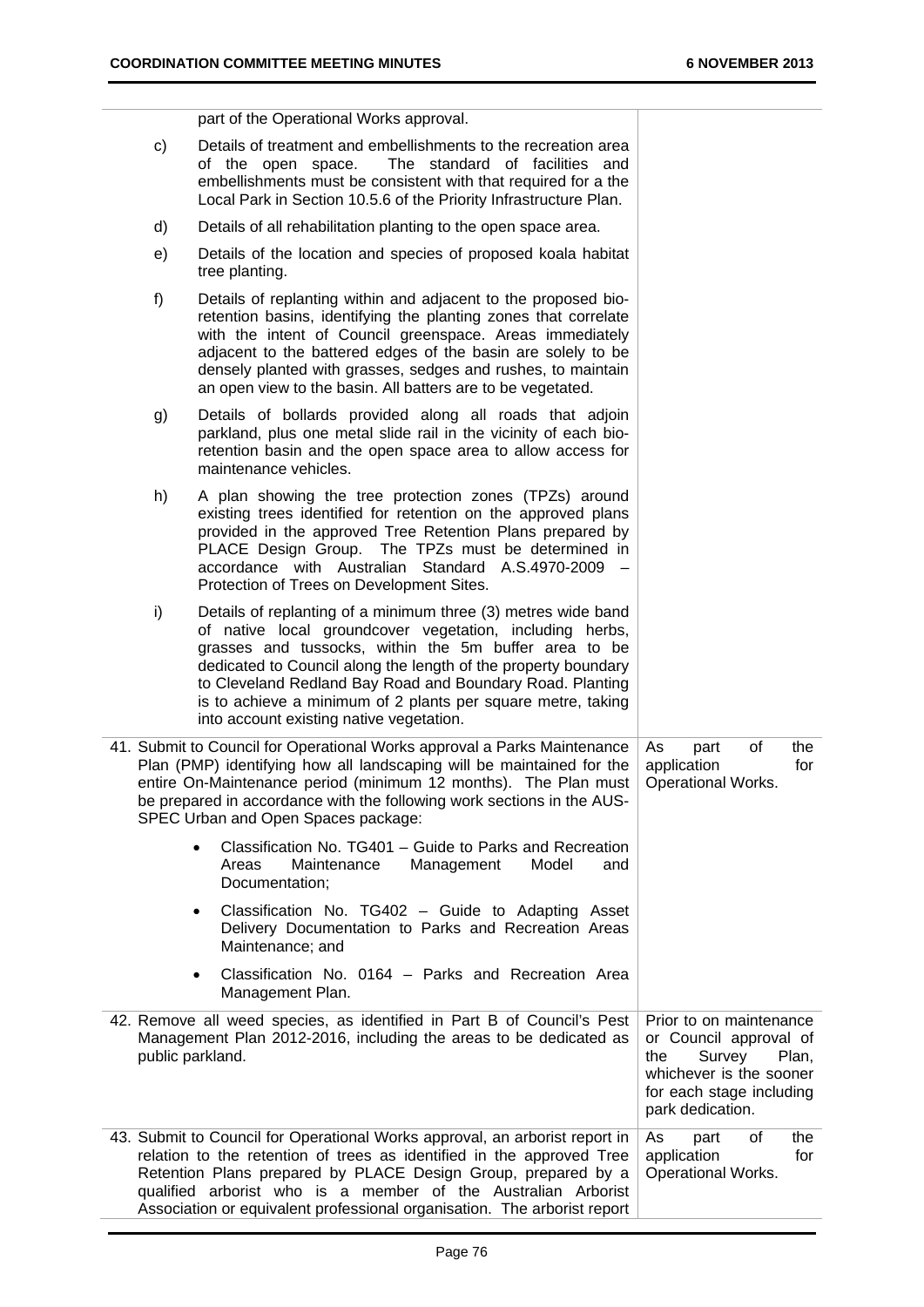must address the following: Impacts of any required amendments to the proposed development on existing native trees identified to be retained on the approved Tree Retention Plans prepared by Place Design Group Pty Ltd, with particular attention to any amendments to the size and design of the proposed bioretention basins that are specified within the Stormwater Management Plan to be submitted as part of operational works; Liaison with arborist and civil engineer to determine if levels of cut or fill exceed the tolerance of trees that are intended to be retained. Details related to construction and post construction protection and maintenance of trees to be retained in accordance with AS4970-2009 '*Protection of Trees on Development Sites'* and any pruning to be in accordance with Australian Standard AS4373:2007 "*Pruning of Amenity Trees";*  The tree assessment must be considered in accordance with Australian Standard AS4970-2009 "*Protection of Trees on Development Sites".* 44. Confirm details of koala habitat trees to be removed and locate offset trees to be planted, in accordance with the approved Landscape Masterplan and Design Intent and Tree Retention Plans. Replace all koala habitat trees to be removed at a rate of one (1) tree for every one (1) metre of tree height removed, by either: replanting the applicable number of koala habitat trees; or paying an equivalent Koala tree off-set monetary contribution prior to plan signing to Council (as per the Council's schedule of fees and charges which is current at the time of payment, or, as agreed by Council in writing); or implementing a combination of both planting and payment of the contribution that is to be equivalent to the total number of trees to be replaced. Where replanting is proposed, as part of operational works and compliance: confirm details to Council of the recipient sites located within Lot 2 RP 154341 and Lot 6 RP 14839, to be dedicated as open space to Council on completion of the development. Replant Koala habitat trees only on approved recipient sites; and Provide details of the location, species, soil and mulch treatment with a maintenance plan for the trees to achieve nonjuvenile koala habitat tree status, where replanting is proposed. As part of the application for Operational Works **Acoustics** 45. Construct acoustic barriers in accordance with recommendations in section 8 of the acoustic assessment titled 'Proposed Residential Development. South-East Thornlands Central. Cleveland-Redland Bay Road and Boundary Road, Thornlands. Assessment and Control of Road Traffic Noise Intrusion', Report No. 11-268.R05, dated 21 June 2013, and section 6 of the addendum (Resolution of Barrier Arrangement for Lots 1-3, 10 and 11) reference: 11-268.R06, dated 30 June 2013. Construct the acoustic barrier to achieve a minimum standard that attains a superficial mass of not less than 12.5kg/m² and total leakage of Prior to Council approval of the Survey Plan for stages 1, 3 and 5.

less than 1% of the total area. Guidance on the design of the barriers is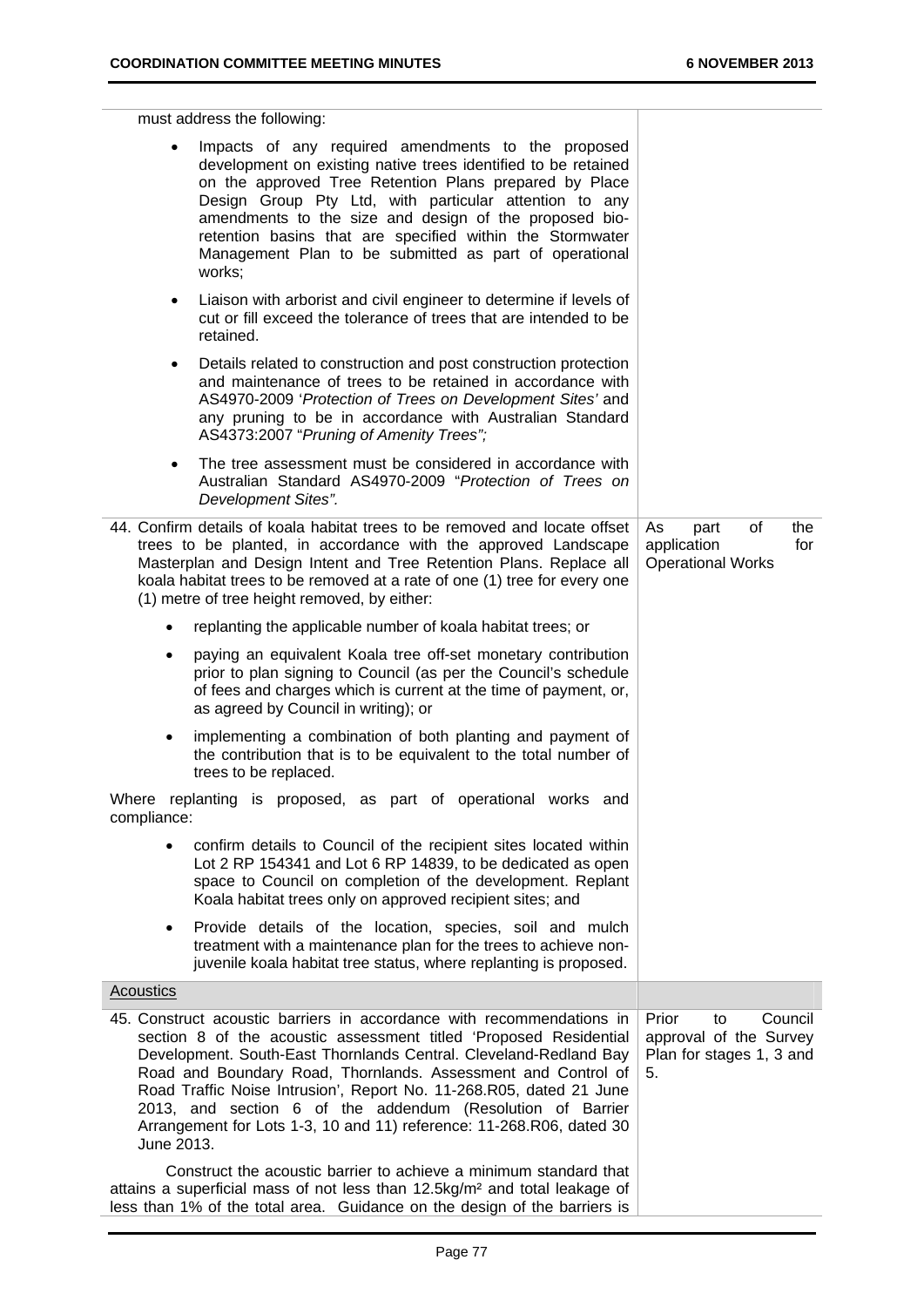| provided in the approved acoustic assessment (Report No. 11-268.R05<br>and section 6 of the addendum reference: 11-268.R06).                                                                                                                                                                                                                                                                                                                                                                                                                                                                                                                                                                                                                                                                         |                                                                                    |
|------------------------------------------------------------------------------------------------------------------------------------------------------------------------------------------------------------------------------------------------------------------------------------------------------------------------------------------------------------------------------------------------------------------------------------------------------------------------------------------------------------------------------------------------------------------------------------------------------------------------------------------------------------------------------------------------------------------------------------------------------------------------------------------------------|------------------------------------------------------------------------------------|
| The barriers must be constructed in accordance with Redland Planning<br>Scheme Policy 5 - Environmental Emissions.                                                                                                                                                                                                                                                                                                                                                                                                                                                                                                                                                                                                                                                                                   |                                                                                    |
| 46. Provide plans and specifications detailing the design and construction<br>of the noise barriers. Ensure this is certified by a suitably qualified<br>acoustic consultant indicating that the noise barrier achieves the<br>requirements of:                                                                                                                                                                                                                                                                                                                                                                                                                                                                                                                                                      | As<br>part<br>of<br>the<br>a<br>application<br>for<br>Operational Works.           |
| this decision notice (including Council and Department of<br>Transport and Main Roads conditions);                                                                                                                                                                                                                                                                                                                                                                                                                                                                                                                                                                                                                                                                                                   |                                                                                    |
| acoustic<br>assessment<br>'Proposed<br>Residential<br>the<br>$\bullet$<br>Development. South-East Thornlands Central. Cleveland-<br>Redland Bay Road and Boundary Road, Thornlands.<br>Assessment and Control of Road Traffic Noise Intrusion',<br>Report No. 11-268.R05, dated 21 June 2013;                                                                                                                                                                                                                                                                                                                                                                                                                                                                                                        |                                                                                    |
| section 6 of the addendum (Resolution of Barrier<br>$\bullet$<br>Arrangement for Lots 1-3, 10 and 11) reference: 11-<br>268.R06, dated 30 June 2013; and                                                                                                                                                                                                                                                                                                                                                                                                                                                                                                                                                                                                                                             |                                                                                    |
| Redland Planning Scheme Policy 5 - Environmental<br>$\bullet$<br>Emissions.                                                                                                                                                                                                                                                                                                                                                                                                                                                                                                                                                                                                                                                                                                                          |                                                                                    |
| 47. Submit post construction certification for the acoustic barrier to Council.<br>The certification must be provided by a suitably qualified acoustic<br>consultant and must demonstrate that the conditions of this<br>development approval relating to noise are achieved and (where not<br>otherwise specified) confirm that the predicted noise levels in the<br>acoustic assessment 'Proposed Residential Development. South-East<br>Thornlands Central. Cleveland-Redland Bay Road and Boundary<br>Road, Thornlands. Assessment and Control of Road Traffic Noise<br>Intrusion', Report No. 11-268.R05, dated 21 June 2013, and section 6<br>of the addendum (Resolution of Barrier Arrangement for Lots 1-3, 10<br>and 11) reference: 11-268.R06, dated 30 June 2013, have been<br>achieved. | Prior<br>Council<br>to<br>approval of the Survey<br>Plan for stages 1, 3 and<br>5. |
| <b>Contaminated Land Assessment</b>                                                                                                                                                                                                                                                                                                                                                                                                                                                                                                                                                                                                                                                                                                                                                                  |                                                                                    |
| 48. Submit further investigations including a Stage 2 Detailed Site<br>Investigation and Stage 3 Health and Environmental Assessment and<br>Determination of Remediation Plan to Council. Provide a Stage 4<br>Implementation of Remediation Plan and Validation Sampling plan<br>where remediation of the site is required.                                                                                                                                                                                                                                                                                                                                                                                                                                                                         | As<br>οf<br>the<br>a<br>part<br>application<br>for<br>Operational Works.           |
| ADDITIONAL DEVELOPMENT PERMITS AND COMPLIANCE PERMITS                                                                                                                                                                                                                                                                                                                                                                                                                                                                                                                                                                                                                                                                                                                                                |                                                                                    |
|                                                                                                                                                                                                                                                                                                                                                                                                                                                                                                                                                                                                                                                                                                                                                                                                      |                                                                                    |

The following further Development Permits and/or Compliance Permits are necessary to allow the development to be carried out. Please be aware that details of any further approvals, other than a Development Permit or Compliance Permit, are provided in the 'Advice' section of this decision.

- Building works demolition:
	- Provide evidence to Council that a Demolition Permit has been issued for structures that are required to be removed and/or demolished from the site in association with this development. Referral Agency Assessment through Redland City Council is required to undertake the removal works.
- Operational Works approval is required for the following works as detailed in the conditions of this approval:
	- Earthworks and site works;
	- Stormwater drainage and management;
	- Water supply and reticulation;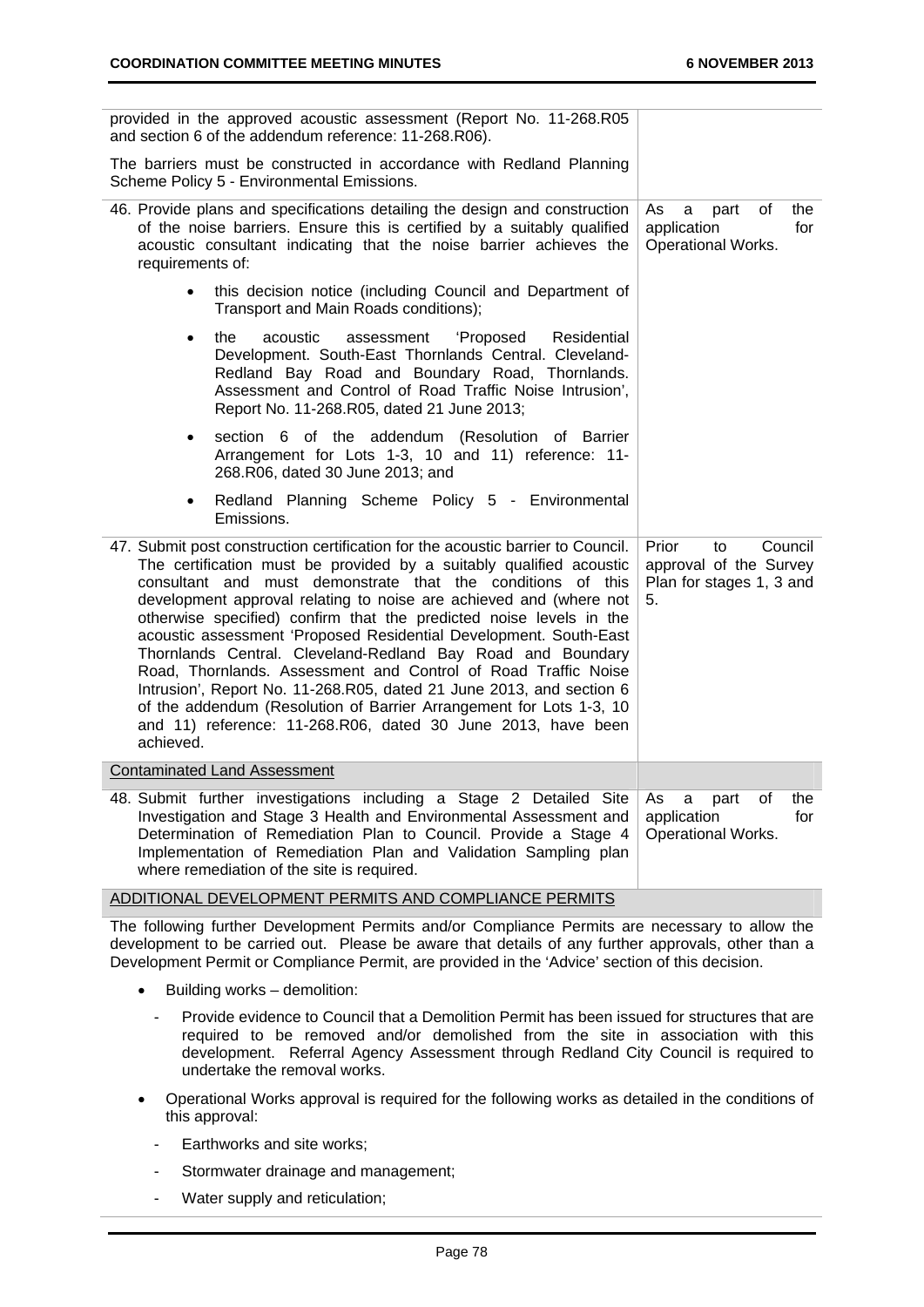- Sewerage supply and reticulation;
- Road and footpath works;
- Sediment and erosion control;
- Landscaping works;
- Electricity reticulation and street lighting;
- Acoustic barriers; and
- Contaminated land assessment.

## SECTION 2 - PERMIT TO WHICH THE FOLLOWING CONDITIONS RELATE:

## DEVELOPMENT PERMIT FOR MATERIAL CHANGE OF USE – DWELLING HOUSES

| ASSESSMENT MANAGER CONDITIONS                                                                                                                                                                                                                                                          | <b>TIMING</b>                          |            |
|----------------------------------------------------------------------------------------------------------------------------------------------------------------------------------------------------------------------------------------------------------------------------------------|----------------------------------------|------------|
| 1. Comply with all conditions of this approval, at no cost to Council, at the<br>timing periods specified in the right-hand column. Where the column<br>indicates that the condition is an ongoing condition, that condition must be<br>complied with for the life of the development. |                                        |            |
| Approved Plans and Documents                                                                                                                                                                                                                                                           |                                        |            |
| 2. Undertake the development in accordance with the approved plans and<br>documents referred to in Table 2, subject to the conditions of this approval<br>and any notations by Council on the plans.                                                                                   | Prior to the<br>commencing<br>ongoing. | use<br>and |

| <b>Plan/Document Title</b>                               | Reference Number                       | Prepared By               | Date       |
|----------------------------------------------------------|----------------------------------------|---------------------------|------------|
| Plan of Development - Stage 1<br>(as amended by Council) | ASB22-POD ST1 RevA                     | <b>PLACE Design Group</b> | 17.06.2013 |
| Plan of Development - Stage 1a                           | ST <sub>1a</sub><br>ASB22-POD<br>RevA  | <b>PLACE Design Group</b> | 17.06.2013 |
| Plan of Development - Stage 1b                           | ASB22-POD<br>ST <sub>1</sub> b<br>RevA | <b>PLACE Design Group</b> | 17.06.2013 |
| Plan of Development - Stage 1c                           | ASB22-POD ST1c RevA                    | <b>PLACE Design Group</b> | 17.06.2013 |
| Plan of Development - Stage 2<br>(as amended by Council) | ASB22-POD ST2 RevA                     | <b>PLACE Design Group</b> | 17.06.2013 |
| Plan of Development - Stage 2a                           | ST <sub>2a</sub><br>ASB22-POD<br>RevA  | <b>PLACE Design Group</b> | 17.06.2013 |
| Plan of Development - Stage 2b                           | ST <sub>2</sub> b<br>ASB22-POD<br>RevA | <b>PLACE Design Group</b> | 17.06.2013 |
| Plan of Development - Stage 3<br>(as amended by Council) | ASB22-POD ST3 RevA                     | <b>PLACE Design Group</b> | 17.06.2013 |
| Plan of Development - Stage 3a                           | ST <sub>3a</sub><br>ASB22-POD<br>RevA  | <b>PLACE Design Group</b> | 17.06.2013 |
| Plan of Development - Stage 3b                           | ST <sub>3</sub> b<br>ASB22-POD<br>RevA | <b>PLACE Design Group</b> | 17.06.2013 |
| Plan of Development - Stage 4<br>(as amended by Council) | ASB22-POD ST4 RevA                     | <b>PLACE Design Group</b> | 17.06.2013 |
| Plan of Development - Stage 4a                           | ST <sub>4a</sub><br>ASB22-POD<br>RevA  | <b>PLACE Design Group</b> | 17.06.2013 |
| Plan of Development - Stage 4b                           | ASB22-POD<br>ST <sub>4</sub> b<br>RevA | <b>PLACE Design Group</b> | 17.06.2013 |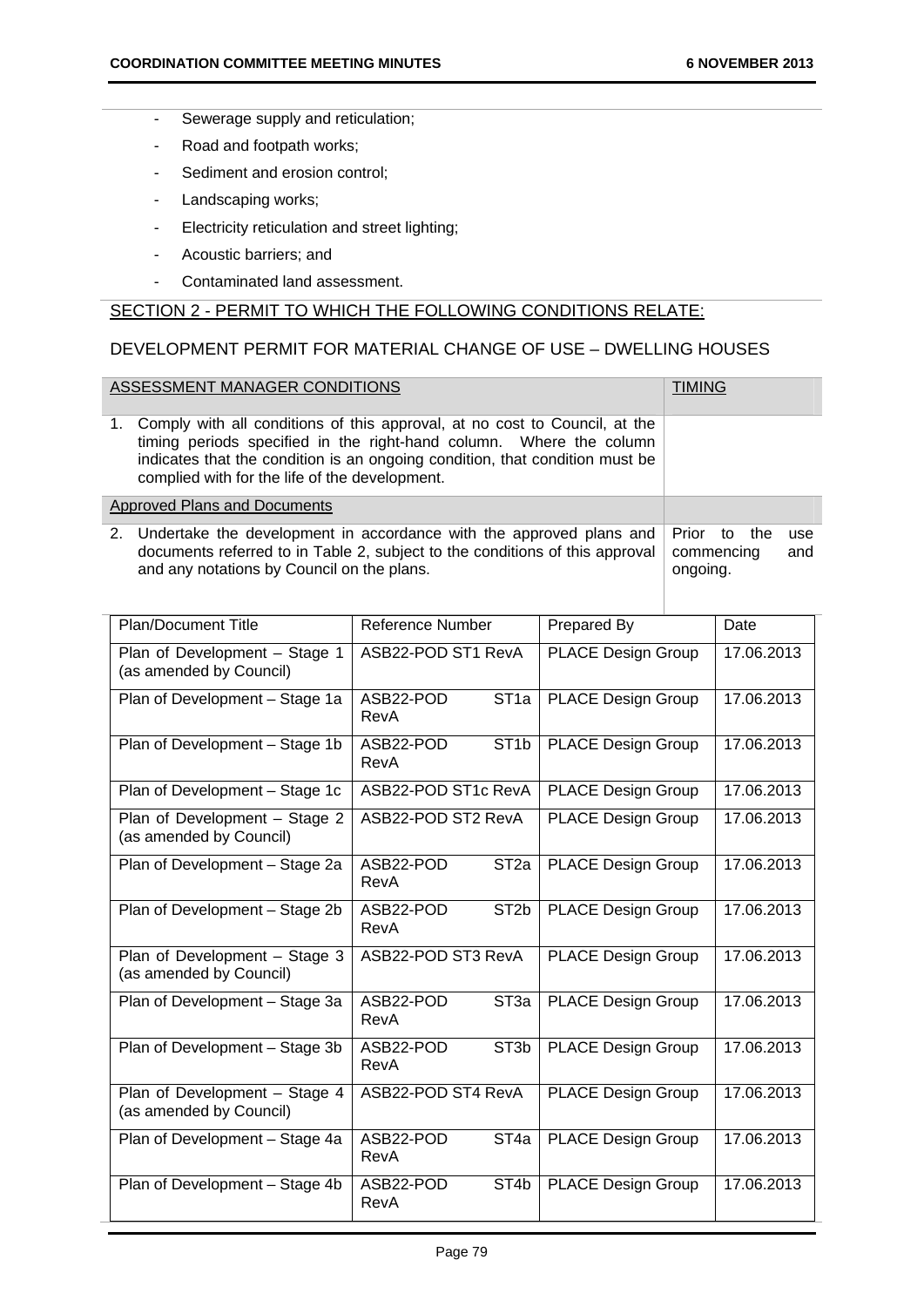| Plan of Development - Stage 5<br>(as amended by Council) | ASB22-POD ST5 RevA                    | <b>PLACE Design Group</b> | 17.06.2013 |
|----------------------------------------------------------|---------------------------------------|---------------------------|------------|
| Plan of Development - Stage 5a                           | ASB22-POD<br>ST <sub>5a</sub><br>RevA | <b>PLACE Design Group</b> | 17.06.2013 |
| Plan of Development - Stage 6<br>(as amended by Council) | ASB22-POD ST6 RevA                    | <b>PLACE Design Group</b> | 17.06.2013 |
| Plan of Development - Stage 6a                           | ASB22-POD<br>ST6a<br>RevA             | <b>PLACE Design Group</b> | 17.06.2013 |

## Table 1: Approved Plans and Documents

| <b>Commencement of Works</b> |                                                                                                                                                                                                                                                                                                                                                                                                                                                                                                                                      |                                                                                    |  |
|------------------------------|--------------------------------------------------------------------------------------------------------------------------------------------------------------------------------------------------------------------------------------------------------------------------------------------------------------------------------------------------------------------------------------------------------------------------------------------------------------------------------------------------------------------------------------|------------------------------------------------------------------------------------|--|
| 3.                           | Do not commence building and/or plumbing and drainage works for any<br>Dwelling House, authorised by this Development Permit, until the Survey<br>Plan for the proposed lot has been endorsed by Council and issued with a<br>dealing number by the Department of Natural Resources and Mines.                                                                                                                                                                                                                                       | Prior to site works<br>commencing<br>for<br>each individual lot.                   |  |
|                              | <b>Design</b>                                                                                                                                                                                                                                                                                                                                                                                                                                                                                                                        |                                                                                    |  |
|                              | Ensure all development for dwelling houses complies with the<br>approved plan of development listed in Table 1: Approved Plans and<br>Documents.                                                                                                                                                                                                                                                                                                                                                                                     | Prior to site works<br>commencing<br>for<br>each individual<br>lot<br>and ongoing. |  |
| 4.                           | Locate, design and install outdoor lighting, where required, to minimise the<br>potential for light spillage to cause nuisance to neighbours.                                                                                                                                                                                                                                                                                                                                                                                        | Prior to<br>the<br>use<br>commencing<br>and<br>ongoing.                            |  |
| 5.                           | Prior to<br>Incorporate acoustic attenuation into the development as specified in the<br>the<br>use<br>acoustic report titled 'Proposed Residential Development. South-East<br>commencing<br>and<br>Thornlands Central. Cleveland-Redland Bay Road and Boundary Road,<br>ongoing<br>Thornlands. Assessment and Control of Road Traffic Noise Intrusion',<br>Report No. 11-268. R05, dated 21 June 2013, prepared by Acoustics RB<br>Pty Ltd.                                                                                         |                                                                                    |  |
|                              | Construction                                                                                                                                                                                                                                                                                                                                                                                                                                                                                                                         |                                                                                    |  |
| 6.                           | Install erosion and sediment control measures prior to commencement of<br>Prior to site works<br>the civil works, earthworks and construction phases of the development to<br>commencing.<br>minimise the export of silts, sediment, soils and associated pollutants from<br>the site. Design, install and maintain the above measures in accordance<br>with the Redlands Planning Scheme Policy 9, Chapter 4 Erosion<br>Prevention and Sediment Control and the Institute of Engineers' Erosion<br>and Sediment Control Guidelines. |                                                                                    |  |
| 7.                           | Undertake any required excavation and fill works in accordance with the<br>following:                                                                                                                                                                                                                                                                                                                                                                                                                                                | During construction.                                                               |  |
|                              | Design retaining walls/structures to have a minimum design life of 60<br>a)<br>years and to be in accordance with Australian Standard 4678:2002 -<br>Earth Retaining Structures (as amended).                                                                                                                                                                                                                                                                                                                                        |                                                                                    |  |
|                              | Undertake compaction in accordance with Australian Standard<br>b)<br>3798:2007 - Guidelines on earthworks for commercial and<br>residential developments (as amended) and Australian Standard<br>2870:2011 - Residential Slabs and Footings (as amended).                                                                                                                                                                                                                                                                            |                                                                                    |  |
|                              | Comply with the relevant requirements of the Building Regulations<br>C)<br>2006 (as amended) where involving gradients or embankments.                                                                                                                                                                                                                                                                                                                                                                                               |                                                                                    |  |
| 8.                           | Provide temporary drainage during the building construction phase such<br>that discharge from all constructed roofs and paved areas is disposed of to<br>a lawful point of discharge in accordance with the Queensland Urban<br>Drainage Manual (QUDM) Section 3.02 'Lawful Point of Discharge'.                                                                                                                                                                                                                                     | During construction.                                                               |  |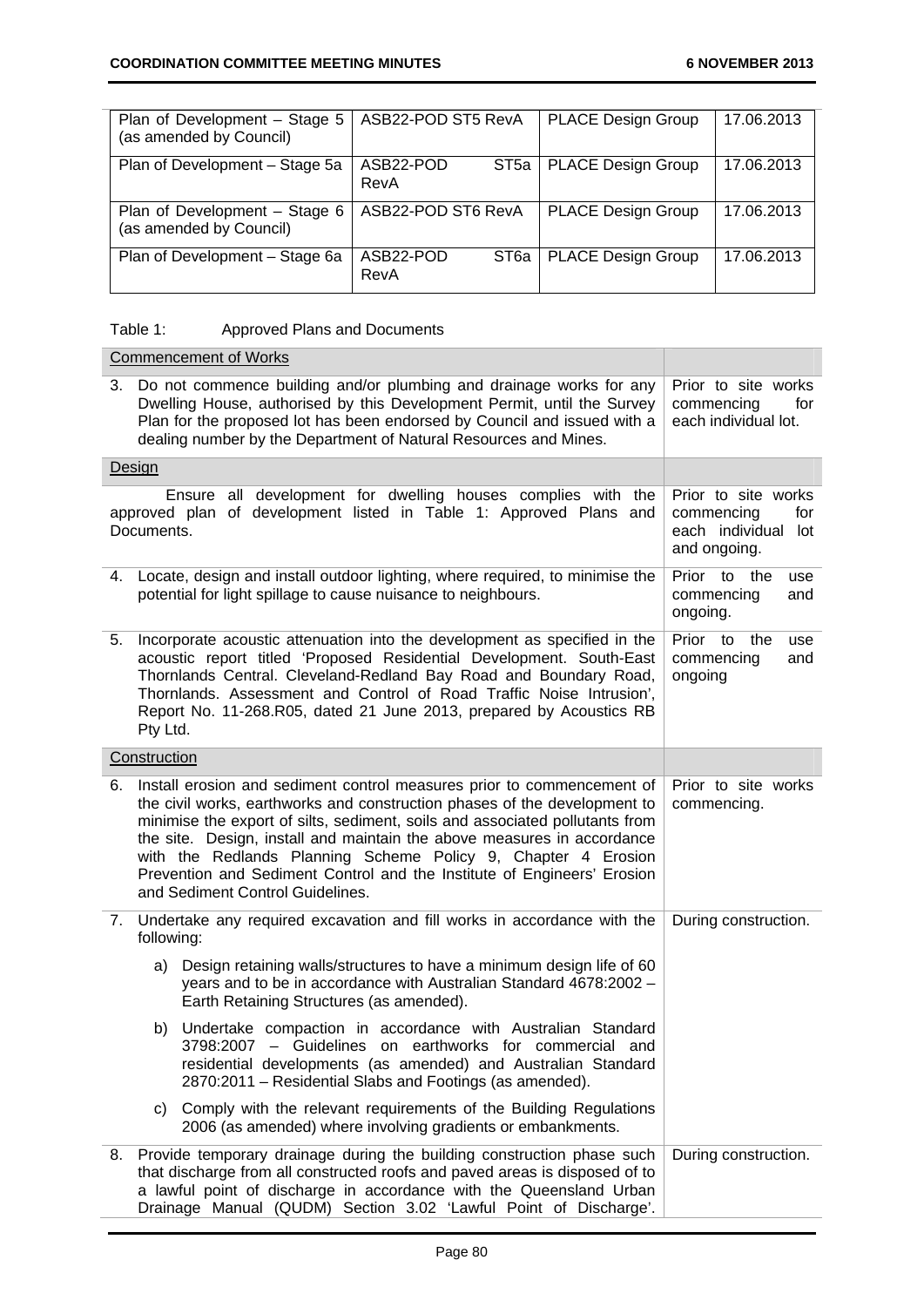|    | Maintain the temporary system for the duration of the building works.                                                                                                                                                                                                                                                                                                                                                                                                        |                                           |                   |
|----|------------------------------------------------------------------------------------------------------------------------------------------------------------------------------------------------------------------------------------------------------------------------------------------------------------------------------------------------------------------------------------------------------------------------------------------------------------------------------|-------------------------------------------|-------------------|
| 9. | Rectify any damage done to the road verge during construction, including<br>topsoiling and re-turfing.                                                                                                                                                                                                                                                                                                                                                                       | Prior to<br>the<br>commencing.            | use               |
|    | 10. Pay the cost of any alterations to existing public utility mains, services or<br>installations due to building and works in relation to the proposed<br>development, or any works required by conditions of this approval. Any<br>cost incurred by Council must be paid at the time the works occur in<br>accordance with the terms of any cost estimate provided to perform the<br>works, or prior to plumbing final or the use commencing, whichever is the<br>sooner. | At the time of works<br>occurring.        |                   |
|    | Services and Infrastructure                                                                                                                                                                                                                                                                                                                                                                                                                                                  |                                           |                   |
|    | 11. Construct the driveway crossover in accordance with Council's Standard<br>Drawing No. R-RSC-2 where kerb and channel exists. Locate the driveway<br>crossover so that there is no removal or damage to existing street trees.                                                                                                                                                                                                                                            | Prior<br>to<br>the<br>commencing.         | use               |
|    | 12. Provide a refuse storage area on site that is screened from view and<br>located a minimum of 6m from the front property boundary, for the storage<br>of a minimum of two (2) waste collection bins (one waste bin and one<br>recycle bin).                                                                                                                                                                                                                               | the<br>Prior to<br>commencing<br>ongoing. | use<br>and        |
|    | 13. Convey roof water and surface water in accordance with the Redlands<br>Planning Scheme Policy 9 Chapter 6 - Stormwater Management to:                                                                                                                                                                                                                                                                                                                                    | Prior to<br>the<br>commencing<br>ongoing. | use<br>and        |
|    | A lawful point of discharge.<br>$\bullet$                                                                                                                                                                                                                                                                                                                                                                                                                                    |                                           |                   |
|    | 14. Manage stormwater discharge from the site in accordance with the<br>Redlands Planning Scheme Policy 9 Chapter 6 - Stormwater<br>Management, so as to not cause an actionable nuisance to adjoining<br>properties.                                                                                                                                                                                                                                                        | the<br>Prior to<br>commencing<br>ongoing. | use<br>and        |
|    | Development Near Underground Infrastructure                                                                                                                                                                                                                                                                                                                                                                                                                                  |                                           |                   |
|    | 15. Comply with section 8.5.4 of the Development Near Underground<br>Infrastructure Code of the Redlands Planning Scheme.                                                                                                                                                                                                                                                                                                                                                    | Prior to<br>the<br>commencing<br>ongoing. | <b>use</b><br>and |
|    | ADDITIONAL DEVELOPMENT PERMITS AND COMPLIANCE PERMITS                                                                                                                                                                                                                                                                                                                                                                                                                        |                                           |                   |

The following further Development Permits and/or Compliance Permits are necessary to allow the development to be carried out. Please be aware that details of any further approvals, other than a Development Permit or Compliance Permit, are provided in the 'Advice' section of this decision.

• Building Works approval.

#### SECTION 3 - REFERRAL AGENCY CONDITIONS

Queensland Department of Transport and Main Roads (DTMR)

Refer to the attached correspondence from the DTMR dated 19 September 2013 (DTMR reference TMR13-006748).

#### SECTION 4 - ASSESSMENT MANAGER ADVICE

Other Approvals

Please be aware that other approvals may be required for your development. This includes, but is not limited to, the following:

- Plumbing and drainage works.
- Road Opening Permit for any works proposed within an existing road reserve.
- Advertising device/sign licence.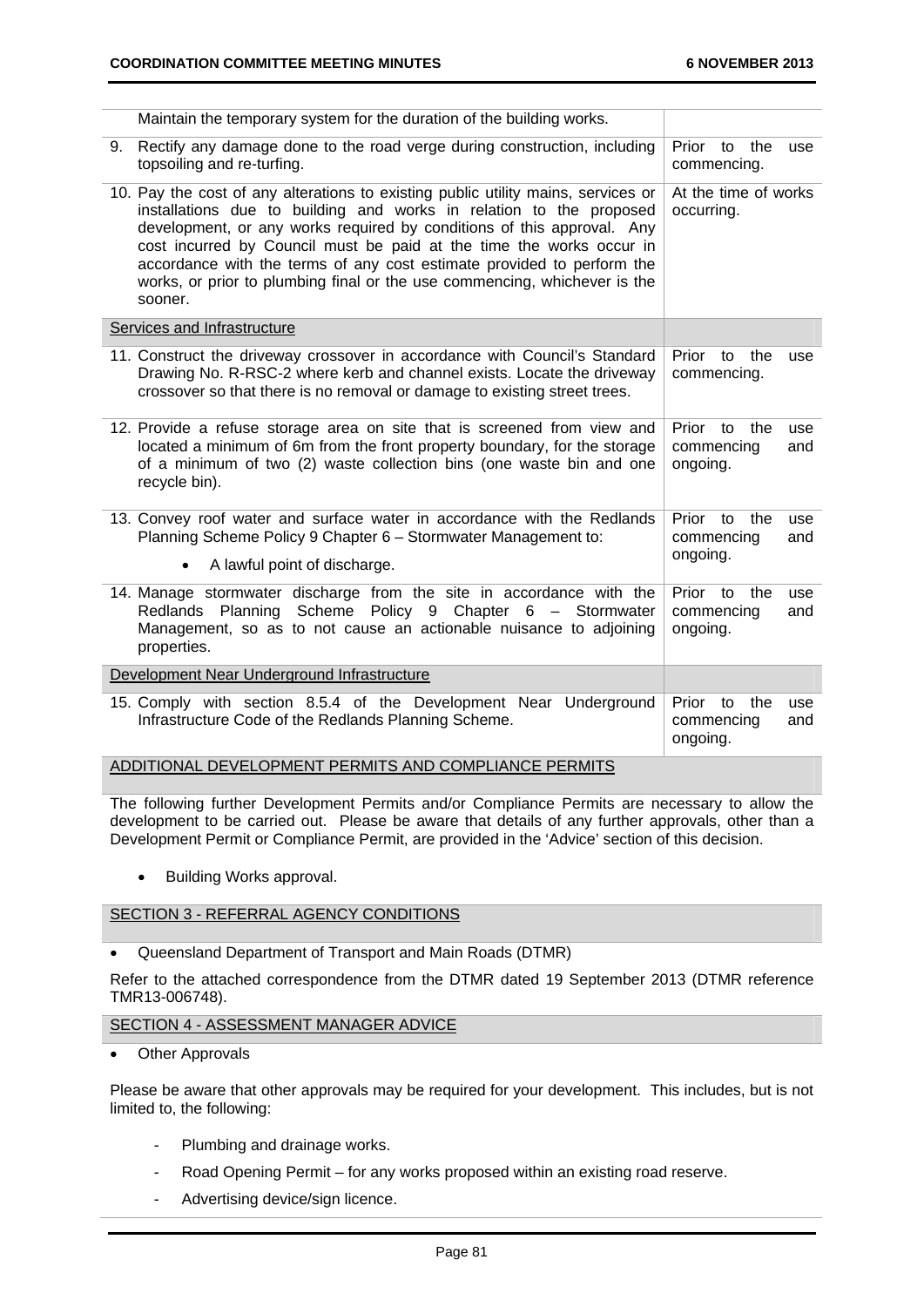#### Infrastructure Charges

Infrastructure charges apply to the development and are levied by way of an Infrastructure Agreement (as attached).

#### Live Connections

Redland Water is responsible for all live water and wastewater connections. It is recommended that contact be made with Redland Water to arrange live works associated with the development. Further information can be obtained from Redland Water on 1300 015 561.

#### Bushfire Hazard

Council's Bushfire Hazard Overlay identifies part of the site as a medium bushfire hazard. Further advice on this matter should be sought from a building certifier.

#### Performance Bonding

Security bonds may be required in accordance with the Redlands Planning Scheme Policy 3 Chapter 4 – Security Bonding. Bond amounts are determined as part of an Operational Works approvals and will be required to be paid prior to the pre-start meeting or the development works commencing. whichever is the sooner.

#### Sea Level Rise

The Queensland Coastal Plan (QCP) commenced on 3 February 2012. The QCP predicts sea level rise in the future. The projections in the QCP should be taken into account in the planning and development of the site in order to protect the safety of people and property. Further to this, the State Government has published the Draft Coastal Protection State Planning Regulatory Provision. This planning instrument took effect on 26 April 2013 and suspends the operation of the QCP relevant to development assessment.

Development Permits issued by Council are based upon current lawful planning provisions which do not necessarily respond immediately to new and developing information on sea level rise. Independent advice about this issue should be sought.

#### Hours of Construction

Please be aware that you are required to comply with the *Environmental Protection Act* in regards to noise standards and hours of construction.

#### Survey and As-constructed Information

Upon request, the following information can be supplied by Council to assist survey and engineering consultants to meet the survey requirements:

- a) A map detailing coordinated and/or levelled PSMs adjacent to the site.
- b) A listing of Council (RCC) coordinates for some adjacent coordinated PSMs.
- c) An extract from Department of Natural Resources and Mines SCDM database for each PSM.
- d) Permanent Survey Mark sketch plan copies.

This information can be supplied without charge once Council received a signed declaration from the consultant agreeing to Council's terms and conditions in relation to the use of the supplied information.

Where specific areas within a lot are being set aside for a special purpose, such as building sites or environmental areas, these areas should be defined by covenants. Covenants are registered against the title as per Division 4A of the *Land Title Act 1994*.

Services Installation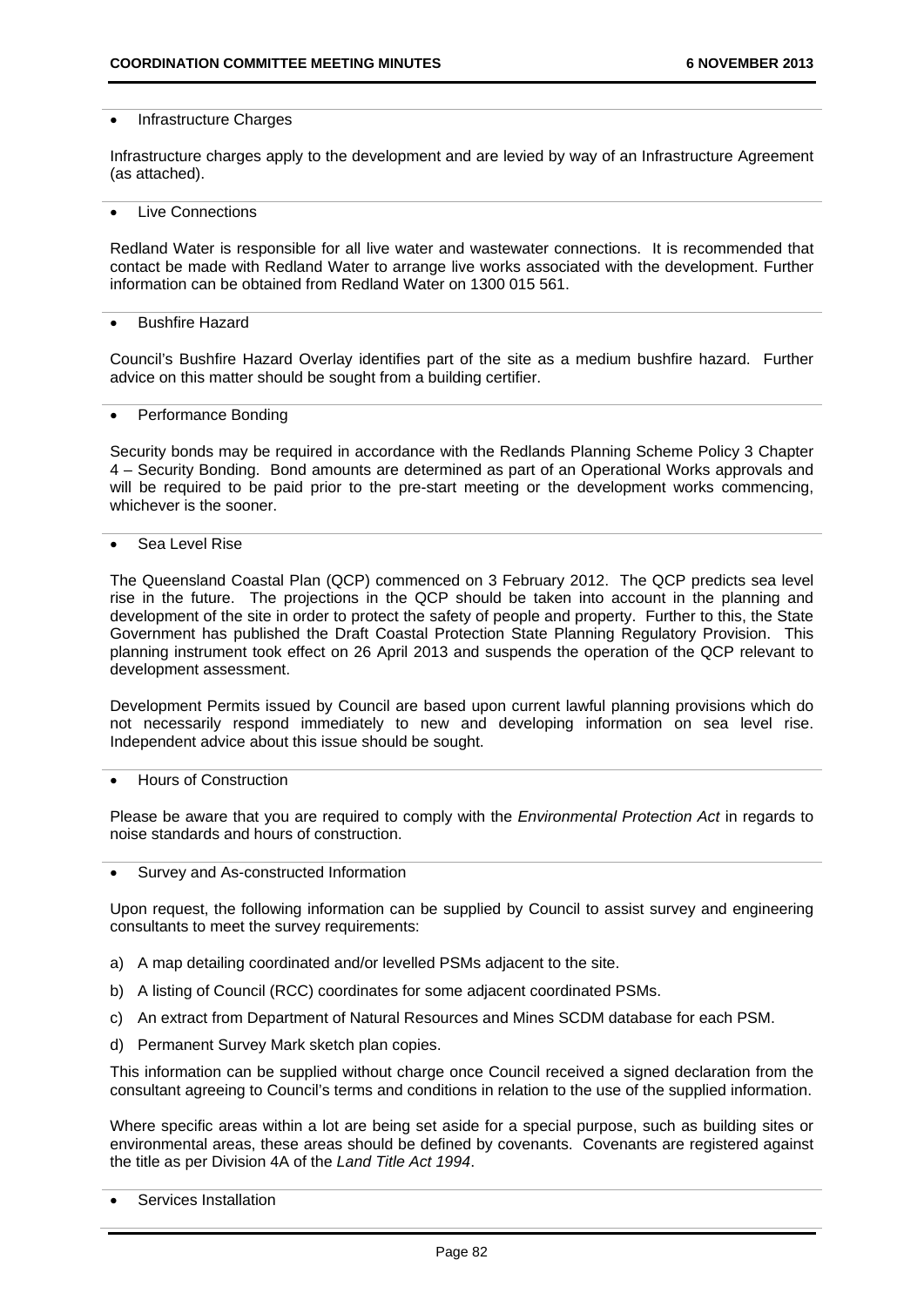It is recommended that where the installation of services and infrastructure will impact on the location of existing vegetation identified for retention, an experienced and qualified arborist that is a member of the Australian Arborist Association or equivalent association, be commissioned to provide impact reports and on site supervision for these works.

Fire Ants

Areas within Redland City have been identified as having an infestation of the Red Imported Fire Ant (RIFA). It is recommended that you seek advice from the Department of Agriculture, Fisheries and Forestry (DAFF) RIFA Movement Controls in regards to the movement of extracted or waste soil, retaining soil, turf, pot plants, plant material, baled hay/straw, mulch or green waste/fuel into, within and/or out of the City from a property inside a restricted area. Further information can be obtained from the DAFF website www.daff.qld.gov.au

#### Cultural Heritage

Should any aboriginal, archaeological or historic sites, items or places be identified, located or exposed during the course or construction or operation of the development, the *Aboriginal and Cultural Heritage Act 2003* requires all activities to cease. For indigenous cultural heritage, contact the Department of Environment and Heritage Protection.

Environment Protection and Biodiversity Conservation Act

Under the Commonwealth Government's Environment Protection and Biodiversity Conservation Act (the EPBC Act), a person must not take an action that is likely to have a significant impact on a matter of national environmental significance without Commonwealth approval. Please be aware that the listing of the Koala as vulnerable under this Act may affect your proposal. Penalties for taking such an action without approval are significant. If you think your proposal may have a significant impact on a matter of national environmental significance, or if you are unsure, please contact Environment Australia on 1800 803 772. Further information is available from Environment Australia's website at www.ea.gov.au/epbc

Please note that Commonwealth approval under the EPBC Act is independent of, and will not affect, your application to Council.

On being put to the vote, the motion was **LOST** 4/6

Crs Boglary, Ogilvie, Hewlett, Elliott and Gleeson voted against the Officer's Recommendation.

The Mayor was not present when the motion was put.

#### **COMMITTEE RECOMMENDATION**

**Moved by: Cr C Ogilvie Seconded by: Cr P Gleeson** 

**That Council resolve to refuse the application on the following grounds:** 

- **1. The proposed development is not consistent with the reasonable expectations of the local community, because the proposal is different to that envisaged by the** *Redlands Planning Scheme* **particularly in regard to density, dwelling type and lot sizes;**
- **2. The proposed development is in conflict with the following provisions of the**  *Redlands Planning Scheme***:**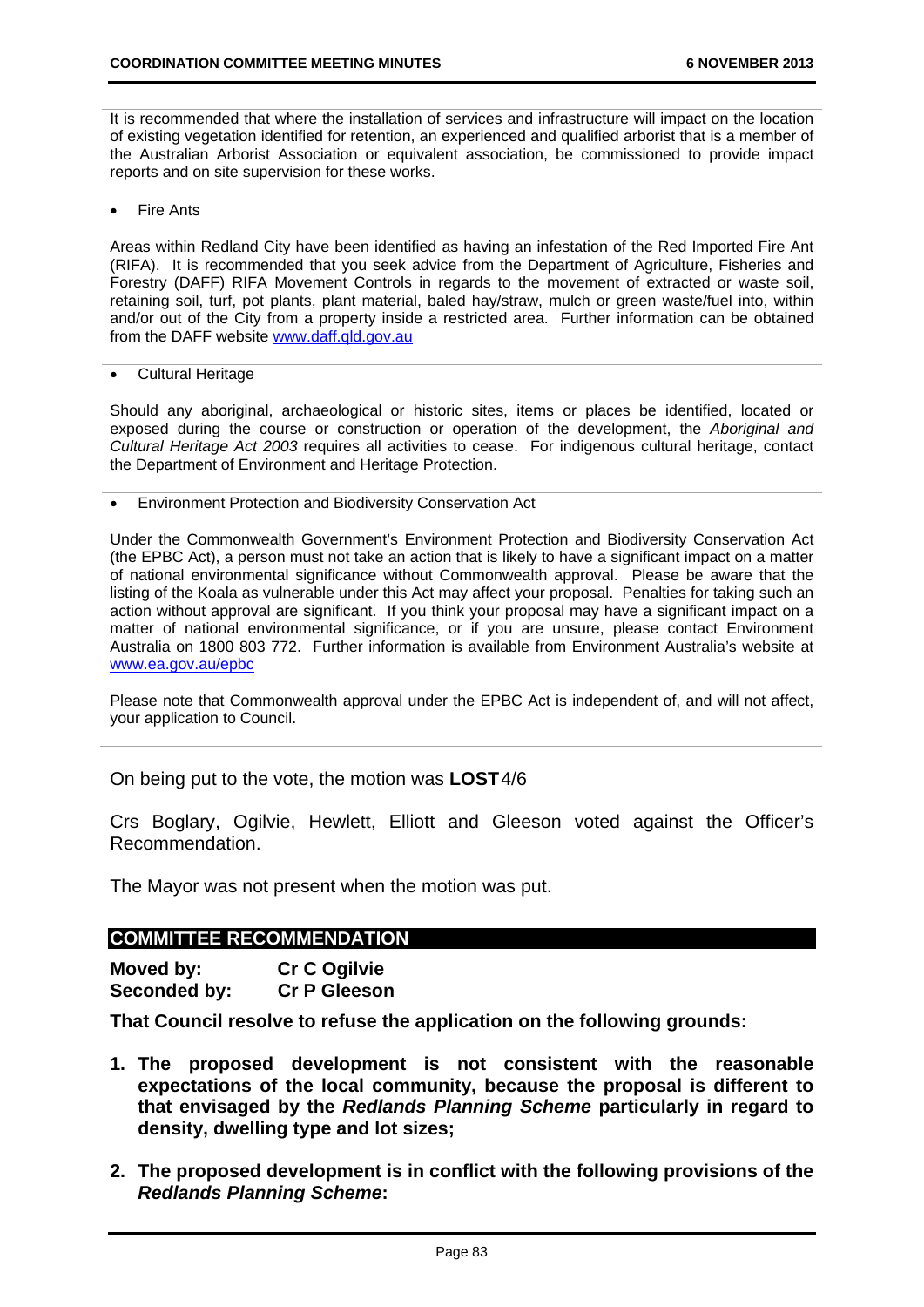- **a. Part 3 Section 3.1.2 (a)(d) Desired Environmental Outcomes No. 1 Natural Environment by ensuring the development protects and enhances areas where there are opportunities for environmental enhancement activities to support significant ecosystems and also provide natural corridor linkages between conservation areas; and**
- **3. The proposed development is in conflict with the following provisions of the** *Redlands Planning Scheme Part 5 – Overlays, Division 14 - South-East Thornlands Structure Plan* **namely:** 
	- **a. S1.1 the proposed development does not provide for a range of uses and other development that contribute to the creation of an integrated urban community in accordance with Map 1 – Land Use Precincts.**
	- **b. S1.3(1)(b)(ii) the proposed development does not comply with an average net residential density of 12-15 dwellings per hectare.**
	- **c. S1.3(2) the proposed development does not comply with Sub-Precinct 2a – Attached Housing is designed and located to provide an increased range of residential uses including multiple dwellings and aged persons and special needs housing.**
	- **d. S1.4(3) the proposed development does not comply with Precinct 3 Medium Density Housing is designed and located to (a) provide for a range of medium density uses such as multiple dwellings, apartment buildings and aged persons and special needs housing.**
	- **e. S1.6 (5) the proposed development does not comply with Sub-precinct 4d - Thornlands Creek Corridor protects and enhances publicly owned land that – (a) protects a locally important habitat and wildlife movement corridor for koalas and other native fauna.**
	- **f. S1.5(iv) the proposed development does not retain koala habitat trees, as well as clusters and significant other trees which provide valuable landscape and environmental features.**

# **CARRIED 6/4**

Crs Hardman, Edwards, Talty and Beard voted against the Committee Recommendation.

The Mayor was not present when the motion was put.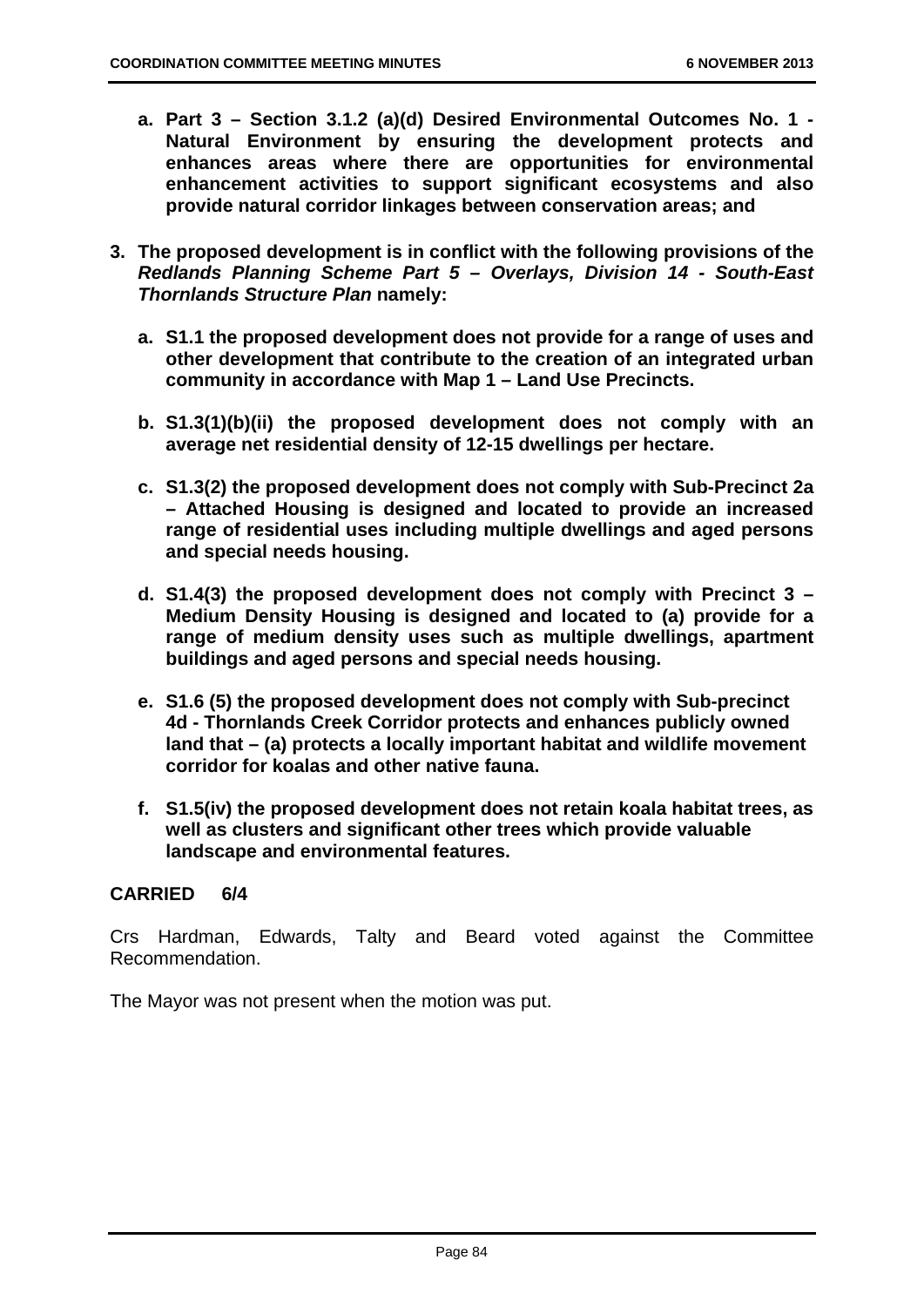| $\overline{7}$              | <b>PORTFOLIO 8</b>                     | (CR MURRAY ELLIOTT)                                                        |
|-----------------------------|----------------------------------------|----------------------------------------------------------------------------|
|                             | <b>INFRASTRUCTURE</b>                  |                                                                            |
| 7.1                         | <b>INFRASTRUCTURE &amp; OPERATIONS</b> |                                                                            |
| 7.1.1                       | <b>CHARGES</b>                         | <b>COUNCIL POLICY ON THE DEFERRED PAYMENT OF INFRASTRUCTURE</b>            |
|                             | Dataworks Filename:                    | <b>RTT: Budgeting - IPU Developer Contributions</b>                        |
| <b>Authorising Officer:</b> |                                        |                                                                            |
|                             |                                        | <b>Gary Soutar</b><br><b>General Manager Infrastructure and Operations</b> |
|                             | <b>Responsible Officer:</b>            | <b>Murray Erbs</b><br><b>Group Manager City Infrastructure</b>             |
| Author:                     |                                        | Giles Tyler<br><b>Senior Advisor Infrastructure Projects</b>               |
|                             |                                        |                                                                            |

## **PURPOSE**

The purpose of this report is to seek Council's support for an initiative to further stimulate the local development industry by formalising a process for the deferral of infrastructure charge payments applying to residential reconfiguration and multiple dwellings under community management schemes.

## **BACKGROUND**

Infrastructure charges can be levied in relation to reconfiguration of a lot (ROL), material change of use (MCU) or building works (BW) development approvals. The timing for payment of these charges is set by the Sustainable Planning Act (SPA):

- for reconfiguring a lot, before survey plan sealing;
- for building work, before the certificate of classification is issued; or
- for a material change of use, before the change happens (plumbing final approval in the case of Redland City Council (RCC)).

The MCU plumbing final trigger for payment normally applies to multiple dwelling developments as the buildings are commonly constructed on the proposed community management scheme lots before the scheme is registered.

A growing number of industry enquiries about the potential for deferring infrastructure charges payments, as well as State Government reform proposals in relation to moving the ROL payment trigger to settlement of lot, suggest that it is timely for Council to consider its policy position on the issue.

At the State level, the option of mandating deferred payment was initially raised by the Infrastructure Charges Taskforce (2011). Deferred payment was proposed as a way of easing the financial burden on industry during the initial phases of residential development projects. Subsequently, the State consulted with local governments and industry on the issue, culminating in a draft report that recognised some benefits but also potential limitations, including: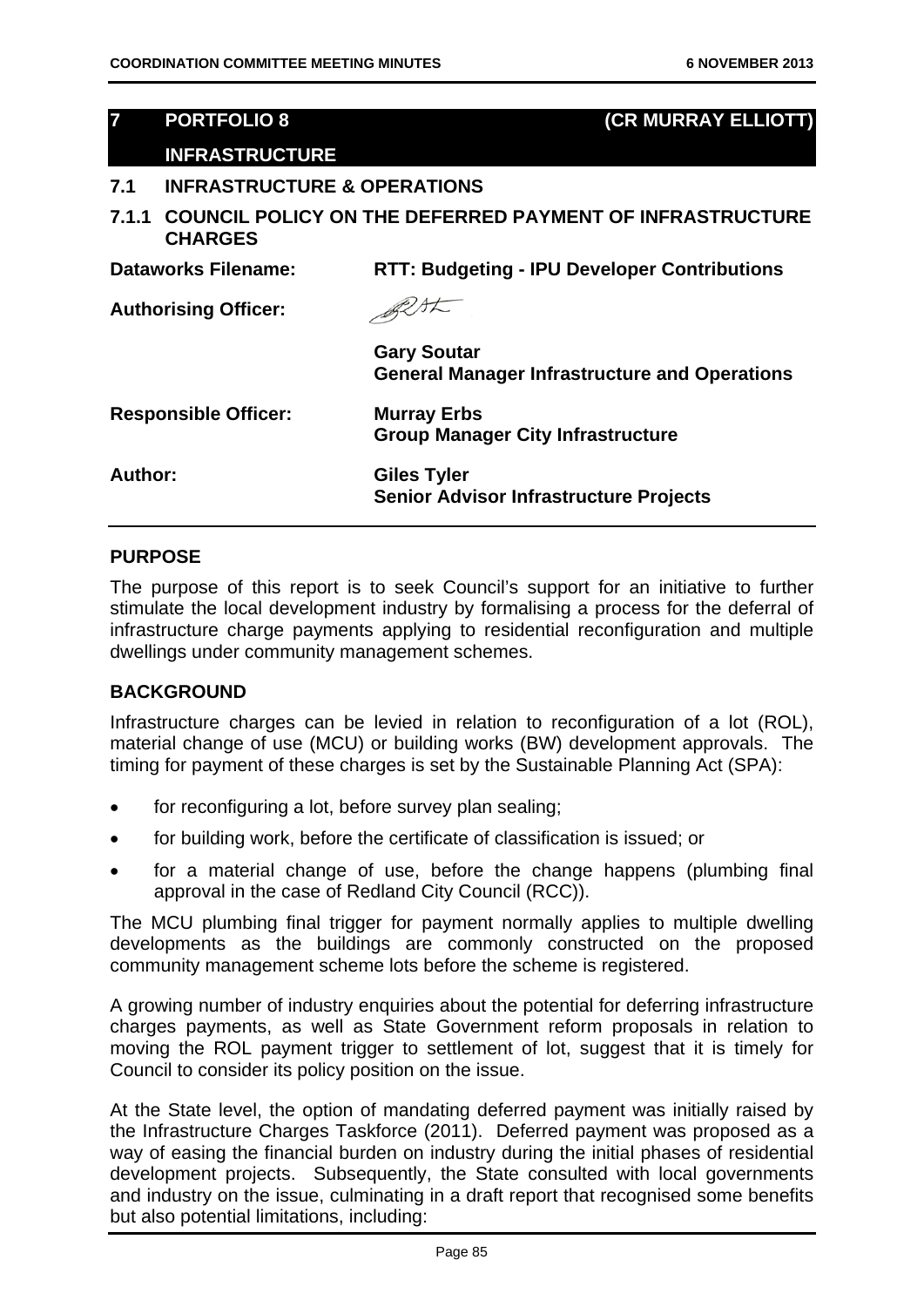- ensuring security of payment;
- delays by way of payment disputes at settlement;
- impacts on local government cash flow;
- administrative load on local government; and
- overall costs versus benefits.

The idea was also taken up by the Infrastructure Planning & Charges Framework Review Discussion Paper (June 2013). Again it was highlighted that there were a number of impediments to implementing a deferred payment mechanism to settlement including the complexity associated with amending conveyancing and land titling laws in Queensland. Because of these issues and difficulty introducing a statewide approach, it is considered unlikely that the State Government will mandate deferment of ROL charges to settlement.

In response to the State's Infrastructure Planning and Charges Framework Review Discussion Paper (June 2013), Council submitted that any introduction of a deferred payment mechanism should be wholly at the discretion of local government.

## **INFRASTRUCTURE CHARGE RECOVERY**

Perhaps the most significant risk to local government in providing for deferral is recovery of payment. Security by way of a bank guarantee or other financial instrument is the most logical and common practice to guarantee payment and address potential developer insolvency post plumbing final (MCU multiple dwellings) or plan sealing (ROL).

However, in certain circumstances this security makes development financing problematic and costly. Financial institutions can be unwilling to finance the charges of development where they are decoupled from the development process or, alternatively, require a risk premium for securities such as bank guarantees. However, this may not be the case for all proposals. Consequently, on balance it is considered that financial benefits can be realised by the industry in secured deferred payments. A policy to offer deferral would also support Council's other development incentives such as;

- Cleveland CBD Incentives package;
- bonding of uncompleted works for up to 6 months to allow plan sealing for selected residential development; and
- fast tracked and streamlined development assessment services.

One other risk factor is the scale of development. It is considered that smaller developments are likely to carry more risk for Council and it is recommended that a threshold of minimum 10 lots per project and 10 lots per stage be included for any deferral initiative.

## **INFRASTRUCTURE AGREEMENTS**

Under the Sustainable Planning Act (SPA) an agreement may provide for:

payment of the charge at a different time or by instalments;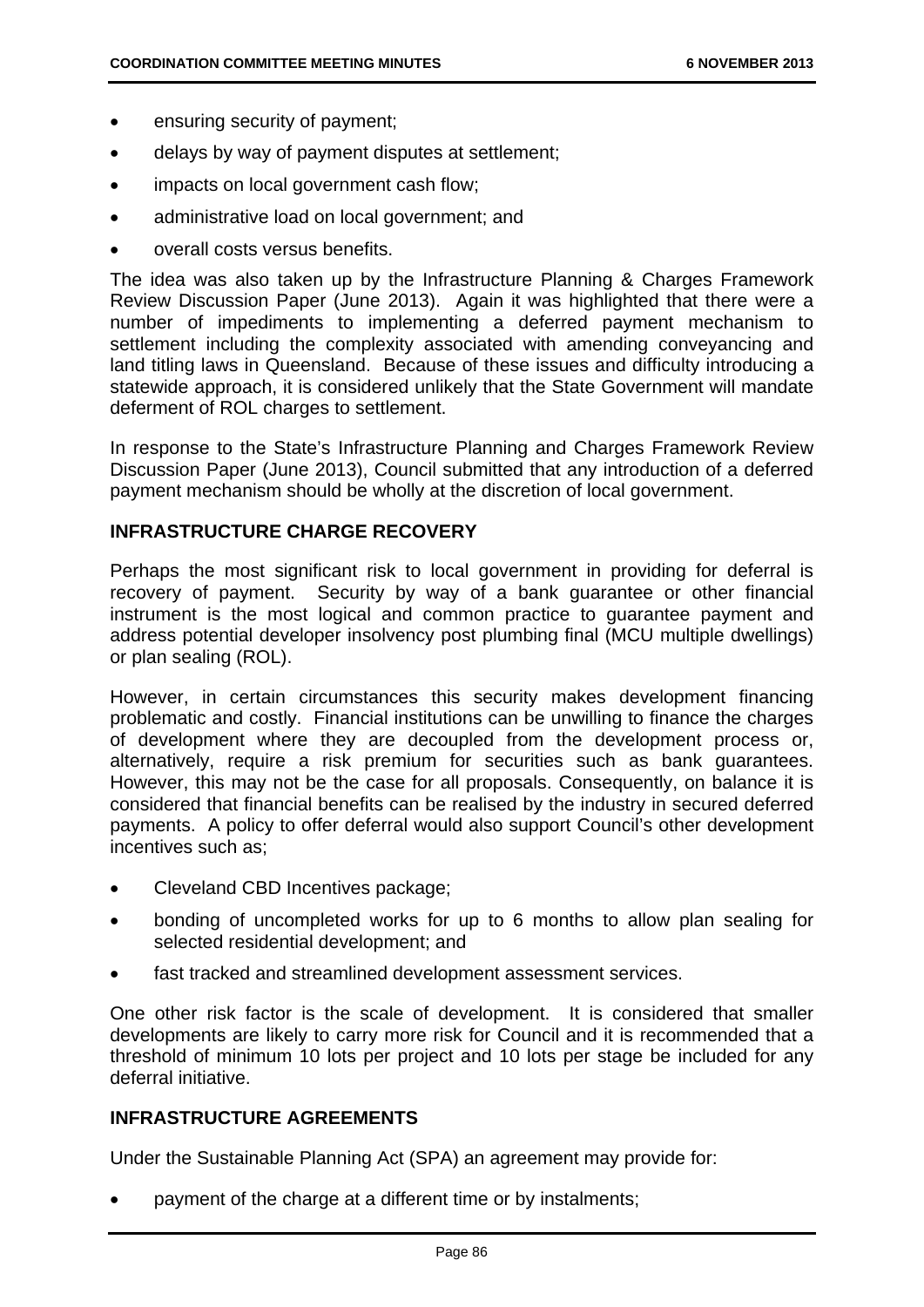- supplying infrastructure or providing land in fee simple in place of paying all or part of the charge; or
- supplying alternative infrastructure to that in the notice but which delivers the same level of service.

Consequently, any decision to defer charges will require a developer to enter into an infrastructure agreement. An agreement for deferred payment may also include associated infrastructure charge offsets for dedicated land and works, including refunding terms for unused offsets.

## **ISSUES**

Council needs to consider a number of questions in relation to its position on deferred payment:

- are there sufficient industry benefits to warrant deferral?
- what sunset provision is required?
- what security is appropriate to minimise risk?
- should indexation apply until payment?
- what administrative burden and budget management burden will Council accept?
- which type of development should the deferral apply to?
- how is a deferred charge to be apportioned (by stage, by each property at settlement, or other)?
- how are donated asset offsets applied through a deferred payment mechanism with incremental payments?

These questions are addressed through the following potential deferral mechanisms.

## **Option 1: Payment by instalments**

This option envisages part payment at plumbing final or plan sealing with residual payments made by instalment over a set period. Payments would be secured by way of a bonded bank guarantee.

## *Advantages*

- less financial impact on developer up front; and
- adds flexibility to payment process.

## *Disadvantages*

- complexity in accounting for instalments associated with staged development;
- Council security requirements for instalments are likely to negate developer savings for partial payment amounts;
- significant change to Council's systems (time and cost) in:
	- o getting appropriate security;
	- o calling on security if required/debt collection;
	- o recording and reporting;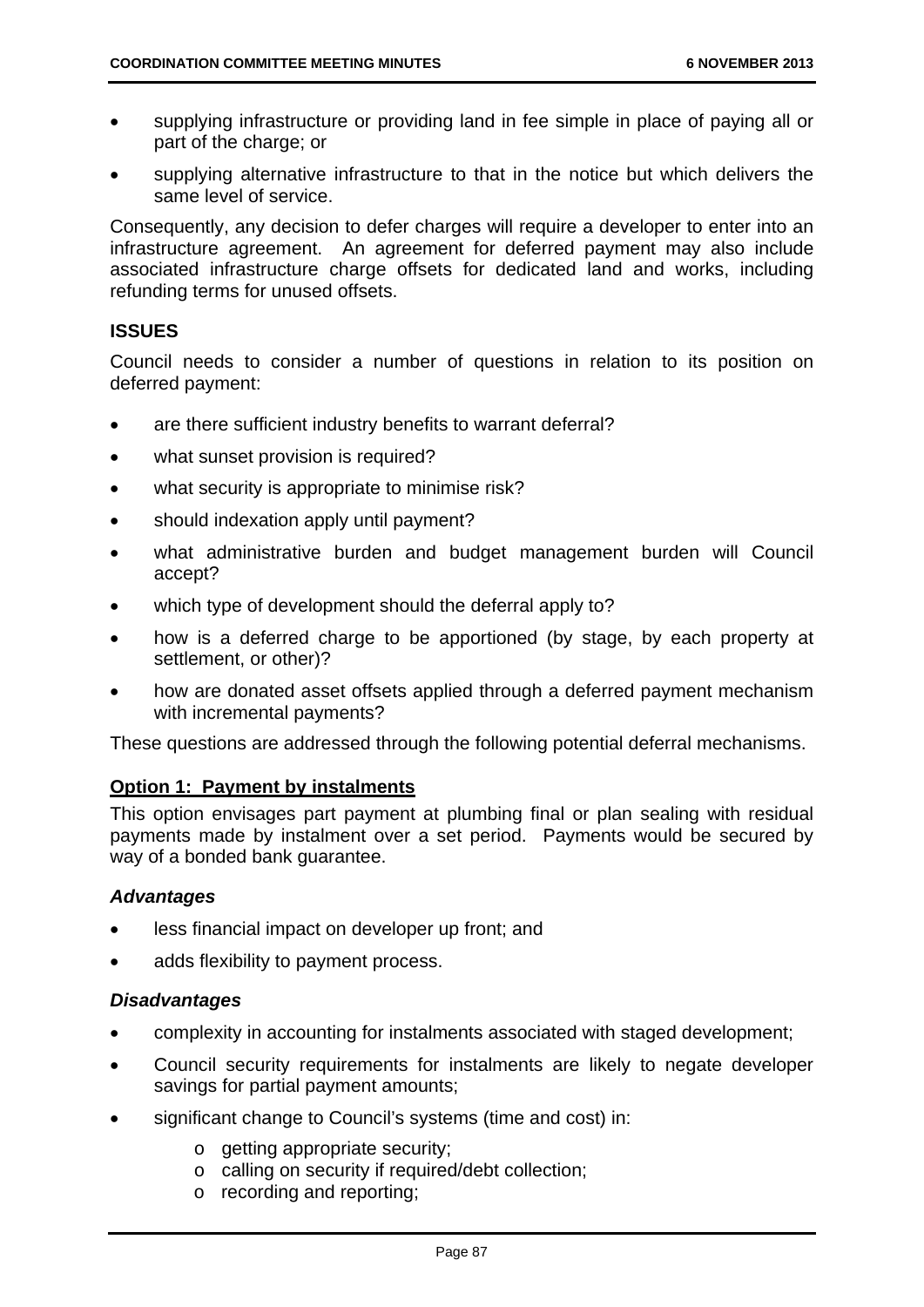- holding costs are carried by Council; and
- potential impacts on the development approval/infrastructure agreement process due to negotiation of instalment and security terms and conditions.

## **Option 2: Payment at issue of title**

This option shifts the payment trigger from plumbing final or plan sealing to issue of title. The developer would be required to present proof of payment (receipt) to the titles office in order to obtain titles on the reconfigured lots.

#### *Advantages*

- low implementation costs;
- moves payment closer to the receipt of income for developers; and
- Council does not require any additional security.

## *Disadvantages*

- very marginal shift of timing/savings to developer; and
- new process would need to be developed by Department of Environment and Resource Management for land title processing.

## **Option 3: Payment at settlement by the developer**

This option shifts payment of infrastructure charges by the developer from plumbing final (MCU) or plan sealing (ROL) to settlement. Council's security position would be by infrastructure agreement with payment by the developer prior to actual settlement. Settlement could not occur until payment was made in full, so that liability for payment could not be transferred to the buyer. A 12-month sunset clause for any unpaid amounts could apply to ensure there is no indefinite outstanding liability to Council. Multiple changes to legislation would be required if Council's security were to come from actual settlement proceeds.

The key practical impediments to deferring infrastructure charges to settlement are the flow-on effects for the finance industry from Council's security instrument taking first ranking priority over any other encumbrance. It is likely that any additional costs associated with this would be passed onto the homebuyer.

There would also be major changes required to conveyancing processes and practices where security comes from settlement proceeds. Payment would effectively be by individual lot creating a complex and significant administrative burden.

Other key considerations include:

- potential delays to settlements due to any payment disputes, potentially having a further cost impact;
- councils need to be party to settlement to ensure title did not transfer until payment had been received in full;
- additional administrative load, primarily on Council, in both the short and longer term to ensure full payment is received; and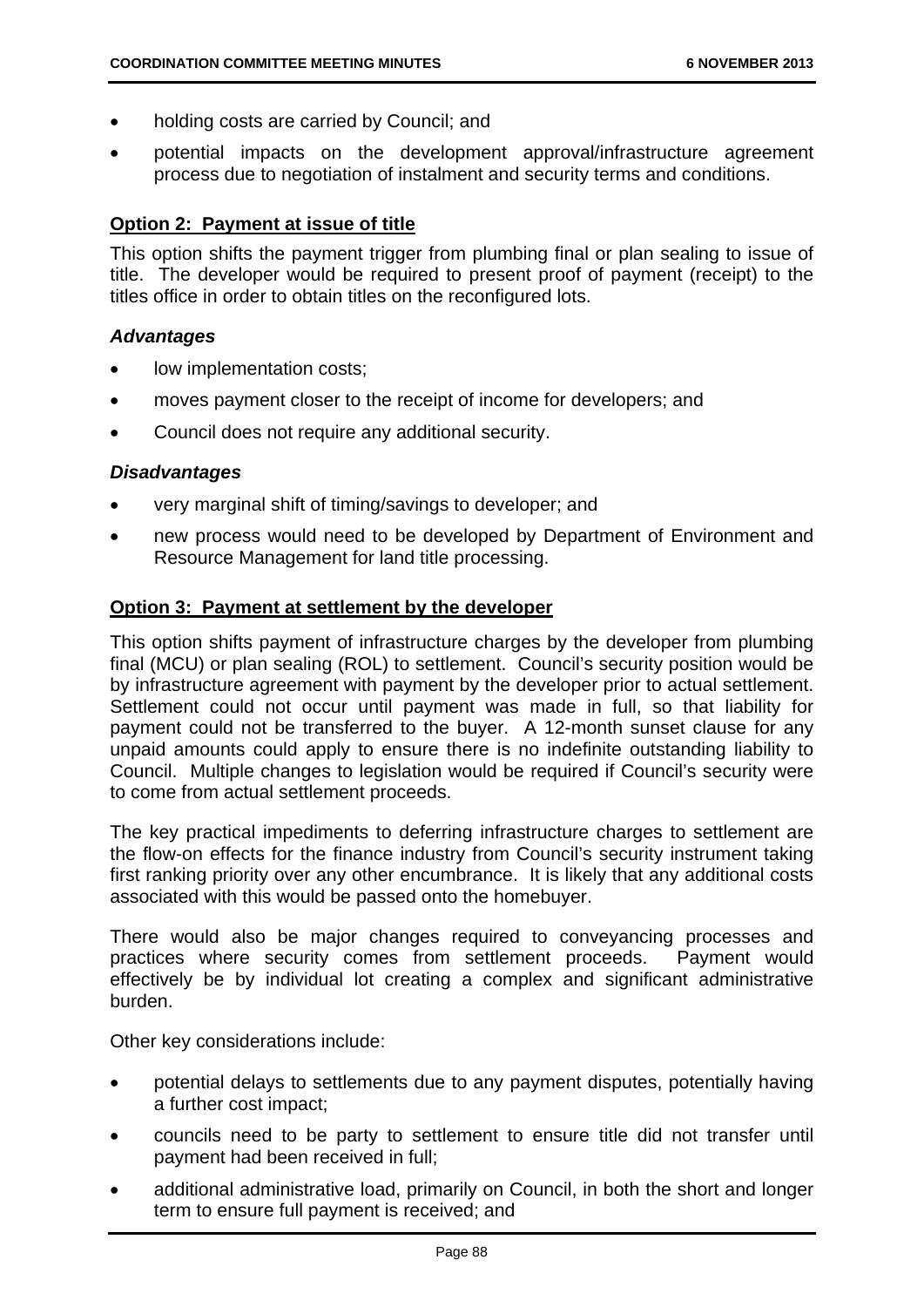impacts on the timing of unused offset refunds and assigning credits to the land.

## *Advantages*

- assist developer cashflow towards the end of the project;
- savings may get passed on to home buyers; and
- no unexpected early payment imposts.

## *Disadvantages*

- Council would require appropriate security;
- Council revenues become difficult to forecast, with potential impacts on capital works programs;
- high administration costs for all parties: Council, developers, financiers, conveyancers, titles office. Most costs likely to be passed on to buyers to the detriment of housing affordability;
- there are times when there are multiple parties to settlement e.g. "Builders terms" options contracts, with the developer not being a party to the transaction with the end home buyer. This further complicates the security of payment issues; and
- political risks at both Council and State level if settlements are delayed.

## **Option 4: Charges deferred up to 3 months after plan sealing**

This options envisages one lump sum payment (per stage where applicable) to be made by the developer within 3 months after plan sealing. This would be managed through an infrastructure agreement and subject to appropriate security. There would need to be a cap on the deferral period of 12 months per development project to ensure prompt payment of charges.

The key effect of this option is to move payment from plumbing approval to after plan sealing for multiple dwelling developments under community management schemes. It also has the broader benefit of moving payment to after plan sealing for conventional reconfigurations and allow the opportunity for developers to receive sales proceeds by the time deferred payment is due, while also accounting for any potential settlement delays.

## *Advantages*

- applies to residential development, both community title and conventional lots;
- relative certainty of payment amount and timing for all parties;
- Council doesn't need to monitor settlement:
- relative simplicity in understanding and consistency;
- developers are likely to have received settlement proceeds by the time payment is due; and
- provides for delays in settlement; and
- is not dependent upon the sale of all or part of the development project.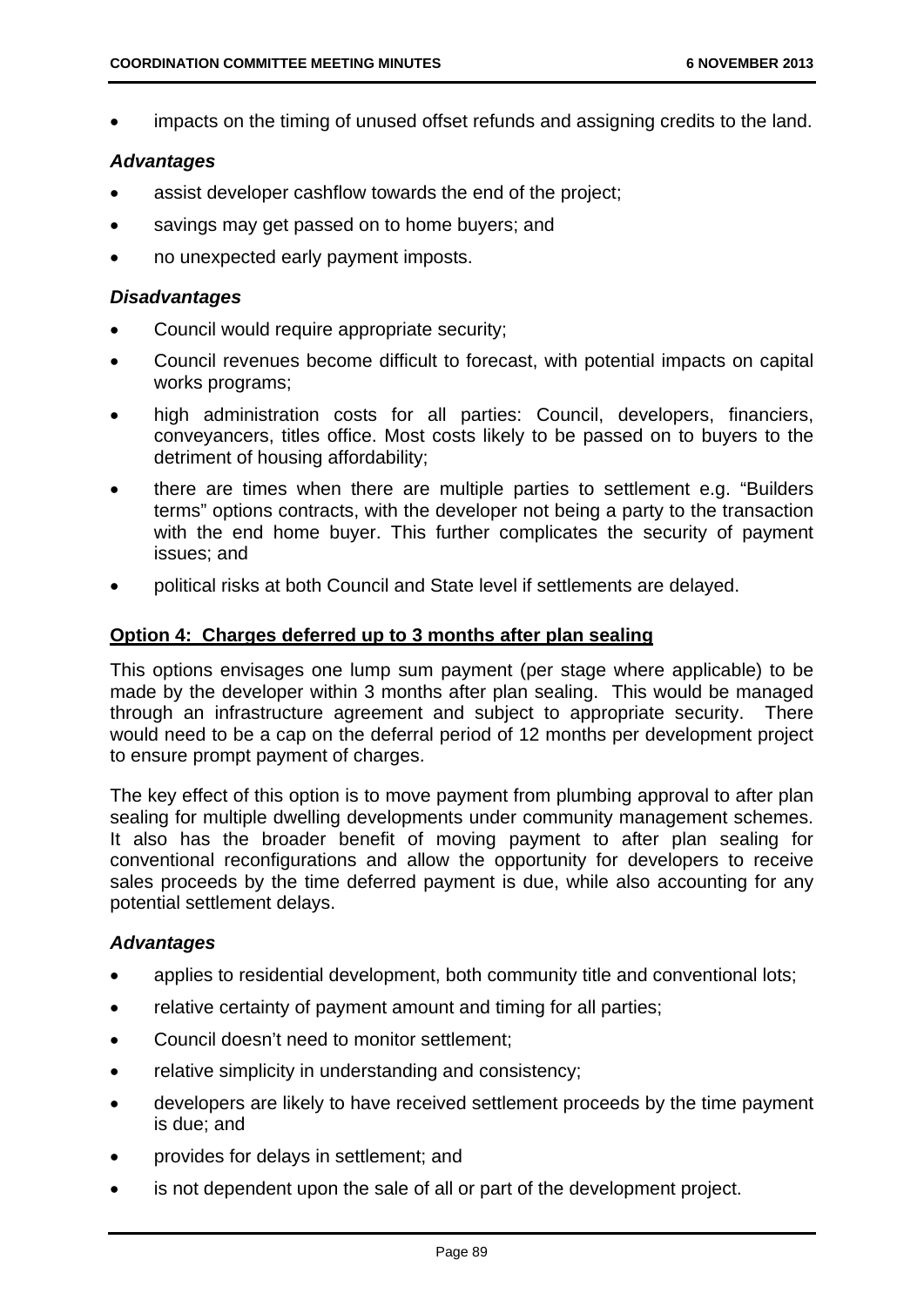## *Disadvantages*

- decouples payment for the infrastructure charge from the development process increases the risk of banks not extending required funding or factoring increased risk into the funding cost;
- Council revenues become more difficult to forecast, with potential impacts on capital works programs;
- impacts on the timing of unused offset refunds and assigning credits to the land; and
- additional administrative load for Council;

## **DEFERRED PAYMENT IN PRACTICE**

By way of example, Gold Coast City Council (GCCC) offers the opportunity for developers who are facing 'extenuating circumstances' to seek the deferral of their infrastructure charges by entering into an infrastructure agreement. GCCC has not attempted to limit what constitutes 'extenuating circumstances' by defining the term. Each request is considered on its merits by Council.

The GCCC deferral period is capped at 24 months and the repayment arrangement can be negotiated through the infrastructure agreement. Developers seeking deferral are required to provide documented financial evidence of extenuating circumstances and security by way of a bank guarantee or other financial instrument to minimise Council's risk. All costs associated with the drafting and administration of infrastructure agreements are required to be borne by the developer. The initiative includes infrastructure charges for 100% of transport, stormwater and recreation networks.

Logan City Council (LCC) also provides for deferred payment of infrastructure contributions for selected residential development for up to 6 months, or upon the sale of all or part of the development project, subject to payment of a bank guarantee security bond equal to 1.15 times the value of the infrastructure contributions. Each application is also subject to a risk assessment to ensure it satisfies certain criteria. Council reserves the right to determine each application on its merits. An applicant's proven capacity and past performance on completion of works is considered when undertaking each risk analysis.

## **CONCLUSION**

In summary, the perceived benefits to development could well outweigh potential cost impacts under Option 4. This may not be the case for all proposals as sourcing security will have a lot to do with the rate of return and underwriting of each development project. Nevertheless, it would be reasonable for Council to offer the opportunity for appropriately secured deferred payment in keeping with the practice of other local governments and Council's own commitment to Redlands' business and investment objectives. Nevertheless, this should be seen as a short term incentive, 2 years being considered practical with a review at the end of that period to test its value to the local industry.

To minimise Council's exposure from smaller high risk development, a minimum 10 lot project and minimum 8 lots per stage excluding common property, is proposed as part of any deferral initiative.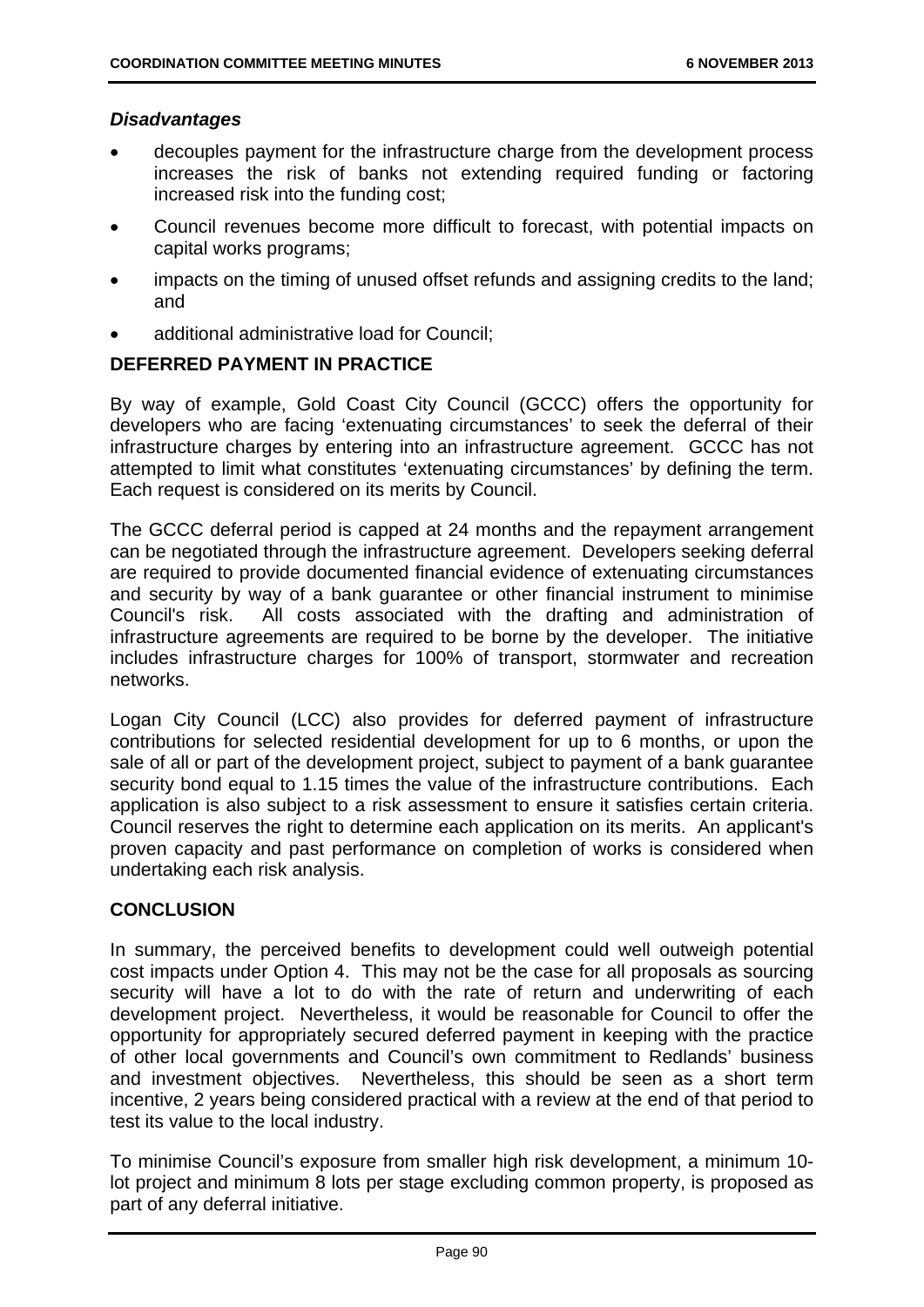The necessary application procedures and processes to enable deferred payment under Option 4 would include:

- 1. a standard application form;
- 2. Infrastructure Agreement template; and
- 3. risk assessment checklist to ensure suitable development projects satisfy the following criteria:
	- a. is a residential reconfiguration or multiple dwelling community title scheme of a minimum of 10 lots as a project or, where in stages, a minimum 8 lots per stage excluding common property;
	- b. an appropriate form of security is provided;
	- c. the applicant has a proven capacity and past performance for completion of works; and
	- d. fees have been paid.

## **STRATEGIC IMPLICATIONS**

## **Legislative Requirements**

Infrastructure agreements provide for developers and Council to vary the legislative payment triggers for infrastructure charges.

## **Risk Management**

Requiring an appropriate security instrument (bank guarantee) and the need for an infrastructure agreement that statutorily runs with the land, substantially minimises the risk of default and the need to seek recovery from homebuyers.

## **Financial**

Deferred payments can provide cashflow certainty to the development industry, while local governments are generally able to manage the deferred cash flow adequately where subject to appropriate security of payment requirement. There is potentially some added cost, risk and complexity involved in ensuring appropriate security associated with instalments or deferral to after plan sealing, which needs to balanced against facilitating development in the city. However, the majority of this cost and risk is with the developer where security is guaranteed and this cost may be significantly outweighed by the benefits of payment after most project costs have been paid and a positive cash flow is being received. On the other hand, Council's time, cost and human resource operating expenses would primarily include:

- Accounting for infrastructure payments and registering in a database of payments and settlements;
- Process training: and
- Administration of applications, risk checklists, fees, agreements and security instruments.

Once systems were established, it is not considered that this burden would be onerous or resource hungry. At a minimum, it is suggested that an administrative fee apply for each application to recover the initial processing and inception costs of Council.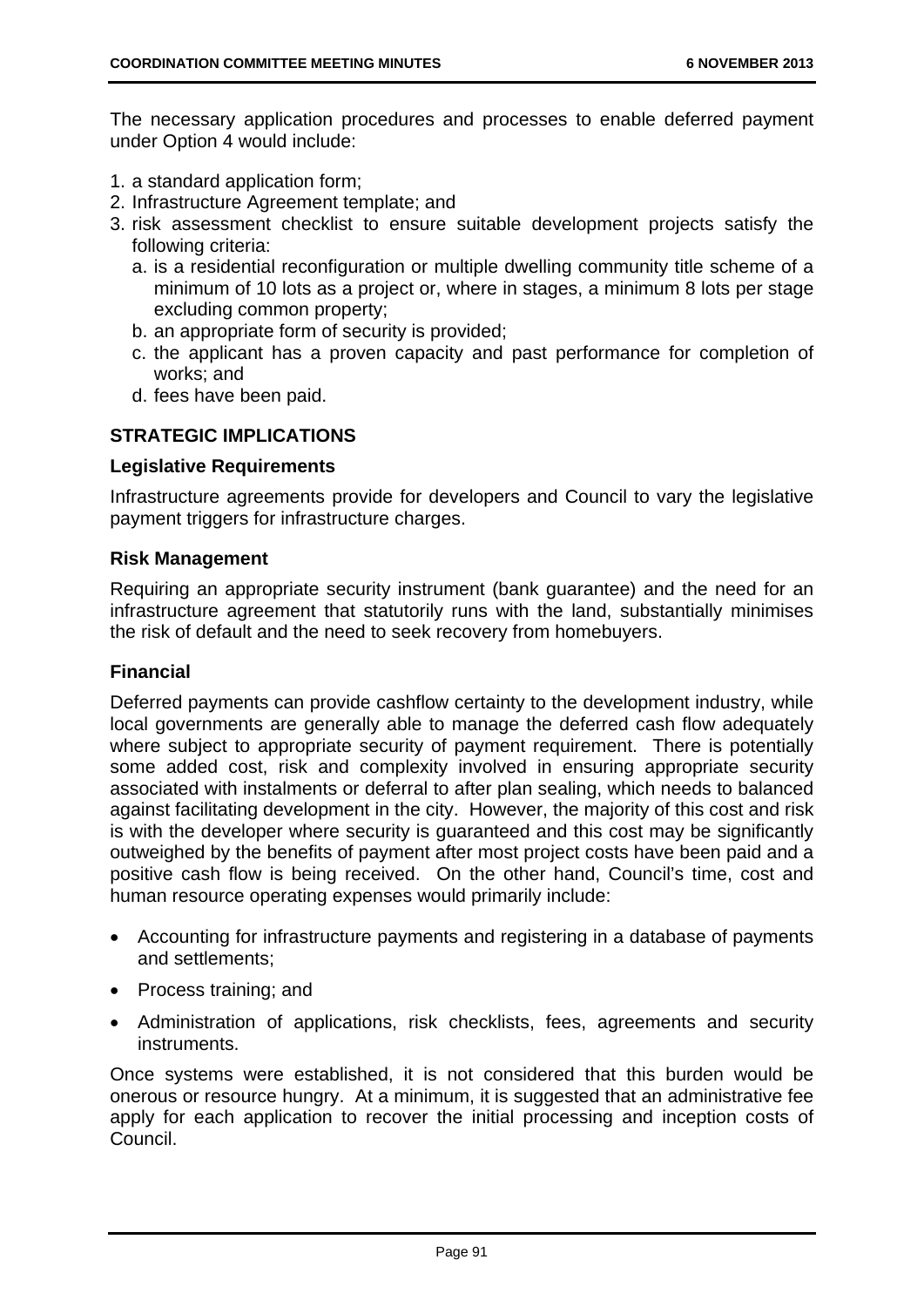The incentive may represent a potential challenge for accrual accounting and ageing debt. However, it is considered that appropriate budgeting mechanisms can be put in place with the use of minimal Financial Services resources to account for this revenue where received over multiple financial years.

The recommended option avoids or minimises the key financial risks associated with deferring payment by:

- Providing cash flow certainty to Council with use of security and a sunset provision, which minimises the impact on reserve budgeting and programming capital works;
- Minimising the complexity of calculating land/works offsets or credits by requiring lump sum payment rather than on the settlement of individual lots; and
- Including the ability to apply indexation to payments.

## **People**

Some additional administrative burden is recognised with any of the options and a proposed administrative fee (\$350) would be consistent with Council's bonding fee requirements and GCCC's levy. The cost of preparing the infrastructure agreement will be at the developer's expense.

## **Environmental**

Environmental impacts associated with this request are considered to be low risk.

## **Social**

Social impacts associated with this request are considered to be low.

## **Alignment with Council's Policy and Plans**

It is considered that the outcome of recommendations in this report will not require amendments to the Redlands Planning Scheme.

Facilitating development in a financially responsible way supports Council's commitment to 'Redlands – Open for Business and Investment' and the incentives underpinning that initiative.

## **CONSULTATION**

The Infrastructure Portfolio Councillor, Cr Murray Elliott has been consulted and supports the report being tabled.

The CFO and Legal Services have been consulted.

The Group Manager City Planning & Assessment is co-responsible for this report.

## **OPTIONS**

- 1. That Council resolve to adopt the officer's recommendation.
- 2. That Council resolve not to offer deferred payment of infrastructure charges on the grounds that the costs associated with the financially prudent requirement for security and administrative impost will outweigh the benefits to the local residential development industry.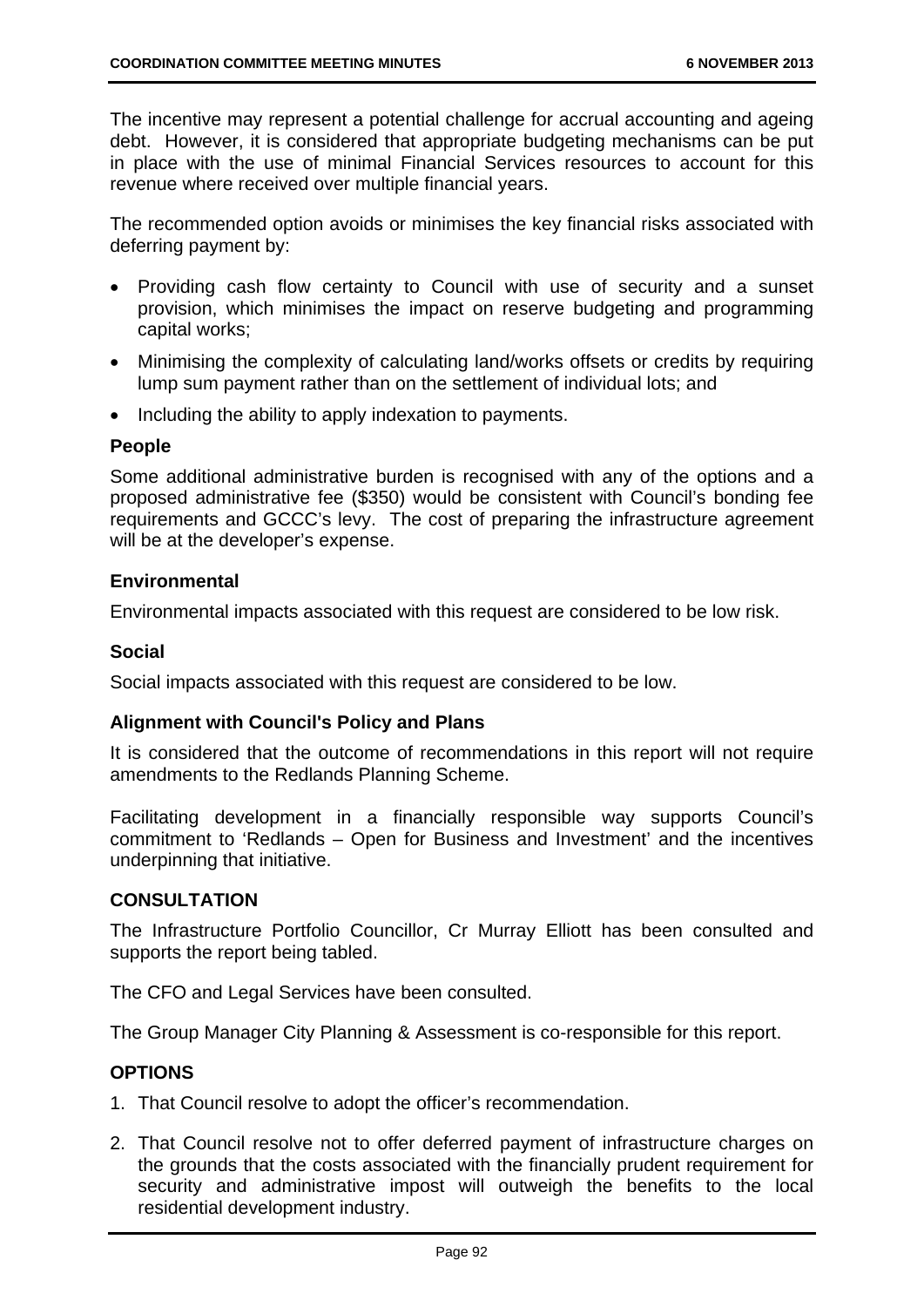## **OFFICER'S RECOMMENDATION**

That Council resolve as follows:

- 1. To introduce a temporary infrastructure charge deferred payment mechanism for an inclusive period of 2 years from adoption date and subject to the following principles:
	- a. Council reserves the right to determine each deferral application on its merits;
	- b. applies only to conventional residential reconfiguration and multiple dwelling community title schemes that have not already received survey plan endorsement by Council;
	- c. applies only to a minimum of 10 lots as a project or, where in stages, a minimum 8 lots per stage excluding common property;
	- d. applies to all trunk network infrastructure charges including water supply and wastewater under Council's Adopted Infrastructure Charges Resolution as amended from time to time;
	- e. requires Council and the applicant to enter into an infrastructure agreement wholly at the applicant's cost to provide for the deferral and manage security terms and conditions;
	- f. appropriate security of payment safeguards are in place to ensure there isn't an additional financial risk to the community;
	- g. the capacity to apply indexation to the charge to reflect the time value of money is inherent in the agreements;
	- h. confirmation that the payment remains the responsibility of the developer (not the purchaser); and
	- i. payment (per stage where applicable) to be made by the developer within 3 months after plan sealing and subject to a 12-month sunset provision for any unpaid amounts per development project;
	- j. the increased administrative requirements to be addressed through a one off \$350 fee; and
- *2.* To delegate to the Chief Executive Officer, under s.257(1)(b) of the *Local Government Act 2009,* the authority to exercise Council's powers to enter into deferred payment infrastructure agreements where satisfying the principles, pursuant to section 257 of the *Local Government Act 2009.*

## **OFFICER'S/COMMITTEE RECOMMENDATION**

| Moved by:    | <b>Cr M Elliott</b> |
|--------------|---------------------|
| Seconded by: | <b>Cr P Bishop</b>  |

**That Council resolve that the item be deferred to the next General Meeting of Council.** 

**CARRIED 11/0**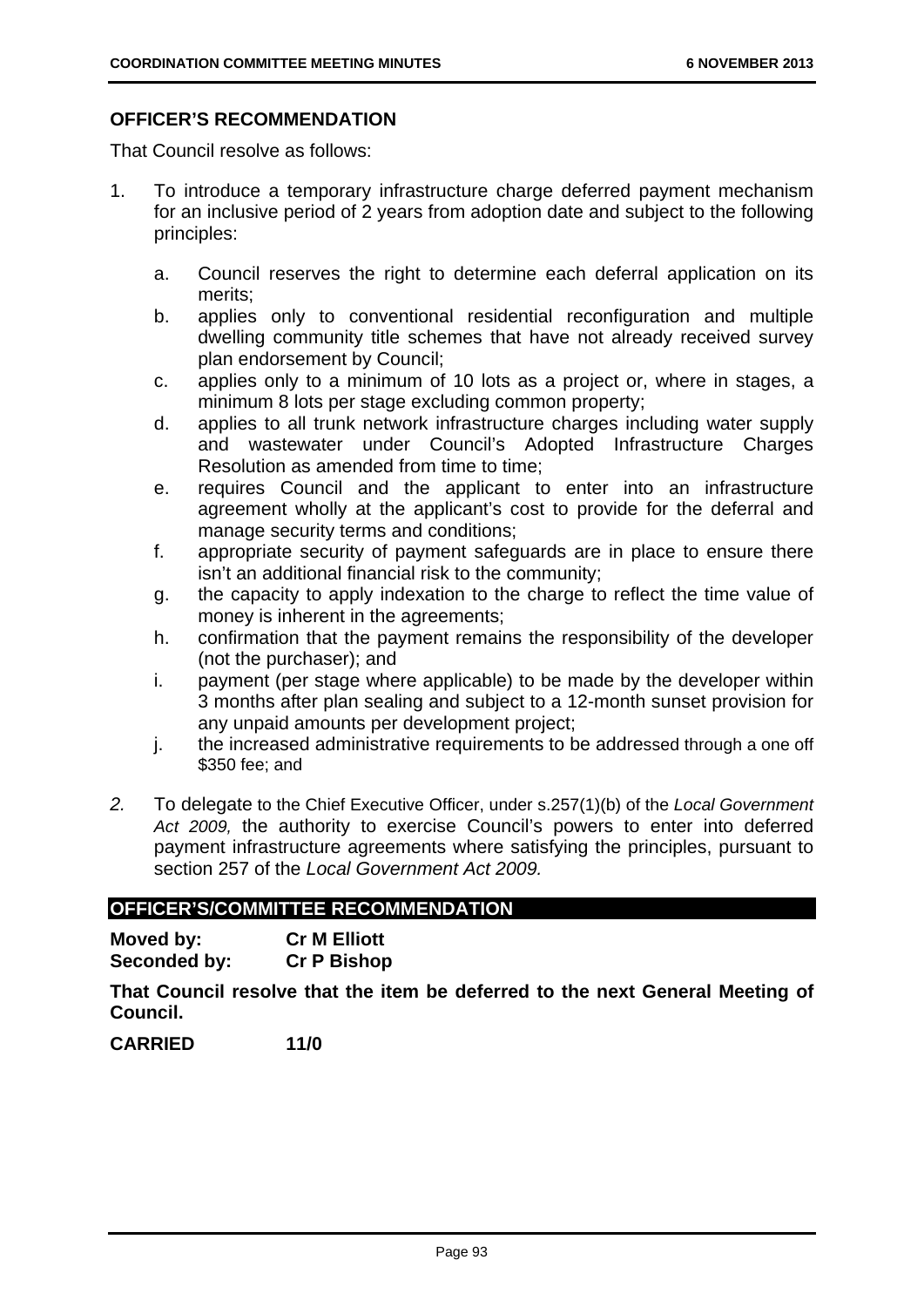| 7.1.2 MACLEAY ISLAND - DEVELOPMENT SCENARIOS FOR NEW MARINE<br><b>FACILITIES</b> |                                                                                                                                                                                                                                                                    |
|----------------------------------------------------------------------------------|--------------------------------------------------------------------------------------------------------------------------------------------------------------------------------------------------------------------------------------------------------------------|
| <b>Dataworks Filename:</b>                                                       | RTT: Maintenance - Marine Landing Facilities -<br><b>Macleay Island</b>                                                                                                                                                                                            |
| <b>Attachments:</b>                                                              | Site Plan MHWS Option (41900/C-09)<br><b>Site Plan - LAT Option Ultimate</b><br><b>Artist Impression of Development Options</b><br><u><b>Council Report – Proposal to Acquire</b></u><br><b>Development Approval to Construct the</b><br><b>Proposed Boat Ramp</b> |
| <b>Authorising Officer:</b>                                                      | <b>Gary Soutar</b>                                                                                                                                                                                                                                                 |
|                                                                                  | <b>General Manager Infrastructure &amp; Operations</b>                                                                                                                                                                                                             |
| <b>Responsible Officer:</b>                                                      | <b>Murray Erbs</b><br><b>Manager City Infrastructure</b>                                                                                                                                                                                                           |
| Author:                                                                          | Tim Mitchell<br><b>Planner Infrastructure Projects</b>                                                                                                                                                                                                             |
|                                                                                  |                                                                                                                                                                                                                                                                    |

## **PURPOSE**

The purpose of this report is to outline the development options available to Council for the delivery of a public recreational boat ramp and associated parking facilities on Macleay Island (the project). The location of the project is 14-22 Russell Terrace, Macleay Island (project site) and is adjacent to the existing boat ramp, ferry terminal and car parking facilities. An overview of each development option will be provided and supporting material relevant to this report has been attached as appendices.

Construction of this project will provide the Macleay Island community with an all-tide boat ramp solely for recreational boaters, increase parking availability for commuters using the ferry services by reconfiguring the existing car park and separating users (commuters and boaters) and permanently resolve the asbestos contamination on the project site.

This report will recommend that Council resolve to select a preferred development option which will be detailed further in this report, namely Option 1 – Mean High Water Springs (MHWS) Development or Option 2 – Lowest Astronomical Tide (LAT) Development.

Alternatively Council may seek to reject each development proposal and continue with ongoing management actions at the project site.

## **BACKGROUND**

The proposed project is the construction of a new recreational boat ramp and associated parking facilities on Macleay Island however confirmation is sought in relation to the size of the development footprint. The distinction of each development option is the use of the tidal foreshore area at the project site, being utilised as a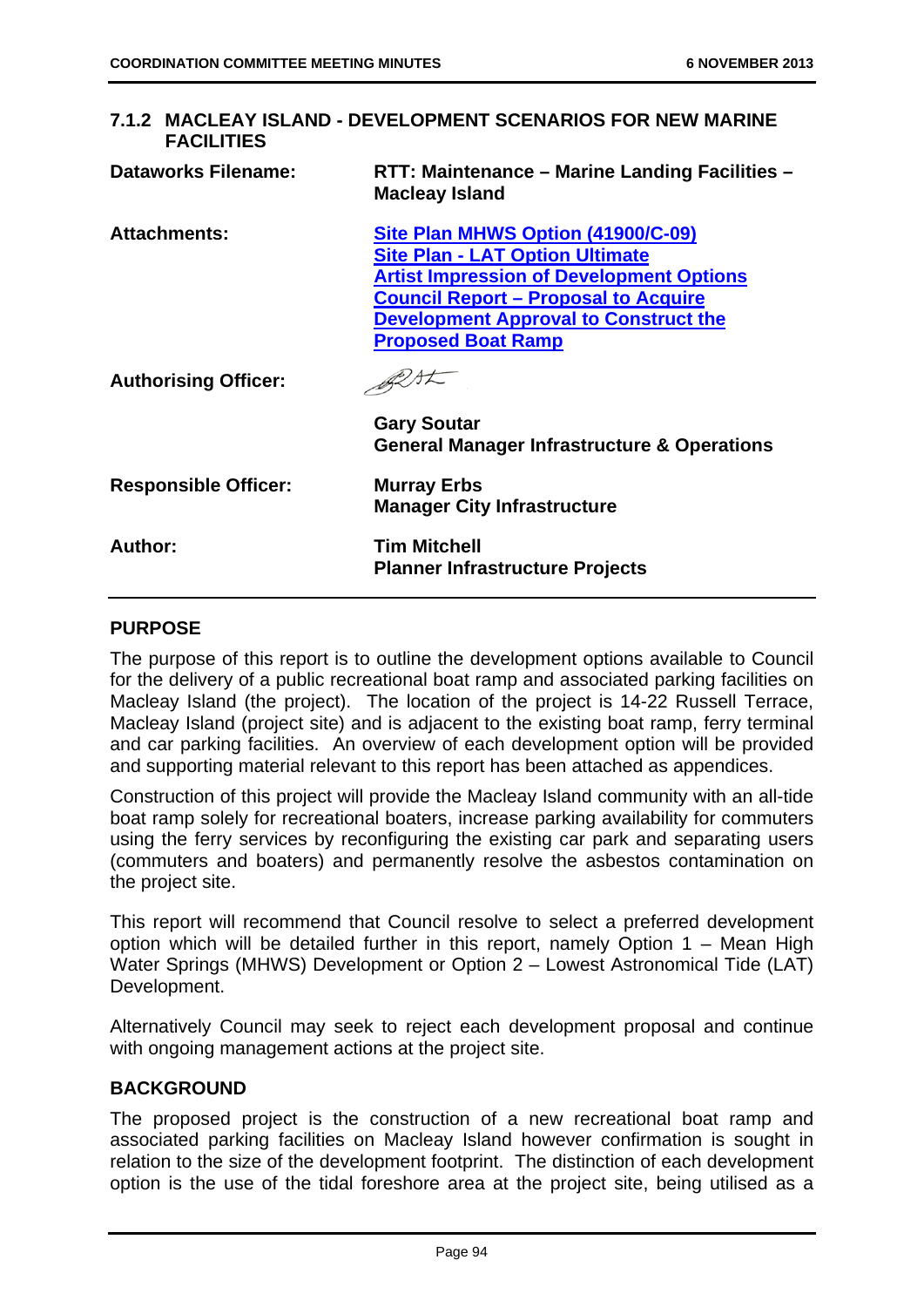queuing beach retaining its natural function or reclaiming the area to be used as additional space for parking facilities.

Each development option available to Council will be outlined in terms of key features, benefits and risks, the development options are defined as:

- Development option #1 Mean High Water Springs (MHWS);
- Development option #2 Lowest Astronomical Tide (LAT).

In addition to selecting a preferred development option, Council will be required to obtain a works development permit to undertake filling of the project site for the purpose of mitigating the presence of asbestos. The need for a separate application is a result of negotiations with the Department of Agriculture, Fisheries and Forestry (Fisheries), and the scope of the operational works will be determined by which preferred development option Council elects. The operational works application will consist of extension of the sea wall and selective filling/capping of land.

## **Development Option #1 – MHWS**

The key features of the MHWS development are:

- Extension of the existing sea wall along MHWS. The sea wall will be extended along the southern boundary of the Council owned land.
- Filling of the site behind the sea wall entombing the asbestos presence. It is also proposed that landscaping will be implemented as an additional management action, where filling is not appropriate.
- Establishing a queuing beach within the tidal area, adjacent to the new recreational boat ramp, to cover the asbestos and allow the area to be suitable and safe for recreational boaters.
- Stairs from the capped area above the sea wall to allow access to the queuing beach.

## *Benefits*

- This development option is programmed into the CAPEX and allocated a budget of \$6.5M for design and construction of the sea wall, capping, ramp and carpark. Redland City Council (RCC) also has a funding arrangement (deed of agreement (DOA)) with Transport and Main Roads (TMR) for the recreational boat ramp.
- This development option will prevent further project delays by having to prepare and submit an entire new application seeking land use approval for a recreational boat ramp and associated parking facilities. The estimate for this option is based on construction in 2015/2016.
- The MHWS development option is the current proposal Council officers have been progressing and the basis of negotiations with Fisheries. This option is subject to an existing development application, which is currently paused in the Decision Making stage.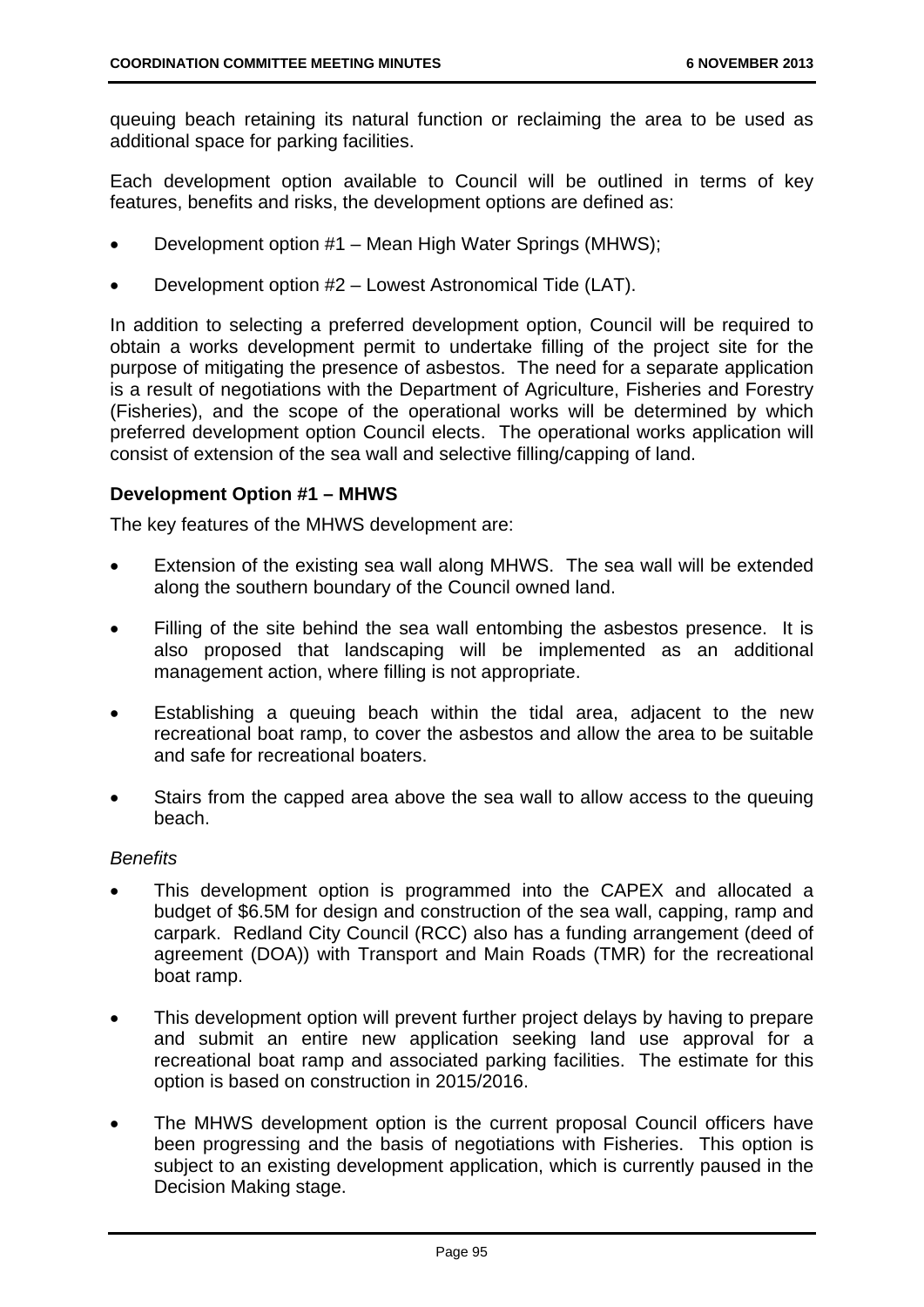- It will provide a permanent solution for mitigating the presence of asbestos within the project site and allow future use of the foreshore area. This development option also complies with recommendations in the Parsons Brinckerhoff Pty Ltd Asbestos Management Plan completed in September 2011 and a SIMTARS report completed in January 2011.
- Future expansion of this development can occur, reclaiming to LAT, which allows Council to provide necessary community infrastructure while planning for possible upgrades in line with budget availability.

## *Risks*

- Community dissatisfaction that the development footprint does not extend to LAT, providing more space for commuter parking for the ferry terminal. Further information provided in *Strategic Implications – People* section.
- There will be higher maintenance costs associated with this development option in comparison to development option #2 (LAT). The higher maintenance costs are due to the ongoing management of the queuing beach, which is approximately \$4,500 annually. NB: the queuing beach maintenance cost is dependent on final design and size.
- Boat ramp is approximately 22m in length and anecdotally it is considered that a shorter boat ramp will reduce potential safety concerns for loading and unloading of recreational boats.

## **Development Option # 2 – LAT**

The key features of the LAT development option are:

- Extending the sea wall along the LAT.
- Reclamation of the Moreton Bay Marine Park (tidal area) and capping of the extent of land behind the sea wall, which will effectively entomb the asbestos. This option represents an 'ultimate development' scenario of the site, by reclaiming all of the tidal area for increasing the amount of car parking available to commuters using the ferry service.
- Re-design of the recreational boat ramp to a shorter length than MHWS development option. The boat ramp length will be reduced as a result of deeper water being closer to the sea wall. However, it will require the addition of a floating pontoon in lieu of the establishment of a queuing beach.

## *Benefits*

- Increased development footprint which will accommodate a greater number of parking spaces for commuters using the water transport service.
- This development option also provides a permanent solution to the presence of asbestos while reducing management/maintenance costs that will be required for development option 1 (MHWS) in relation to the size of a queuing beach.
- Recreational boat ramp will be reduced in length, due to shorter distance required to reach deeper water (appropriate launching depth).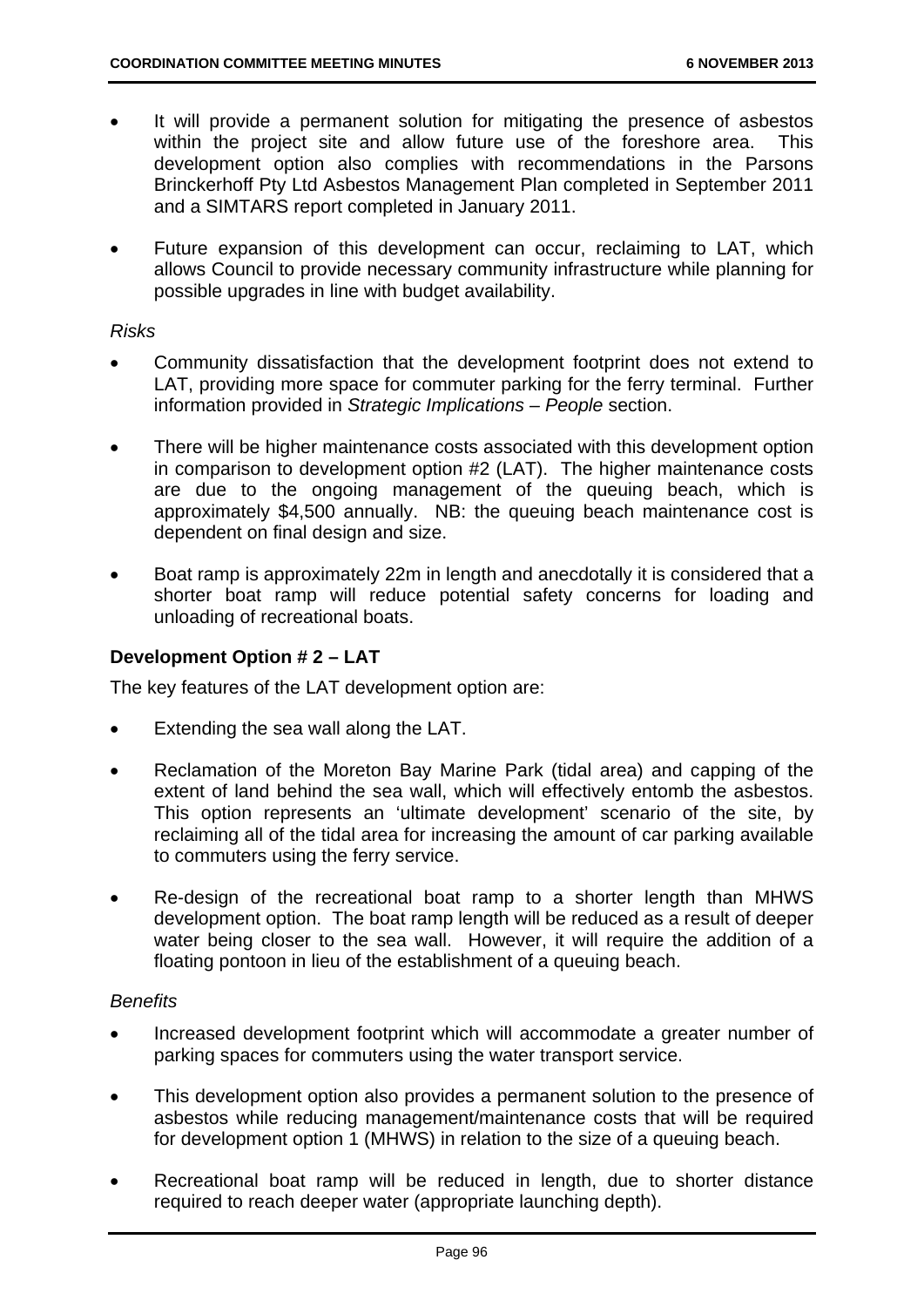Represents an ultimate development scenario on the Macleay Island foreshore.

## *Risks*

- There are higher construction costs as a result of constructing the sea wall along LAT and the extent of fill required to reclaim the tidal area as well as the project site and the need for a floating pontoon.
- Representations to State Government departments have not been undertaken for this development option. The position of State is currently unknown and it is possible that this option would not be supported by State Government departments.
- This development option will result in an entirely new development application to be prepared and submitted for assessment. Additional studies and reports would also be required to address the additional impacts of this development (i.e. hydrologic/coastal process assessment).
- Project delivery timeframes will be delayed further in order to obtain necessary development permits and construction. The estimate for this option is based on construction in 2016/2017.
- The current funding agreement between Council and TMR would need to be renegotiated and Council runs the risk of losing the funding altogether (letter from Transport Minister attached). This option will require the securing of additional budget and re-programming of CAPEX.

## **Operational works (OW) for entombment of asbestos**

In addition to the above development options, an operational works development permit will be sought for the extension of the sea wall and selective filling of the project site, for the purpose of mitigating the asbestos contamination. The process of lodging an OW application prior to finalising the existing development application is a result of negotiations that have been undertaken with Fisheries. Fisheries advised that the removal of marine plants for the purpose of a car park is in contradiction with their policies and guidelines and as such is not supported. However, Fisheries have since advised that they would support an application for the removal of marine plants for the purposing of resolving an asbestos contamination.

The operational works application will include detailed design for extension of the sea wall, fill required and hydrological assessment. The scope and cost of this development is dependent on the preferred development option and estimates have been provided in the financial section.

## **ISSUES**

The key issues that will be resolved through the delivery of either the MHWS or LAT development option are:

1. There is safety issue at the current marine facility at Macleay Island, where commercial operators, recreational boaters and commuters using the water transport services all compete for space. Construction of new marine facilities will also relieve an existing safety issue between commercial operators and recreational boaters competing for use at the current and only all-tide ramp at Macleay Island. There will also be a separation between residents utilising the marine transport services and recreational boaters by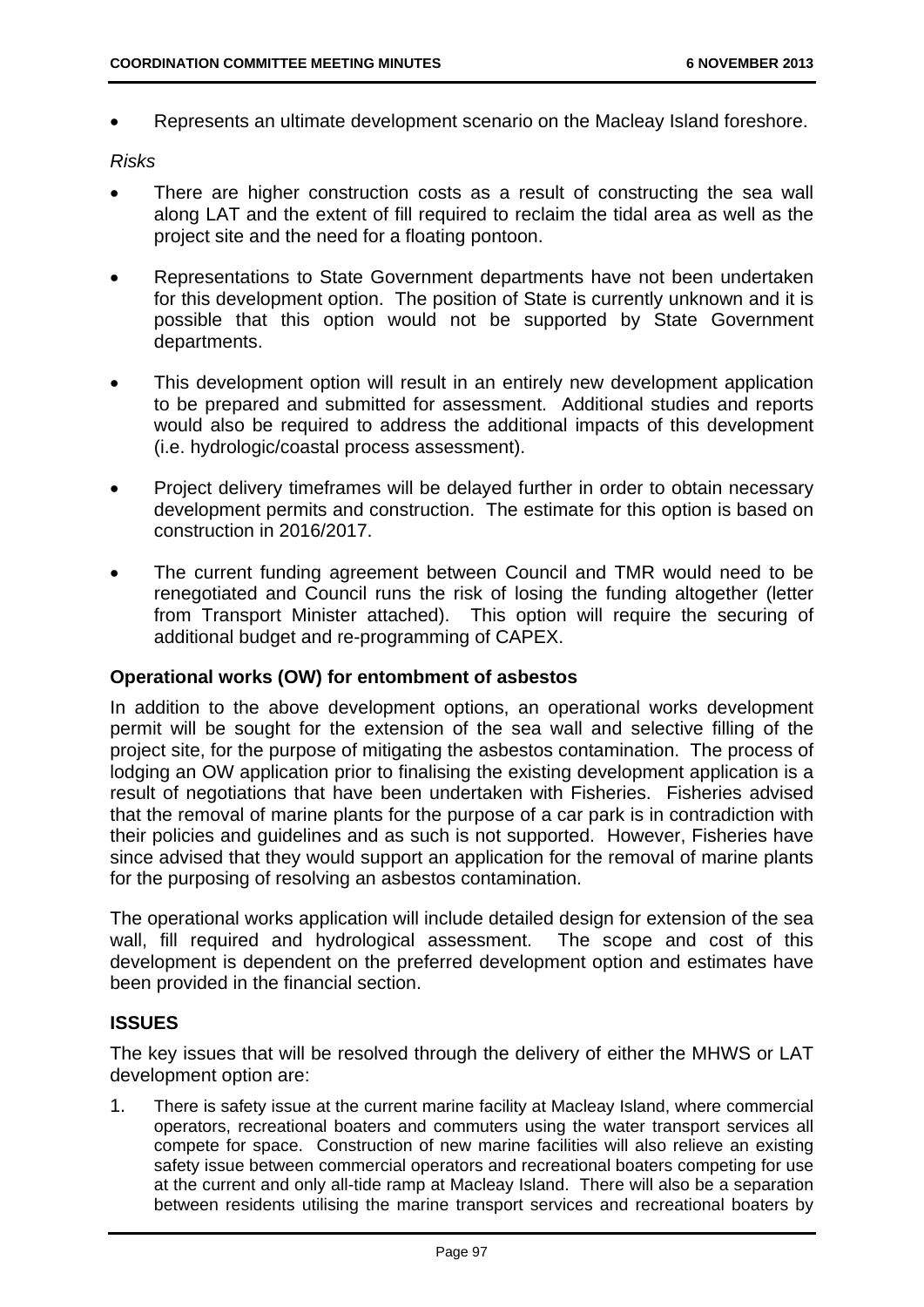the creation of an additional access point onto Russell Terrace through to High Central Road.

- 2. The delivery of this project will also mitigate the presence of asbestos throughout the project site by way of constructing a recreational boat ramp and associated car parking facilities. Construction of either development option will effectively entomb the asbestos, thereby eliminating any risk within the project site.
- 3. Increase the amount of public parking spaces at the existing ferry terminal, through the reconfiguration of the car park and removal of spaces dedicated to boat trailer units (to be moved to the adjacent site as part of the proposed development).

## **STRATEGIC IMPLICATIONS**

## **Legislative Requirements**

A development application was lodged with RCC on 21 September, 2009 by Worley Parsons on behalf of RCC's Infrastructure Planning Group. The development application is for the extension of the existing public car park and establishment of a new all-tide recreational boat ramp (proposed development) on Macleay Island. This development is currently paused in the Decision Making stage for the purpose of undertaking negotiations with a referral agency, which in this case is the Fisheries part of the Department of Agriculture, Fisheries and Forestry.

Due to the location, nature and type of project being proposed, several development permits are required prior to construction. Council's City Planning & Assessment Group will be the assessment manager, who will assess the application against the provisions of the Redlands Planning Scheme. State Government departments will also be triggered as referral agencies, and will assess the proposal against their legislative responsibilities, guidelines and policies, within their jurisdictions. The development permits that are required for each component of the proposed development to allow construction are:

| <b>Development feature</b> | <b>Permit required</b>                                  |
|----------------------------|---------------------------------------------------------|
|                            | Material Change of Use                                  |
| Car Park                   | Removal of marine plants                                |
|                            | Operational works                                       |
|                            | Approval for clearing vegetation                        |
|                            | Tidal works, including reclamation                      |
| Boat Ramp & Sea wall       | Marine Parks Permit                                     |
|                            | Approval for works within a Coastal Management District |
|                            | Operational works - filling                             |
|                            | Approval for clearing vegetation                        |
| Asbestos capping           | Removal of marine plants                                |
|                            | Approval for works within a Coastal Management District |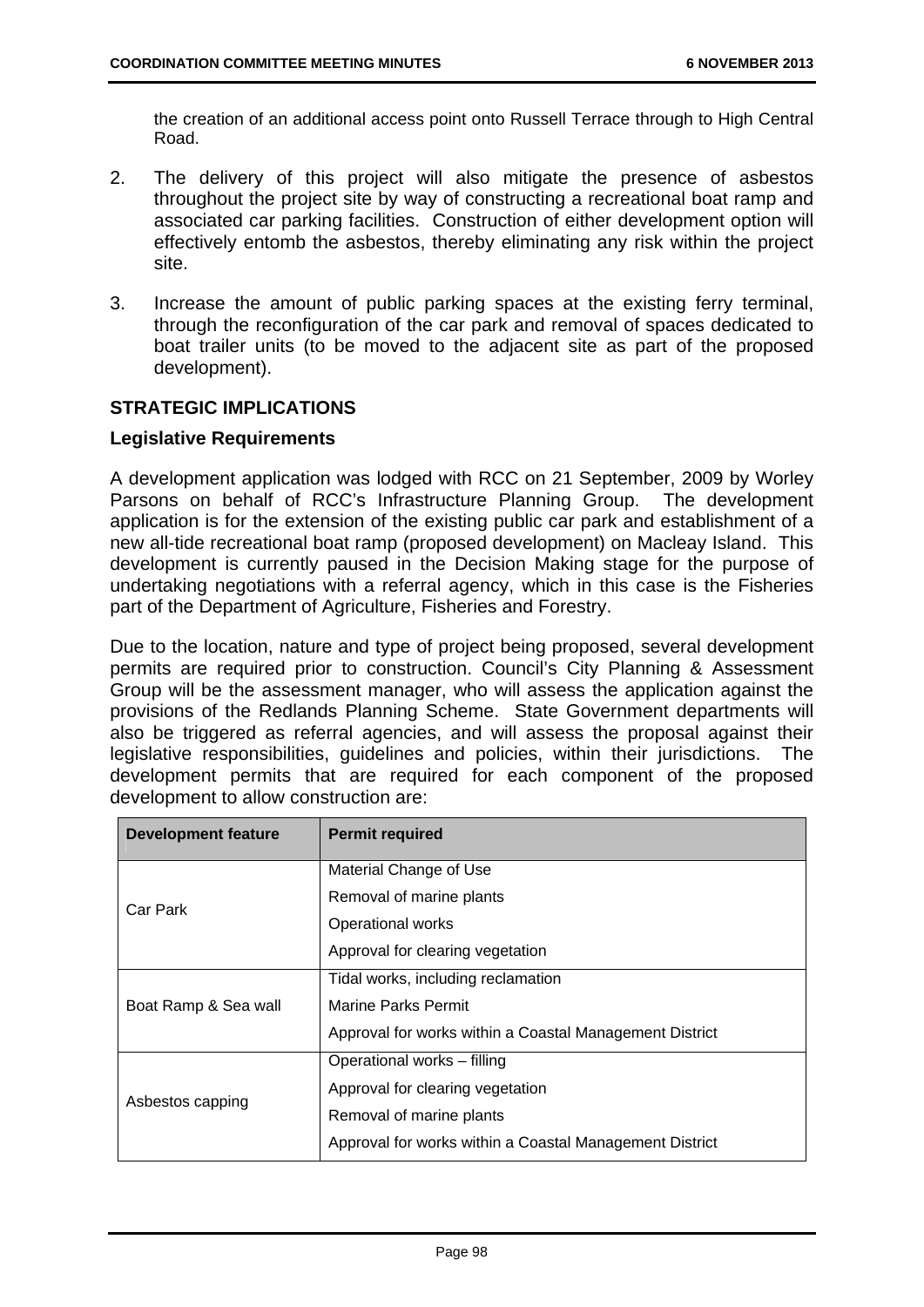## **Risk Management**

The 2 primary risks that will be managed through the construction of this project are:

- separating the competing users for the single all-tide boat ramp and parking facilities; and
- managing the presence of asbestos on the project site.

The key objective of the project is to resolve a recognised safety issue that currently exists at the single all-tide boat ramp and parking facilities at Macleay Island. The safety issue is the competition of a limited amount of space between commercial operators, recreational boaters and ferry passengers. In line with the proposed development, separating the recreational boaters from the commercial operators and ferry terminal would significantly reduce the safety issues and provide much needed public infrastructure to the Macleay Island community.

A key outcome of delivering the project will be mitigating the presence of asbestos across the project site. Asbestos on Council-owned land is an identified risk that Council needs to address in a permanent solution. At present, Council implemented a temporary measure by installing a security fence around the boundary of the site to restrict public access.

An Asbestos Management Plan was prepared, by Parsons Brinckerhoff Pty Ltd (PB Pty Ltd), for the project site which concluded that the most suitable method in addressing the asbestos contamination is to undertake filling of the site, above high water mark, effectively entombing the asbestos.

Three asbestos reports/management plans have been prepared over the project site, 2 by Simtars in 2009 and January 2011 respectively and the latest report by PB Pty Ltd in September 2011. Each report recommends filling the site as the most suitable option, however the first report (Simtars 2009) recommends filling be undertaken to LAT, to entomb asbestos in the tidal area. The second report (Simtars 2011) recommends filling to the Highest Astronomical Tide (HAT) line and notes the low risk presented regarding the presence of asbestos in the tidal area (due to the moist environment).

The work completed by PB Pty Ltd included an Environmental Site Assessment (ESA) and Asbestos in Soils Management Plan (ASMP). The ESA involved a detailed site inspection to identify and collect potential asbestos presence, a peer review of the existing and laboratory testing of samples to delineate and quantify the presence of asbestos on the project site. The ESA concluded that there were 2 locations within the site that exceeded adopted assessment criteria.

The ASMP subsequently outlines possible management actions, assesses each action within a matrix and recommends a preferred management action. The preferred management action in this instance is capping the site to the MHWS line and establishing a queuing beach in the tidal area. The low risk of asbestos within the tidal area, due to the moist nature of the tidal area, was also noted in this project.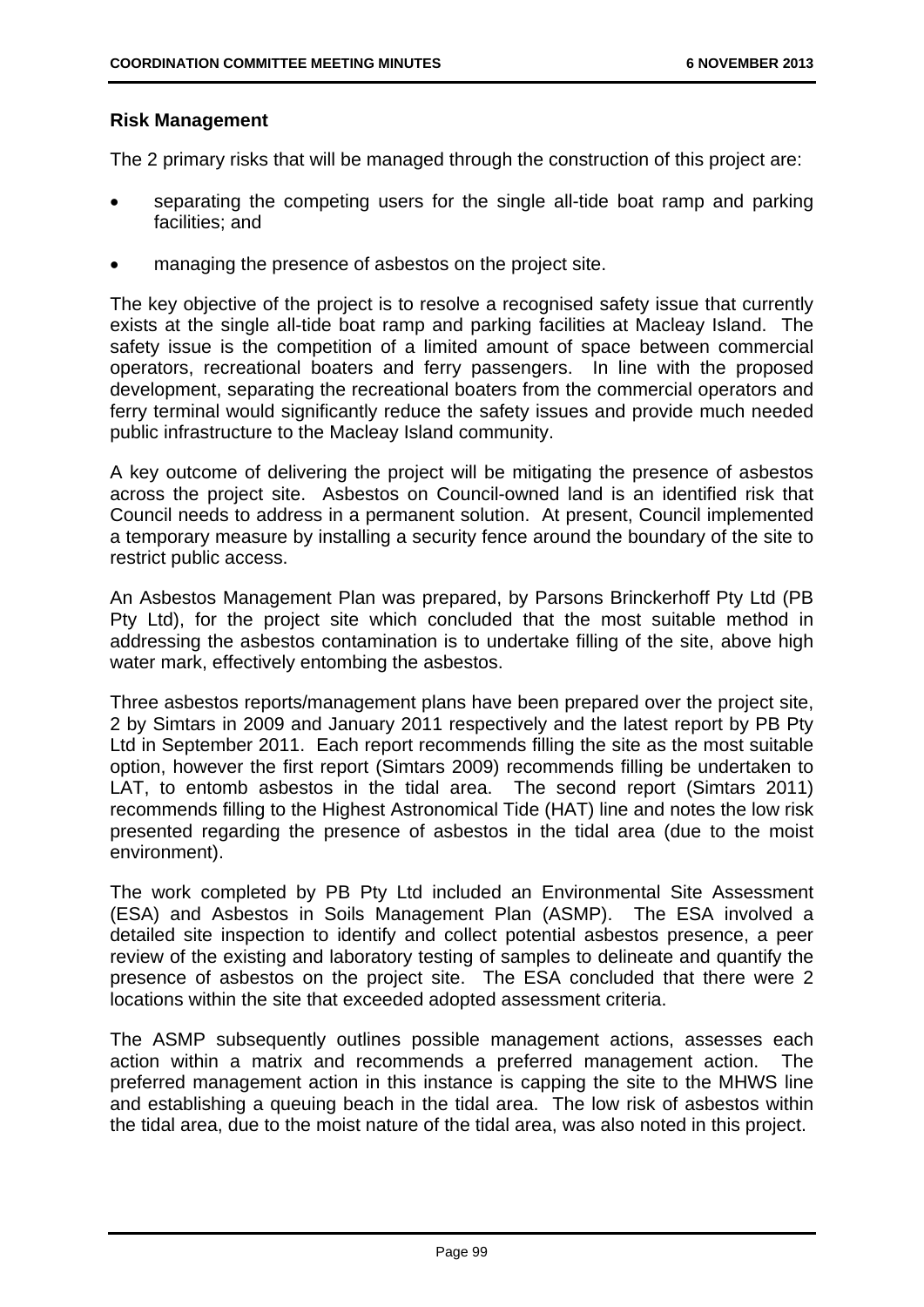# **Financial**

Pursuing the MHWS development option will not require any change to the CAPEX program as funds for design and construction have already been allocated to job numbers 41900 – Macleay Island Ramp Carpark (\$3.4M), 42287 – Macleay Island Boat Ramp (\$860k) and 40371 – Russell Terrace Sea Wall & Asbestos Capping (\$2.2M construct). Council's Project Delivery Group has prepared a cost estimate for each development option. The estimated cost for the delivery of each option is:

- LAT development option = \$11.6M (2016/2017 construction estimate); and
- MHWS development option = \$6.6M (2015/2016 construction estimate).

It should be noted that the estimates are not based on detailed design. Conditions that may be imposed through the development permitting process could impose further costs. In addition, the LAT option could incur a further inflationary expense due to the extended approvals period and possible later construction timeframe past 2016/2017.

This project is a joint initiative between RCC and State Government's TMR. TMR and RCC have a DOA which includes the allocation of funding for the design and construction of the project. A DOA has been formalised between RCC and TMR. The DOA outlines TMR's contribution to funding the design and construction of the project being \$445,000. The current DOA is based on the existing development application which reflects the MHWS development option. If the alternative LAT development option is preferred, then re-negotiations will need to be undertaken and there is a risk that the funding will be withdrawn.

It is considered that pursuing the current development (MHWS) will likely result in development permits acquired mid 2014; with construction estimated to be completed in the 2015/16 financial year. If the LAT option is pursued, a new development application process will need to be started and this will result in construction being delayed until 2016/2017, thus escalating the construction costs.

## **People**

There is a significant amount of interest from the Macleay Island community in relation to the proposed development. In particular, during the public notification phase (November 2010 to February 2011) of the current development application, submissions were received from members of community advising that a larger development footprint would be preferred (the LAT development option). The main focus for this option is to provide greater parking spaces within the foreshore area and entombment of asbestos within the tidal area. It is also important to note that other residents on Macleay Island have expressed satisfaction with the current proposal and are eager for the project to be delivered.

## **Environmental**

Construction will result in the unavoidable loss to the existing environmental conditions at the site. However, due to the nature of the project (public infrastructure), a lack of alternative locations and existing issues with the project, the benefits of the project far outweigh the initial environmental loss.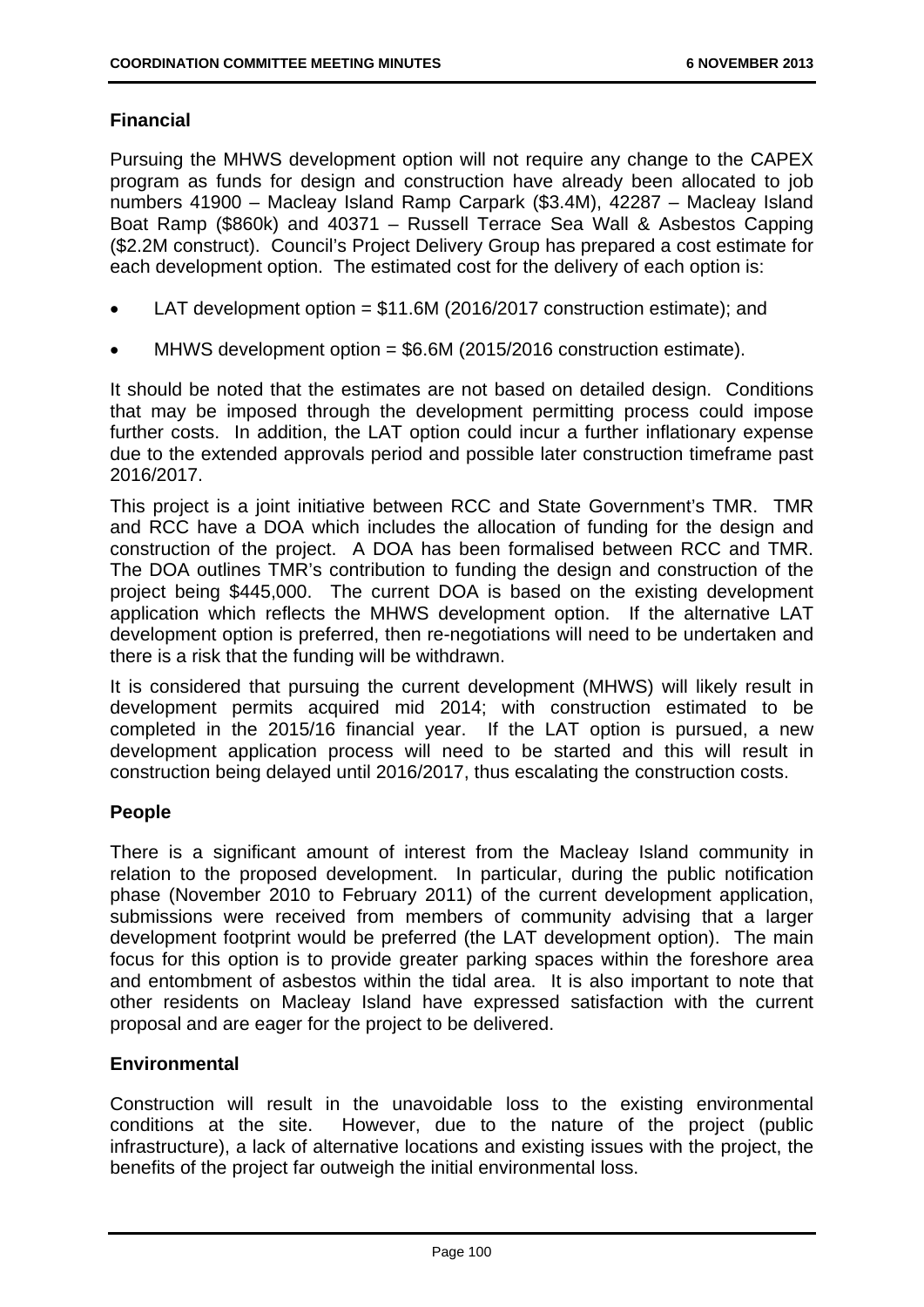## **Social**

There is a recognised shortfall in available recreational boating facilities on Macleay Island in addition to a serious safety issue with competing users at the current facility. This project will provide much needed community infrastructure (recreation boat ramp and parking facilities) to the Macleay Island community.

## **Alignment with Council's Policy and Plans**

## **3. Embracing the bay**

The benefits of the unique ecosystems, visual beauty, spiritual nourishment and coastal lifestyle provided by the islands, beaches, foreshores and water catchments of Moreton Bay will be valued, protected and celebrated.

3.1 Address the social, cultural and economic needs of island communities by partnering with residents and other tiers of government to deliver infrastructure, facilities and services

## **5. Wise planning and design**

We will carefully manage population pressures and use land sustainably while advocating and taking steps to determine limits of growth and carrying capacity on a local and national basis, recognising environmental sensitivities and the distinctive character, heritage and atmosphere of local communities. A well-planned network of urban, rural and bushland areas and responsive infrastructure and transport systems will support strong, healthy communities.

5.8 Plan and advocate to connect the city's communities with improved public transport including a road, ferry, cycling and walking network that provides safe and efficient movement within the city and the region and supports physical activity; and promote efficient and environmentally responsible private transport

## **CONSULTATION**

Consultation has occurred with the Divisional Councillor, City Planning & Assessment, Project Delivery Group and Legal Services.

## **OPTIONS**

- 1. Implement 'Mean High Water Springs' (MHWS) by preparing an operational works development application to mitigate the asbestos contamination and continuing to progress the current MCU application to construct a sea wall along MHWS; or
- 2. Implement 'Lowest Astronomical Tide' (LAT) by preparing an operational works development application to mitigate the asbestos contamination; withdraw the current MCU application to construct a sea wall along MHWS and prepare a new application based on the sea wall being extended along LAT.

## **OFFICER'S RECOMMENDATION**

That Council resolve to implement 'Mean High Water Springs' (MHWS) by preparing an operational works development application to mitigate the asbestos contamination and continuing to progress the current MCU application to construct a sea wall along MHWS.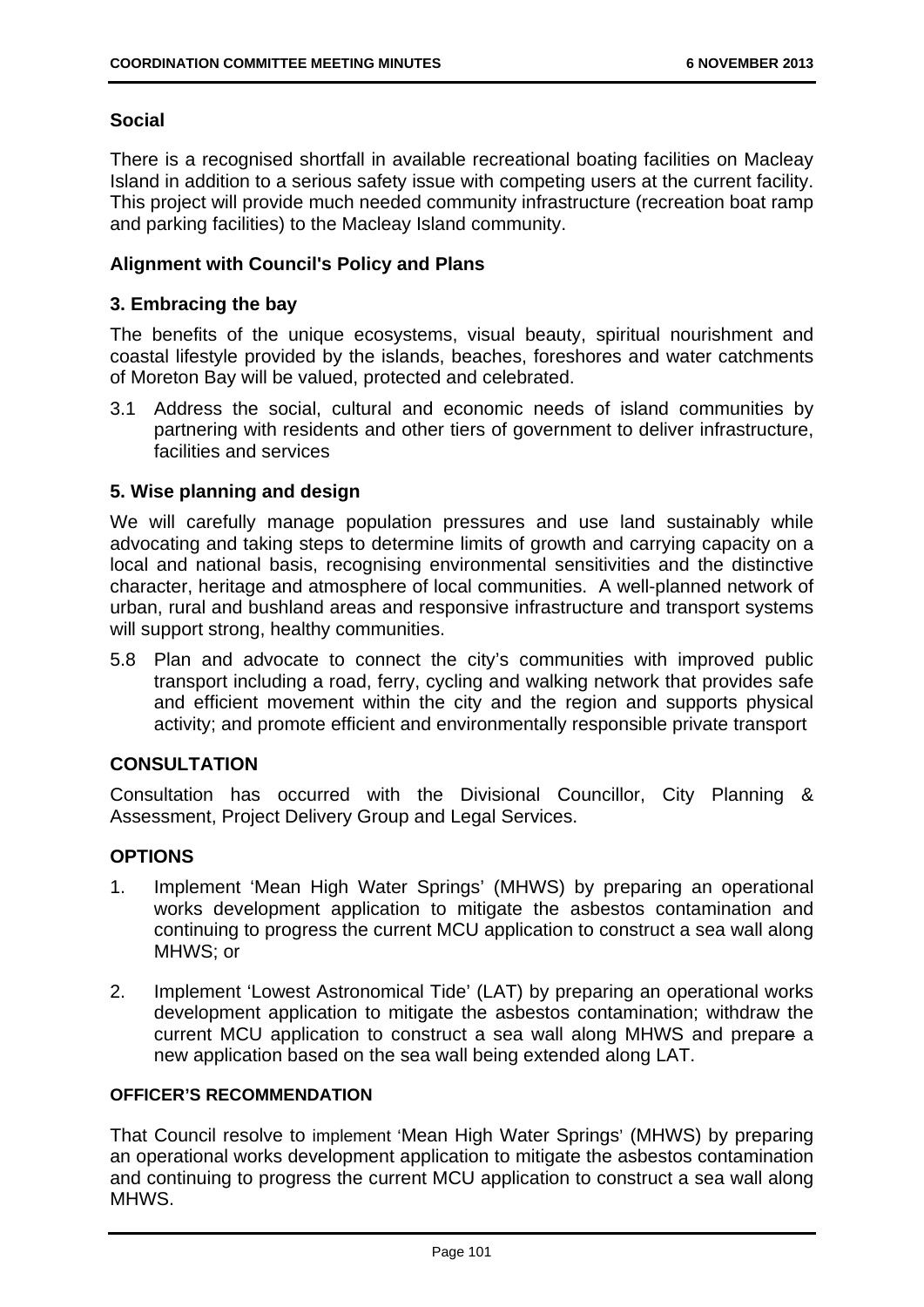## **COMMITTEE RECOMMENDATION**

| Moved by:           | <b>Cr M Edwards</b> |
|---------------------|---------------------|
| <b>Seconded by:</b> | <b>Cr A Beard</b>   |

**That Council resolve as follows:** 

- **1. That Council implement 'Mean High Water Springs" (MHWS) by preparing an operational works development application to mitigate the asbestos contamination and continuing to progress the current MCU application to construct a sea wall along MHWS;**
- **2. That Council investigate a staged development to the 'Lowest Astronomical Tide' (LAT) based upon the Community Plan and bring a report to Council, including costings; and**
- **3. That a staged development proposal to the 'Lowest Astronomical Tide' (LAT) based upon the Community Plan be referred to State and Federal for funding.**

**CARRIED 11/0**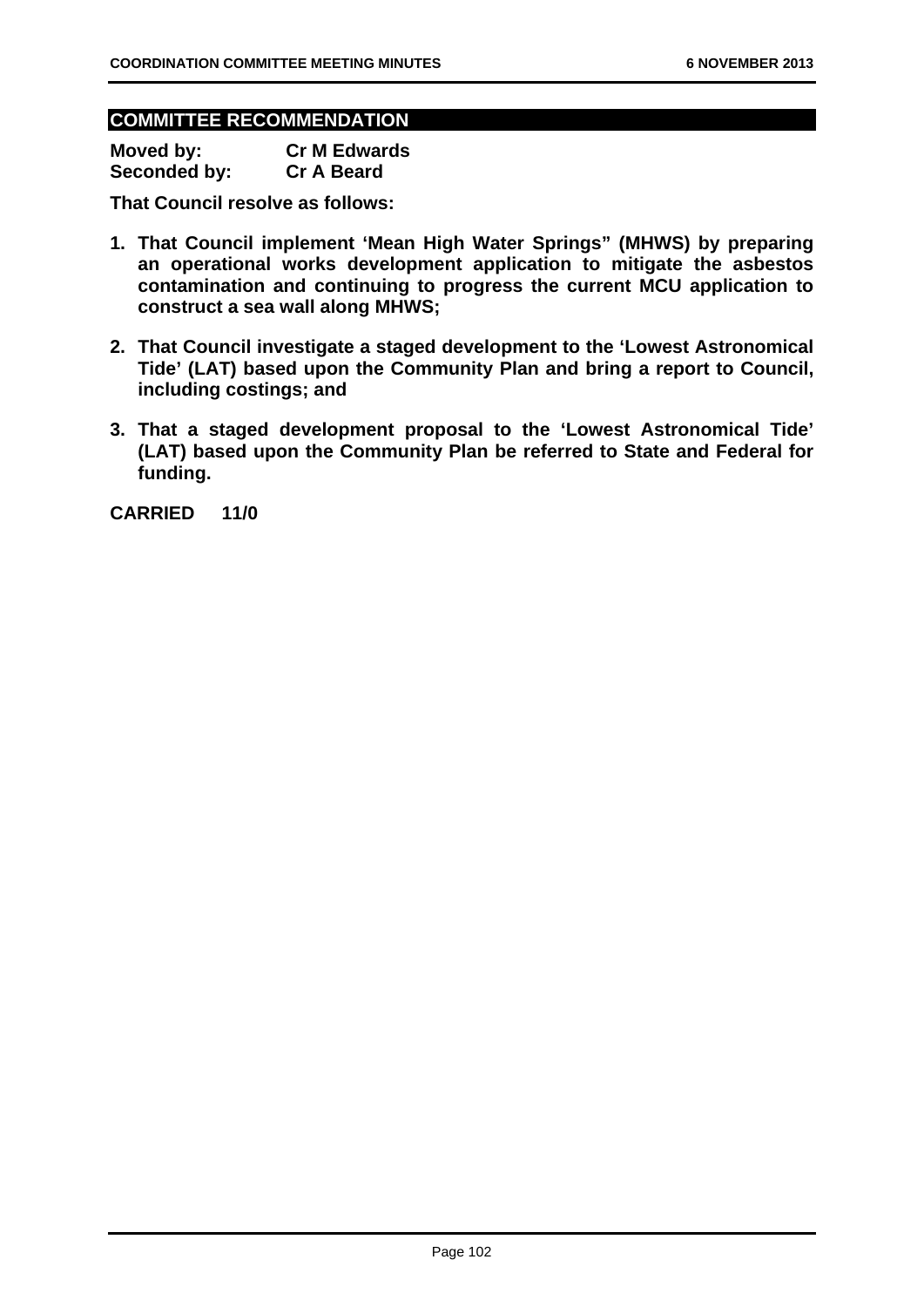## **8 CONFIDENTIAL REPORTS**

## **8.1 COMMUNITY & CUSTOMER SERVICES**

## **PORTFOLIO 7 (CR JULIE TALTY) PLANNING & DEVELOPMENT**

**8.1.1 WITHOUT PREJUDICE REPORT - ORIGINATING APPLICATION TO THE P&E COURT - APPEALS 1756 AND 1757 OF 1998 AT 12 WISTERIA STREET, ORMISTON** 

**Dataworks Filename: S/3953/1** 

**Authorising/Responsible Officer:** 

Q

**Louise Rusan General Manager Community & Customer Services** 

**Author: Chris Vize Senior Planner, Design & Coordination** 

## **EXECUTIVE SUMMARY**

A confidential report from General Manager Community & Customer Services was moved in open session.

## **COMMITTEE RECOMMENDATION**

| Moved by:    | <b>Cr M Elliott</b> |
|--------------|---------------------|
| Seconded by: | <b>Cr A Beard</b>   |

**That Council resolve as follows:** 

- **1. To adopt Option 1 of the report; and**
- **2. That this report and its recommendations remain confidential until finalisation of the Originating Application by the Planning and Environment Court.**

**CARRIED 11/0**